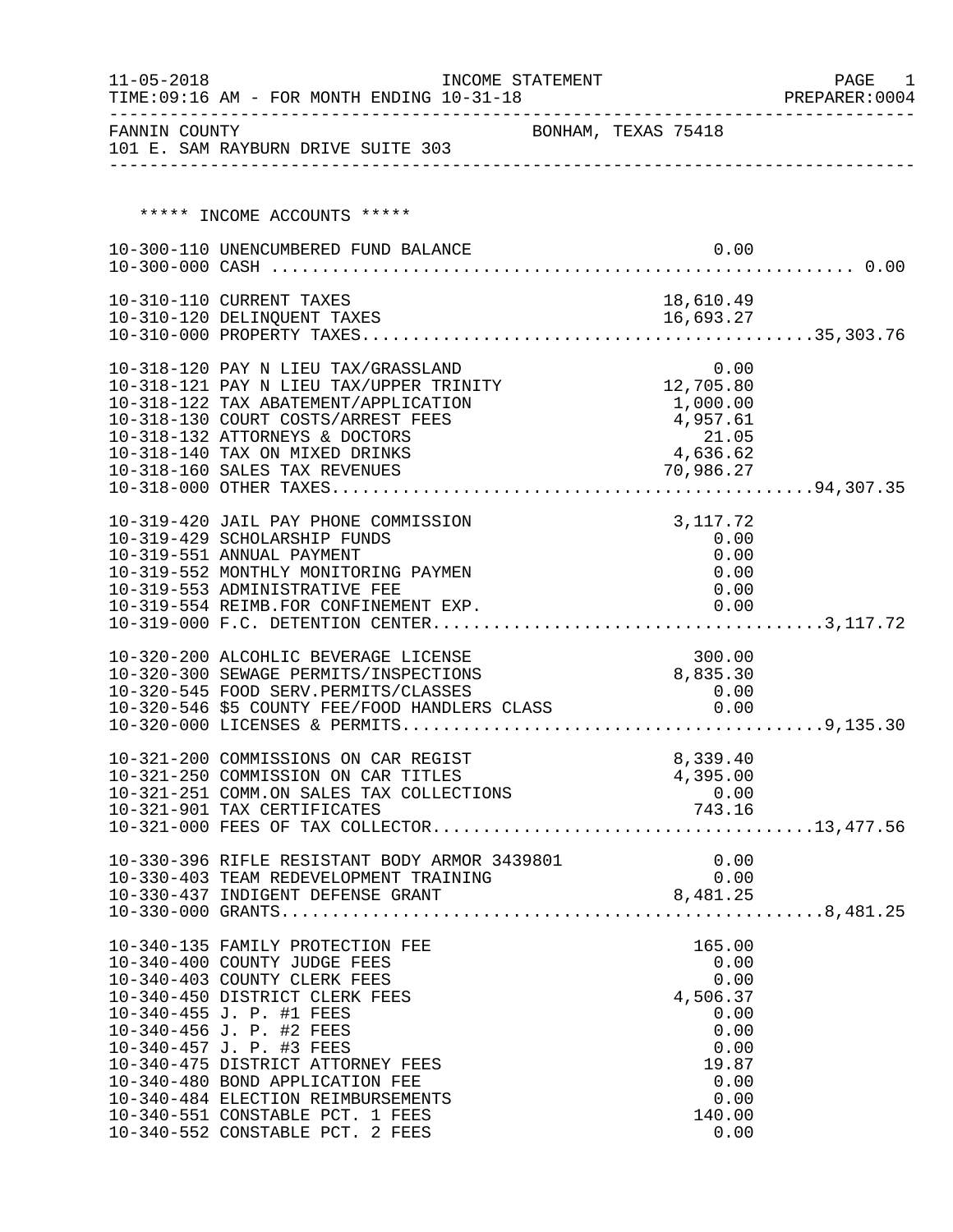| $11 - 05 - 2018$ | INCOME STATEMENT<br>TIME: 09:16 AM - FOR MONTH ENDING 10-31-18                                                                                                                                                                                                                                                                                                                                                                                                                                                                                                         |                                                                                | PAGE 2<br>PREPARER:0004 |
|------------------|------------------------------------------------------------------------------------------------------------------------------------------------------------------------------------------------------------------------------------------------------------------------------------------------------------------------------------------------------------------------------------------------------------------------------------------------------------------------------------------------------------------------------------------------------------------------|--------------------------------------------------------------------------------|-------------------------|
| FANNIN COUNTY    | BONHAM, TEXAS 75418<br>101 E. SAM RAYBURN DRIVE SUITE 303                                                                                                                                                                                                                                                                                                                                                                                                                                                                                                              |                                                                                |                         |
|                  | 10-340-553 CONSTABLE PCT. 3 FEES<br>10-340-560 SHERIFF FEES<br>10-340-573 BOND SUPERVISION FEES<br>10-340-600 D.C.6TH COURT OF APPEALS FEE<br>10-340-601 C.C.6TH COURT OF APPEALS FEE<br>10-340-652 SUBDIVISION FEES<br>10-340-900 OTHER FEES                                                                                                                                                                                                                                                                                                                          | 0.00<br>826.89<br>5,530.00<br>110.11<br>0.00<br>1,135.00                       |                         |
|                  | 10-350-455 J. P. #1 FINES<br>10-350-456 J. P. #2 FINES<br>10-350-457 J. P. #3 FINES                                                                                                                                                                                                                                                                                                                                                                                                                                                                                    | 0.00<br>0.00<br>0.00                                                           |                         |
|                  | 10-352-100 10% COMM.ON SURETY BAIL BOND FEE 174.00                                                                                                                                                                                                                                                                                                                                                                                                                                                                                                                     |                                                                                |                         |
|                  |                                                                                                                                                                                                                                                                                                                                                                                                                                                                                                                                                                        |                                                                                |                         |
|                  | 10-364-162 SALE OF ASSETS LAND/BUILDING<br>10-364-163 SALE OF EQUIPMENT                                                                                                                                                                                                                                                                                                                                                                                                                                                                                                | 0.00<br>0.00                                                                   |                         |
|                  | 10-370-100 KFYN-RADIO TOWER RENT<br>10-370-112 TOBACCO SETTLEMENT<br>10-370-115 RENT- VERIZON TOWER<br>10-370-120 CONTRIBUTION IHC TRUST<br>10-370-125 IHC STATE REIMBURSEMENT<br>10-370-130 REFUNDS & MISCELLANEOUS<br>10-370-131 AUTOMOBILE INSURANCE LOSS PAYMENTS<br>10-370-132 PROPERTY INSURANCE LOSS PAYMENTS<br>10-370-135 HEALTH INS. SURPLUS DISTRIBUTION<br>10-370-139 STATE JUROR REIMB.FEE<br>10-370-143 D.A.SALARY REIMB.<br>10-370-143 D.A.SALARY REIMB.<br>10-370-144 CO. JUDGE COURT FEES SALARY REIMB. 0.00<br>1,262.05 1.17 IUTIT TELE PETMELERMENT | 200.00<br>0.00<br>1,064.61<br>0.00<br>8,532.65<br>0.00<br>0.00<br>0.00<br>0.00 |                         |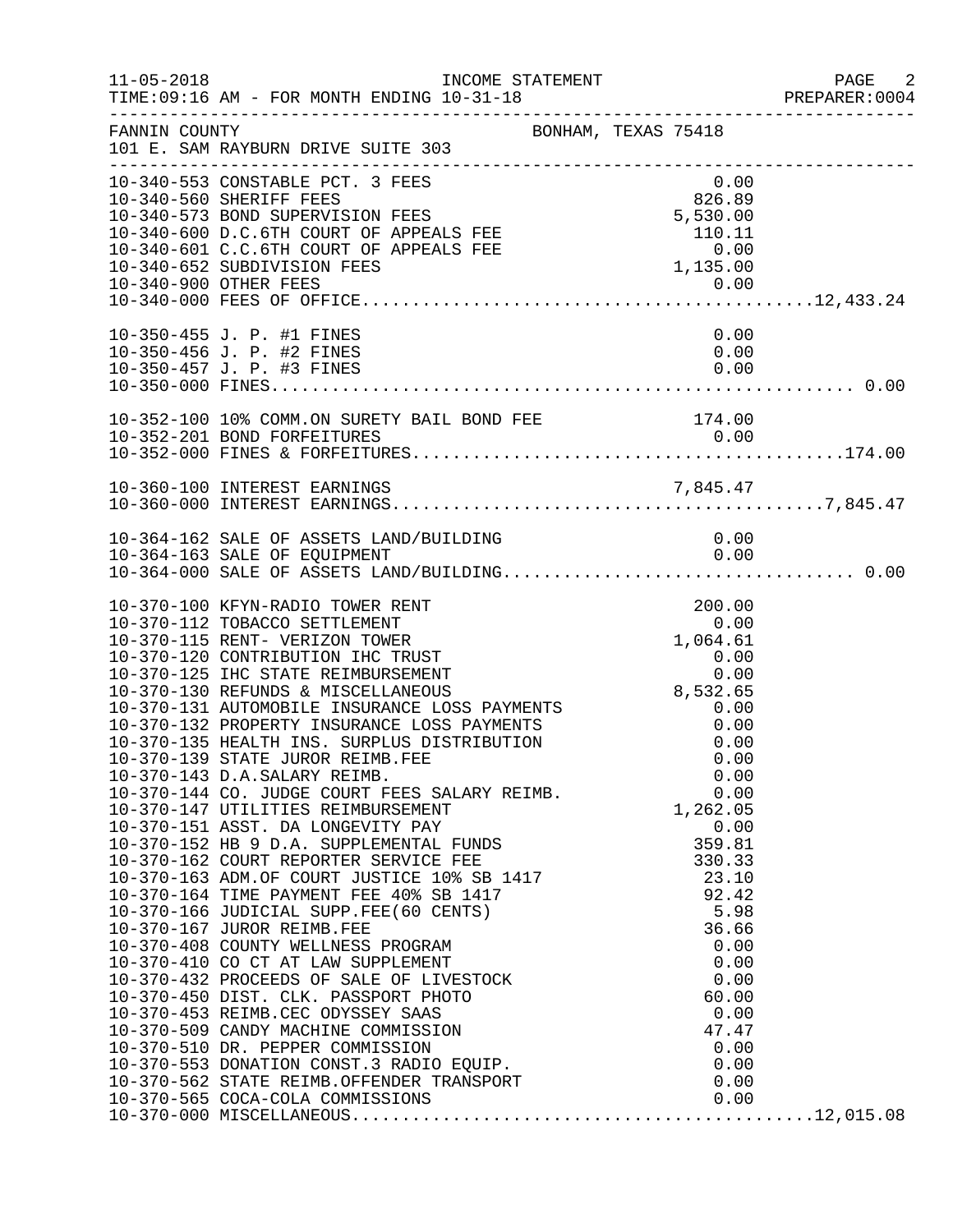| $11 - 05 - 2018$ | TIME: 09:16 AM - FOR MONTH ENDING 10-31-18                                                         | INCOME STATEMENT    |                        | PAGE 3<br>PREPARER:0004 |
|------------------|----------------------------------------------------------------------------------------------------|---------------------|------------------------|-------------------------|
| FANNIN COUNTY    | 101 E. SAM RAYBURN DRIVE SUITE 303                                                                 | BONHAM, TEXAS 75418 |                        |                         |
|                  | 11-300-111 BEGINNING CASH BALANCE                                                                  |                     | 0.00                   |                         |
|                  | 11-340-600 COUNTY CLERK FEES<br>11-340-650 DISTRICT CLERK FEES<br>11-340-651 JUSTICE OF PEACE FEES |                     | 0.00<br>162.95<br>0.00 |                         |
|                  | 11-360-100 INTEREST EARNINGS                                                                       |                     | 17.17                  |                         |
|                  | 12-300-112 BEGINNING CASH BALANCE                                                                  |                     | 0.00                   |                         |
|                  | 12-360-100 INTEREST EARNINGS                                                                       |                     | 0.78                   |                         |
|                  | 12-370-134 CO.CLK.VITAL STAT.FEE                                                                   |                     | 0.00                   |                         |
|                  | 13-300-113 BEGINNING CASH BALANCE                                                                  |                     | 0.00                   |                         |
|                  | 13-345-113 SURETY BAIL BOND FEE                                                                    |                     | 375.00                 |                         |
|                  | 13-370-130 REFUNDS & MISCELLANEOUS<br>13-370-132 TEMPORARY BOND SECURITY                           |                     | 0.00<br>0.00           |                         |
|                  | 14-300-114 BEGINNING CASH                                                                          |                     | 0.00                   |                         |
|                  | 14-370-455 JP1 SECURITY FEE<br>14-370-456 JP2 SECURITY FEE<br>14-370-457 JP3 SECURITY FEE          |                     | 0.00<br>0.00<br>0.00   |                         |
|                  | 16-300-116 BEGINNING CASH BALANCE                                                                  |                     | 0.00                   |                         |
|                  | 16-370-149 CO. JUDGE EXCESS SUPP.                                                                  |                     | 0.00                   |                         |
|                  | 17-300-117 BEGINNING CASH BALANCE                                                                  |                     | 0.00                   |                         |
|                  | 17-340-131 PROBATE JUDGES EDUCATION                                                                |                     | 0.00                   |                         |
|                  | 17-370-130 REFUNDS & MISCELLANEOUS                                                                 |                     | 775.33                 |                         |
|                  | 18-300-118 BEGINNING CASH BALANCE                                                                  |                     | 0.00                   |                         |
|                  | 18-360-100 INTEREST EARNINGS                                                                       |                     | 10.05                  |                         |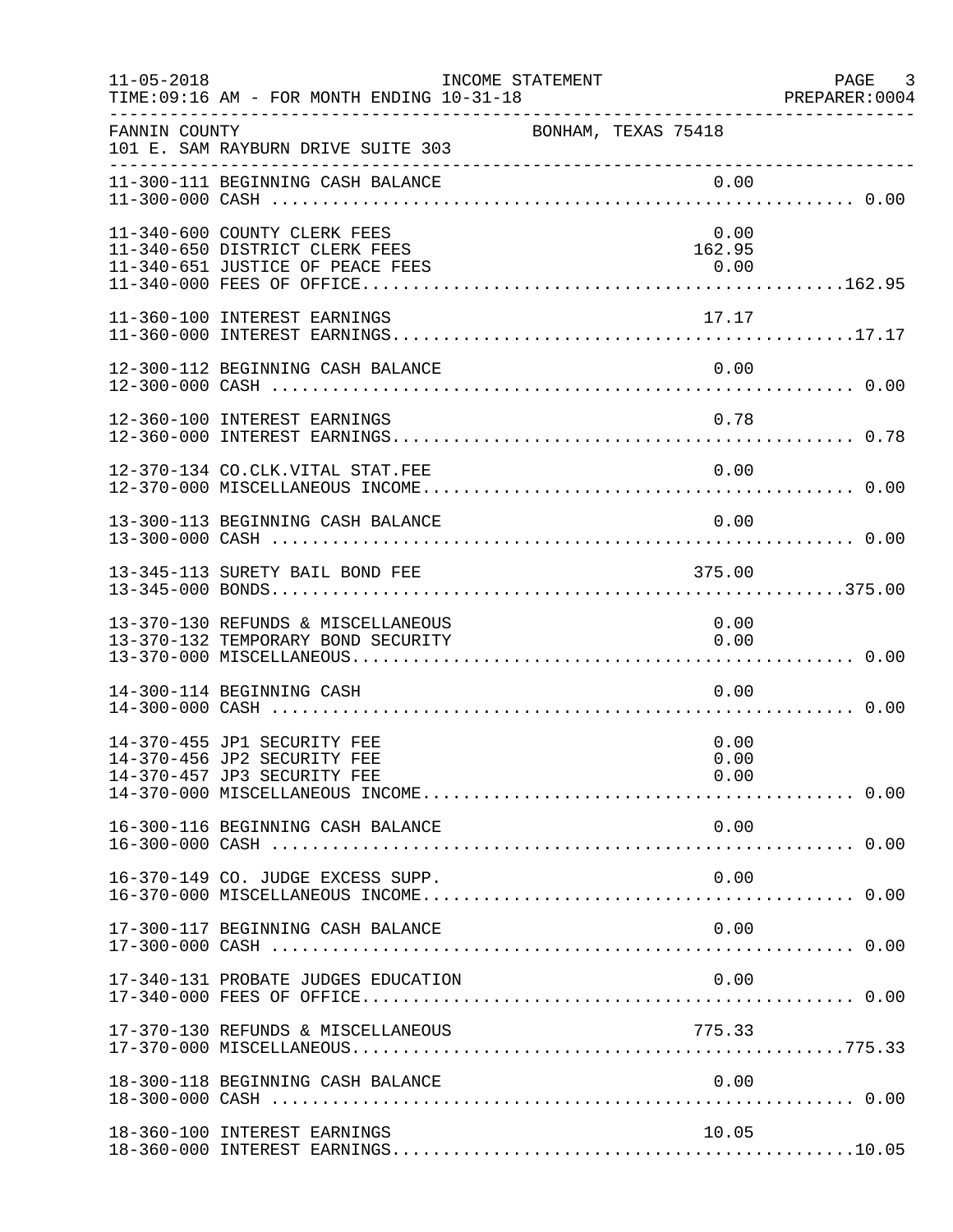| $11 - 05 - 2018$ | TIME: 09:16 AM - FOR MONTH ENDING 10-31-18                                                                                                              | INCOME STATEMENT    |                                        | PAGE 4<br>PREPARER: 0004 |
|------------------|---------------------------------------------------------------------------------------------------------------------------------------------------------|---------------------|----------------------------------------|--------------------------|
| FANNIN COUNTY    | 101 E. SAM RAYBURN DRIVE SUITE 303                                                                                                                      | BONHAM, TEXAS 75418 |                                        |                          |
|                  | 18-370-130 REFUNDS & MISCELLANEOUS<br>18-370-133 CO.CLERK PRESERVE REC FEE                                                                              |                     | 0.00<br>0.00                           |                          |
|                  | 19-300-119 BEGINNING CASH BALANCE                                                                                                                       |                     | 0.00                                   |                          |
|                  | 19-360-100 INTEREST EARNINGS                                                                                                                            |                     | 1.48                                   |                          |
|                  | 19-370-136 DIST.CLK.PRES.REC.FEE                                                                                                                        |                     |                                        |                          |
|                  | 20-300-120 BEGINNING CASH BALANCE                                                                                                                       |                     | 0.00                                   |                          |
|                  | 20-360-100 INTEREST EARNINGS                                                                                                                            |                     | 6.03                                   |                          |
|                  |                                                                                                                                                         |                     |                                        |                          |
|                  | 21-300-121 BEGINNING CASH BALANCE                                                                                                                       |                     | 0.00                                   |                          |
|                  | 21-310-110 CURRENT TAXES<br>21-310-120 DELINQUENT TAXES                                                                                                 |                     | 1,331.06<br>959.57                     |                          |
|                  | 21-318-120 PAY N LIEU TAX/GRASSLAND<br>21-318-121 PAY N LIEU TAX/UPPER TRINITY<br>21-318-160 SALES TAX REVENUES                                         |                     | $0.00$<br>873.41<br>4,080.44           |                          |
|                  | 21-321-200 CAR REGISTRATION/SALES TAX<br>21-321-300 COUNTY'S ADDITIONAL \$10                                                                            |                     | 0.00<br>5,007.37                       |                          |
|                  | 21-330-200 FEMA GRANT                                                                                                                                   |                     | 0.00                                   |                          |
|                  | 21-350-403 COUNTY CLERK FINES<br>21-350-450 DISTRICT CLERK FINES<br>21-350-455 J. P. #1 FINES<br>21-350-456 J. P. #2 FINES<br>21-350-457 J. P. #3 FINES |                     | 0.00<br>800.76<br>0.00<br>0.00<br>0.00 |                          |
|                  | 21-360-100 INTEREST EARNINGS                                                                                                                            |                     | 42.65                                  |                          |
|                  | 21-364-162 LAND/BUILDING<br>21-364-163 SALE OF EQUIPMENT                                                                                                |                     | 0.00<br>0.00                           |                          |
|                  | 21-370-100 PROPERTY LEASE                                                                                                                               |                     | 0.00                                   |                          |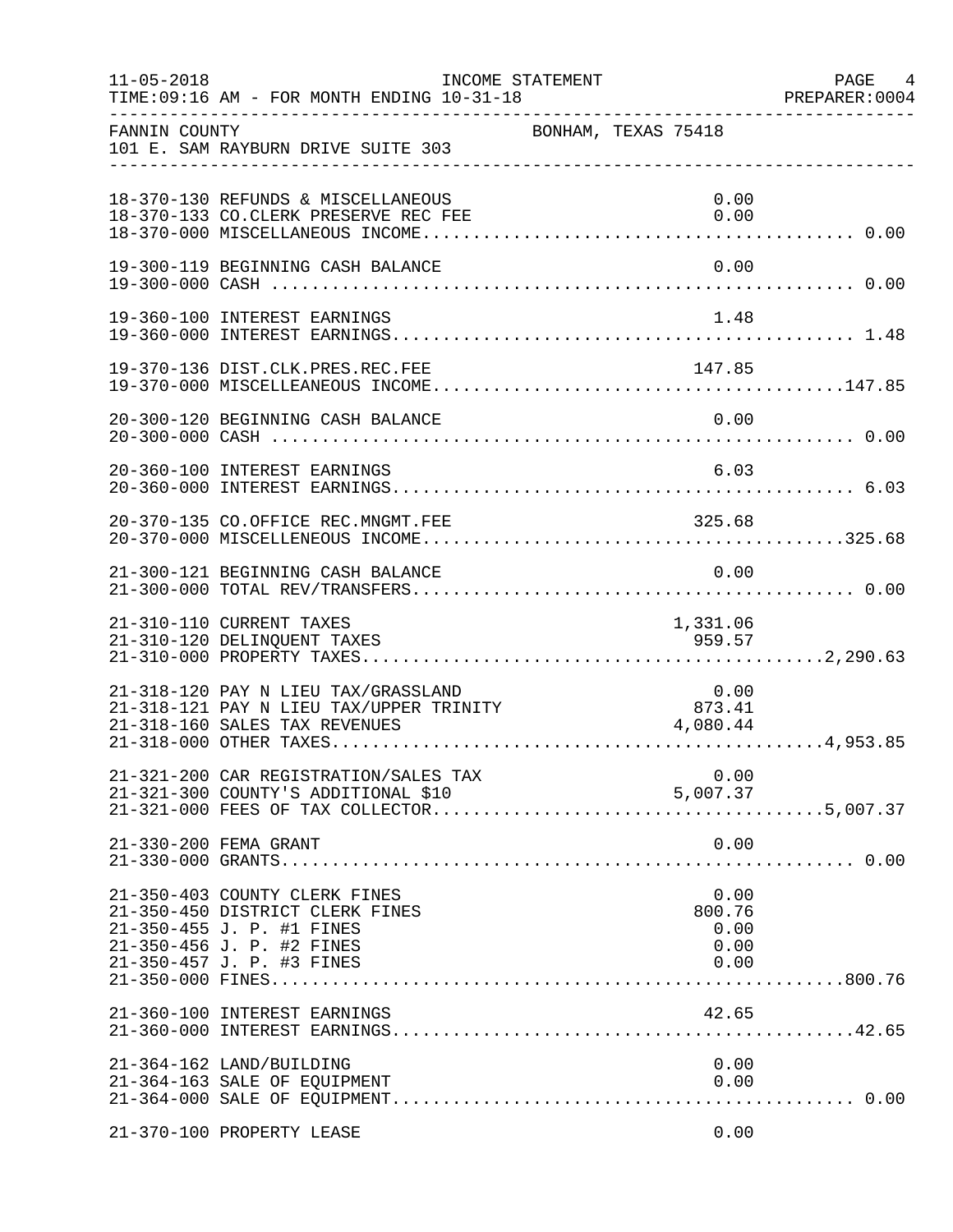| $11 - 05 - 2018$ | INCOME STATEMENT<br>TIME: 09:16 AM - FOR MONTH ENDING 10-31-18                                                                                                                   |                                               | PAGE 5<br>PREPARER: 0004 |
|------------------|----------------------------------------------------------------------------------------------------------------------------------------------------------------------------------|-----------------------------------------------|--------------------------|
| FANNIN COUNTY    | 101 E. SAM RAYBURN DRIVE SUITE 303<br>-----------------------------------                                                                                                        | BONHAM, TEXAS 75418                           |                          |
|                  | 21-370-120 STATE LATERAL ROAD<br>21-370-125 TDT. WEIGHT FEES<br>21-370-130 REFUNDS & MISCELLANEOUS<br>21-370-140 PROCEEDS OF LOAN                                                | 8,201.53<br>11,460.17<br>0.00<br>0.00         |                          |
|                  | 22-300-122 BEGINNING CASH BALANCE                                                                                                                                                | 0.00                                          |                          |
|                  | 22-310-110 CURRENT TAXES<br>22-310-120 DELINQUENT TAXES                                                                                                                          | 1,550.51<br>1,117.78                          |                          |
|                  | 22-318-120 PAY N LIEU TAX/GRASSLAND<br>22-318-121 PAY N LIEU TAX/UPPER TRINITY<br>22-318-160 SALES TAX REVENUES                                                                  | 0.00<br>0.00<br>1,017.41<br>4,753.17          |                          |
|                  | 22-321-200 CAR REGISTRATION/SALES TAX                                                                                                                                            | 0.00                                          |                          |
|                  | 22-330-200 FEMA GRANT                                                                                                                                                            | 0.00                                          |                          |
|                  | 22-350-403 COUNTY CLERK FINES<br>22-350-450 DISTRICT CLERK FINES<br>22-350-455 J. P. #1 FINES<br>22-350-456 J. P. #2 FINES<br>22-350-457 J. P. #3 FINES                          | 0.00<br>932.78<br>0.00<br>0.00<br>0.00        |                          |
|                  | 22-360-100 INTEREST EARNINGS                                                                                                                                                     | 428.37                                        |                          |
|                  | 22-364-163 SALE OF EQUIPMENT                                                                                                                                                     | 0.00                                          |                          |
|                  | 22-370-120 STATE LATERAL ROAD<br>22-370-125 TDT WEIGHT FEES<br>22-370-130 REFUNDS & MISCELLANEOUS<br>22-370-131 AUTOMOBILE INSURANCE LOSS PAYMENT<br>22-370-140 PROCEEDS OF LOAN | 9,553.70<br>13,349.58<br>0.00<br>0.00<br>0.00 |                          |
|                  | 23-300-123 BEGINNING CASH BALANCE                                                                                                                                                | 0.00                                          |                          |
|                  | 23-310-110 CURRENT TAXES<br>23-310-120 DELINQUENT TAXES                                                                                                                          | 2,325.75<br>1,676.65                          |                          |
|                  | 23-318-120 PAY N LIEU TAX/GRASSLAND<br>23-318-121 PAY N LIEU TAX/UPPER TRINITY                                                                                                   | 0.00<br>1,526.12                              |                          |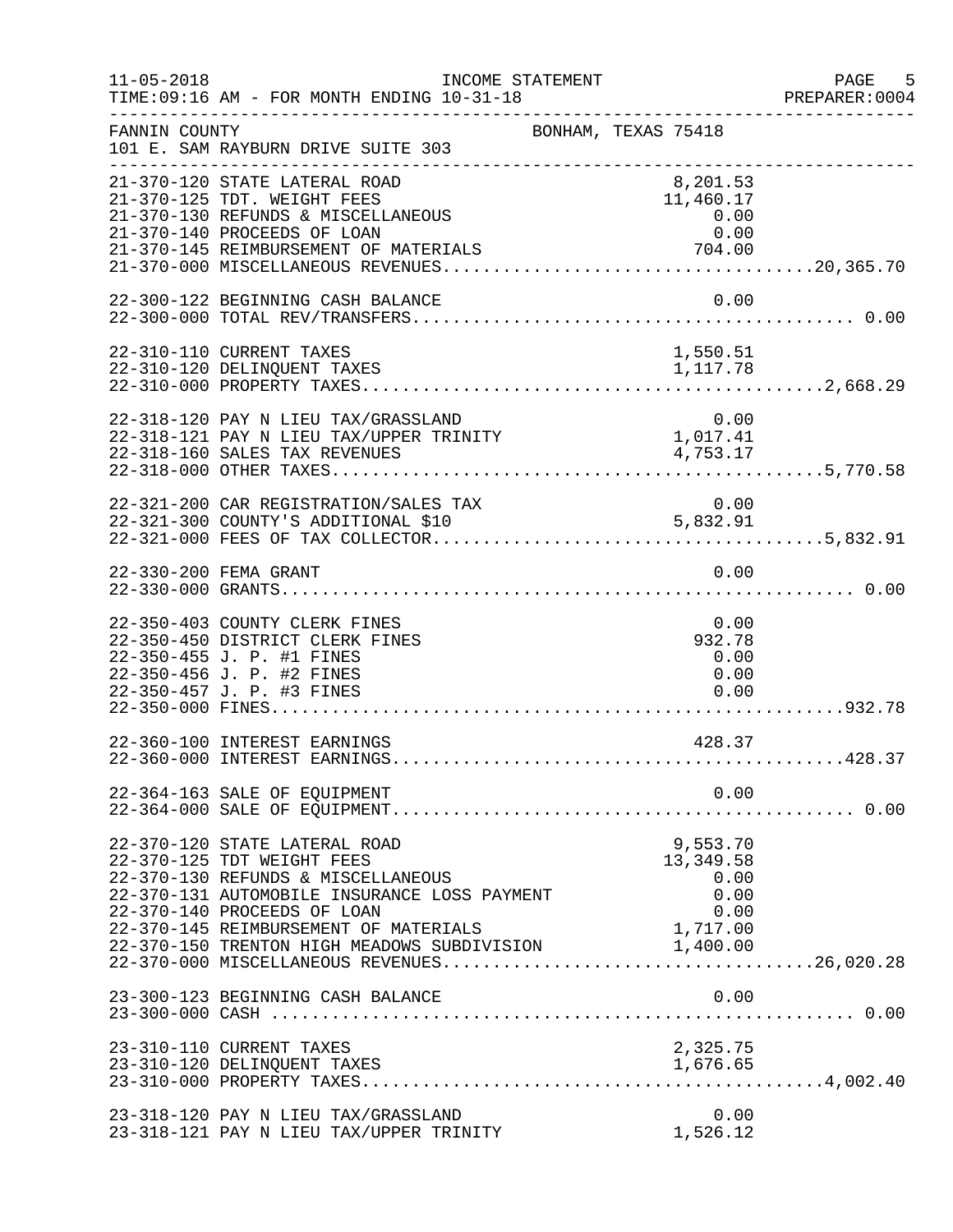| $11 - 05 - 2018$ | TIME: 09:16 AM - FOR MONTH ENDING 10-31-18                                                                                                                                                                      | INCOME STATEMENT                                   | PAGE 6<br>PREPARER:0004 |
|------------------|-----------------------------------------------------------------------------------------------------------------------------------------------------------------------------------------------------------------|----------------------------------------------------|-------------------------|
| FANNIN COUNTY    | 101 E. SAM RAYBURN DRIVE SUITE 303                                                                                                                                                                              | BONHAM, TEXAS 75418                                |                         |
|                  |                                                                                                                                                                                                                 |                                                    |                         |
|                  | 23-321-200 CAR REGISTRATION/SALES TAX                                                                                                                                                                           | 0.00                                               |                         |
|                  | 23-330-200 FEMA GRANT                                                                                                                                                                                           | 0.00                                               |                         |
|                  | 23-350-403 COUNTY CLERK FINES<br>23-350-450 DISTRICT CLERK FINES<br>23-350-455 J. P. #1 FINES<br>23-350-456 J. P. #2 FINES<br>23-350-457 J. P. #3 FINES                                                         | 0.00<br>0.00<br>1,399.17<br>0.00<br>0.00<br>0.00   |                         |
|                  | 23-360-100 INTEREST EARNINGS                                                                                                                                                                                    | 429.84                                             |                         |
|                  | 23-364-162 LAND/BUILDING<br>23-364-163 SALE OF EQUIPMENT                                                                                                                                                        | 0.00<br>0.00                                       |                         |
|                  | 23-370-120 STATE LATERAL ROAD<br>23-370-125 TDT WEIGHT FEES<br>23-370-130 REFUNDS & MISCELLANEOUS<br>23-370-139 RESTITUTION<br>23-370-140 PROCEEDS OF LOANS<br>23 370-110 INOCEDED OF ECONOMIC MATERIALS 324.88 | 14,330.55<br>20,024.37<br>232.90<br>$0\, .\, 00\,$ |                         |
|                  | 24-300-124 BEGINNING CASH BALANCE<br>24-300-999 TOTAL TRANSFERS                                                                                                                                                 | 0.00                                               | 0.00                    |
|                  | 24-310-110 CURRENT TAXES<br>24-310-120 DELINQUENT TAXES                                                                                                                                                         | 1,323.87<br>954.39                                 |                         |
|                  | 24-318-120 PAY N LIEU TAX/GRASSLAND<br>24-318-121 PAY N LIEU TAX/UPPER TRINITY<br>24-318-160 SALES TAX REVENUES                                                                                                 | 0.00<br>868.70<br>4,058.41                         |                         |
|                  | 24-321-200 CAR REGISTRATION/SALES TAX<br>24-321-300 COUNTY'S ADDITIONAL \$10                                                                                                                                    | 0.00<br>4,980.34                                   |                         |
|                  | 24-330-200 FEMA GRANT                                                                                                                                                                                           | 0.00                                               |                         |
|                  | 24-350-403 COUNTY CLERK FINES<br>24-350-450 DISTRICT CLERK FINES<br>24-350-455 J. P. #1 FINES<br>24-350-456 J. P. #2 FINES<br>24-350-457 J. P. #3 FINES                                                         | 0.00<br>796.45<br>0.00<br>0.00<br>0.00             |                         |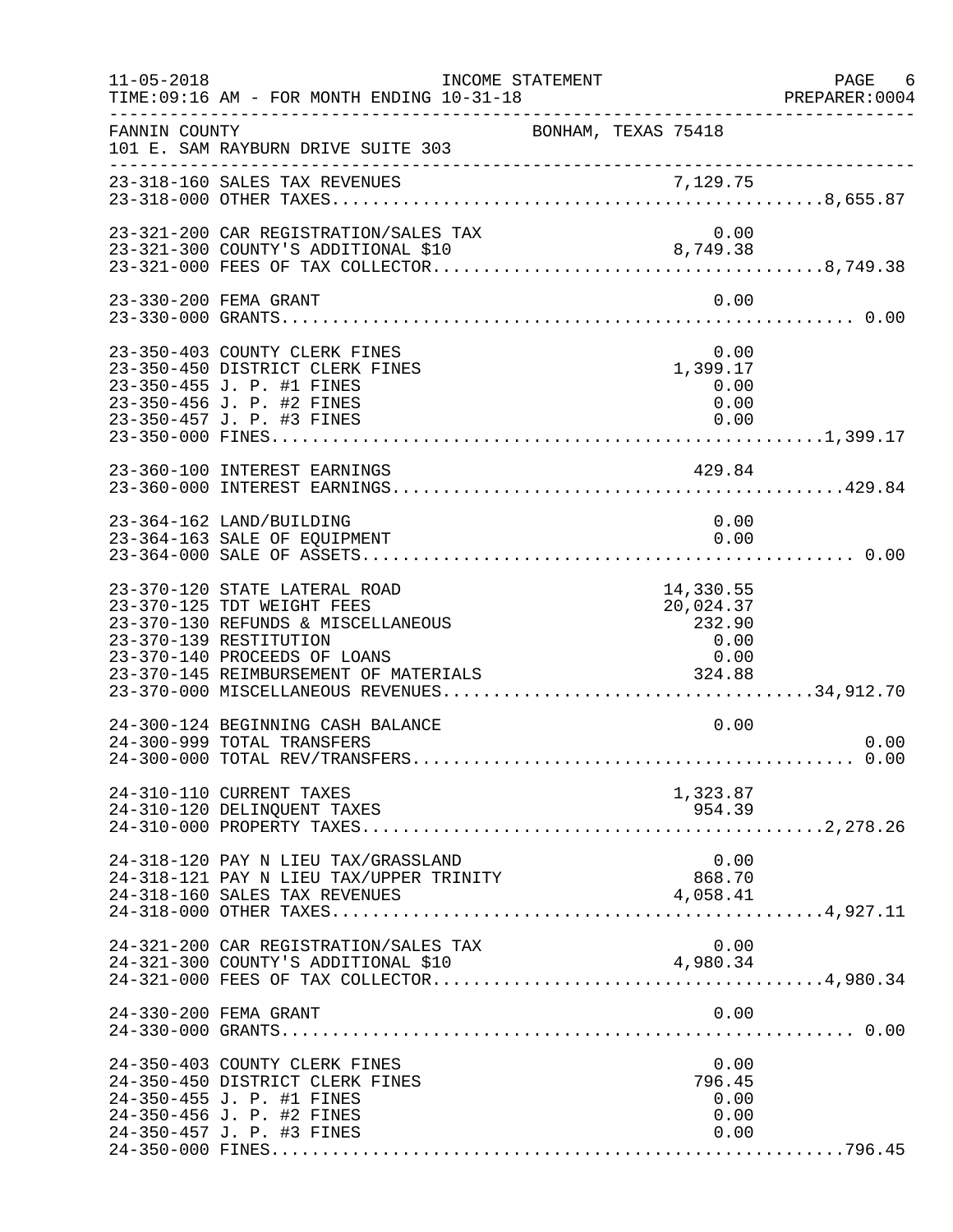| $11 - 05 - 2018$     | TIME: 09:16 AM - FOR MONTH ENDING 10-31-18                                                                                                                                                                                                          | INCOME STATEMENT                                                          | PAGE 7<br>PREPARER:0004 |
|----------------------|-----------------------------------------------------------------------------------------------------------------------------------------------------------------------------------------------------------------------------------------------------|---------------------------------------------------------------------------|-------------------------|
| FANNIN COUNTY        | 101 E. SAM RAYBURN DRIVE SUITE 303                                                                                                                                                                                                                  | BONHAM, TEXAS 75418                                                       |                         |
|                      | 24-360-100 INTEREST EARNING                                                                                                                                                                                                                         | 339.75                                                                    |                         |
|                      | 24-364-162 LAND/BUILDING<br>24-364-163 SALE OF EQUIPMENT                                                                                                                                                                                            | 0.00<br>0.00                                                              |                         |
|                      | 24-370-120 STATE LATERAL ROAD<br>24-370-125 TDT WEIGHT FEES<br>24-370-130 REFUNDS & MISCELLANEOUS<br>24-370-138 SALE OF SCRAP IRON<br>24-370-140 PROCEEDS OF LOAN<br>24-370-145 REIMBURSEMENT OF MATERIALS<br>24-370-146 SALE OF RECYCLED MATERIALS | 8,157.26<br>11,398.31<br>0.00<br>0.00<br>0.00<br>0.00<br>1,085.52<br>0.00 |                         |
|                      | 25-300-125 BEGINNING CASH BALANCE                                                                                                                                                                                                                   | 0.00                                                                      |                         |
| 25-370-625 DONATIONS | 25-370-138 SALE OF SCRAP IRON                                                                                                                                                                                                                       | 0.00<br>0.00                                                              |                         |
|                      | 26-300-126 BEGINNING CASH BALANCE                                                                                                                                                                                                                   | 0.00                                                                      |                         |
|                      | 26-360-100 INTEREST EARNINGS                                                                                                                                                                                                                        | 6.29                                                                      |                         |
|                      | 26-370-455 J.P.#1 TECHNOLOGY FEES                                                                                                                                                                                                                   | 0.00                                                                      |                         |
|                      | 27-300-127 BEGINNING CASH BALANCE                                                                                                                                                                                                                   | 0.00                                                                      |                         |
|                      | 27-360-100 INTEREST EARNINGS                                                                                                                                                                                                                        | 1.39                                                                      |                         |
|                      | 27-370-456 J.P.#2 TECHNOLOGY FEES                                                                                                                                                                                                                   | 0.00                                                                      |                         |
|                      | 28-300-128 BEGINNING CASH                                                                                                                                                                                                                           | 0.00                                                                      |                         |
|                      | 28-360-100 INTEREST EARNINGS                                                                                                                                                                                                                        | 0.74                                                                      |                         |
|                      | 28-370-456 J.P.#3 TECHNOLOGY FEES                                                                                                                                                                                                                   | 0.00                                                                      |                         |
|                      | 30-360-100 INTEREST EARNINGS                                                                                                                                                                                                                        | 0.00                                                                      |                         |
|                      | 30-370-569 SHERIFF WORK RELEASE                                                                                                                                                                                                                     | 0.00                                                                      |                         |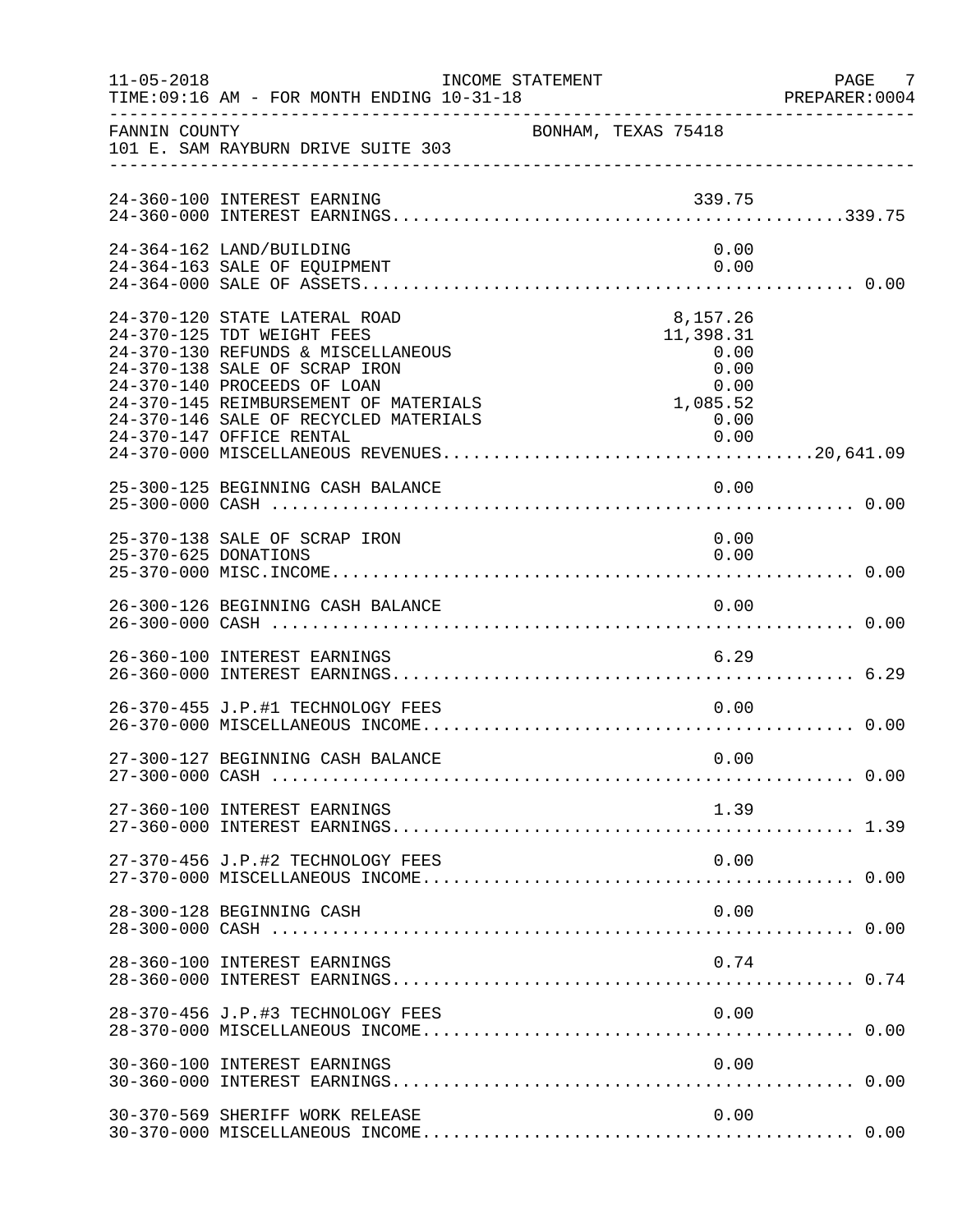| $11 - 05 - 2018$ | TIME: 09:16 AM - FOR MONTH ENDING 10-31-18                                             | INCOME STATEMENT    |  |                | PAGE 8<br>PREPARER: 0004 |
|------------------|----------------------------------------------------------------------------------------|---------------------|--|----------------|--------------------------|
| FANNIN COUNTY    | 101 E. SAM RAYBURN DRIVE SUITE 303                                                     | BONHAM, TEXAS 75418 |  |                |                          |
|                  | 31-300-131 BEGINNING CASH BALANCE                                                      |                     |  | 0.00           |                          |
|                  | 31-330-510 COURTHOUSE RESTORATION                                                      |                     |  | 0.00           |                          |
|                  | 31-370-131 RESTORATION DONATIONS                                                       |                     |  | 0.00           |                          |
|                  | 33-300-133 BEGINNING CASH BALANCE                                                      |                     |  | 0.00           |                          |
|                  | 33-340-480 APPLICATION FEE                                                             |                     |  | 0.00           |                          |
|                  | 34-300-134 BEGINNING CASH BALANCE                                                      |                     |  | 0.00           |                          |
|                  | 34-360-100 INTEREST INCOME                                                             |                     |  | 3.62           |                          |
|                  | 34-370-450 DISTRICT CT.RECORDS ARCHIVE FEE 252.97                                      |                     |  |                |                          |
|                  | 35-340-403 COUNTY CLERK FEES<br>35-340-450 DISTRICT CLERK FEES                         |                     |  | 0.00<br>770.77 |                          |
|                  | 35-360-100 INTEREST EARNINGS                                                           |                     |  | 21.10          |                          |
|                  | 36-300-136 BEGINNING CASH BALANCE-D.A.FEE<br>36-300-236 BEGINNING CASH BALANCE-SEIZURE |                     |  | 0.00<br>0.00   |                          |
|                  | 36-340-475 DISTRICT ATTORNEY FEES                                                      |                     |  | 130.73         |                          |
|                  | 36-352-200 CONTRABAND FORFEITURE<br>36-352-300 D.A. SEIZURE FUND                       |                     |  | 0.00<br>0.00   |                          |
|                  | 36-360-100 INTEREST EARNINGS-D.A. FEE<br>36-360-236 INTEREST EARNINGS-SEIZURE FUND     |                     |  | 0.85<br>1.72   |                          |
|                  | 36-370-130 REFUNDS & MISCELLANEOUS<br>36-370-319 RESTITUTION                           |                     |  | 88.00<br>0.00  |                          |
|                  | 37-360-100 INTEREST EARNINGS                                                           |                     |  | 0.22           |                          |
|                  | 37-370-130 REFUNDS & MISCELLANEOUS                                                     |                     |  | 0.00           |                          |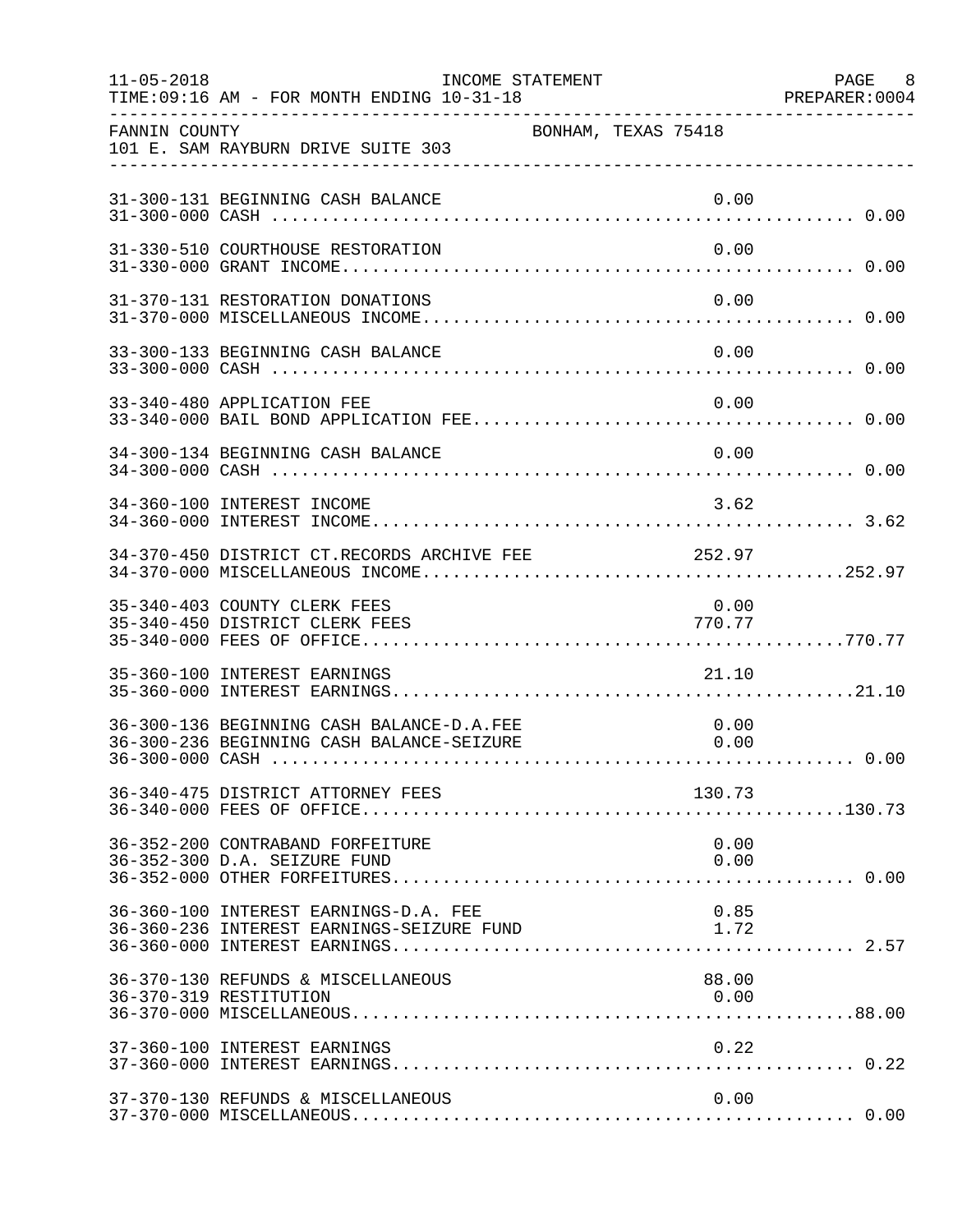| $11 - 05 - 2018$     | TIME: 09:16 AM - FOR MONTH ENDING 10-31-18                                                                        | INCOME STATEMENT    |                      | PAGE 9<br>PREPARER: 0004 |
|----------------------|-------------------------------------------------------------------------------------------------------------------|---------------------|----------------------|--------------------------|
| FANNIN COUNTY        | 101 E. SAM RAYBURN DRIVE SUITE 303                                                                                | BONHAM, TEXAS 75418 |                      |                          |
|                      |                                                                                                                   |                     |                      |                          |
|                      | 39-360-100 INTEREST EARNINGS                                                                                      |                     | 11.90                |                          |
|                      | 39-370-150 BONNIE RUTH COOPER TRUST                                                                               |                     | 0.00                 |                          |
|                      | 40-300-110 UNENCUMBERED FUND BALANCE                                                                              |                     | 0.00                 |                          |
|                      | 40-330-410 NAACHO GRANT INCOME                                                                                    |                     | 0.00                 |                          |
| 41-370-406 DONATIONS |                                                                                                                   |                     | 150.00               |                          |
|                      | 42-330-477 HAZARD MITIGATION DR-1999                                                                              |                     | 0.00                 |                          |
|                      | 44-330-423 2016 HOMELAND SECURITY                                                                                 |                     | 0.00                 |                          |
|                      | 45-330-403 CHAPTER 19 FUNDS                                                                                       |                     | 92.11                |                          |
|                      | 46-300-146 BEGINNING CASH BALANCE                                                                                 |                     | 0.00                 |                          |
|                      | 46-330-475 SAFE ROOM REIMBURSEMENT DR-4029<br>46-330-476 ADMINISTRATIVE FEE                                       |                     | 0.00<br>0.00         |                          |
|                      | 48-300-148 BEGINNING CASH BALANCE                                                                                 |                     | 0.00                 |                          |
|                      | 48-340-130 REFUNDS & MISCELLANEOUS<br>48-340-403 CONTRACT ADMINISTRATIVE FEE<br>48-340-484 ELECTION REIMBURSEMENT |                     | 0.00<br>0.00<br>0.00 |                          |
|                      | 49-300-149 BEGINNING CASH BALANCE                                                                                 |                     | 0.00                 |                          |
|                      | 49-330-475 INVESTIGATOR/LEOSE GRANT                                                                               |                     | 0.00                 |                          |
|                      | 51-300-151 BEGINNING CASH BALANCE                                                                                 |                     | 0.00                 |                          |
|                      | 51-370-440 CO.CLK.CO.& DIST.CT.TECHNOLOGY FEE                                                                     |                     |                      |                          |
|                      | 52-360-100 INTEREST EARNINGS                                                                                      |                     | 1.70                 |                          |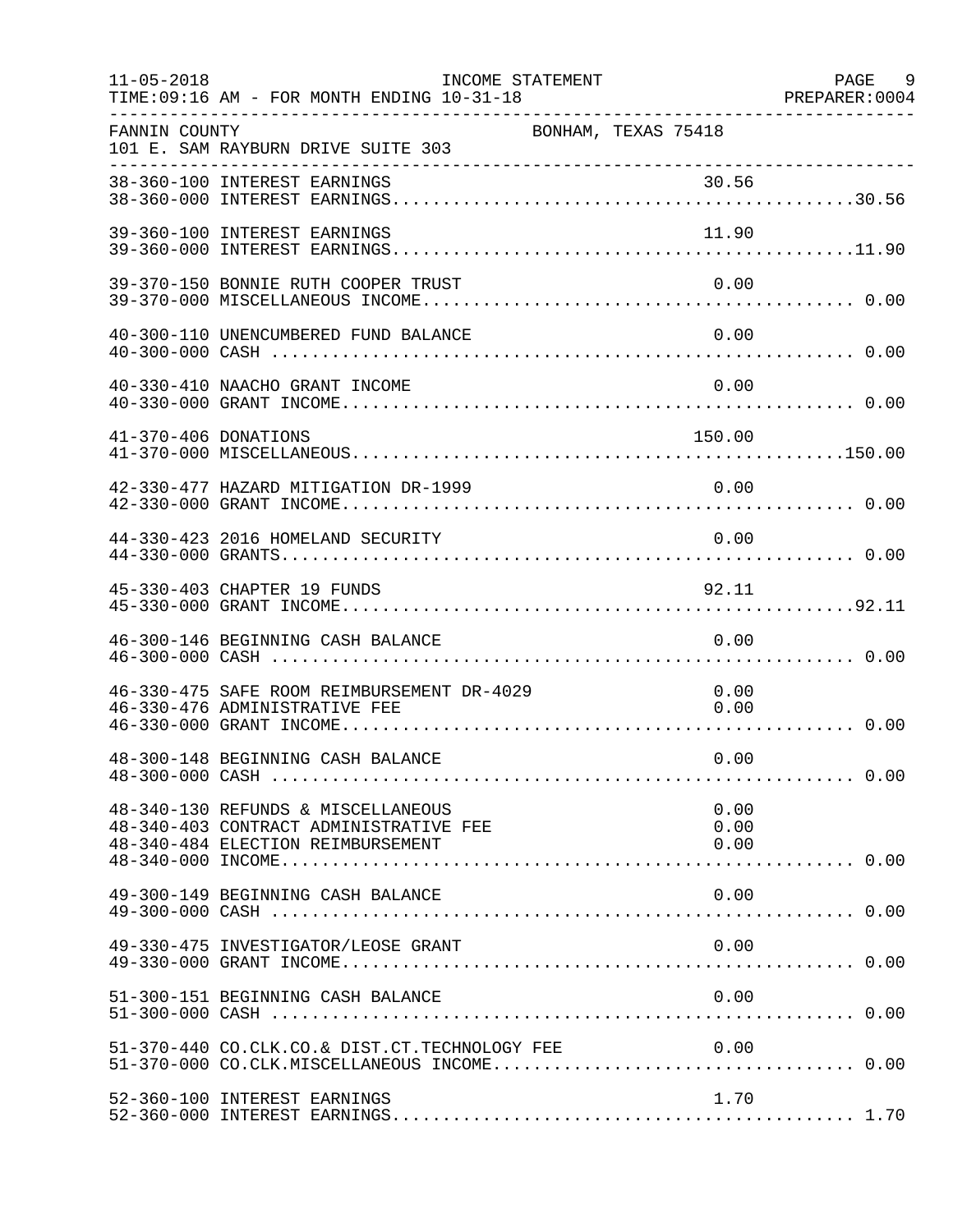| $11 - 05 - 2018$ | INCOME STATEMENT<br>TIME: 09:16 AM - FOR MONTH ENDING 10-31-18                                                                                      |              | PAGE 10 |
|------------------|-----------------------------------------------------------------------------------------------------------------------------------------------------|--------------|---------|
| FANNIN COUNTY    | BONHAM, TEXAS 75418<br>101 E. SAM RAYBURN DRIVE SUITE 303                                                                                           |              |         |
|                  |                                                                                                                                                     |              |         |
|                  | 53-300-153 BEGINNING CASH BALANCE                                                                                                                   | 0.00         |         |
|                  | 53-370-133 CO.CLERK RECORDS ARCHIVE FEE                                                                                                             | 0.00         |         |
|                  | 55-300-156 BEGINNING CASH BALANCE                                                                                                                   | 0.00         |         |
|                  | 55-360-100 INTEREST EARNINGS                                                                                                                        | 0.00         |         |
|                  | 55-370-130 REFUNDS & MISCELLANEOUS<br>55-370-160 PEACE OFFICER ALLOCATION                                                                           | 0.00<br>0.00 |         |
|                  | 56-300-156 BEGINNING CASH BALANCE                                                                                                                   | 0.00         |         |
|                  | 56-330-560 BULLETPROOF VEST PARTNERSHIP                                                                                                             | 0.00         |         |
|                  | 56-352-200 CONTRABAND FOREITURE<br>56-352-300 PLEA BARGAIN AGREEMENT                                                                                | 0.00<br>0.00 |         |
|                  | 56-355-560 FEDERAL FORFEITURE FUNDS 2018                                                                                                            | 0.00         |         |
|                  | 56-360-100 INTEREST EARNINGS-SO FORFEITURE<br>56-360-100 INTEREST EARNINGS-SO FORFEITURE 7.22<br>56-360-159 INTEREST EARNINGS-FEDERAL FORF 2018 000 |              |         |
|                  | 56-370-108 FEDERAL OT REIMBURSEMENT<br>56-370-130 REFUNDS & MISCELLANEOUS                                                                           | 0.00<br>0.00 |         |
|                  | 56-390-140 TRANSFERS IN                                                                                                                             | 0.00         |         |
|                  | 57-300-157 BEGINNING CASH BALANCE                                                                                                                   | 0.00         |         |
|                  | 57-360-100 INTEREST EARNINGS                                                                                                                        | 0.00         |         |
|                  | 57-370-560 SHERIFF K-9 UNIT                                                                                                                         | 0.00         |         |
|                  | 59-300-159 BEGINNING CASH BALANCE                                                                                                                   | 0.00         |         |
|                  | 59-360-100 INTEREST EARNINGS                                                                                                                        | 4.32         |         |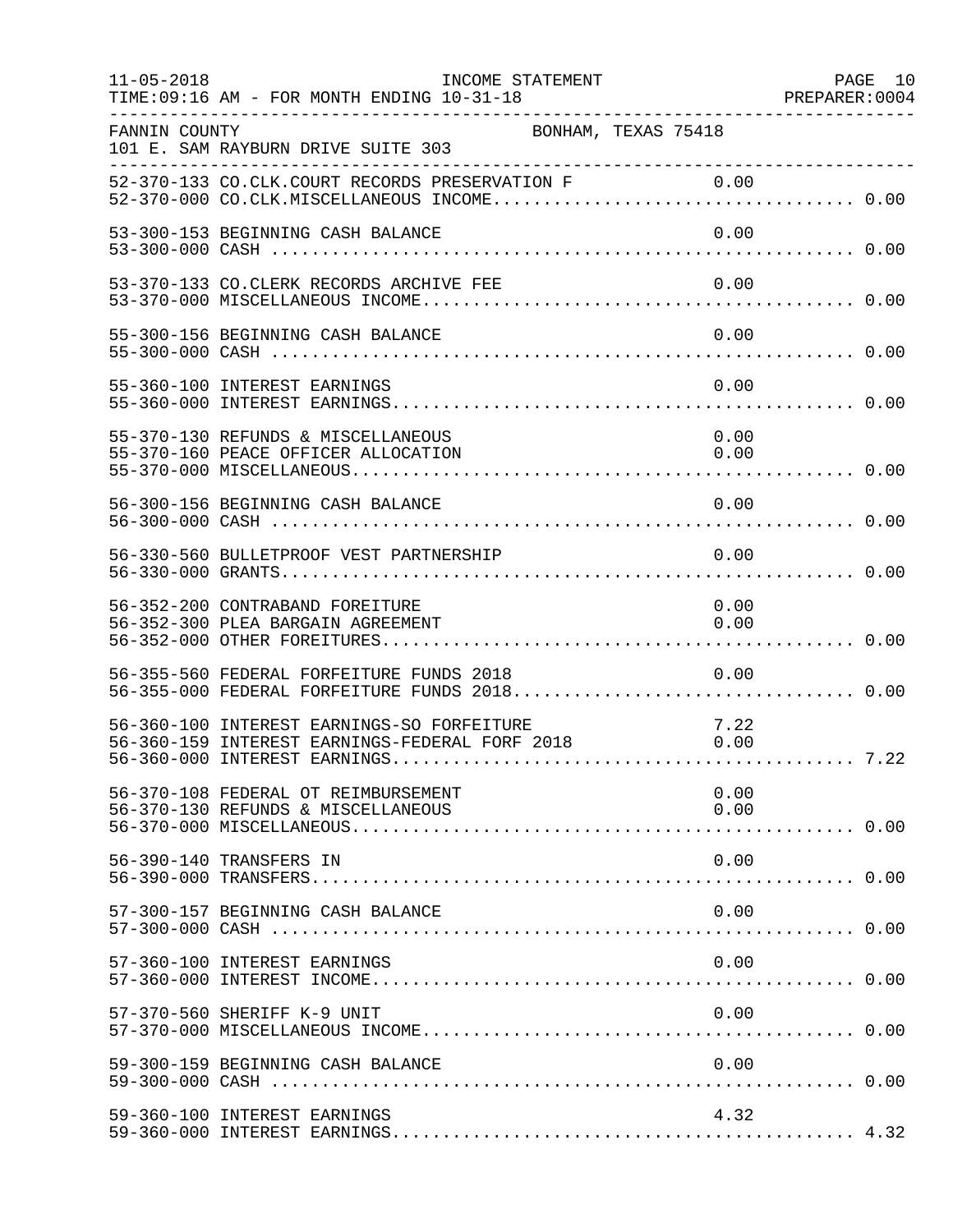| $11 - 05 - 2018$ | TIME: 09:16 AM - FOR MONTH ENDING 10-31-18                                                                                   | INCOME STATEMENT    |                            | PAGE 11<br>PREPARER: 0004 |
|------------------|------------------------------------------------------------------------------------------------------------------------------|---------------------|----------------------------|---------------------------|
| FANNIN COUNTY    | 101 E. SAM RAYBURN DRIVE SUITE 303                                                                                           | BONHAM, TEXAS 75418 |                            |                           |
|                  | 59-370-425 DRUG COURT FEE                                                                                                    |                     | 102.48                     |                           |
|                  | 60-300-110 BEGINNING CASH BALANCE                                                                                            |                     | 0.00                       |                           |
|                  | 60-310-110 CURRENT TAXES<br>60-310-120 DELINQUENT TAXES<br>60-310-260 CURRENT TAXES SERIES '98                               |                     | 1,137.50<br>277.42<br>0.00 |                           |
|                  | 60-318-120 PAY N LIEU TAX/GRASSLAND<br>00 510 120 FAI N LIEU TAX/GRESSLAND<br>60-318-121 PAY N LIEU TAX/UPPER TRINITY 178.56 |                     | 0.00                       |                           |
|                  | 60-360-100 INTEREST EARNINGS<br>60-360-200 INTEREST, 2017 GO BONDS                                                           |                     | 0.00<br>0.00               |                           |
|                  | 60-370-130 REFUNDS & MISCELLANEOUS                                                                                           |                     | 0.00                       |                           |
|                  | 61-300-161 BEGINNING CASH BALANCE                                                                                            |                     | 0.00                       |                           |
|                  | 61-370-440 DIST.CLK.CO.& DIST.CT.TECHNOLOGY FE 39.93<br>61-370-000 DIST.CLK.MISCELLANEOUS INCOME39.93                        |                     |                            |                           |
|                  | 62-300-162 BEGINNING CASH BALANCE                                                                                            |                     | 0.00                       |                           |
|                  | 62-360-100 INTEREST EARNINGS                                                                                                 |                     | 4.06                       |                           |
|                  | 62-370-133 DIST.CLK.COURT RECORDS PRESERVATION 222.25<br>62-370-000 DIST.CLK.COURT MISCELLAEOUS INCOME222.25                 |                     |                            |                           |
|                  | 63-300-151 BEGINNING CASH BALANCE                                                                                            |                     | 0.00                       |                           |
|                  | 63-370-130 REFUNDS & MISCELLANEOUS<br>63-370-160 PEACE OFFICER ALLOCATION                                                    |                     | 0.00<br>0.00               |                           |
|                  | 64-300-152 BEGINNING CASH BALANCE                                                                                            |                     | 0.00                       |                           |
|                  | 64-370-130 REFUNDS & MISCELLANEOUS<br>64-370-160 PEACE OFFICER ALLOCATION                                                    |                     | 0.00<br>0.00               |                           |
|                  | 65-300-153 BEGINNING CASH BALANCE                                                                                            |                     | 0.00                       |                           |
|                  | 65-370-130 REFUNDS & MISCELLANEOUS                                                                                           |                     | 0.00                       |                           |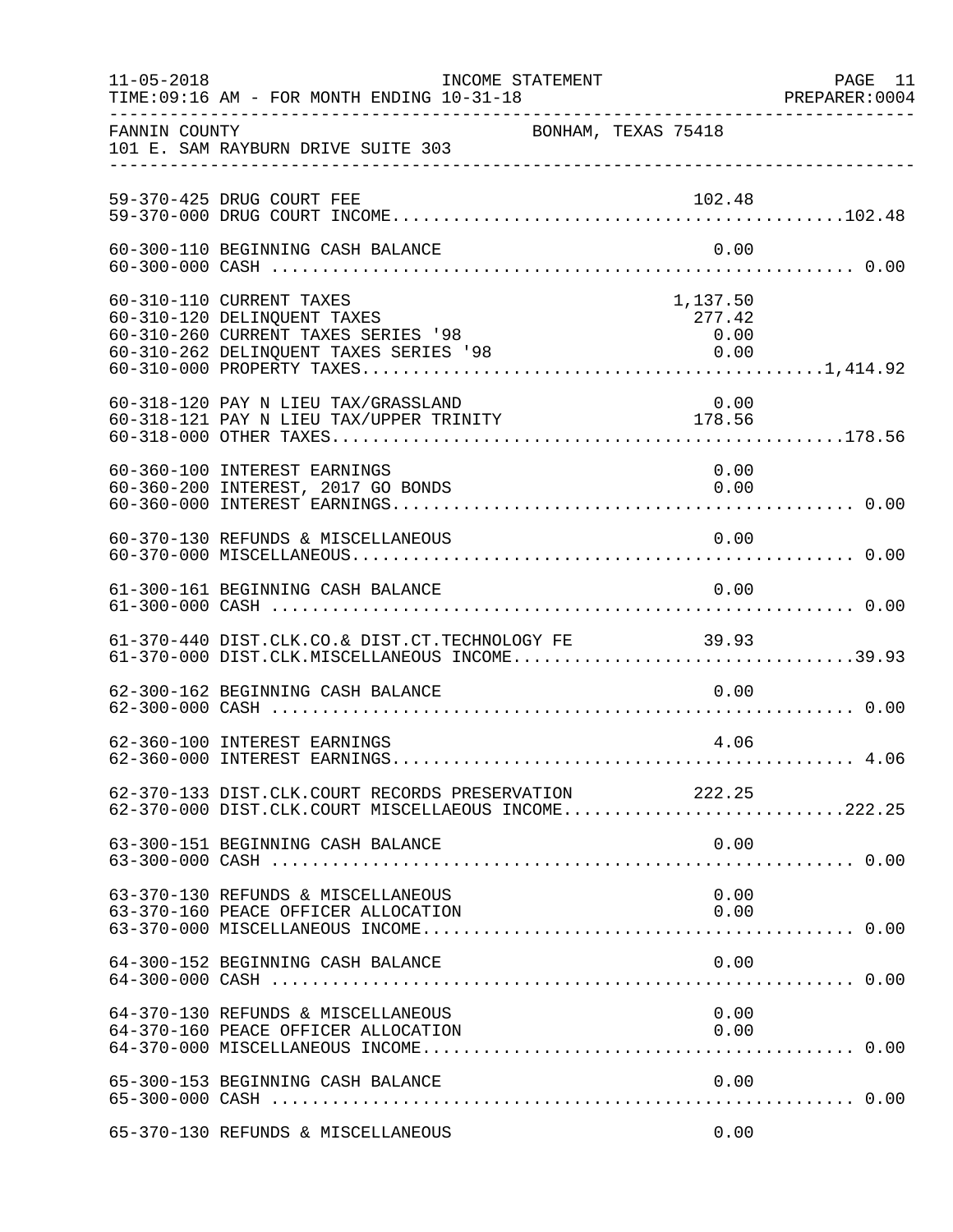| $11 - 05 - 2018$ | INCOME STATEMENT<br>TIME: 09:16 AM - FOR MONTH ENDING 10-31-18                                                                                                              |                                   | PAGE 12<br>PREPARER:0004 |
|------------------|-----------------------------------------------------------------------------------------------------------------------------------------------------------------------------|-----------------------------------|--------------------------|
| FANNIN COUNTY    | BONHAM, TEXAS 75418<br>101 E. SAM RAYBURN DRIVE SUITE 303<br>____________________________________                                                                           |                                   |                          |
|                  | 65-370-160 PEACE OFFICER ALLOCATION                                                                                                                                         | 0.00                              |                          |
|                  | 66-300-166 BEGINNING CASH BALANCE                                                                                                                                           | 0.00                              |                          |
|                  | 66-360-100 INTEREST EARNINGS LEGEND BANK                                                                                                                                    | 0.00<br>4,997.37                  |                          |
|                  | 66-370-130 REFUNDS & MISCELLANEOUS                                                                                                                                          | 0.00                              |                          |
|                  | 67-300-110 UNENCUMBERED FUND BALANCE                                                                                                                                        | 0.00                              |                          |
|                  | 67-319-551 ANNUAL PAYMENT                                                                                                                                                   | 0.00                              |                          |
|                  | 70-360-100 INTEREST EARNINGS                                                                                                                                                | 136.75                            |                          |
|                  | 71-330-475 INVESTIGATOR CRIMES AGAINST WOMEN 0.00                                                                                                                           |                                   |                          |
|                  | 72-330-560 INVESTIGATOR CRIMES AGAINST CHILDRE 3,297.94                                                                                                                     |                                   |                          |
|                  | 80-300-180 BEGINNING CASH BALANCE                                                                                                                                           | 0.00                              |                          |
|                  | 80-370-130 MISCELLANEOUS<br>80-370-180 PROGRAM FEES                                                                                                                         | 0.00<br>0.00                      |                          |
|                  |                                                                                                                                                                             |                                   |                          |
|                  | 81-318-181 YEAR 1 PAYMENT                                                                                                                                                   | 0.00                              |                          |
|                  | 82-300-123 UNENCUMBERED FUND BALANCE                                                                                                                                        | 0.00                              |                          |
|                  | 82-318-182 YEAR 1 PAYMENT                                                                                                                                                   | 0.00                              |                          |
|                  | 83-300-124 UNENCUMBERED FUND BALANCE                                                                                                                                        | 0.00                              |                          |
|                  | 83-318-183 YEAR 1 PAYMENT<br>83-318-000 NORTH TEXAS MUNICIPAL WATER DIST 0.00                                                                                               | 0.00                              |                          |
|                  | 87-340-575 JUVENILE PROBATION FEES<br>87-340-576 JUVENILE PROBATION RESTITUTION<br>87-340-577 JUVENILE PROBATION COURT COSTS<br>87-340-578 FEES RECEIVED FOR OTHER COUNTIES | 110.00<br>134.25<br>15.00<br>0.00 |                          |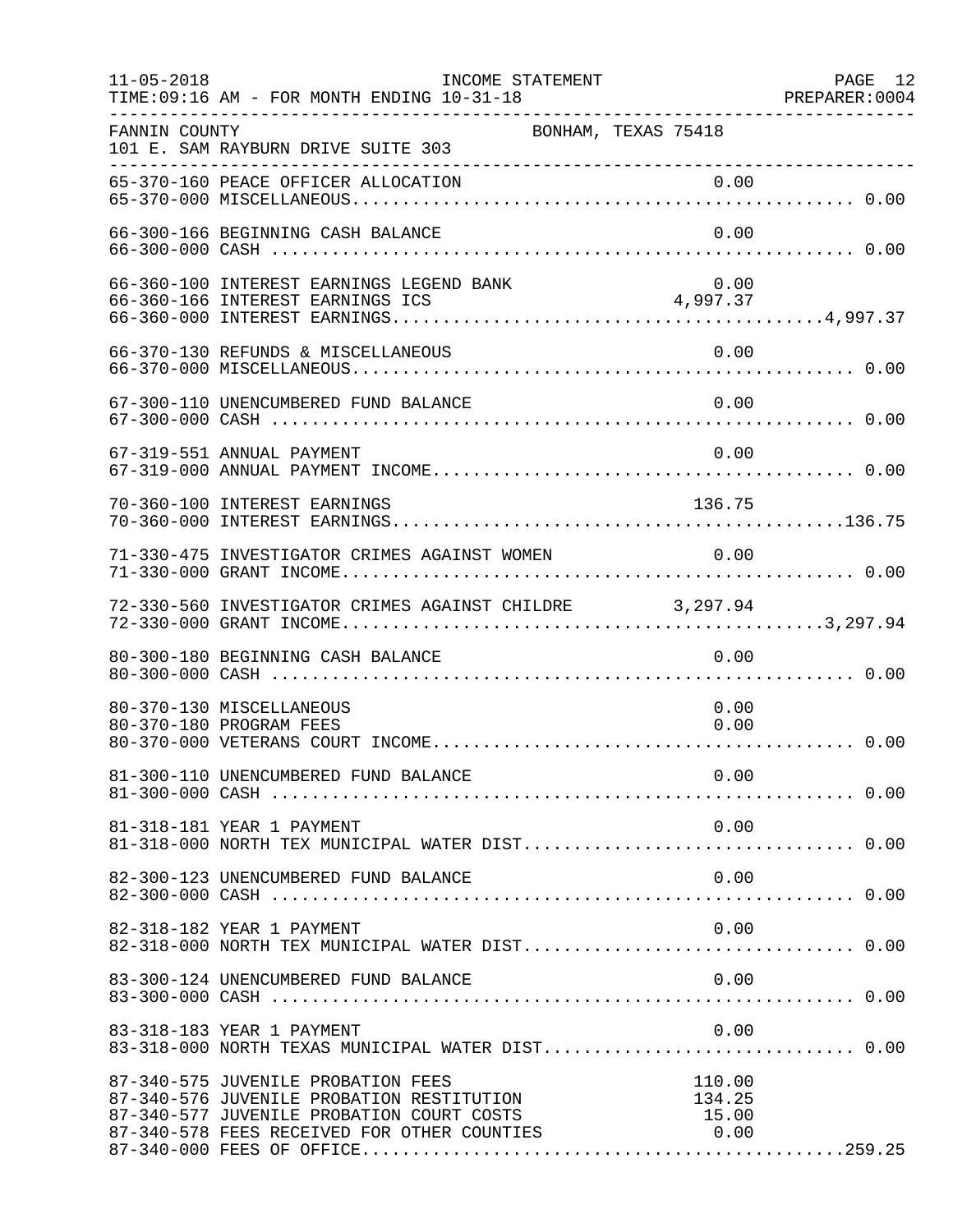| $11 - 05 - 2018$ | INCOME STATEMENT<br>TIME: 09:16 AM - FOR MONTH ENDING 10-31-18                                                                                                                                                                                                                          |                                                                    | PAGE 13<br>PREPARER: 0004 |
|------------------|-----------------------------------------------------------------------------------------------------------------------------------------------------------------------------------------------------------------------------------------------------------------------------------------|--------------------------------------------------------------------|---------------------------|
| FANNIN COUNTY    | 101 E. SAM RAYBURN DRIVE SUITE 303                                                                                                                                                                                                                                                      | BONHAM, TEXAS 75418                                                |                           |
|                  | 88-367-100 HOSPITAL QUARTERLY PAYMENT                                                                                                                                                                                                                                                   |                                                                    |                           |
|                  | 89-300-110 UNENCUMBERED FUND BALANCE                                                                                                                                                                                                                                                    | 0.00                                                               |                           |
|                  | 89-330-908 STRUCTURAL FAM.THER.GRANT OOG<br>89-330-915 BASIC PROBATION SUPERVISION<br>89-330-916 COMMUNITY PROGRAMS<br>89-330-917 PRE/POST ADJUDICATION<br>89-330-918 COMMITMENT DIVERSION<br>89-330-919 MENTAL HEALTH SERVICES<br>89-330-920 REGIONAL DIVERSIONS ALTERNATIVES 4,643.00 | 0.00<br>30,246.00<br>20,125.00<br>2,053.00<br>2,499.00<br>3,828.00 |                           |
|                  | 89-360-189 INTEREST INCOME                                                                                                                                                                                                                                                              | 7.31                                                               |                           |
|                  | 89-370-130 REFUNDS & MISCELLANEOUS                                                                                                                                                                                                                                                      | $0.00$<br>160,000.00                                               |                           |
|                  | 92-360-100 INTEREST EARNINGS<br>92-360-350 GOV. COMMODITY PROG. ASCS                                                                                                                                                                                                                    | 66.25<br>0.00                                                      |                           |
| 92-370-100 RENT  | 92-370-130 REFUNDS & MISCELLANEOUS                                                                                                                                                                                                                                                      | 0.00<br>0.00                                                       |                           |
|                  | 93-330-909 GRANT #713169 RANDOLPH                                                                                                                                                                                                                                                       | 0.00                                                               |                           |
|                  | 93-370-130 REFUNDS & MISCELLANEOUS                                                                                                                                                                                                                                                      | 0.00                                                               |                           |
|                  | 95-360-100 INTEREST EARNINGS                                                                                                                                                                                                                                                            | 0.00                                                               |                           |
|                  | 95-370-125 AFLAC FSA CLEARING<br>95-370-130 REFUNDS & MISCELLANEOUS                                                                                                                                                                                                                     | 0.00<br>0.00                                                       |                           |
| TOTAL INCOME     |                                                                                                                                                                                                                                                                                         |                                                                    |                           |

## \*\*\*\*\* EXPENSE ACCOUNTS \*\*\*\*\*

10-400-101 SALARY ELECTED OFFICIAL 5,127.56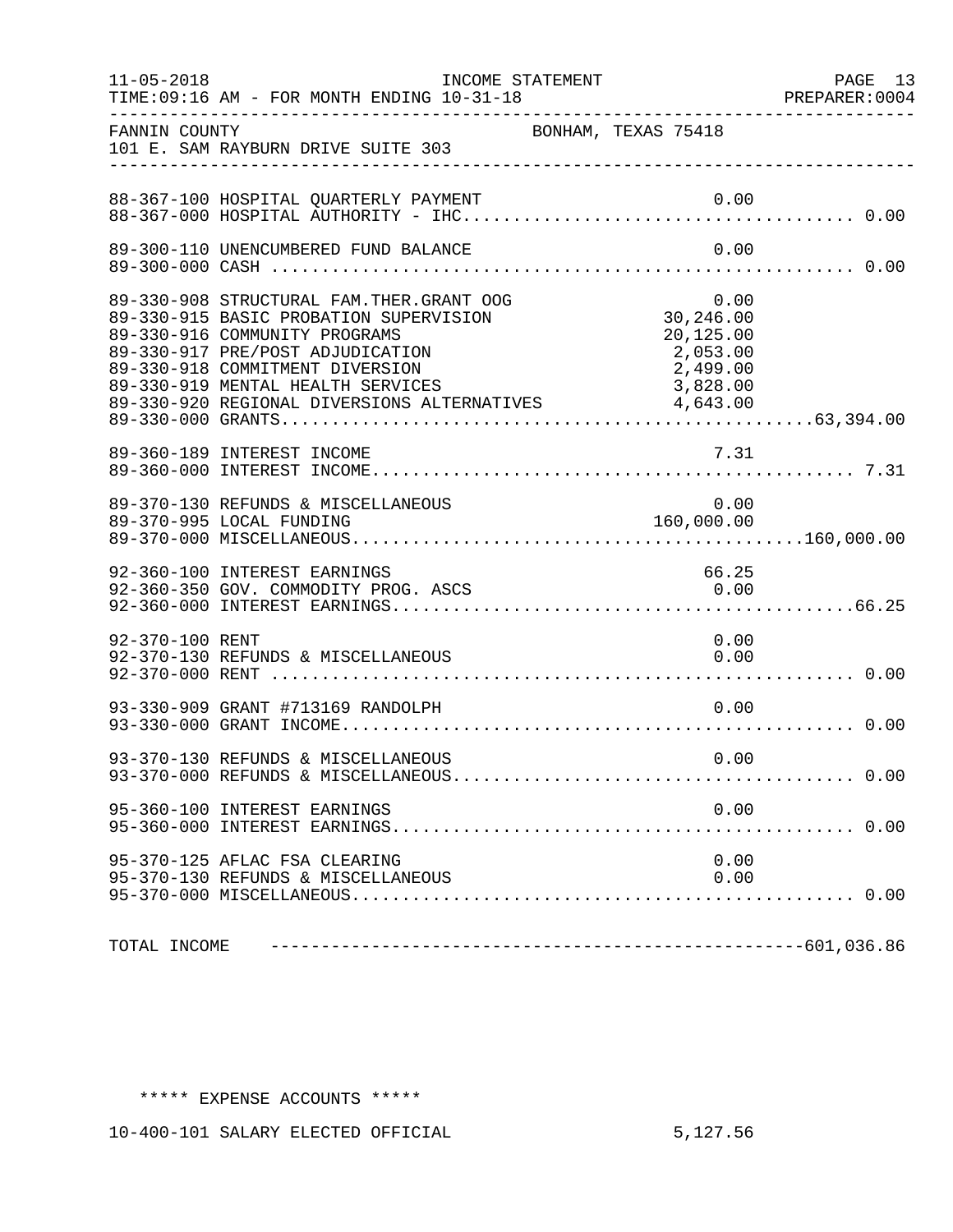| FANNIN COUNTY                                             | BONHAM, TEXAS 75418<br>101 E. SAM RAYBURN DRIVE SUITE 303                                                                                                                                                                                                                                                                                                                                                                                                                                                                                                                   |                                                                            |                                    |                                              |                                                              |  |
|-----------------------------------------------------------|-----------------------------------------------------------------------------------------------------------------------------------------------------------------------------------------------------------------------------------------------------------------------------------------------------------------------------------------------------------------------------------------------------------------------------------------------------------------------------------------------------------------------------------------------------------------------------|----------------------------------------------------------------------------|------------------------------------|----------------------------------------------|--------------------------------------------------------------|--|
| 10-400-435 PRINTING<br>10-400-480 BOND                    | 10-400-104 STATE PROBATE SALARY SUPPLEMENT 0.00<br>10-400-105 SALARY SECRETARY 3,009.36<br>10-400-201 SOCIAL SECURITY TAXES 457.36<br>10-400-202 GROUP HEALTH & DENTAL INSURANCE 1,912.52<br>10-400-203 RETIREMENT<br>10-400-204 WORKERS' COMPENSATION<br>10-400-205 MEDICARE TAX<br>10-400-225 TRAVEL ALLOWANCE<br>10-400-310 OFFICE SUPPLIES<br>10-400-311 POSTAL EXPENSES<br>10-400-427 OUT OF COUNTY TRAVEL<br>10-400-431 LOCAL TRAVEL<br>10-400-437 COURT REPORTER EXPENSE<br>10-400-468 JUVENILE BOARD SALARY<br>10-400-572 OFFICE EQUIPMENT<br>10-400-574 TECHNOLOGY | 1,912.52<br>958.74<br>0.00<br>106.96<br>300.00<br>$0.00$<br>0.00<br>200.00 | $300.00$<br>0.00<br>0.00<br>580.12 | 0.00<br>0.00<br>0.00                         | 0.00                                                         |  |
|                                                           |                                                                                                                                                                                                                                                                                                                                                                                                                                                                                                                                                                             |                                                                            |                                    |                                              |                                                              |  |
|                                                           |                                                                                                                                                                                                                                                                                                                                                                                                                                                                                                                                                                             |                                                                            |                                    |                                              |                                                              |  |
| 10-403-435 PRINTING<br>10-403-480 BOND<br>10-403-481 DUES | 10-403-101 SALARY ELECTED OFFICIAL<br>10-403-104 SALARY DEPUTIES<br>10-403-107 REGULAR-TEMP. PART-TIME 1,340.96<br>10-403-201 SOCIAL SECURITY TAXES 974.49<br>10-403-202 GROUP HEALTH & DENTAL INSURANCE 7,650.08<br>10-403-203 RETIREMENT 2,064.94<br>10-403-204 WORKERS COMPENSATION 0.00<br>10-403-205 ME<br>10-403-310 OFFICE SUPPLIES<br>10-403-311 POSTAL EXPENSES<br>10-403-420 UTILITIES TELEPHONE<br>10-403-427 OUT OF COUNTY TRAVEL<br>10-403-431 LOCAL TRAVEL<br>10-403-437 IMAGING/INDEXING<br>10-403-572 OFFICE EQUIPMENT                                      | $4,479.84$<br>$12,135.20$                                                  |                                    | 397.07<br>360.00<br>92.50                    | 0.00<br>0.00<br>0.00<br>0.00<br>0.00<br>0.00<br>0.00         |  |
| 10-404-109 SALARY<br>10-404-311 POSTAGE                   | 10-404-201 SOCIAL SECURITY TAXES<br>10-404-203 RETIREMENT<br>10-404-205 MEDICARE TAX<br>10-404-310 ELECTION SUPPLIES<br>10-404-423 CELL PHONE<br>10-404-427 ELECTION TRAVEL<br>10-404-428 EMPLOYEE TRAINING<br>10-404-429 DPS BACKGROUND CHECK<br>10-404-430 BIDS AND NOTICES<br>10-404-442 PROFESSIONAL SERVICE/TRANSLATOR<br>10-404-483 VOTER REGISTRATION                                                                                                                                                                                                                |                                                                            |                                    | 312.00<br>19.34<br>0.00<br>1,496.46<br>20.00 | 4.52<br>0.00<br>0.00<br>0.00<br>0.00<br>0.00<br>0.00<br>0.00 |  |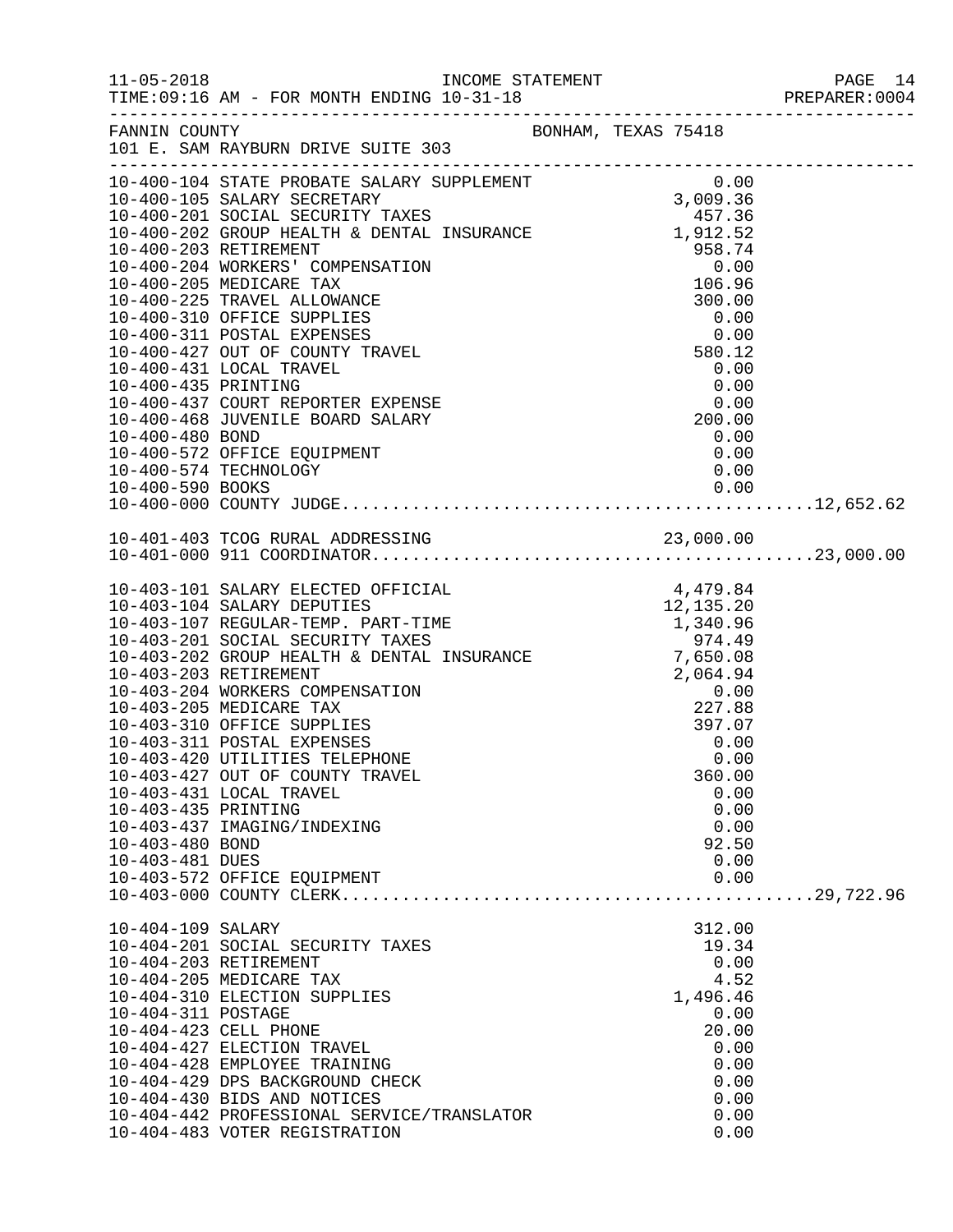|                                                |                                                                                                                                                                                                                                                                                                                                                                                                                                                                              |                                                                                                                                   | PAGE 15<br>PREPARER:0004<br>PAGE 15 |
|------------------------------------------------|------------------------------------------------------------------------------------------------------------------------------------------------------------------------------------------------------------------------------------------------------------------------------------------------------------------------------------------------------------------------------------------------------------------------------------------------------------------------------|-----------------------------------------------------------------------------------------------------------------------------------|-------------------------------------|
|                                                | FANNIN COUNTY<br>101 E. SAM RAYBURN DRIVE SUITE 303                                                                                                                                                                                                                                                                                                                                                                                                                          |                                                                                                                                   |                                     |
|                                                |                                                                                                                                                                                                                                                                                                                                                                                                                                                                              |                                                                                                                                   |                                     |
|                                                |                                                                                                                                                                                                                                                                                                                                                                                                                                                                              |                                                                                                                                   |                                     |
| 10-406-454 R&M AUTO                            | 10-406-423 CELL PHONE ALLOWANCE<br>10-406-427 OUT OF COUNTY TRAVEL<br>10-406-428 TRAINING & TUITION<br>10-406-487 TRAILER/AUTO INSURANCE<br>10-406-489 CODE RED EARLY WARNING SYSTEM<br>10-406-490 911 RADIO TOWER BUILDING<br>10-406-573 RADIO EQUIPMENT                                                                                                                                                                                                                    | 0.00<br>575.00<br>12,768.00<br>0.00<br>0.00                                                                                       |                                     |
| 10-409-203 RETIREMENT<br>10-409-400 LEGAL FEES | 10-409-100 COMPENSATION PAY<br>10-409-201 SOCIAL SECURITY TAXES<br>10-409-204 WORKERS' COMPENSATION<br>10-409-205 MEDICARE TAX<br>10-409-206 UNEMPLOYMENT EXPENSE<br>10-409-395 ERRORS AND OMISSIONS<br>10-409-399 CLAIMS SETTLEMENTS<br>10-409-401 AUDIT EXPENSE<br>10-409-404 911 EMERGENCY SERVICE<br>10-409-406 TAX APPRAISAL DISTRICT<br>10-409-408 COUNTY WELLNESS PROGRAM<br>10-409-426 PROFESSIONAL FEES<br>10-409-430 BIDS & NOTICES<br>10-409-444 LAWN MAINTENANCE | 0.00<br>0.00<br>0.00<br>0.00<br>0.00<br>0.00<br>0.00<br>0.00<br>0.00<br>0.00<br>0.00<br>86,199.56<br>0.00<br>0.00<br>0.00<br>0.00 |                                     |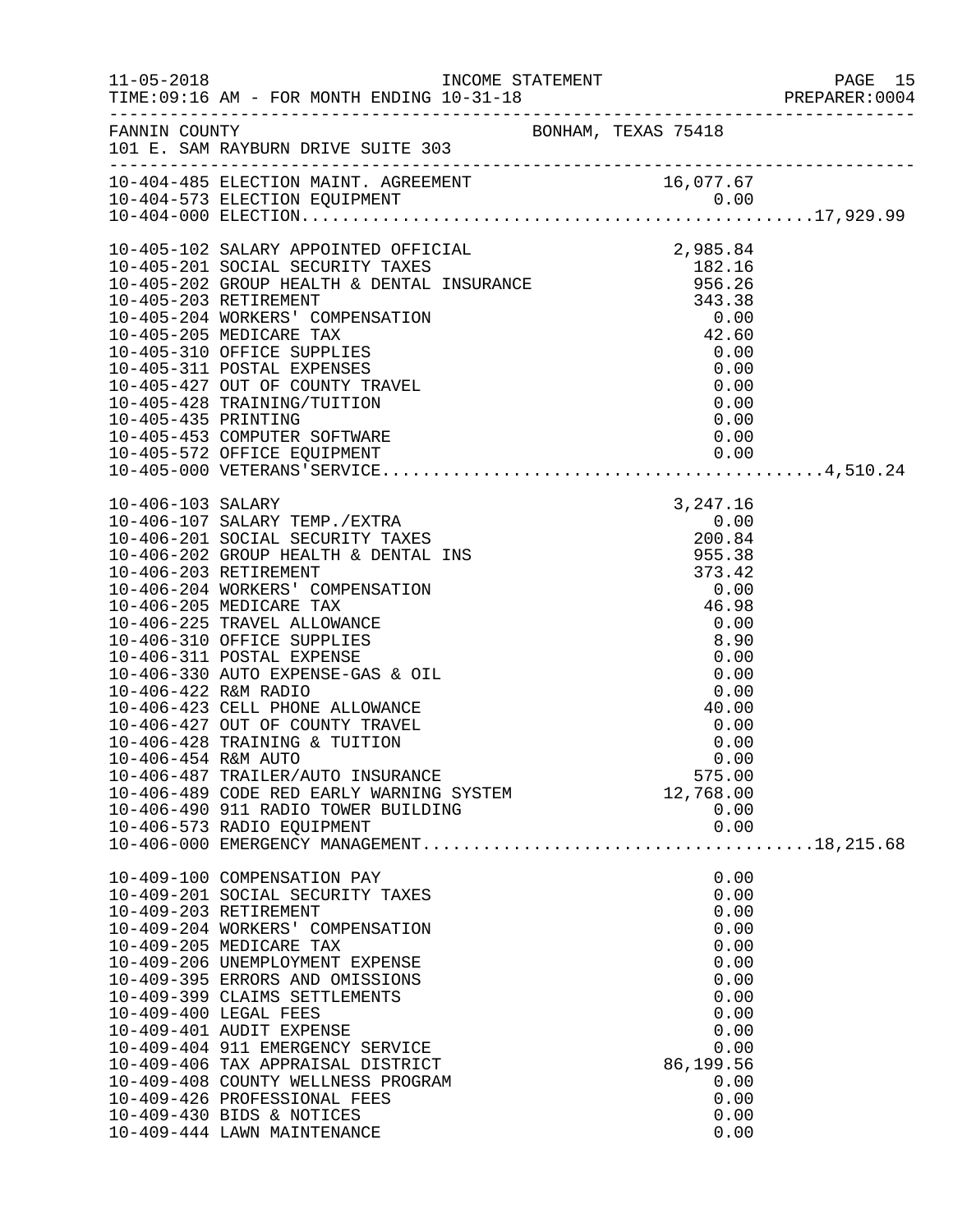|                  | FANNIN COUNTY<br>101 E. SAM RAYBURN DRIVE SUITE 303                     |              |  |
|------------------|-------------------------------------------------------------------------|--------------|--|
|                  |                                                                         |              |  |
|                  |                                                                         |              |  |
|                  |                                                                         |              |  |
|                  |                                                                         |              |  |
|                  |                                                                         |              |  |
|                  |                                                                         |              |  |
|                  |                                                                         |              |  |
|                  |                                                                         |              |  |
|                  |                                                                         |              |  |
|                  |                                                                         |              |  |
|                  |                                                                         |              |  |
|                  |                                                                         |              |  |
|                  |                                                                         |              |  |
|                  |                                                                         |              |  |
|                  |                                                                         |              |  |
|                  |                                                                         |              |  |
|                  |                                                                         |              |  |
|                  |                                                                         |              |  |
|                  |                                                                         |              |  |
|                  |                                                                         |              |  |
|                  |                                                                         |              |  |
|                  |                                                                         |              |  |
|                  |                                                                         |              |  |
|                  |                                                                         |              |  |
|                  |                                                                         |              |  |
|                  |                                                                         |              |  |
|                  |                                                                         |              |  |
|                  |                                                                         |              |  |
|                  | 10-410-425 PROFESSIONAL SERVICES                                        | 0.00         |  |
|                  | 10-410-427 OUT OF COUNTY TRAVEL                                         | 0.00         |  |
|                  | 10-410-435 PRINTING<br>10-410-437 COURT REPORTER EXPENSE                | 0.00         |  |
|                  |                                                                         | 650.00       |  |
|                  | 10-410-439 WITNESS EXPENSE                                              | 0.00         |  |
|                  | 10-410-453 R&M EQUIPMENT                                                | 0.00         |  |
|                  | 10-410-467 VISITING JUDGE                                               | 905.16       |  |
|                  | 10-410-468 JUVENILE BOARD SALARY                                        | 200.00       |  |
| 10-410-480 BONDS |                                                                         | 0.00         |  |
| 10-410-481 DUES  |                                                                         | 0.00         |  |
|                  | 10-410-572 OFFICE EQUIPMENT                                             | 0.00         |  |
|                  | 10-410-574 TECHNOLOGY                                                   | 0.00         |  |
|                  | 10-410-590 BOOKS & PUBLICATIONS                                         | 0.00         |  |
|                  | 10-410-591 LEXIS NEXIS ONLINE LEGAL                                     | 0.00         |  |
|                  |                                                                         |              |  |
|                  | 10-425-201 SOCIAL SECURITY                                              | 0.00         |  |
|                  | 10-425-205 MEDICARE TAX                                                 | 0.00         |  |
|                  | 10-425-311 JURY POSTAGE                                                 | 0.00         |  |
|                  | 10-425-312 DISTRICT JURY SUPPLIES                                       | 0.00         |  |
|                  | 10-425-313 GRAND JURY EXPENSE                                           | 28.58        |  |
|                  | 10-425-314 PETIT JURY EXPENSE                                           | 2,460.00     |  |
|                  | 10-425-316 COUNTY COURT JURY EXP.<br>10-425-317 COURT REPORTER SUPPLIES | 0.00<br>0.00 |  |
|                  | 10-425-318 J.P. JURY EXPENSE                                            | 0.00         |  |
|                  | 10-425-319 CO.CT.@LAW JURY EXPENSE                                      | 390.00       |  |
|                  | 10-425-422 REGIONAL INDIGENT DEFENSE PROGRAM                            | 18,056.00    |  |
|                  |                                                                         |              |  |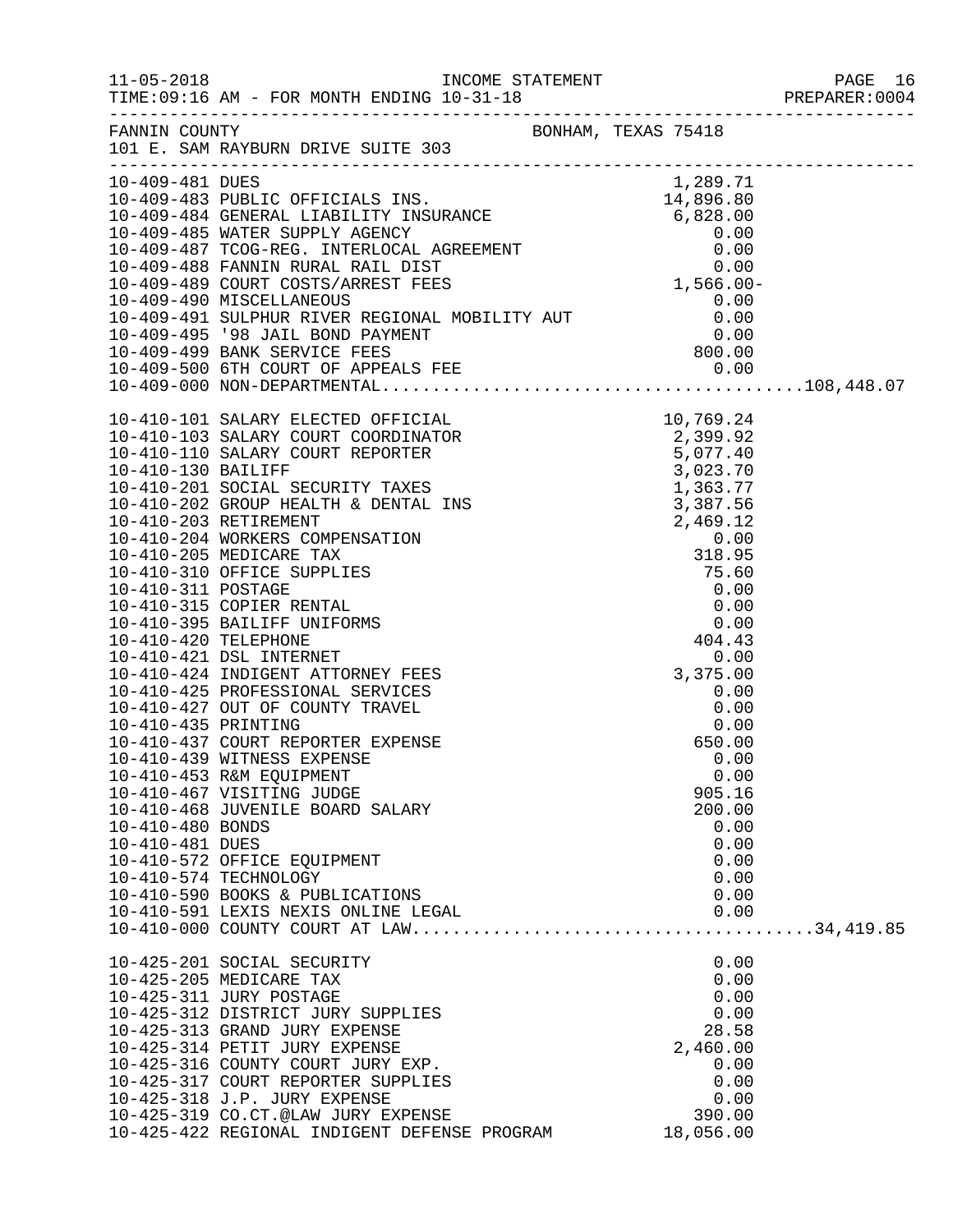|                 |                                                                                                                                                                                                                                                                                                                                                                                                                                                                                                                            |  |                                                                                                                                           | PREPARER: 0004 |
|-----------------|----------------------------------------------------------------------------------------------------------------------------------------------------------------------------------------------------------------------------------------------------------------------------------------------------------------------------------------------------------------------------------------------------------------------------------------------------------------------------------------------------------------------------|--|-------------------------------------------------------------------------------------------------------------------------------------------|----------------|
|                 | FANNIN COUNTY<br>101 E. SAM RAYBURN DRIVE SUITE 303                                                                                                                                                                                                                                                                                                                                                                                                                                                                        |  |                                                                                                                                           |                |
|                 | 10-425-425 CO.CT. ATTORNEY FEES<br>10-425-425 CO.CT. PROFESSIONAL SERVICES<br>10-425-426 COUNTY COURT SUPPLIES<br>10-425-436 PRINTING<br>10-425-435 PRINTING<br>10-425-465 PHYSICAL EVID. ANALYSES<br>10-425-466 AUTOPSIES<br>10-425-466 AUT                                                                                                                                                                                                                                                                               |  |                                                                                                                                           |                |
| 10-435-481 DUES | $10-425-000\hspace{0.25cm}\hspace{1.25cm} \text{CODER}^T \text{ COMINISTIRATION}\hspace{1.25cm} \text{2},722.58\, \text{5} \\\text{10-435-130} \text{ SALARY CORT REDORTER} \text{2},722.58\, \text{10-435-201} \text{ SOIALIFY} \text{ 2},727.86\, \text{10-435-201} \text{ SOIALIFY} \text{ 2},727.86\, \text{10-435-201} \text{ SOIAL IF INSURANCE} \text{2},868$<br>10-435-572 OFFICE EQUIPMENT<br>10-435-574 TECHNOLOGY<br>10-435-590 DISTRICT JUDGE BOOKS<br>10-435-000 336TH DISTRICT COURT ADMINISTRATION42,471.07 |  | 200.00<br>0.00<br>0.00<br>0.00                                                                                                            |                |
|                 | 10-450-101 SALARY ELECTED OFFICIAL<br>10-450-103 SALARY ASST. DIST. CLERK<br>10-450-104 SALARIES DEPUTIES<br>10-450-107 SALARY PART-TIME<br>10-450-203 RETIREMENT<br>10-450-204 WORKERS COMPENSATION<br>10-450-205 MEDICARE TAX<br>10-450-310 OFFICE SUPPLIES<br>10-450-311 POSTAL EXPENSES<br>10-450-313 PASSPORT PHOTO SUPPLIES<br>10-450-315 COPIER RENTAL<br>10-450-353 COMPUTER EXPENSE<br>10-450-423 CELL PHONE<br>10-450-427 OUT OF COUNTY TRAVEL                                                                   |  | 4,479.84<br>3,040.50<br>12,625.14<br>1,783.32<br>2,521.81<br>0.00<br>299.98<br>107.86<br>0.00<br>0.00<br>0.00<br>0.00<br>0.00<br>2,340.02 |                |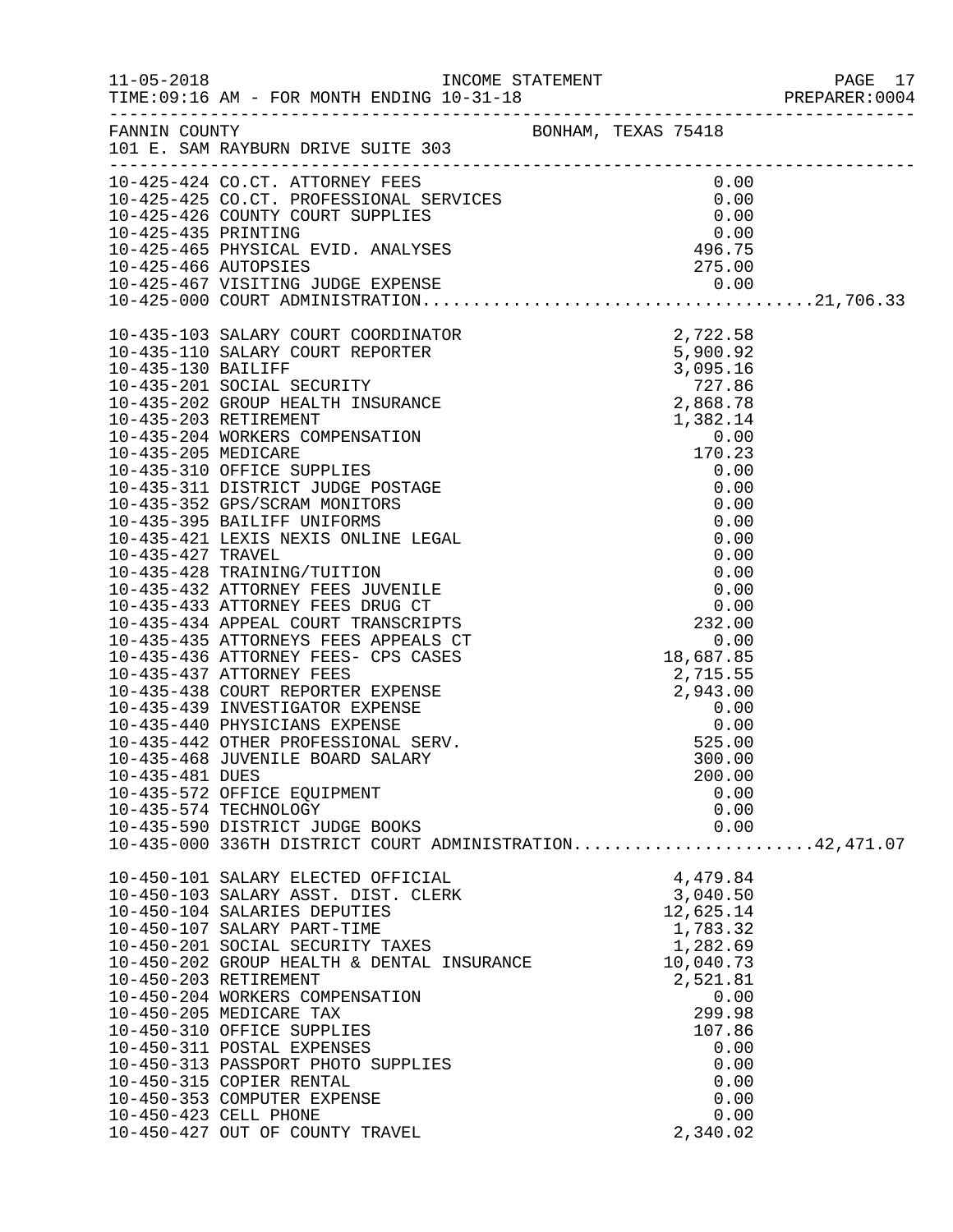| $11 - 05 - 2018$                                                                                                                   | TIME: 09:16 AM - FOR MONTH ENDING 10-31-18                                                                                                                                                                                                                                                                                                                                                                                                                                                                                                                              |  |                                                                                                                                                           | PAGE 18<br>PREPARER:0004 |
|------------------------------------------------------------------------------------------------------------------------------------|-------------------------------------------------------------------------------------------------------------------------------------------------------------------------------------------------------------------------------------------------------------------------------------------------------------------------------------------------------------------------------------------------------------------------------------------------------------------------------------------------------------------------------------------------------------------------|--|-----------------------------------------------------------------------------------------------------------------------------------------------------------|--------------------------|
|                                                                                                                                    | FANNIN COUNTY BONHAM, TEXAS 75418<br>101 E. SAM RAYBURN DRIVE SUITE 303                                                                                                                                                                                                                                                                                                                                                                                                                                                                                                 |  |                                                                                                                                                           |                          |
|                                                                                                                                    | 10-450-428 EMPLOYEE TRAINING<br>10-450-431 LOCAL TRAVEL<br>10-450-435 PRINTING<br>10-450-480 BONDS<br>10-450-481 DUES<br>10-450-572 OFFICE EQUIPMENT<br>10-450-000 DISTRICT CLERK                                                                                                                                                                                                                                                                                                                                                                                       |  | $0.00$<br>0.00<br>18.00<br>50.00<br>0.00                                                                                                                  |                          |
|                                                                                                                                    | $10-455-101\,\,\mathrm{SALARY\,\,EECTED\,\,OFFITCAIL}\qquad \qquad 3,421.86\\ 10-455-201\,\,\mathrm{SOCIAL\,\,SECURITY\,\,TAKES}\qquad \qquad 4,815.68\\ 10-455-202\,\,\mathrm{GOCOL}\,\,ECURITY\,\,TAKES\qquad \qquad 518.46\\ 10-455-203\,\,\mathrm{RETI}\,\mathrm{REINTR}\,\, \quad\, \text{DBFTARINT}\,\, \quad 2,868.79\\ 10-455-203\,\,\mathrm{RETI}\,\mathrm{REMENT}\q$                                                                                                                                                                                          |  |                                                                                                                                                           |                          |
| 10-456-203 RETIREMENT<br>10-456-421 DSL LINE<br>10-456-435 PRINTING<br>10-456-480 BOND<br>10-456-481 DUES<br>10-456-574 TECHNOLOGY | 10-456-101 SALARY ELECTED OFFICIAL 3,421.80<br>10-456-104 SALARY DEPUTY 3,040.40<br>10-456-201 SOCIAL SECURITY TAXES 414.30<br>10-456-202 GROUP HEALTH & DENTAL INSURANCE 1,910.62<br>10-456-204 WORKERS' COMPENSATION<br>10-456-205 MEDICARE TAX<br>10-456-225 TRAVEL ALLOWANCE<br>10-456-310 OFFICE SUPPLIES<br>10-456-311 POSTAL EXPENSES<br>10-456-420 UTILITIES TELEPHONE<br>10-456-422 R & M RADIO<br>10-456-423 CELL PHONE ALLOWANCE<br>10-456-427 OUT OF COUNTY TRAVEL<br>10-456-460 OFFICE RENTAL<br>10-456-572 OFFICE EQUIPMENT<br>10-456-573 RADIO EQUIPMENT |  | 743.14<br>0.00<br>96.88<br>200.00<br>85.75<br>0.00<br>66.95<br>30.00<br>0.00<br>20.00<br>150.00<br>0.00<br>350.00<br>0.00<br>0.00<br>0.00<br>0.00<br>0.00 |                          |
|                                                                                                                                    | 10-457-101 SALARY ELECTED OFFICIAL<br>10-457-103 SALARY ASSISTANT<br>10-457-201 SOCIAL SECURITY TAXES                                                                                                                                                                                                                                                                                                                                                                                                                                                                   |  | 3,421.80<br>2,153.84<br>359.34                                                                                                                            |                          |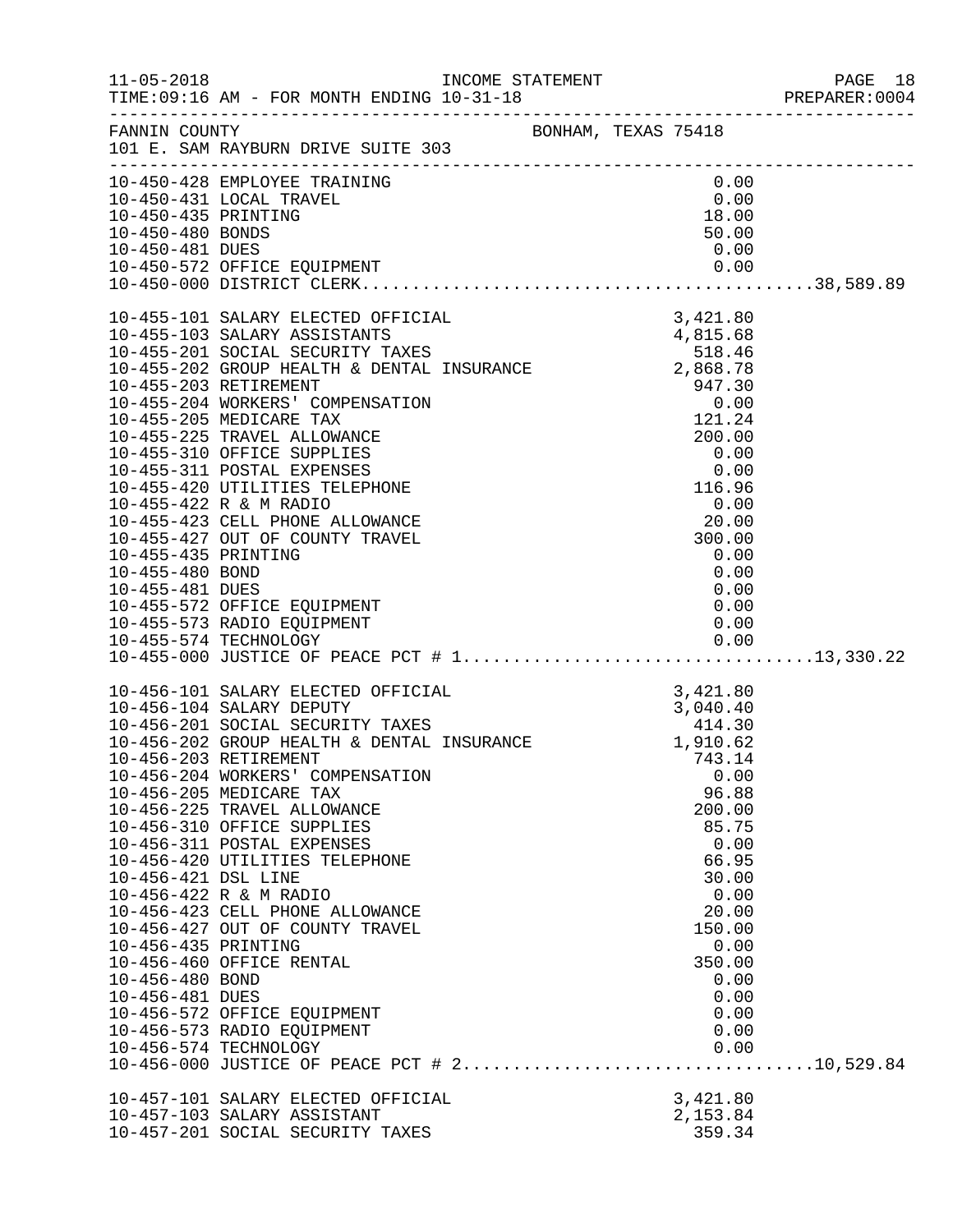|                                                                               |                                                                                                                                                                                                                                                                                                                                                                                                |                                                                                                                                                       | PREPARER: 0004 |
|-------------------------------------------------------------------------------|------------------------------------------------------------------------------------------------------------------------------------------------------------------------------------------------------------------------------------------------------------------------------------------------------------------------------------------------------------------------------------------------|-------------------------------------------------------------------------------------------------------------------------------------------------------|----------------|
|                                                                               |                                                                                                                                                                                                                                                                                                                                                                                                |                                                                                                                                                       |                |
|                                                                               |                                                                                                                                                                                                                                                                                                                                                                                                |                                                                                                                                                       |                |
| 10-475-435 PRINTING<br>10-475-480 BOND<br>10-475-481 DUES<br>10-475-590 BOOKS | 10-475-315 COPIER EXPENSE<br>10-475-421 INTERNET/ONLINE LEGAL RE<br>10-475-422 INVESTIGATOR CELL PHONE<br>10-475-427 OUT OF COUNTY TRAVEL<br>10-475-428 TRAINING/TUITION<br>10-475-431 LOCAL TRAVEL<br>10-475-438 CT.REPORTER-TRANSCRIPTS<br>10-475-439 WITNESS EXPENSE<br>10-475-465 PHYS.EVIDENCE ANALYSIS<br>10-475-469 DPS TESTING<br>10-475-572 OFFICE EQUIPMENT<br>10-475-574 TECHNOLOGY | $26.56-$<br>0.00<br>0.00<br>30.00<br>575.79<br>0.00<br>0.00<br>33.80<br>0.00<br>0.00<br>0.00<br>0.00<br>71.00<br>0.00<br>1,179.70<br>1,984.25<br>0.00 |                |
|                                                                               | 10-495-102 SALARY APPOINTED OFFICIAL<br>10-495-103 SALARIES ASSISTANTS<br>10-495-201 SOCIAL SECURITY TAXES<br>10-495-202 GROUP HEALTH & DENTAL INSURANCE                                                                                                                                                                                                                                       | 5,589.10<br>9,582.38<br>880.39<br>3,824.16                                                                                                            |                |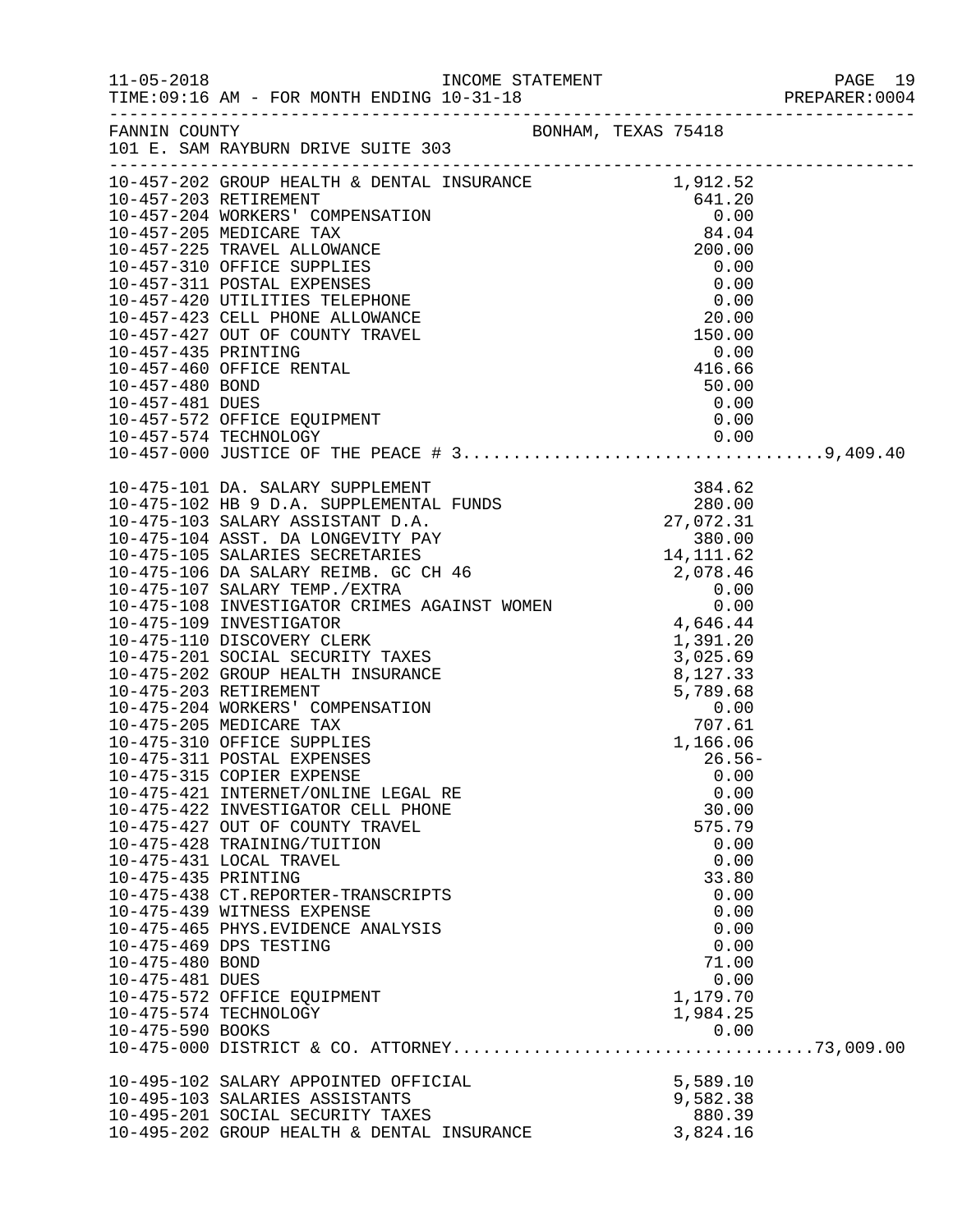|                     |                                                                                                                                                                                                                                             |  |                                              | PREPARER: 0004 |
|---------------------|---------------------------------------------------------------------------------------------------------------------------------------------------------------------------------------------------------------------------------------------|--|----------------------------------------------|----------------|
|                     | FANNIN COUNTY BONHAM, TEXAS 75418<br>101 E. SAM RAYBURN DRIVE SUITE 303                                                                                                                                                                     |  |                                              |                |
|                     |                                                                                                                                                                                                                                             |  |                                              |                |
|                     | 10-495-203 RETIREMENT                                                                                                                                                                                                                       |  | 1,744.71                                     |                |
|                     |                                                                                                                                                                                                                                             |  |                                              |                |
|                     |                                                                                                                                                                                                                                             |  |                                              |                |
|                     |                                                                                                                                                                                                                                             |  |                                              |                |
|                     |                                                                                                                                                                                                                                             |  |                                              |                |
|                     | 1, 44. 11<br>10-495-204 WORKERS COMPENSATION<br>10-495-205 MEDICARE TAX<br>10-495-310 OFFICE SUPPLIES<br>10-495-353 COMPUTER SOFTWARE MAINTENANCE<br>10-495-427 OUT OF COUNTY TRAVEL<br>10-495-427 OUT OF COUNTY TRAVEL<br>10-495-431 LOCAL |  |                                              |                |
|                     | 10-495-431 LOCAL TRAVEL                                                                                                                                                                                                                     |  | 0.00                                         |                |
| 10-495-435 PRINTING |                                                                                                                                                                                                                                             |  |                                              |                |
|                     | 10-495-452 R & M EQUIPMENT                                                                                                                                                                                                                  |  | $0.00$<br>93.00                              |                |
| 10-495-480 BOND     |                                                                                                                                                                                                                                             |  |                                              |                |
| 10-495-481 DUES     |                                                                                                                                                                                                                                             |  | 0.00                                         |                |
|                     |                                                                                                                                                                                                                                             |  |                                              |                |
|                     |                                                                                                                                                                                                                                             |  |                                              |                |
|                     |                                                                                                                                                                                                                                             |  |                                              |                |
|                     | 10-496-103 SALARY PURCHASING AGENT                                                                                                                                                                                                          |  | 3,976.60                                     |                |
|                     | 10-496-201 SOCIAL SECURITY TAXES                                                                                                                                                                                                            |  |                                              |                |
|                     | 10-496-202 GROUP HEALTH INSURANCE                                                                                                                                                                                                           |  |                                              |                |
|                     | 10-496-203 RETIREMENT                                                                                                                                                                                                                       |  |                                              |                |
|                     | 10-496-204 WORKERS' COMPENSATION                                                                                                                                                                                                            |  |                                              |                |
|                     | 10-496-205 MEDICARE TAX<br>10-496-310 OFFICE SUPPLIES                                                                                                                                                                                       |  |                                              |                |
|                     | XES<br>XES<br>248.40<br>ANCE<br>556.26<br>457.30<br>ION<br>58.10<br>58.10<br>0.00<br>58.10<br>0.00<br>350.00<br>350.00<br>0.00<br>350.00<br>0.00<br>0.00<br>350.00<br>0.00<br>10-496-353 COMPUTER SOFTWARE MAINTENANCE                      |  |                                              |                |
|                     | 10-496-421 CELL PHONE                                                                                                                                                                                                                       |  |                                              |                |
|                     | 10-496-427 OUT OF COUNTY TRAVEL                                                                                                                                                                                                             |  |                                              |                |
|                     | 10-496-431 LOCAL TRAVEL                                                                                                                                                                                                                     |  | 0.00                                         |                |
| 10-496-435 PRINTING |                                                                                                                                                                                                                                             |  | 0.00                                         |                |
|                     | 10-496-452 R & M EQUIPMENT                                                                                                                                                                                                                  |  | 0.00                                         |                |
| 10-496-480 BOND     |                                                                                                                                                                                                                                             |  | 0.00                                         |                |
| 10-496-481 DUES     |                                                                                                                                                                                                                                             |  | 39.00                                        |                |
|                     | 10-496-572 OFFICE EQUIPMENT                                                                                                                                                                                                                 |  | $\begin{array}{c} 39.00 \\ 0.00 \end{array}$ |                |
|                     |                                                                                                                                                                                                                                             |  |                                              |                |
|                     |                                                                                                                                                                                                                                             |  |                                              |                |
|                     | 10-497-101 SALARY ELECTED OFFICIAL                                                                                                                                                                                                          |  | 4,479.84                                     |                |
|                     | 10-497-103 SALARY ASSISTANT<br>10-497-201 SOCIAL SECURITY TAXES                                                                                                                                                                             |  | 3,615.38<br>375.72                           |                |
|                     | 10-497-202 GROUP HEALTH & DENTAL INSURANCE                                                                                                                                                                                                  |  | 1,912.52                                     |                |
|                     | 10-497-203 RETIREMENT                                                                                                                                                                                                                       |  | 930.94                                       |                |
|                     | 10-497-204 WORKERS' COMPENSATION                                                                                                                                                                                                            |  | 0.00                                         |                |
|                     | 10-497-205 MEDICARE TAX                                                                                                                                                                                                                     |  | 87.86                                        |                |
|                     | 10-497-310 OFFICE SUPPLIES                                                                                                                                                                                                                  |  | 0.00                                         |                |
|                     | 10-497-427 OUT OF COUNTY TRAVEL                                                                                                                                                                                                             |  | 0.00                                         |                |
|                     | 10-497-431 LOCAL TRAVEL                                                                                                                                                                                                                     |  | 0.00                                         |                |
| 10-497-435 PRINTING |                                                                                                                                                                                                                                             |  | 0.00                                         |                |
|                     | 10-497-452 R&M EQUIPMENT                                                                                                                                                                                                                    |  | 0.00                                         |                |
|                     | 10-497-453 COMPUTER SOFTWARE MAINTEN                                                                                                                                                                                                        |  | 1,300.00                                     |                |
| 10-497-480 BOND     |                                                                                                                                                                                                                                             |  | 93.00                                        |                |
| 10-497-481 DUES     |                                                                                                                                                                                                                                             |  | 0.00                                         |                |
|                     | 10-497-572 OFFICE EQUIPMENT                                                                                                                                                                                                                 |  | 0.00                                         |                |
|                     | 10-497-574 TECHNOLOGY                                                                                                                                                                                                                       |  | 0.00                                         |                |
|                     |                                                                                                                                                                                                                                             |  |                                              |                |
|                     | 10-499-101 SALARIES ELECTED OFFICIAL                                                                                                                                                                                                        |  | 4,479.84                                     |                |
|                     | 10-499-103 SALARIES ASSISTANTS                                                                                                                                                                                                              |  | 3, 131. 72                                   |                |
|                     | 10-499-104 SALARIES DEPUTIES                                                                                                                                                                                                                |  | 7,518.94                                     |                |
|                     | 10-499-107 SALARY TEMP./EXTRA                                                                                                                                                                                                               |  | 1,128.68                                     |                |
|                     | 10-499-201 SOCIAL SECURITY TAXES                                                                                                                                                                                                            |  | 938.58                                       |                |
|                     | 10-499-202 GROUP HEALTH & DENTAL INSURANCE                                                                                                                                                                                                  |  | 4,781.30                                     |                |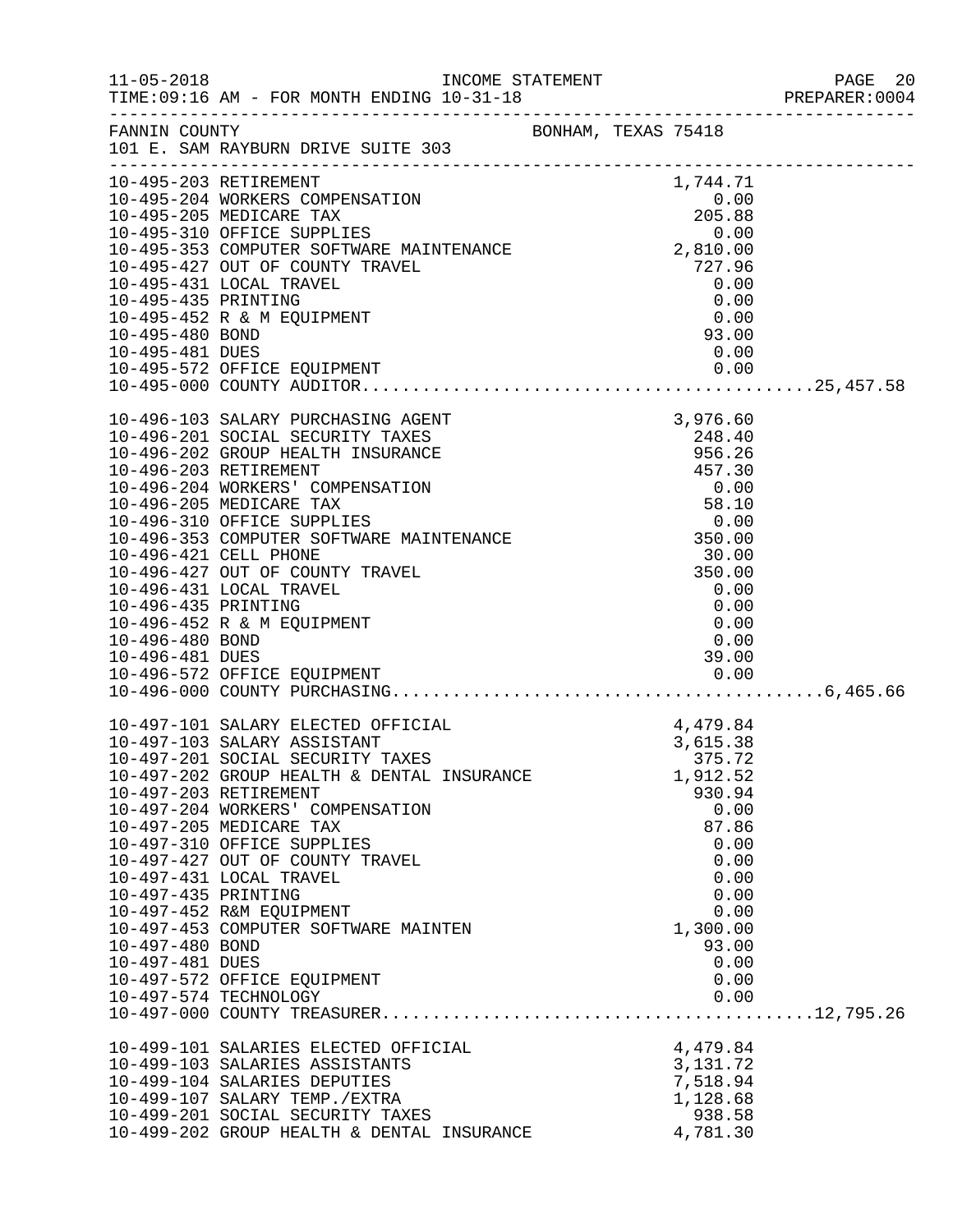|                      |                                                                                                                                                                                                                                                                       |                  |                                          |              |              | PREPARER: 0004 |
|----------------------|-----------------------------------------------------------------------------------------------------------------------------------------------------------------------------------------------------------------------------------------------------------------------|------------------|------------------------------------------|--------------|--------------|----------------|
|                      | FANNIN COUNTY<br>101 E. SAM RAYBURN DRIVE SUITE 303                                                                                                                                                                                                                   |                  |                                          |              |              |                |
|                      | 10-499-203 RETIREMENT<br>10-499-203 RETIREMENT<br>10-499-204 WORKERS COMPENSATION<br>10-499-205 MEDICARE TAX<br>10-499-225 LEONARD OFFICE TRAVEL<br>10-499-310 OFFICE SUPPLIES<br>10-499-311 POSTAL EXPENSES<br>10-499-315 COPIER EXPENSE<br>10-499-315 COPIER EXPENS |                  |                                          |              |              |                |
|                      |                                                                                                                                                                                                                                                                       |                  |                                          |              |              |                |
|                      |                                                                                                                                                                                                                                                                       |                  |                                          |              |              |                |
|                      |                                                                                                                                                                                                                                                                       |                  |                                          |              |              |                |
|                      |                                                                                                                                                                                                                                                                       |                  |                                          |              |              |                |
|                      |                                                                                                                                                                                                                                                                       |                  |                                          |              |              |                |
|                      |                                                                                                                                                                                                                                                                       |                  |                                          |              |              |                |
|                      | 10-499-427 OUT OF COUNTY TRAVEL                                                                                                                                                                                                                                       |                  | $0.59$<br>0.00<br>450.00<br>0.00<br>0.00 |              |              |                |
| 10-499-435 PRINTING  |                                                                                                                                                                                                                                                                       |                  |                                          |              |              |                |
|                      | 10-499-460 LEONARD OFFICE RENT                                                                                                                                                                                                                                        |                  |                                          |              |              |                |
| 10-499-480 BOND      |                                                                                                                                                                                                                                                                       |                  |                                          | 0.00         |              |                |
| 10-499-481 DUES      |                                                                                                                                                                                                                                                                       | $0.00$<br>259.98 |                                          |              |              |                |
|                      | 10-499-572 OFFICE EQUIPMENT                                                                                                                                                                                                                                           |                  |                                          |              |              |                |
|                      |                                                                                                                                                                                                                                                                       |                  |                                          |              |              |                |
|                      |                                                                                                                                                                                                                                                                       |                  |                                          |              |              |                |
|                      |                                                                                                                                                                                                                                                                       |                  |                                          |              |              |                |
|                      |                                                                                                                                                                                                                                                                       |                  |                                          |              |              |                |
|                      |                                                                                                                                                                                                                                                                       |                  |                                          |              |              |                |
|                      |                                                                                                                                                                                                                                                                       |                  |                                          |              |              |                |
|                      |                                                                                                                                                                                                                                                                       |                  |                                          |              |              |                |
|                      |                                                                                                                                                                                                                                                                       |                  |                                          |              |              |                |
|                      |                                                                                                                                                                                                                                                                       |                  |                                          |              |              |                |
|                      |                                                                                                                                                                                                                                                                       |                  |                                          |              |              |                |
|                      |                                                                                                                                                                                                                                                                       |                  |                                          |              |              |                |
|                      |                                                                                                                                                                                                                                                                       |                  |                                          |              |              |                |
| 10-503-435 PRINTING  |                                                                                                                                                                                                                                                                       |                  |                                          |              | 0.00         |                |
|                      | 10-503-453 R&M COMPUTER/TRAINING                                                                                                                                                                                                                                      |                  |                                          |              | 0.00         |                |
|                      | 10-503-572 OFFICE EQUIPMENT<br>10-503-572 OFFICE EQUIPMENT<br>10-503-574 COMPUTER/WEB SOFTWARE                                                                                                                                                                        |                  |                                          | 0.00<br>0.00 |              |                |
|                      |                                                                                                                                                                                                                                                                       |                  |                                          |              |              |                |
|                      |                                                                                                                                                                                                                                                                       |                  |                                          |              |              |                |
|                      |                                                                                                                                                                                                                                                                       |                  |                                          |              |              |                |
|                      | 10-509-475 CONTINGENCY                                                                                                                                                                                                                                                |                  |                                          |              | 0.00         |                |
|                      |                                                                                                                                                                                                                                                                       |                  |                                          |              |              |                |
|                      | 10-510-107 REGULAR TEMP.- PART TIME                                                                                                                                                                                                                                   |                  |                                          |              | 0.00         |                |
|                      | 10-510-115 SALARY JANITOR                                                                                                                                                                                                                                             |                  |                                          | 3,040.60     |              |                |
|                      | 10-510-201 SOCIAL SECURITY TAXES                                                                                                                                                                                                                                      |                  |                                          | 185.56       |              |                |
|                      | 10-510-201 SOCIAL SECURIII IAALS<br>10-510-202 GROUP HEALTH & DENTAL INSURANCE                                                                                                                                                                                        |                  |                                          | 956.26       |              |                |
|                      | 10-510-203 RETIREMENT                                                                                                                                                                                                                                                 |                  |                                          | 349.66       |              |                |
|                      | 10-510-204 WORKERS' COMPENSATION                                                                                                                                                                                                                                      |                  |                                          | 0.00         |              |                |
|                      | 10-510-205 MEDICARE TAX<br>10-510-310 OFFICE SUPPLIES                                                                                                                                                                                                                 |                  |                                          | 43.40        | $8.79-$      |                |
|                      | 10-510-311 POSTAL EXPENSE                                                                                                                                                                                                                                             |                  |                                          | 678.22       |              |                |
|                      | 10-510-315 COPIER RENTAL                                                                                                                                                                                                                                              |                  |                                          |              | 0.00         |                |
|                      | 10-510-316 EMPLOYEE AWARDS BANQUET                                                                                                                                                                                                                                    |                  |                                          |              | 0.00         |                |
|                      | 10-510-330 AUTO EXPENSE-GAS AND OIL                                                                                                                                                                                                                                   |                  |                                          |              | 0.00         |                |
|                      | 10-510-332 JANITOR SUPPLIES                                                                                                                                                                                                                                           |                  |                                          |              | 0.00         |                |
|                      | 10-510-353 R&M COMPUTER                                                                                                                                                                                                                                               |                  |                                          |              | 0.00         |                |
| 10-510-420 TELEPHONE | 10-510-421 INTERNET LINES                                                                                                                                                                                                                                             |                  |                                          |              | 0.00<br>0.00 |                |
|                      | 10-510-423 CELL PHONE                                                                                                                                                                                                                                                 |                  |                                          | 26.17        |              |                |
|                      | 10-510-440 UTILITIES ELECTRICITY                                                                                                                                                                                                                                      |                  |                                          | 227.73       |              |                |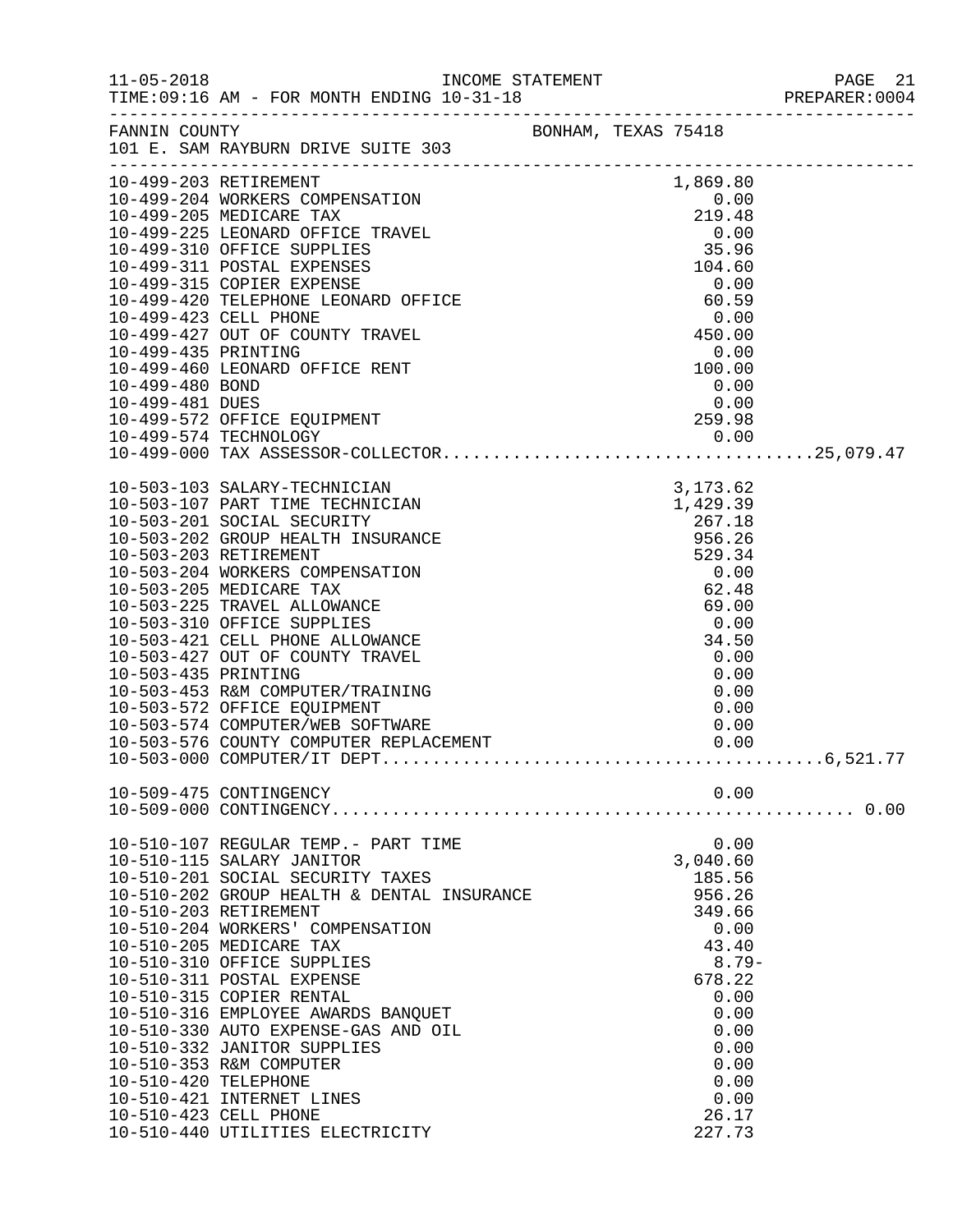|                                             |                                                                                                                                                                                                                                                                                                                                                                                                                                                                                               |  |                                                                                                                                | PREPARER: 0004 |
|---------------------------------------------|-----------------------------------------------------------------------------------------------------------------------------------------------------------------------------------------------------------------------------------------------------------------------------------------------------------------------------------------------------------------------------------------------------------------------------------------------------------------------------------------------|--|--------------------------------------------------------------------------------------------------------------------------------|----------------|
|                                             | FANNIN COUNTY<br>101 E. SAM RAYBURN DRIVE SUITE 303                                                                                                                                                                                                                                                                                                                                                                                                                                           |  |                                                                                                                                |                |
|                                             |                                                                                                                                                                                                                                                                                                                                                                                                                                                                                               |  | 0.00<br>0.00<br>0.00<br>0.00<br>0.00<br>0.00<br>0.00<br>0.00<br>0.00<br>0.00                                                   |                |
|                                             | 10-510-574 TECHNOLOGY                                                                                                                                                                                                                                                                                                                                                                                                                                                                         |  | 0.00<br>0.00<br>0.00<br>0.00                                                                                                   |                |
| 10-511-535 BUILDINGS                        | 10-511-115 SALARY JANITOR<br>10-511-201 SOCIAL SECURITY TAXES<br>10-511-203 RETIREMENT<br>10-511-204 WORKER' COMPENSATION<br>10-511-205 MEDICARE TAX<br>10-511-225 JANITOR TRAVEL<br>10-511-332 JANITOR SUPPLIES<br>10-511-440 UTILITIES ELECTRICITY<br>10-511-441 UTILITIES GAS<br>10-511-442 UTILITIES WATER<br>10-511-443 TRASH PICK-UP SERVICE<br>10-511-444 LAWN MAINTENANCE<br>10-511-450 R & M BUILDING<br>10-511-482 FIRE INSURANCE<br>$\mathbf{E}$ and $\mathbf{E}$ and $\mathbf{E}$ |  | 355.88<br>22.06<br>40.92<br>$0.00$<br>5.16<br>0.00<br>95.28<br>392.38<br>55.11<br>0.00<br>0.00<br>0.00<br>0.00<br>0.00<br>0.00 |                |
| 10-512-535 BUILDINGS                        | 10-512-332 JANITOR SUPPLIES<br>10-512-440 UTILITIES ELECTRICITY<br>10-512-442 UTILITIES WATER<br>10-512-450 R&M BUILDING<br>10-512-482 FIRE INSURANCE                                                                                                                                                                                                                                                                                                                                         |  | 0.00<br>308.41<br>0.00<br>0.00<br>0.00<br>0.00                                                                                 |                |
| 10-513-420 TELEPHONE<br>10-513-421 INTERNET | 10-513-115 SALARY JANITOR<br>10-513-201 SOCIAL SECURITY TAXES<br>10-513-203 RETIREMENT<br>10-513-204 WORKERS' COMPENSATION<br>10-513-205 MEDICARE TAX<br>10-513-315 COPIER RENTAL<br>10-513-332 JANITOR SUPPLIES<br>10-513-440 UTILITIES ELECTRICITY<br>10-513-441 UTILITIES GAS<br>10-513-442 UTILITIES WATER<br>10-513-443 TRASH PICKUP SERVICE<br>10-513-444 LAWN MAINTENANCE                                                                                                              |  | 940.54<br>58.32<br>108.16<br>0.00<br>13.62<br>0.00<br>83.39<br>436.51<br>0.00<br>457.84<br>53.44<br>0.00<br>0.00<br>0.00       |                |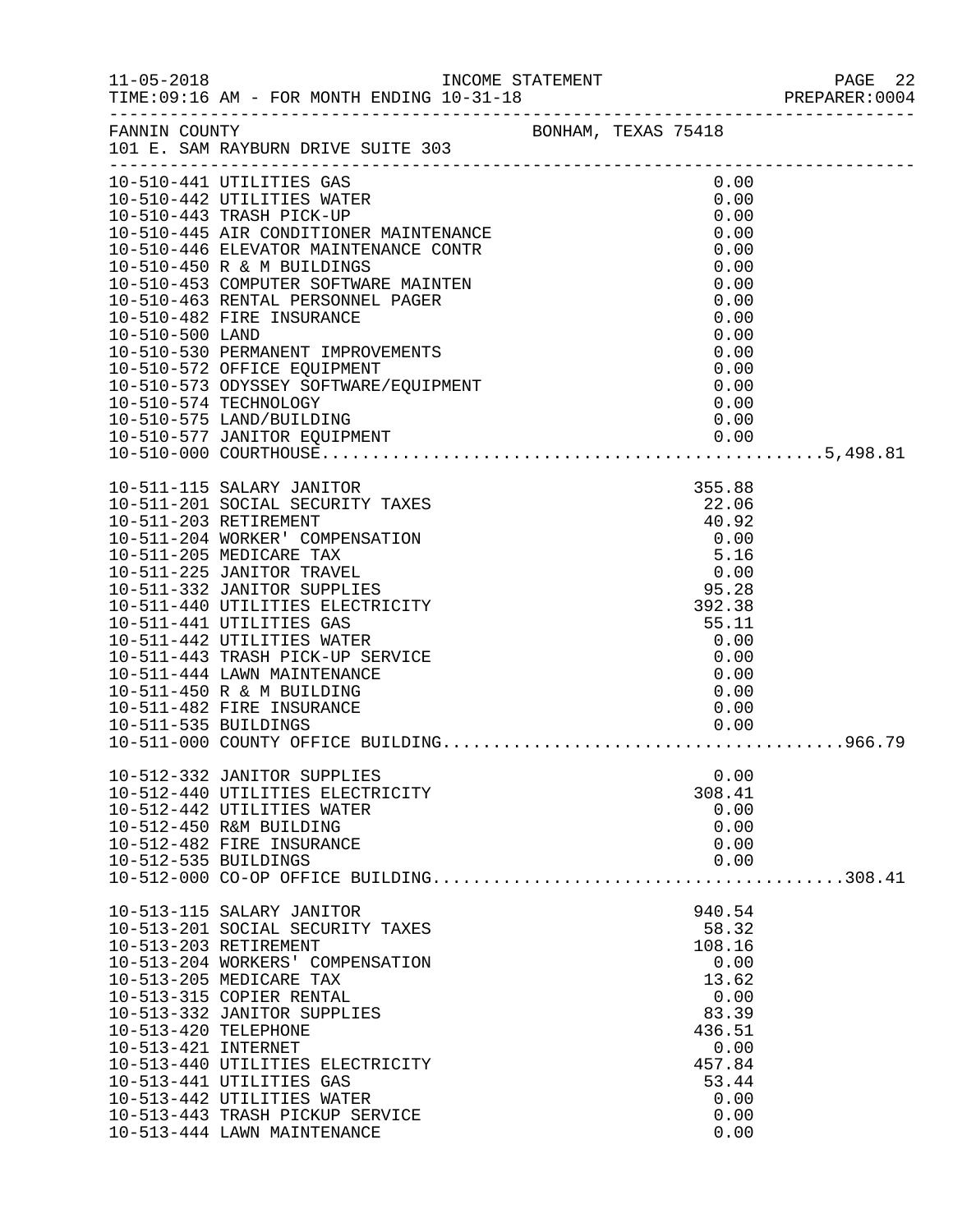| $11 - 05 - 2018$     | TIME: 09:16 AM - FOR MONTH ENDING 10-31-18                                                                                                                                                                                                                                                                                                                                                                                                                                                                                                  |                     |                                                                                                                                                     | PAGE 23<br>PREPARER: 0004 |
|----------------------|---------------------------------------------------------------------------------------------------------------------------------------------------------------------------------------------------------------------------------------------------------------------------------------------------------------------------------------------------------------------------------------------------------------------------------------------------------------------------------------------------------------------------------------------|---------------------|-----------------------------------------------------------------------------------------------------------------------------------------------------|---------------------------|
| FANNIN COUNTY        | 101 E. SAM RAYBURN DRIVE SUITE 303                                                                                                                                                                                                                                                                                                                                                                                                                                                                                                          | BONHAM, TEXAS 75418 |                                                                                                                                                     |                           |
|                      | 10-513-450 R&M BUILDING<br>10-513-455 PARKING LOT<br>10-513-482 FIRE INSURANCE                                                                                                                                                                                                                                                                                                                                                                                                                                                              |                     | 334.36<br>0.00<br>0.00                                                                                                                              |                           |
|                      |                                                                                                                                                                                                                                                                                                                                                                                                                                                                                                                                             |                     |                                                                                                                                                     |                           |
|                      | 10-515-440 UTILITIES ELECTRICITY<br>10-515-441 UTILITIES GAS<br>10-515-442 UTILITIES WATER<br>10-515-444 LAWN MAINTENANCE<br>10-515-450 R&M BUILDING<br>10-515-482 FIRE INSURANCE                                                                                                                                                                                                                                                                                                                                                           |                     | 46.73<br>0.00<br>0.00<br>0.00<br>0.00<br>0.00                                                                                                       |                           |
| 10-516-420 TELEPHONE | 10-516-115 SALARY JANITOR<br>10-516-201 SOCIAL SECURITY TAXES<br>10-516-203 RETIREMENT<br>10-516-204 WORKERS' COMPENSATION<br>10-516-205 MEDICARE TAX<br>10-516-225 JANITOR TRAVEL<br>10-516-332 JANITOR SUPPLIES<br>10-516-440 UTILITIES ELECTRICITY<br>10-516-441 UTILITIES GAS<br>10-516-442 UTILITIES WATER<br>10-516-443 TRASH PICKUP SERVICE<br>10-516-444 LAWN MAINTENANCE<br>10-516-450 R&M BUILDING<br>10-516-482 FIRE INSURANCE<br>10-516-530 BUILDING REMODEL<br>10-516-535 BUILDING CONSTRUCTION<br>10-516-572 OFFICE EQUIPMENT |                     | 152.52<br>9.46<br>17.54<br>0.00<br>2.22<br>0.00<br>83.43<br>0.00<br>329.10<br>0.00<br>0.00<br>0.00<br>0.00<br>52.00<br>0.00<br>0.00<br>0.00<br>0.00 |                           |
| 10-517-535 BUILDING  |                                                                                                                                                                                                                                                                                                                                                                                                                                                                                                                                             |                     | 0.00                                                                                                                                                |                           |
|                      | 10-518-311 POSTAL EXPENSES<br>10-518-332 JANITOR SUPPLIES<br>10-518-420 UTILITIES TELEPHONE<br>10-518-421 INTERNET SERVICES<br>10-518-440 UTILITIES ELECTRICITY<br>10-518-441 UTILITIES GAS<br>10-518-442 UTILITIES WATER<br>10-518-443 TRASH PICKUP SERVICE<br>10-518-450 R & M BUILDING<br>10-518-460 MOVING EXPENSES<br>10-518-470 OFFICE SPACE LEASE<br>10-518-483 ALARM MONITORING<br>10-518-484 CLEANING SERVICES<br>10-518-501 PEST CONTROL<br>10-518-000 COUNTY OFFICES RELOCATION25,233.23                                         |                     | 0.00<br>251.18<br>1,415.15<br>1,095.76<br>477.54<br>0.00<br>0.00<br>0.00<br>2,083.00<br>0.00<br>19,025.00<br>885.60<br>0.00<br>0.00                 |                           |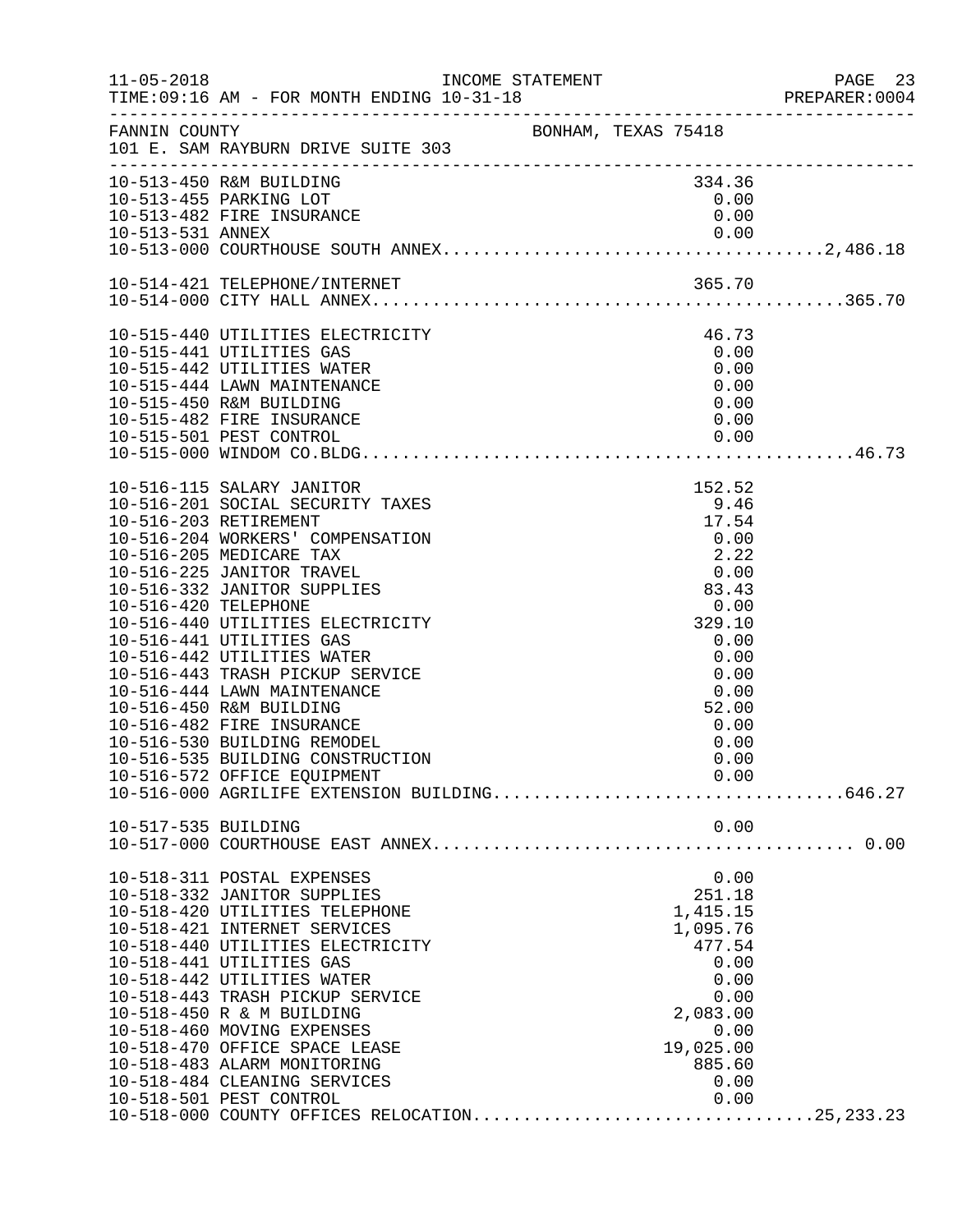| $11 - 05 - 2018$                                               | INCOME STATEMENT<br>TIME: 09:16 AM - FOR MONTH ENDING 10-31-18                                                                                                                                                                                                                                                                                                                                                                                                                                                                                                                                                               |                                                                                                                                               | PAGE 24<br>PREPARER:0004 |
|----------------------------------------------------------------|------------------------------------------------------------------------------------------------------------------------------------------------------------------------------------------------------------------------------------------------------------------------------------------------------------------------------------------------------------------------------------------------------------------------------------------------------------------------------------------------------------------------------------------------------------------------------------------------------------------------------|-----------------------------------------------------------------------------------------------------------------------------------------------|--------------------------|
|                                                                | FANNIN COUNTY<br>101 E. SAM RAYBURN DRIVE SUITE 303                                                                                                                                                                                                                                                                                                                                                                                                                                                                                                                                                                          | BONHAM, TEXAS 75418                                                                                                                           |                          |
|                                                                | 10-519-165 CONSTRUCTION                                                                                                                                                                                                                                                                                                                                                                                                                                                                                                                                                                                                      |                                                                                                                                               |                          |
|                                                                | 10-540-417 AMBULANCE SERVICE                                                                                                                                                                                                                                                                                                                                                                                                                                                                                                                                                                                                 |                                                                                                                                               |                          |
|                                                                | 10-543-416 FIRE PROTECTION SERVICE<br>10-543-422 R&M RADIO/TOWER<br>10-543-440 UTILITIES ELECTRICITY<br>10-543-447 REPEATER SERVICE CONTRACT                                                                                                                                                                                                                                                                                                                                                                                                                                                                                 | 0.00<br>0.00<br>0.00<br>8,507.60                                                                                                              |                          |
| 10-551-435 PRINTING<br>10-551-480 BOND<br>10-551-572 EQUIPMENT | 10-551-101 SALARY ELECTED OFFICIAL<br>10-551-201 SOCIAL SECURITY TAXES<br>10-551-202 GROUP HEALTH & DENTAL INSURANCE<br>10-551-203 RETIREMENT<br>10-551-204 WORKERS' COMPENSATION<br>10-551-205 MEDICARE TAX<br>10-551-310 OFFICE SUPPLIES<br>10-551-311 POSTAL EXPENSES<br>10-551-330 AUTO EXPENSE-GAS AND OIL<br>10-551-421 ONLINE RESEARCH/ACCURINT<br>10-551-422 R & M RADIO<br>10-551-427 TRAVEL EXPENSE<br>10-551-488 LAW ENFORCEMENT PROF. INS                                                                                                                                                                        | 2,550.36<br>157.10<br>437.48<br>293.26<br>0.00<br>36.74<br>0.00<br>0.00<br>0.00<br>0.00<br>0.00<br>200.00<br>0.00<br>$0.00$<br>483.00<br>0.00 |                          |
| 10-552-435 PRINTING<br>10-552-480 BOND                         | 10-552-101 SALARY ELECTED OFFICIAL<br>10-552-101 SALARY ELECTED OFFICIAL 10-552-101 SALARY ELECTED OFFICIAL 10-552-201 SOCIAL SECURITY TAXES<br>10-552-202 GROUP HEALTH & DENTAL INSURANCE 10-552-202 GROUP HEALTH & DENTAL INSURANCE<br>10-552-203 RETIREMENT<br>10-552-204 WORKERS' COMPENSATION<br>10-552-205 MEDICARE TAX<br>10-552-310 OFFICE SUPPLIES<br>10-552-311 POSTAL EXPENSES<br>10-552-330 AUTO EXPENSE-GAS AND OIL<br>10-552-422 R & M RADIO<br>10-552-427 TRAVEL EXPENSE<br>10-552-428 TRAINING/TUITION/TRAVEL<br>10-552-488 LAW ENFOREMENT PROF. INS.<br>10-552-573 RADIO EQUIPMENT<br>10-552-574 TECHNOLOGY | 1,238.38<br>142.42<br>0.00<br>20.86<br>0.00<br>0.00<br>0.00<br>0.00<br>200.00<br>0.00<br>0.00<br>0.00<br>483.00<br>0.00<br>0.00               |                          |
|                                                                | 10-553-101 SALARY ELECTED OFFICIAL<br>10-553-201 SOCIAL SECURITY TAXES<br>10-553-202 GROUP HEALTH & DENTAL INSURANCE<br>10-553-203 RETIREMENT<br>10-553-204 WORKERS' COMPENSATION<br>10-553-205 MEDICARE TAX                                                                                                                                                                                                                                                                                                                                                                                                                 | 1,100.82<br>80.66<br>956.26<br>126.60<br>0.00<br>18.86                                                                                        |                          |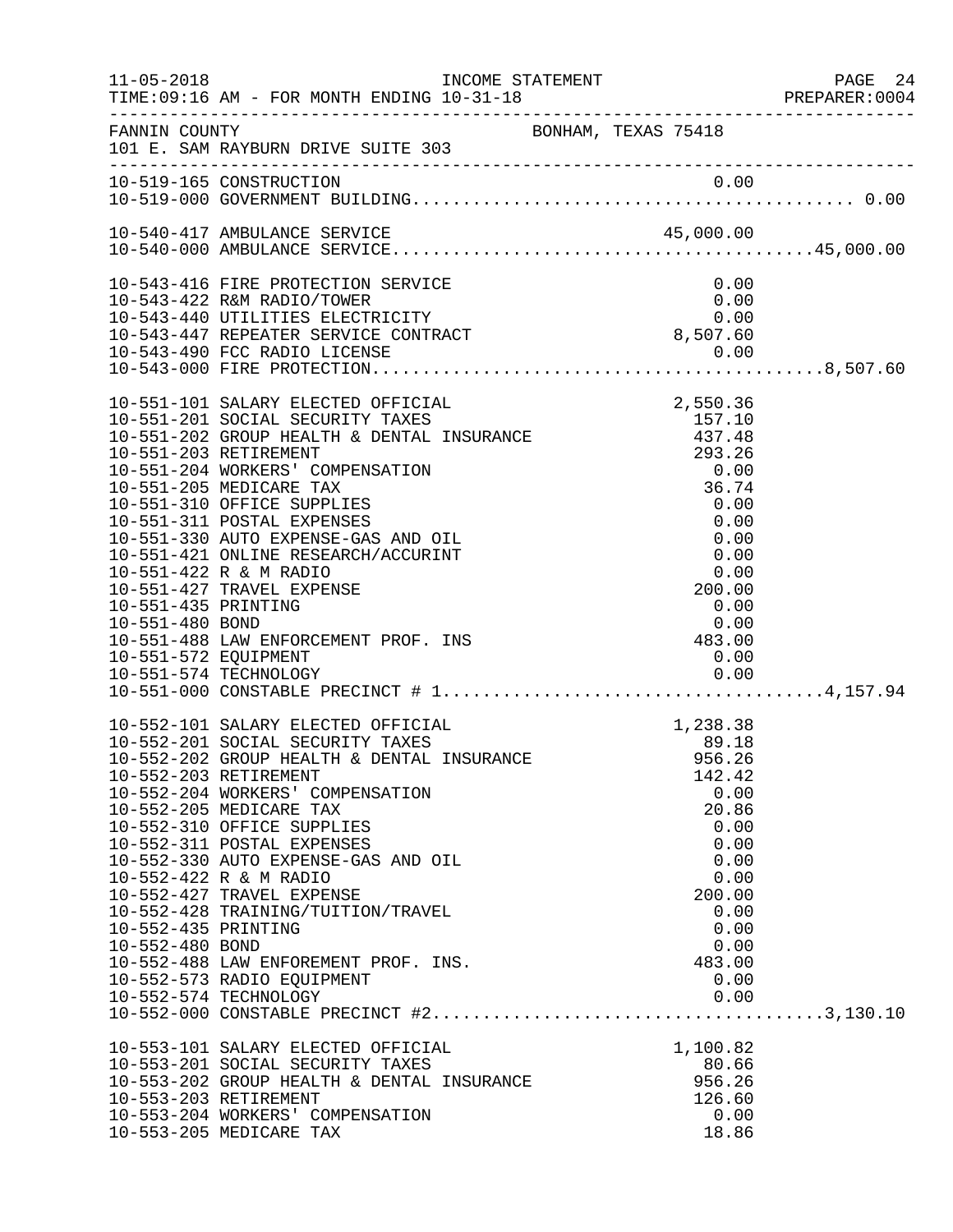|                      |                                                                                                                                                                                                                                              |                                                                                                                                                        |                                    | PREPARER: 0004 |
|----------------------|----------------------------------------------------------------------------------------------------------------------------------------------------------------------------------------------------------------------------------------------|--------------------------------------------------------------------------------------------------------------------------------------------------------|------------------------------------|----------------|
|                      | FANNIN COUNTY<br>101 E. SAM RAYBURN DRIVE SUITE 303                                                                                                                                                                                          |                                                                                                                                                        |                                    |                |
|                      | 10-553-310 OFFICE SUPPLIES                                                                                                                                                                                                                   |                                                                                                                                                        | 0.00                               |                |
|                      |                                                                                                                                                                                                                                              |                                                                                                                                                        |                                    |                |
|                      |                                                                                                                                                                                                                                              |                                                                                                                                                        |                                    |                |
|                      |                                                                                                                                                                                                                                              |                                                                                                                                                        |                                    |                |
|                      |                                                                                                                                                                                                                                              |                                                                                                                                                        |                                    |                |
|                      |                                                                                                                                                                                                                                              |                                                                                                                                                        |                                    |                |
|                      |                                                                                                                                                                                                                                              |                                                                                                                                                        |                                    |                |
|                      | 10-553-310 OFFICE SUPPLIES<br>10-553-311 POSTAL EXPENSES<br>10-553-330 AUTO EXPENSE-GAS AND OIL<br>10-553-427 TRAVEL EXPENSE 200.00<br>10-553-435 PRINTING 0.00<br>10-553-480 BOND 0.00<br>10-553-488 LAW ENFORCEMENT PROF. INS 483.00<br>10 |                                                                                                                                                        |                                    |                |
|                      |                                                                                                                                                                                                                                              |                                                                                                                                                        |                                    |                |
|                      |                                                                                                                                                                                                                                              |                                                                                                                                                        |                                    |                |
|                      |                                                                                                                                                                                                                                              |                                                                                                                                                        |                                    |                |
|                      |                                                                                                                                                                                                                                              |                                                                                                                                                        |                                    |                |
|                      |                                                                                                                                                                                                                                              |                                                                                                                                                        |                                    |                |
|                      |                                                                                                                                                                                                                                              |                                                                                                                                                        |                                    |                |
|                      |                                                                                                                                                                                                                                              |                                                                                                                                                        |                                    |                |
|                      |                                                                                                                                                                                                                                              |                                                                                                                                                        |                                    |                |
|                      | 10-560-109 INVESTIGATOR-CRIMES AGAINST CHILDRE 2,675.40                                                                                                                                                                                      |                                                                                                                                                        |                                    |                |
|                      | 10-560-110 JAIL ADMINISTRATOR                                                                                                                                                                                                                |                                                                                                                                                        | 2,728.86                           |                |
|                      | 10-560-111 LIEUTENANT                                                                                                                                                                                                                        |                                                                                                                                                        |                                    |                |
|                      | 10-560-113 TRANSPORT OFFICER                                                                                                                                                                                                                 |                                                                                                                                                        |                                    |                |
|                      | 10-560-114 PROF. STANDARDS OFFICER                                                                                                                                                                                                           |                                                                                                                                                        |                                    |                |
|                      | 10-560-120 SALARY DISPATCHER                                                                                                                                                                                                                 | ER<br>ER<br>$\begin{array}{r} 2,728.86 \\ 3,237.30 \\ 2,755.64 \\ 0.00 \\ 15,691.08 \\ 4,939.41 \\ 29,644.06 \\ 9,355.97 \\ 0.00 \\ 1.177 \end{array}$ |                                    |                |
|                      | 10-560-201 SOCIAL SECURITY TAXES                                                                                                                                                                                                             |                                                                                                                                                        |                                    |                |
|                      | 10-560-202 GROUP HEALTH INSURANCE                                                                                                                                                                                                            |                                                                                                                                                        |                                    |                |
|                      | 10-560-203 RETIREMENT                                                                                                                                                                                                                        |                                                                                                                                                        |                                    |                |
|                      | 10-560-204 WORKERS' COMPENSATION                                                                                                                                                                                                             |                                                                                                                                                        |                                    |                |
|                      | 10-560-205 MEDICARE TAX<br>10-560-206 UNEMPLOYMENT EXPENSE                                                                                                                                                                                   |                                                                                                                                                        | 1,155.22<br>0.00<br>0.00<br>893.42 |                |
|                      | 10-560-250 EMPLOYEE PHYSICALS                                                                                                                                                                                                                |                                                                                                                                                        |                                    |                |
|                      | 10-560-310 OFFICE SUPPLIES                                                                                                                                                                                                                   |                                                                                                                                                        | 0.00<br>893.43                     |                |
|                      | 10-560-311 POSTAL EXPENSES                                                                                                                                                                                                                   |                                                                                                                                                        | 50.00                              |                |
|                      | 10-560-315 SHERIFF COPIER RENTAL                                                                                                                                                                                                             |                                                                                                                                                        | 0.00                               |                |
|                      | 10-560-330 AUTO EXPENSE GAS & OIL                                                                                                                                                                                                            |                                                                                                                                                        | 0.00                               |                |
|                      | 10-560-332 SHERIFF JANITOR SUPPLIES                                                                                                                                                                                                          |                                                                                                                                                        | 0.00                               |                |
|                      | 10-560-395 UNIFORMS/OTHER                                                                                                                                                                                                                    |                                                                                                                                                        | 584.05                             |                |
|                      | 10-560-419 SHERIFF CELL PHONE                                                                                                                                                                                                                |                                                                                                                                                        | 40.00                              |                |
| 10-560-420 TELEPHONE | 10-560-421 CELL PHONE                                                                                                                                                                                                                        |                                                                                                                                                        | 1,073.73<br>150.00                 |                |
|                      | 10-560-422 R & M RADIO                                                                                                                                                                                                                       |                                                                                                                                                        | 0.00                               |                |
|                      | 10-560-427 OUT OF COUNTY TRAVEL                                                                                                                                                                                                              |                                                                                                                                                        | 288.00                             |                |
|                      | 10-560-428 PRISONER TRANSPORT                                                                                                                                                                                                                |                                                                                                                                                        | 952.99                             |                |
|                      | 10-560-430 BIDS AND NOTICES                                                                                                                                                                                                                  |                                                                                                                                                        | 0.00                               |                |
|                      | 10-560-432 IMPOUNDMENT OF ESTRAY LIVESTOCK                                                                                                                                                                                                   |                                                                                                                                                        | 0.00                               |                |
| 10-560-435 PRINTING  |                                                                                                                                                                                                                                              |                                                                                                                                                        | 125.00                             |                |
|                      | 10-560-440 UTILITIES ELECTRICITY                                                                                                                                                                                                             |                                                                                                                                                        | 0.00                               |                |
|                      | 10-560-442 UTILITIES WATER                                                                                                                                                                                                                   |                                                                                                                                                        | 0.00                               |                |
|                      | 10-560-443 SHERIFF TRASH PICKUP                                                                                                                                                                                                              |                                                                                                                                                        | 0.00                               |                |
|                      | 10-560-444 INTERNET SERVICE<br>10-560-445 AIR CONDITIONER MAINTENANCE                                                                                                                                                                        |                                                                                                                                                        | 0.00<br>0.00                       |                |
|                      | 10-560-447 REPEATER SERVICE CONTRACT                                                                                                                                                                                                         |                                                                                                                                                        | 0.00                               |                |
|                      | 10-560-450 SHERIFF OFF. R&M BLDG.                                                                                                                                                                                                            |                                                                                                                                                        | 210.00                             |                |
|                      | 10-560-452 R & M EQUIPMENT                                                                                                                                                                                                                   |                                                                                                                                                        | 0.00                               |                |
|                      | 10-560-453 TYLER/CAD MAINTENANCE                                                                                                                                                                                                             |                                                                                                                                                        | 0.00                               |                |
|                      | 10-560-454 R & M AUTOMOBILES                                                                                                                                                                                                                 |                                                                                                                                                        | 1,612.00                           |                |
|                      |                                                                                                                                                                                                                                              |                                                                                                                                                        |                                    |                |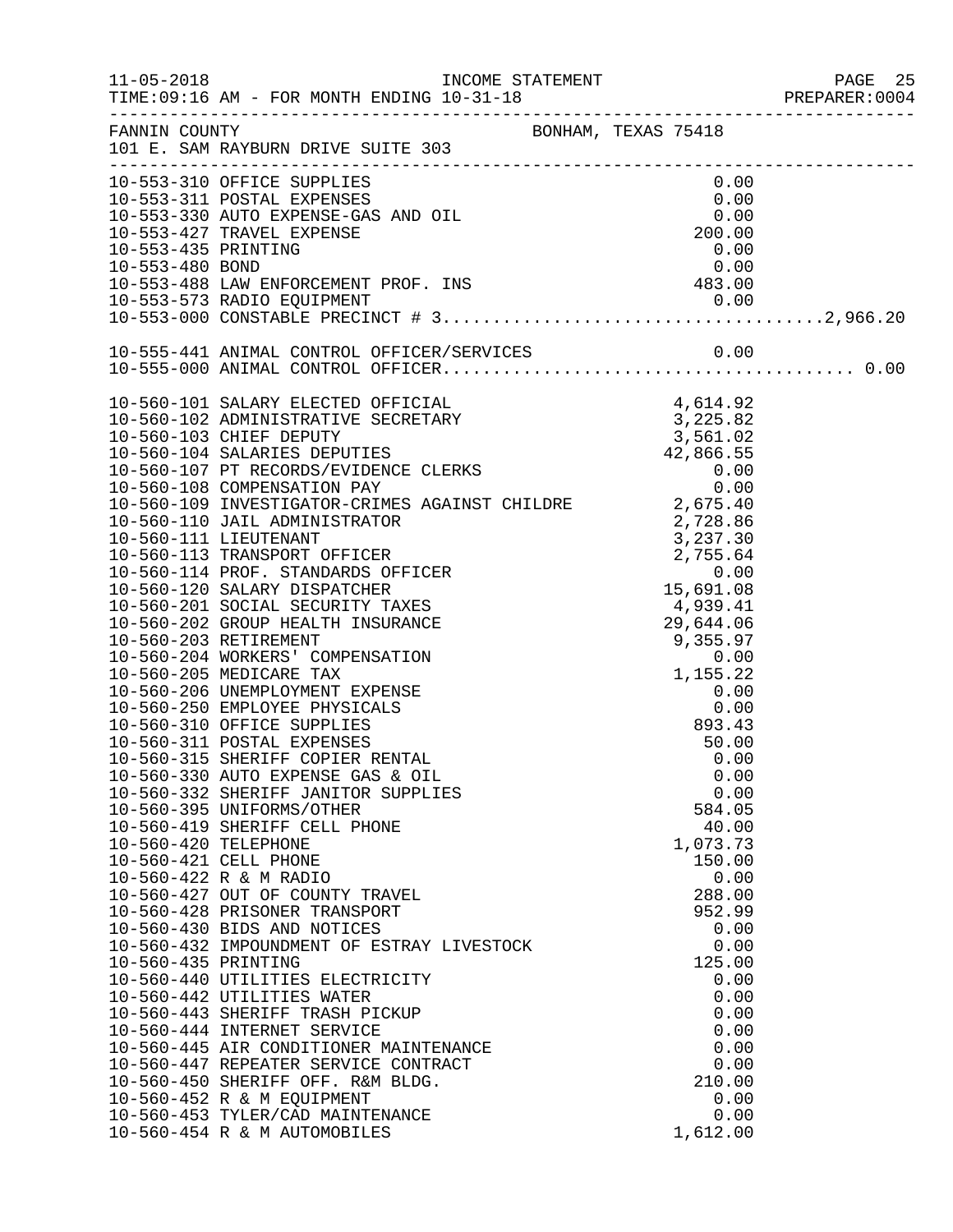| $11 - 05 - 2018$                           | INCOME STATEMENT<br>TIME: 09:16 AM - FOR MONTH ENDING 10-31-18                                                                                                                                                                                                                                                                                              |                                                                                                                                    | PAGE 26<br>PREPARER: 0004 |
|--------------------------------------------|-------------------------------------------------------------------------------------------------------------------------------------------------------------------------------------------------------------------------------------------------------------------------------------------------------------------------------------------------------------|------------------------------------------------------------------------------------------------------------------------------------|---------------------------|
| FANNIN COUNTY                              | BONHAM, TEXAS 75418<br>101 E. SAM RAYBURN DRIVE SUITE 303                                                                                                                                                                                                                                                                                                   |                                                                                                                                    |                           |
| 10-560-480 BOND<br>10-560-579 WEAPONS      | 10-560-482 FIRE INSURANCE<br>10-560-487 AUTOMOBILE INSURANCE<br>10-560-488 LAW ENFORCEMENT INSURANCE<br>10-560-488 LAW ENFORCEMENT INSURANCE<br>10-560-573 RADIO EQUIPMENT<br>10-560-574 TECHNOLOGY<br>10-560-575 AUTOMOBILES<br>10-560-630 AUTO NOTE PMT-PRINCIPAL $10-560-670$ AUTO NOTE PMT-INTEREST 0.00<br>10-560-670 AUTO NOTE PMT-INTEREST 0.00      | 0.00<br>0.00<br>0.00<br>9,162.00<br>14,490.00<br>0.00<br>0.00<br>0.00<br>0.00<br>$\begin{array}{c}0.00\\2,332.93\\0.00\end{array}$ |                           |
|                                            |                                                                                                                                                                                                                                                                                                                                                             |                                                                                                                                    |                           |
| 10-565-500 LAND                            | 10-565-380 PRISONER HOUSING<br>10-565-400 PRISONER TRANSPORT/GUARD<br>10-565-405 PRISONER MEDICAL<br>10-565-429 SCHOLARSHIP AWARDS<br>10-565-442 CR4200 UTILITY WATER<br>10-565-450 R&M BUILDING<br>10-565-482 FIRE INSURANCE<br>10-565-491 JUSTICE ASSISTANCE GRANT                                                                                        | 0.00<br>0.00<br>0.00<br>0.00<br>0.00<br>0.00<br>0.00<br>0.00<br>0.00                                                               |                           |
|                                            | 10-570-421 TELEPHONE SYSTEM INSTALLATION 10-570-421 TELEPHONE SYSTEM INSTALLATION 0.00                                                                                                                                                                                                                                                                      |                                                                                                                                    |                           |
| 10-573-420 TELEPHONE                       | 10-573-103 SALARY-BOND SUPERVISOR<br>10-573-201 SOCIAL SECURITY TAXES<br>10-573-202 GROUP HEALTH INSURANCE<br>10-573-203 RETIREMENT<br>10-573-204 WORKERS' COMPENSATION<br>10-573-205 MEDICARE TAX<br>10-573-310 OFFICE SUPPLIES<br>10-573-311 POSTAL EXPENSES<br>10-573-313 DRUG TESTING SUPPLIES<br>10-573-340 EVALUATIONS<br>10-573-353 COMPUTER EXPENSE | 3, 142. 76<br>194.86<br>956.26<br>361.42<br>0.00<br>45.58<br>0.00<br>0.00<br>0.00<br>0.00<br>0.00<br>138.87                        |                           |
| 10-575-311 POSTAGE<br>10-575-420 TELEPHONE | 10-575-408 DETENTION OPERATING COST<br>10-575-415 RESIDENTIAL PLACEMENT<br>10-575-416 COUNSELING SERVICES<br>10-575-420 IBLE-HONE<br>10-575-427 TRAVEL & TRAINING 0.00<br>10-575-995 JUVENILE PROBATION FUNDING 160,000.00                                                                                                                                  | 0.00<br>0.00<br>0.00<br>0.00<br>0.00                                                                                               |                           |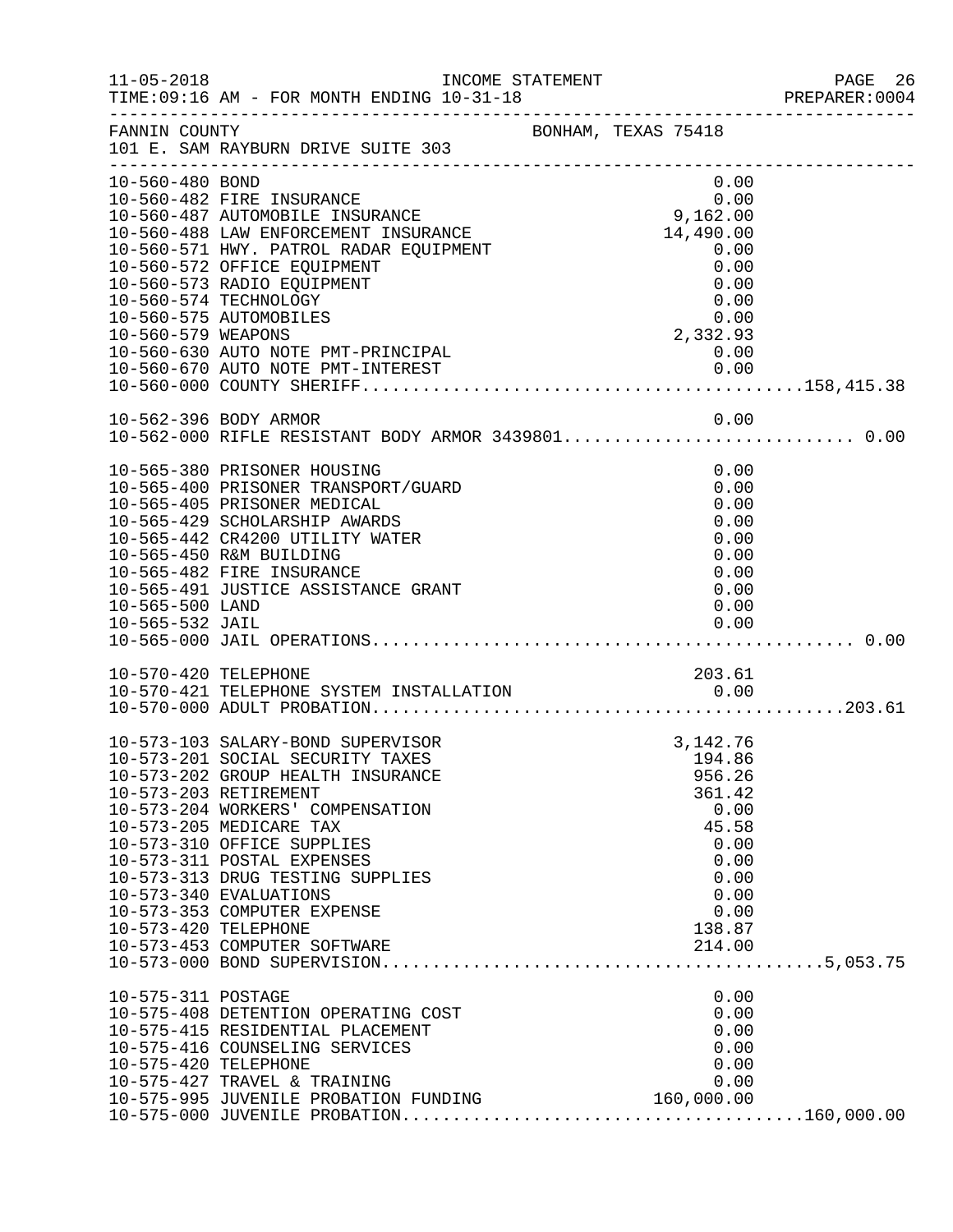|                                                                                                          |                                                                                                                                                                                                                                                                                                                                                                                                                                                                                                                                                                                                                                              |                                                                                                                              | PAGE 27 |
|----------------------------------------------------------------------------------------------------------|----------------------------------------------------------------------------------------------------------------------------------------------------------------------------------------------------------------------------------------------------------------------------------------------------------------------------------------------------------------------------------------------------------------------------------------------------------------------------------------------------------------------------------------------------------------------------------------------------------------------------------------------|------------------------------------------------------------------------------------------------------------------------------|---------|
|                                                                                                          | FANNIN COUNTY<br>FANNIN COUNTY BONHAM, TEXAS 75418<br>101 E. SAM RAYBURN DRIVE SUITE 303                                                                                                                                                                                                                                                                                                                                                                                                                                                                                                                                                     |                                                                                                                              |         |
|                                                                                                          | 10-590-104 SALARIES DEPUTIES<br>$[0-590-104\text{ SALARIES DEPUTIS}\over{0-90-203\text{ RELINK THENEPTES}}\over{0-90-203\text{ RELINK THEINPERICS}\over{0-90-203\text{ RETRY THEINPERICS}\over{0-90-203\text{ RETRY THEINPERICS}\over{0-90-203\text{ RETRY THEINPERICS}\over{0-90-203\text{ RETRY THE INSTRّRASTI}}}\over{10-590-203\text{ RETRY EXIDENTS}\over{0-90-203\text{ RETRY EXIDENTS}\over{0-90-203\text{ RETRY EXIDENTS}\over{0-90-203\text{ RETRY$                                                                                                                                                                                |                                                                                                                              |         |
| 10-591-420 TELEPHONE<br>10-591-435 PRINTING<br>10-591-454 R&M AUTO<br>10-591-480 BOND<br>10-591-481 DUES | 10-591-110 SALARY FLOOD PLAIN ADMINISTRATOR 1,356.69<br>10-591-201 SOCIAL SECURITY TAXES 76.80<br>10-591-202 GROUP HEALTH & DENTAL INSURANCE 478.13<br>10-591-203 RETIREMENT 156.02<br>10-591-204 WORKERS' COMPENSATION 0.00<br>10-591-2<br>10-591-311 POSTAL EXPENSE<br>10-591-330 AUTO EXPENSE GAS & OIL<br>10-591-427 OUT OF COUNTY TRAVEL<br>10-591-453 SOFTWARE MAINTENANCE<br>10-591-487 AUTOMOBILE INSURANCE<br>10-591-572 OFFICE EQUIPMENT<br>10-591-574 TECHNOLOGY<br>10-591-575 AUTOMOBILE<br>10-591-000 FLOOD PLAIN ADMIN/SUBDIVISION INSPE3,714.12<br>10-640-410 FANNIN CO. CHILDRENS CTR<br>10-640-411 FANNIN CO. WELFARE BOARD | 0.00<br>0.00<br>0.00<br>0.00<br>0.00<br>0.00<br>0.00<br>0.00<br>0.00<br>0.00<br>666.79<br>643.38<br>0.00<br>7,000.00<br>0.00 |         |
|                                                                                                          | 10-640-412 FANNIN CO. HISTORICAL SOC<br>10-640-413 TEXOMA COMMUNITY CENTER(M.H.M.R.)<br>10-640-414 FANNIN COUNTY CRISIS CENTER<br>10-640-415 TAPS PUBLIC TRANSIT<br>10-640-416 TRI-COUNTY SNAP<br>10-640-440 UTILITIES ELECTRICITY<br>10-640-441 UTILITIES GAS                                                                                                                                                                                                                                                                                                                                                                               | 0.00<br>0.00<br>0.00<br>0.00<br>0.00<br>651.26<br>78.11                                                                      |         |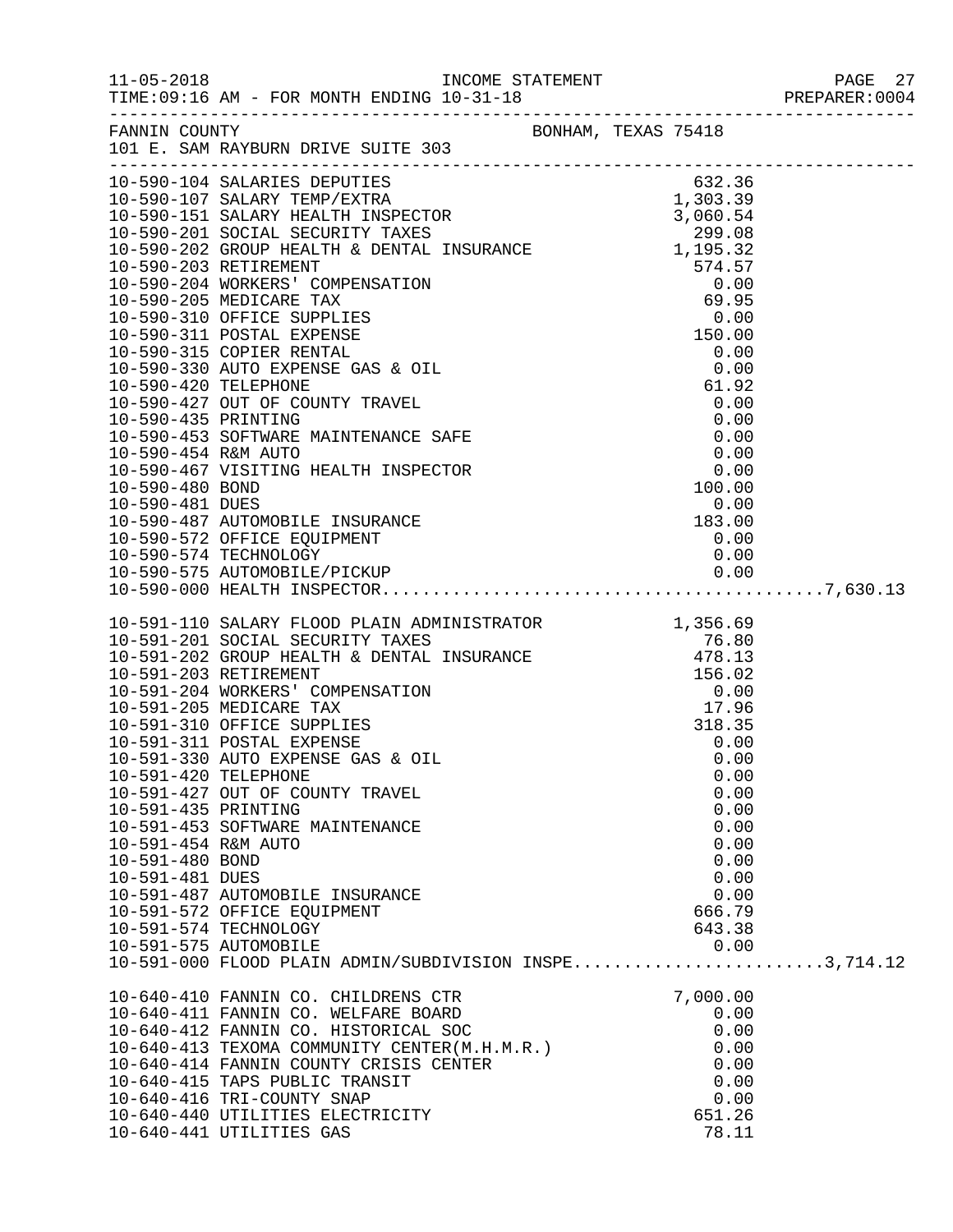| $11 - 05 - 2018$     | TIME:09:16 AM - FOR MONTH ENDING 10-31-18 PREPARER:0                 | INCOME STATEMENT    |  |                    | PAGE 28<br>PREPARER:0004 |
|----------------------|----------------------------------------------------------------------|---------------------|--|--------------------|--------------------------|
| FANNIN COUNTY        | 101 E. SAM RAYBURN DRIVE SUITE 303                                   | BONHAM, TEXAS 75418 |  |                    |                          |
|                      | 10-640-442 UTILITIES WATER                                           |                     |  | 0.00               |                          |
|                      | 10-640-443 TRASH PICK-UP                                             |                     |  | 0.00               |                          |
|                      | 10-640-450 R & M BUILDINGS (TDHS)                                    |                     |  | 0.00               |                          |
|                      | 10-640-482 FIRE INSURANCE<br>10-640-493 DHS PARKING LOT              |                     |  | 0.00<br>0.00       |                          |
|                      | 10-640-575 LAKE FANNIN                                               |                     |  |                    |                          |
|                      |                                                                      |                     |  |                    |                          |
|                      |                                                                      |                     |  |                    |                          |
|                      |                                                                      |                     |  |                    |                          |
|                      | 10-645-102 SALARY IHC DIRECTOR                                       |                     |  | 3, 152.52          |                          |
|                      | 10-645-107 SALARY ASSISTANT                                          |                     |  | 632.36             |                          |
|                      | 10-645-201 SOCIAL SECURITY TAX                                       |                     |  | 229.09             |                          |
|                      | 10-645-202 GROUP HEALTH INSURANCE                                    |                     |  | 1,195.33           |                          |
|                      | 10-645-203 RETIREMENT                                                |                     |  | 435.26             |                          |
|                      | 10-645-204 WORKER'S COMP<br>10-645-205 MEDICARE TAX                  |                     |  | 0.00<br>53.58      |                          |
|                      | 10-645-210 TOTAL SALARY & BENEFITS                                   |                     |  |                    | 5,698.14                 |
|                      | 10-645-310 OFFICE SUPPLIES                                           |                     |  | 0.00               |                          |
|                      | 10-645-311 POSTAL EXPENSE                                            |                     |  | 0.00               |                          |
|                      | 10-645-330 BIDS & NOTICES                                            |                     |  | 0.00               |                          |
|                      | 10-645-353 COMPUTER EXPENSE                                          |                     |  | 2,118.00           |                          |
|                      | 10-645-390 SUBSCRIPTIONS                                             |                     |  | 0.00               |                          |
|                      | 10-645-399 SUBTOTAL OFFICE EXPENSE                                   |                     |  |                    | 2,118.00                 |
|                      | 10-645-404 COBRA/INSURANCE                                           |                     |  | 0.00               |                          |
|                      | 10-645-407 INELIGIBLE IHC EXPENSE                                    |                     |  | 0.00               |                          |
|                      | 10-645-409 DIABETIC SUPPLIES                                         |                     |  | 0.00               |                          |
|                      | 10-645-410 CERT. REG. NURSE ANES.                                    |                     |  | 0.00               |                          |
|                      | 10-645-411 PHYSICIAN, NON-EMERGENCY                                  |                     |  | 0.00               |                          |
|                      | 10-645-412 PRESCRIPTIONS, DRUGS                                      |                     |  | 0.00               |                          |
|                      | 10-645-413 HOSPITAL, INPATIENT                                       |                     |  | 0.00               |                          |
|                      | 10-645-414 HOSPITAL, OUTPATIENT<br>10-645-415 LABORATORY/ X-RAY      |                     |  | 0.00               |                          |
|                      | 10-645-416 SKILLED NURSING FACILITY                                  |                     |  | 0.00<br>0.00       |                          |
|                      | 10-645-417 FAMILY PLANNING                                           |                     |  | 0.00               |                          |
|                      | 10-645-418 FED. QUALIFIED HEALTH CENTER                              |                     |  | 0.00               |                          |
|                      | 10-645-419 COUNSELING SERVICE                                        |                     |  | 0.00               |                          |
|                      | 10-645-420 RURAL HEALTH CLINIC                                       |                     |  | 0.00               |                          |
|                      | 10-645-421 STATE HOSPITAL CONTRACTS                                  |                     |  | 0.00               |                          |
|                      | 10-645-422 AMBULATORY SURGICAL CENTE                                 |                     |  | 0.00               |                          |
|                      | 10-645-423 MEDICAL EQUIP. PURCHASE                                   |                     |  | 0.00               |                          |
|                      | 10-645-425 TOTAL MEDICAL/IHC                                         |                     |  |                    | 0.00                     |
|                      | 10-645-427 OUT OF COUNTY TRAVEL                                      |                     |  | 0.00               |                          |
| 10-645-435 PRINTING  |                                                                      |                     |  | 0.00               |                          |
| 10-645-440 TELEPHONE |                                                                      |                     |  | 213.23             |                          |
| 10-645-441 DSL LINE  |                                                                      |                     |  | 120.00             |                          |
|                      | 10-645-499 SERVICES & OTHER CHARGES                                  |                     |  |                    | 333.23                   |
|                      | 10-645-574 TECHNOLOGY                                                |                     |  | 0.00               | 0.00                     |
|                      | 10-645-599 CAPITAL OUTLAY                                            |                     |  |                    |                          |
|                      |                                                                      |                     |  |                    |                          |
|                      | 10-665-105 SALARY SECRETARY                                          |                     |  | 2,056.68           |                          |
|                      | 10-665-107 REGULAR-TEMP. PART-TIME<br>10-665-150 CO. AGENTS SALARIES |                     |  | 0.00               |                          |
|                      | 10-665-201 SOCIAL SECURITY TAXES                                     |                     |  | 3,785.52<br>316.12 |                          |
|                      | 10-665-202 GROUP HEALTH & DENTAL INSURANCE                           |                     |  | 956.26             |                          |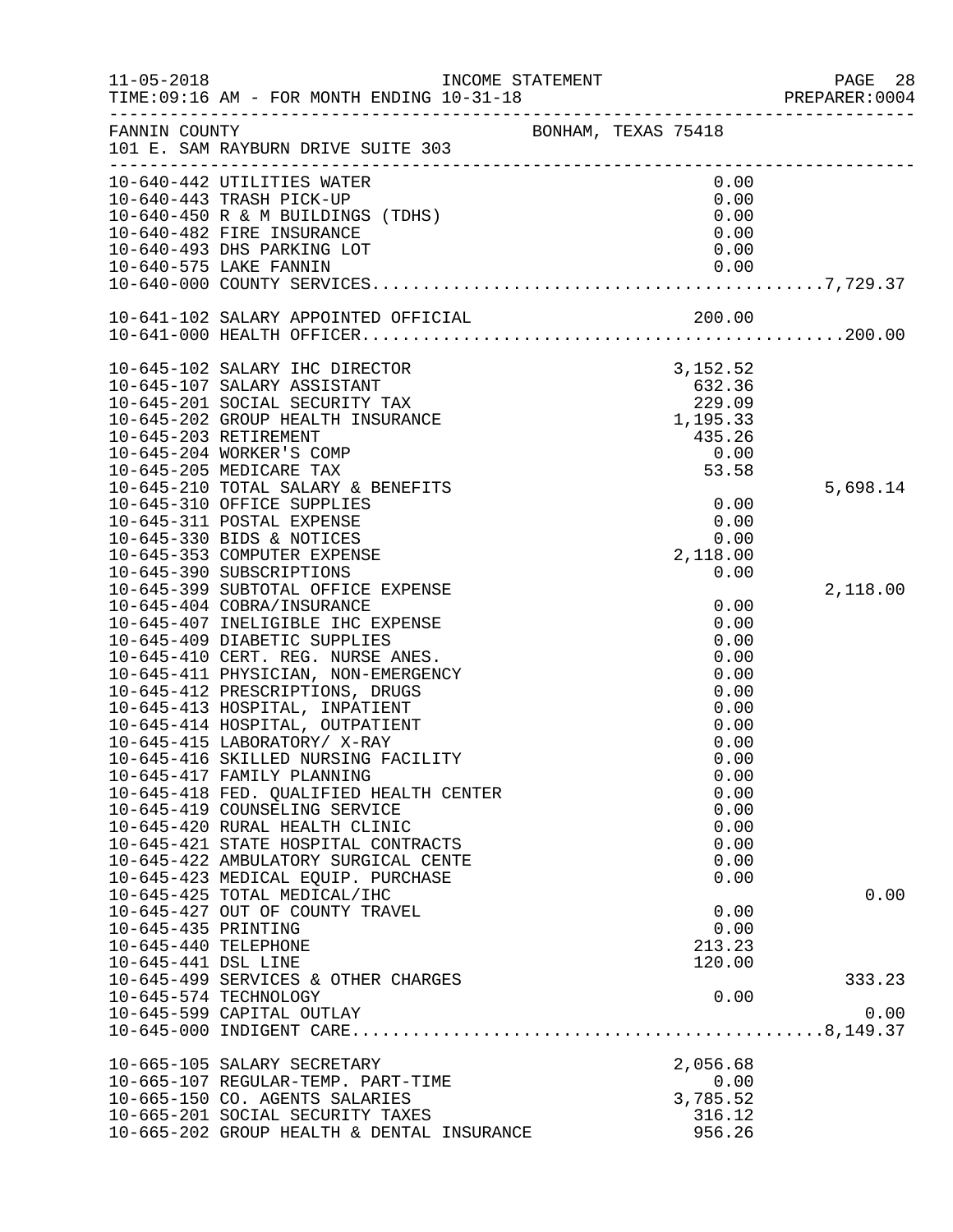| $11 - 05 - 2018$     | INCOME STATEMENT<br>TIME: 09:16 AM - FOR MONTH ENDING 10-31-18                                                                                                                                                                                                                                                                                                                                                        |           |  |                                                                                                                        | PAGE 29<br>PREPARER: 0004 |
|----------------------|-----------------------------------------------------------------------------------------------------------------------------------------------------------------------------------------------------------------------------------------------------------------------------------------------------------------------------------------------------------------------------------------------------------------------|-----------|--|------------------------------------------------------------------------------------------------------------------------|---------------------------|
| FANNIN COUNTY        | BONHAM, TEXAS 75418<br>101 E. SAM RAYBURN DRIVE SUITE 303                                                                                                                                                                                                                                                                                                                                                             |           |  |                                                                                                                        |                           |
| 10-665-420 TELEPHONE | 10-665-203 RETIREMENT<br>10-665-204 WORKERS' COMPENSATION<br>10-665-205 MEDICARE TAX<br>10-665-310 OFFICE SUPPLIES<br>10-665-311 POSTAL EXPENSE<br>10-665-315 COPIER RENTAL<br>10-665-335 PROGRAM SUPPLIES<br>10-665-421 CELL PHONE ALLOWANCE<br>10-665-422 CABLE INTERNET<br>10-665-427 IN/OUT CO.TRAVEL-AG.<br>10-665-428 IN/OUT CO.TRAVEL-F.C.S.<br>10-665-429 IN/OUT CO.TRAVEL-4-H<br>10-665-572 OFFICE EQUIPMENT |           |  | 236.52<br>0.00<br>73.92<br>0.00<br>0.00<br>0.00<br>0.00<br>149.50<br>150.00<br>56.00<br>0.00<br>16.00<br>16.00<br>0.00 |                           |
|                      | 10-696-491 SOIL & WATER CONSERVATION<br>10-696-492 INDIGENT BURIAL                                                                                                                                                                                                                                                                                                                                                    | SERVATION |  | 0.00<br>0.00                                                                                                           |                           |
|                      |                                                                                                                                                                                                                                                                                                                                                                                                                       |           |  |                                                                                                                        |                           |
|                      |                                                                                                                                                                                                                                                                                                                                                                                                                       |           |  |                                                                                                                        |                           |
| 11-560-205 MEDICARE  | 11-560-130 SALARY/BAILIFF<br>11-560-201 SOCIAL SECURITY<br>11-560-203 RETIREMENT<br>11-560-204 WORKER'S COMPENSATION<br>11-560-427 BAILIFF CONT.ED./OUT OF COUNTY                                                                                                                                                                                                                                                     |           |  | 0.00<br>0.00<br>0.00<br>0.00<br>0.00<br>0.00                                                                           |                           |
|                      | 12-403-310 OFFICE SUPPLIES<br>12-403-427 OUT OF COUNTY TRAVEL<br>12-403-574 COMPUTER EQUIPMENT                                                                                                                                                                                                                                                                                                                        |           |  | 0.00<br>0.00<br>0.00                                                                                                   |                           |
|                      | 13-498-489 10% TO STATE COMPTROLLER                                                                                                                                                                                                                                                                                                                                                                                   |           |  | 1,740.00                                                                                                               |                           |
|                      | 14-435-320 JP1 SECURITY EXPENSE<br>14-435-321 JP2 SECURITY EXPENSE<br>14-435-322 JP3 SECURITY EXPENSE                                                                                                                                                                                                                                                                                                                 |           |  | 0.00<br>0.00<br>0.00                                                                                                   |                           |
|                      | 16-400-310 OFFICE SUPPLIES<br>16-400-427 OUT OF COUNTY TRAVEL<br>16-400-572 OFFICE EQUIPMENT<br>16-400-590 COUNTY JUDGE BOOKS                                                                                                                                                                                                                                                                                         |           |  | 0.00<br>0.00<br>0.00<br>0.00                                                                                           |                           |
|                      | 17-400-427 OUT OF COUNTY TRAVEL                                                                                                                                                                                                                                                                                                                                                                                       |           |  | 0.00                                                                                                                   |                           |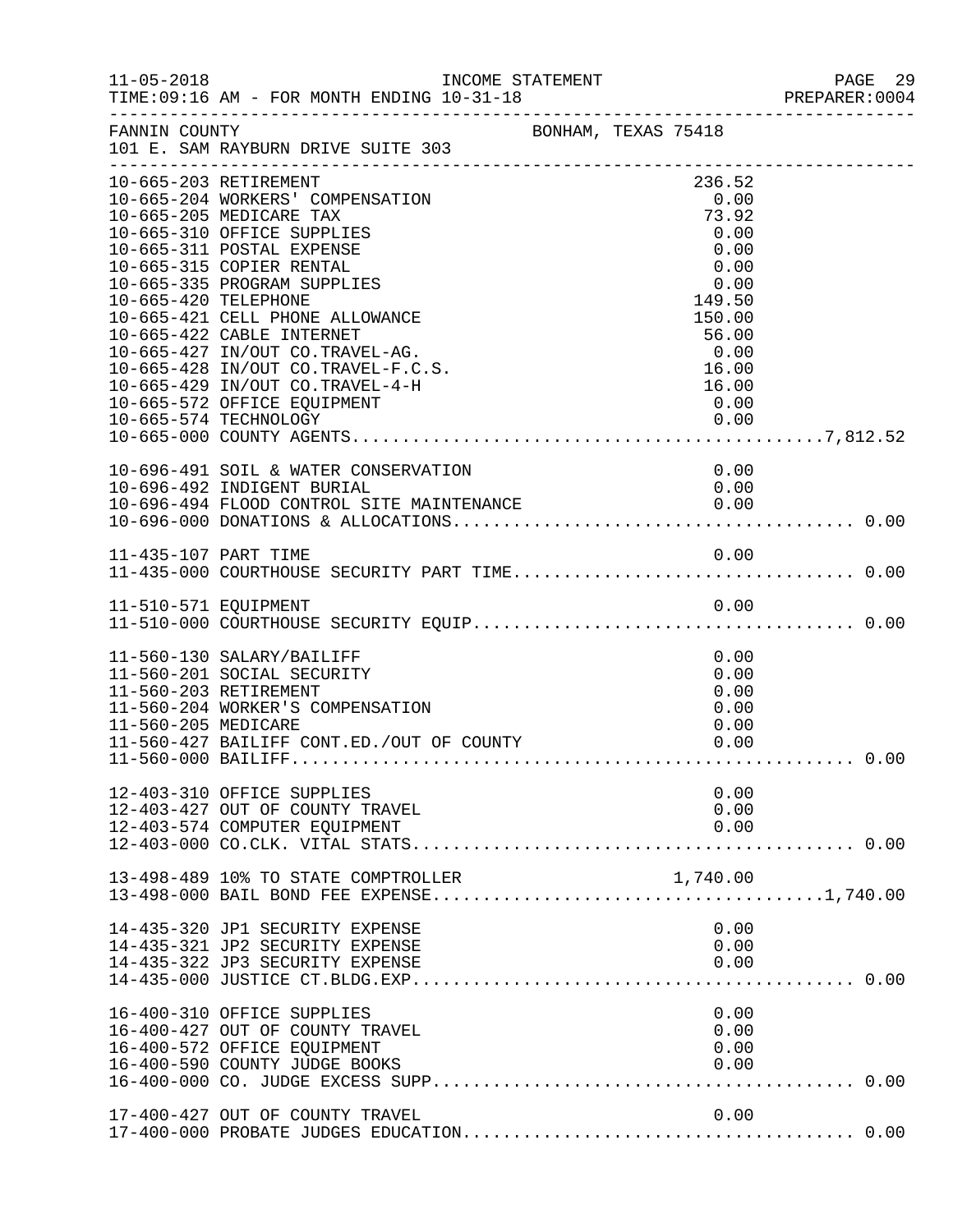|                     | INCOME STATEMENT                                                                                                                                                                                                                                                                                                                                                                                                                             |  |                                                                                                                                                                                                                                                                 | PREPARER: 0004 |
|---------------------|----------------------------------------------------------------------------------------------------------------------------------------------------------------------------------------------------------------------------------------------------------------------------------------------------------------------------------------------------------------------------------------------------------------------------------------------|--|-----------------------------------------------------------------------------------------------------------------------------------------------------------------------------------------------------------------------------------------------------------------|----------------|
|                     | FANNIN COUNTY BONHAM, TEXAS 75418<br>101 E. SAM RAYBURN DRIVE SUITE 303                                                                                                                                                                                                                                                                                                                                                                      |  |                                                                                                                                                                                                                                                                 |                |
|                     | 18-402-103 SALARY ASSISTANT<br>18-402-107 SALARY TEMP/EXIRA<br>18-402-201 SOCIAL SECURITY TAXES<br>18-402-201 SOCIAL SECURITY TAXES<br>18-402-203 RETIREMENT<br>18-402-204 WORKERS COMPENSATION<br>18-402-205 MEDICARE TAX<br>18-402-310 OFFICE SUPPLIES<br>18-402-312 IMAGING SYSTEM<br>18-402-315 COPIER MAINTENANCE<br>18-402-420 TELEPHONE<br>18-402-437 DIGITAL IMAGING OF MICROFILM<br>18-402-490 CO.CLERK MISCELLANEOUS               |  | 2,181.84<br>0.00<br>$107.68$<br>956.26<br>$\begin{array}{c} 0.00 \\ 25.18 \\ 0.00 \end{array}$<br>$\begin{smallmatrix} 2 & 0 & 0 \\ 0 & 0 & 0 \\ 1 & 725 & 00 \end{smallmatrix}$<br>$\begin{array}{c} 0.00 \\ 0.00 \end{array}$<br>0.00<br>0.00<br>0.00<br>0.00 |                |
| 19-450-435 PRINTING | 19-450-107 SALARY TEMP/EXTRA<br>19-450-201 SOCIAL SECURITY TAXES<br>19-450-203 RETIREMENT<br>19-450-204 WORKERS COMPENSATION<br>19-450-205 MEDICARE TAX<br>19-430-203 MEDICANE IAA<br>19-450-310 OFFICE SUPPLIES<br>19-450-400 RECORDS STORAGE SHELVING                                                                                                                                                                                      |  | 0.00<br>0.00<br>0.00<br>0.00<br>0.00<br>0.00<br>0.00<br>0.00                                                                                                                                                                                                    |                |
|                     | 20-449-103 SALARY ASSISTANT<br>20-449-107 SALARY TEMP./EXTRA<br>20-449-201 SOCIAL SECURITY TAXES<br>20-449-202 GROUP HEALTH INSURANCE<br>20-449-203 RETIREMENT<br>20-449-204 WORKERS COMPENSATION<br>20-449-205 MEDICARE TAX<br>20-449-310 OFFICE SUPPLIES<br>20-449-350 RECORDS DISPOSAL<br>20-449-400 RECORDS STORAGE SHELVING<br>20-449-453 COMPUTER SOFTWARE MAINTENANCE<br>20-449-460 EQUIPMENT RENTAL<br>20-449-574 COMPUTER EQUIPMENT |  | 0.00<br>0.00<br>0.00<br>0.00<br>0.00<br>0.00<br>0.00<br>0.00<br>161.92<br>0.00<br>1,550.00<br>0.00<br>0.00                                                                                                                                                      |                |
|                     | 21-509-475 CONTINGENCY                                                                                                                                                                                                                                                                                                                                                                                                                       |  | 0.00                                                                                                                                                                                                                                                            |                |
|                     | 21-621-100 COMPENSATION PAY<br>21-621-101 SALARY ELECTED OFFICIAL<br>21-621-105 SALARY SECRETARY<br>21-621-106 SALARY PRECINCT EMPLOYEES<br>21-621-107 REGULAR-TEMP. PART-TIME<br>21-621-108 SALARY-FOREMAN<br>21-621-199 TOTAL SALARIES<br>21-621-201 SOCIAL SECURITY TAXES<br>21-621-202 GROUP HEALTH INSURANCE<br>21-621-203 RETIREMENT                                                                                                   |  | 0.00<br>4,824.70<br>0.00<br>12,883.12<br>0.00<br>4,530.19<br>1,352.10<br>5,713.72<br>2,557.38                                                                                                                                                                   | 22, 238.01     |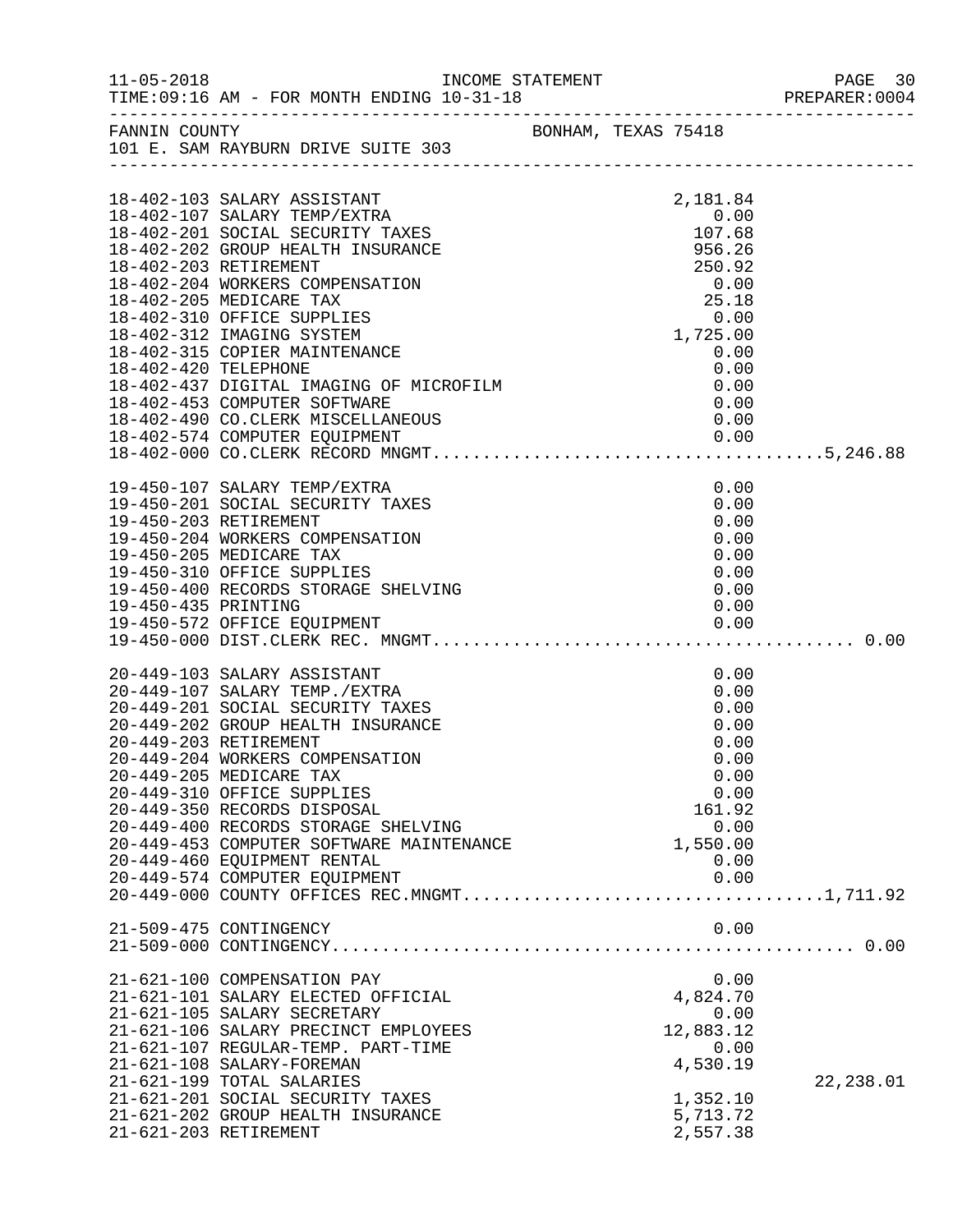|                      |                                                                         |  |              | PAGE 31<br>PREPARER:0004<br>PAGE 31 |
|----------------------|-------------------------------------------------------------------------|--|--------------|-------------------------------------|
|                      | FANNIN COUNTY BONHAM, TEXAS 75418<br>101 E. SAM RAYBURN DRIVE SUITE 303 |  |              |                                     |
|                      | 21-621-204 WORKERS' COMPENSATION                                        |  | 0.00         |                                     |
|                      |                                                                         |  |              |                                     |
|                      |                                                                         |  |              |                                     |
|                      |                                                                         |  |              | 9,939.40                            |
|                      |                                                                         |  |              |                                     |
|                      |                                                                         |  |              |                                     |
|                      |                                                                         |  |              |                                     |
|                      |                                                                         |  |              |                                     |
|                      |                                                                         |  |              |                                     |
|                      |                                                                         |  |              |                                     |
|                      |                                                                         |  |              |                                     |
|                      |                                                                         |  |              |                                     |
|                      |                                                                         |  |              | 40.00                               |
|                      |                                                                         |  |              |                                     |
|                      |                                                                         |  |              |                                     |
|                      |                                                                         |  |              |                                     |
|                      |                                                                         |  |              |                                     |
|                      |                                                                         |  |              |                                     |
|                      |                                                                         |  |              |                                     |
|                      |                                                                         |  |              |                                     |
|                      |                                                                         |  |              |                                     |
|                      |                                                                         |  |              |                                     |
|                      |                                                                         |  |              |                                     |
|                      |                                                                         |  |              |                                     |
|                      |                                                                         |  |              |                                     |
|                      |                                                                         |  |              |                                     |
|                      |                                                                         |  |              |                                     |
|                      |                                                                         |  |              |                                     |
|                      |                                                                         |  |              |                                     |
|                      |                                                                         |  |              |                                     |
|                      |                                                                         |  |              |                                     |
|                      |                                                                         |  |              |                                     |
|                      | 21-621-490 MISCELLANEOUS                                                |  | 0.00         |                                     |
|                      | 21-621-491 SOIL & WATER CONSERVATION                                    |  | 0.00         |                                     |
|                      | 21-621-492 TDRA FLOOD CASH MATCH                                        |  | 0.00         |                                     |
|                      | 21-621-494 FLOOD CONTROL SITE MAINTENANCE                               |  | 0.00         |                                     |
|                      | 21-621-495 PIPELINE SALES TAX REIMBURSEMENT                             |  | 0.00         |                                     |
|                      | 21-621-496 TCOG HAZARDOUS WASTEMATCH                                    |  | 0.00         |                                     |
|                      | 21-621-499 TOTAL SER.& OTHER CHARGES                                    |  |              | 6,185.60                            |
|                      | 21-621-570 COMPUTER EQUIPMENT                                           |  | 0.00         |                                     |
|                      | 21-621-571 PURCHASE OF MACH./EQUIP.                                     |  | 0.00         |                                     |
|                      | 21-621-573 RADIO EQUIPMENT                                              |  | 0.00         |                                     |
|                      | 21-621-575 LAND AND BUILDING                                            |  | 0.00         |                                     |
|                      | 21-621-599 CAPITAL OUTLAY                                               |  |              | 0.00                                |
|                      | 21-621-630 NOTE PAYMENT<br>21-621-670 NOTE PAYMENT-INTEREST             |  | 0.00<br>0.00 |                                     |
| 21-621-695 SURVEYING |                                                                         |  | 0.00         |                                     |
|                      |                                                                         |  |              |                                     |
|                      |                                                                         |  |              |                                     |
|                      | 21-625-105 SALARY SECRETARY                                             |  | 760.10       |                                     |
|                      | 21-625-201 SOCIAL SECURITY TAXES                                        |  | 32.82        |                                     |
|                      | 21-625-202 GROUP HEALTH INSURANCE                                       |  | 239.08       |                                     |
|                      | 21-625-203 RETIREMENT                                                   |  | 87.38        |                                     |
|                      | 21-625-204 WORKERS' COMPENSATION                                        |  | 0.00         |                                     |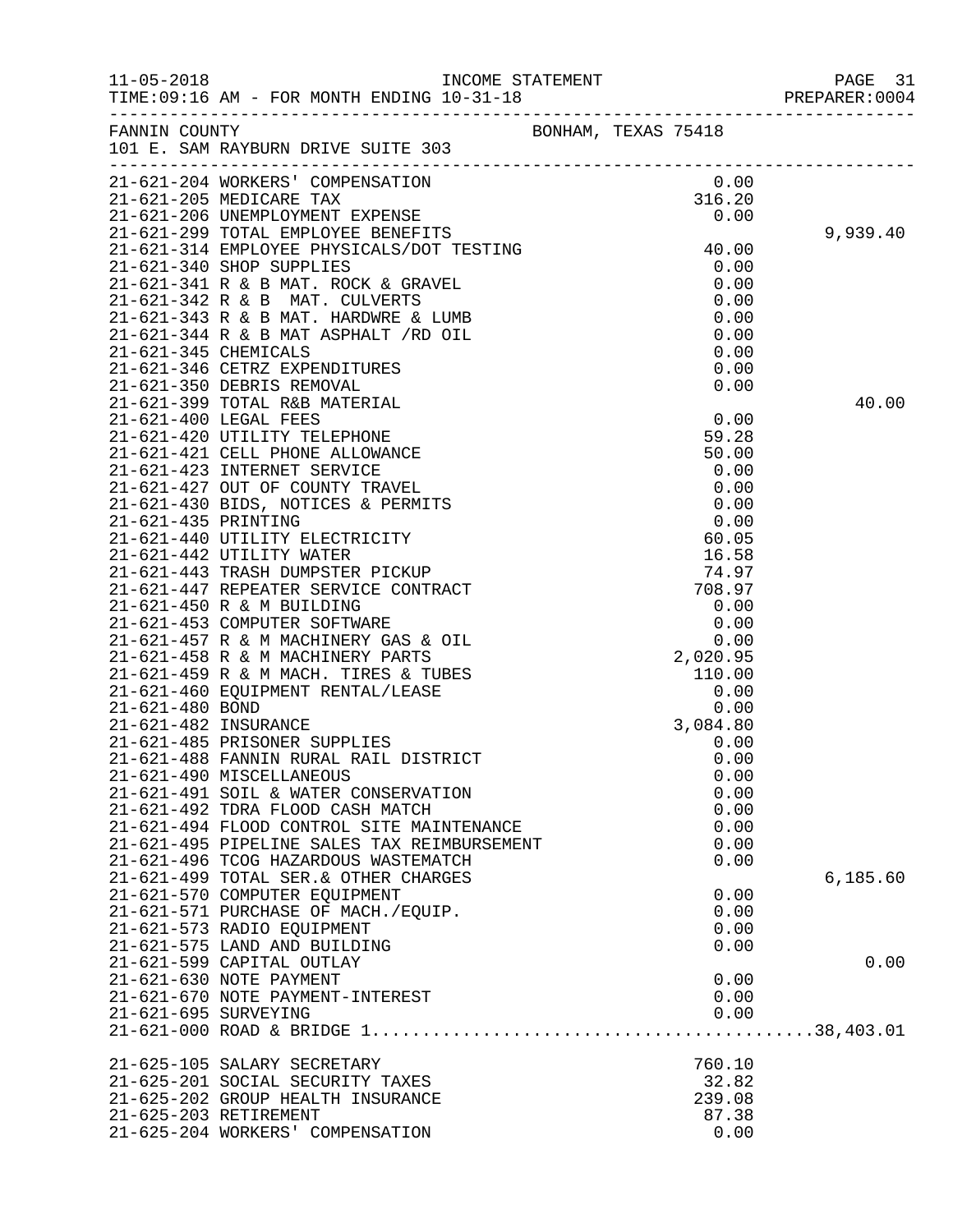| $11 - 05 - 2018$                            | INCOME STATEMENT                                                                                                                          |                                  | PAGE 32   |
|---------------------------------------------|-------------------------------------------------------------------------------------------------------------------------------------------|----------------------------------|-----------|
| FANNIN COUNTY                               | 101 E. SAM RAYBURN DRIVE SUITE 303                                                                                                        | BONHAM, TEXAS 75418              |           |
|                                             | 21-625-205 MEDICARE TAX<br>21-625-310 OFFICE SUPPLIES<br>21-625-311 POSTAL EXPENSES<br>21-625-353 COMPUTER EXPENSE                        | 7.64<br>0.00<br>0.00<br>0.00     |           |
| 21-625-480 BOND                             | 21-625-427 OUT OF COUNTY TRAVEL<br>21-625-572 OFFICE EQUIPMENT                                                                            | 0.00<br>0.00<br>0.00             |           |
|                                             | 21-625-574 COMPUTER EQUIPMENT<br>21-625-000 ADMINISTRATIVE OFFICE R&B #11,127.02                                                          | 0.00                             |           |
|                                             | 22-509-475 CONTINGENCY                                                                                                                    | 0.00                             |           |
|                                             | 22-622-100 COMPENSATION PAY<br>22-622-101 SALARY ELECTED OFFICIAL                                                                         | 0.00<br>4,824.70                 |           |
|                                             | 22-622-105 SALARY SECRETARY<br>22-622-106 SALARY PRECINCT EMPLOYEES<br>22-622-107 REGULAR-TEMP. PART-TIME                                 | 0.00<br>16,936.04<br>0.00        |           |
|                                             | 22-622-199 TOTAL SALARIES<br>22-622-201 SOCIAL SECURITY TAXES<br>22-622-202 GROUP HEALTH INSURANCE<br>22-622-203 RETIREMENT               | 1,290.00<br>7,650.08<br>2,502.46 | 21,760.74 |
|                                             | 22-622-204 WORKERS' COMPENSATION<br>22-622-205 MEDICARE TAX<br>22-622-206 UNEMPLOYMENT EXPENSE<br>22-622-299 TOTAL EMPLOYEE BENEFITS      | 0.00<br>301.66<br>0.00           | 11,744.20 |
|                                             | 22-622-312 CONTRACT LABOR<br>22-622-314 EMPLOYEE PHYSICALS/DOT TESTING<br>22-622-340 SHOP SUPPLIES<br>22-622-341 R & B MAT. ROCK & GRAVEL | 0.00<br>0.00<br>88.64<br>0.00    |           |
|                                             | 22-622-342 R & B MAT. CULVERTS<br>22-622-343 R & B MAT. HARDWRE & LUMB<br>22-622-344 R & B MAT. ASPHALT/RD OIL                            | 0.00<br>0.00<br>0.00             |           |
| 22-622-345 CHEMICALS<br>22-622-395 UNIFORMS | 22-622-346 CETRZ EXPENDITURES<br>22-622-350 DEBRIS REMOVAL                                                                                | 0.00<br>0.00<br>0.00<br>0.00     |           |
|                                             | 22-622-399 TOTAL R&B MATERIALS<br>22-622-400 LEGAL FEES                                                                                   | 0.00                             | 88.64     |
|                                             | 22-622-420 UTILITY TELEPHONE<br>22-622-421 CELL PHONE ALLOWANCE<br>22-622-427 OUT OF COUNTY TRAVEL<br>22-622-430 BIDS, NOTICES & PERMITS  | 101.95<br>50.00<br>0.00<br>0.00  |           |
| 22-622-435 PRINTING                         | 22-622-440 UTILITY ELECTRICITY<br>22-622-441 UTILITY GAS                                                                                  | 0.00<br>136.58<br>0.00           |           |
|                                             | 22-622-442 UTILITY WATER<br>22-622-443 TRASH PICKUP<br>22-622-447 REPEATER SERVICE CONTRACT<br>22-622-450 R&M BUILDING                    | 0.00<br>0.00<br>708.97<br>0.00   |           |
|                                             | 22-622-453 COMPUTER SOFTWARE<br>22-622-457 R & M MACHINERY GAS & OIL<br>22-622-458 R & M MACHINERY PARTS                                  | 0.00<br>0.00<br>58.00            |           |
| 22-622-480 BOND<br>22-622-482 INSURANCE     | 22-622-459 R & M MACH. TIRES & TUBES<br>22-622-460 EQUIPMENT RENTAL/LEASE                                                                 | 0.00<br>0.00<br>0.00<br>5,934.80 |           |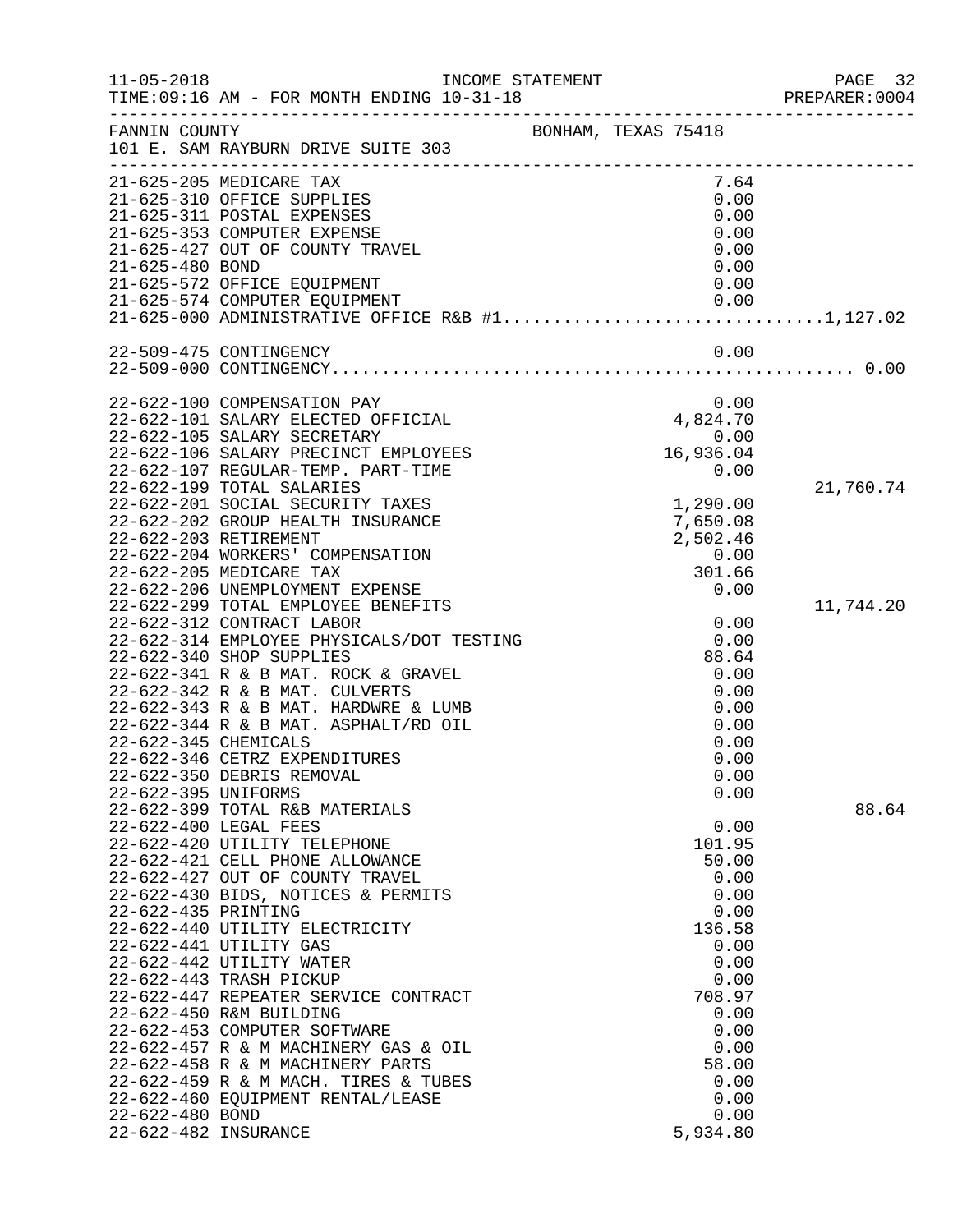| $11 - 05 - 2018$                         | INCOME STATEMENT<br>TIME: 09:16 AM - FOR MONTH ENDING 10-31-18                                                                                                                                                                                                                                                                                                                                                                                                                                               |                                                                                                            | PAGE 33<br>PREPARER:0004 |
|------------------------------------------|--------------------------------------------------------------------------------------------------------------------------------------------------------------------------------------------------------------------------------------------------------------------------------------------------------------------------------------------------------------------------------------------------------------------------------------------------------------------------------------------------------------|------------------------------------------------------------------------------------------------------------|--------------------------|
| FANNIN COUNTY                            | BONHAM, TEXAS 75418<br>101 E. SAM RAYBURN DRIVE SUITE 303                                                                                                                                                                                                                                                                                                                                                                                                                                                    |                                                                                                            |                          |
|                                          | 22-622-485 PRISONER SUPPLIES<br>22-622-488 FANNIN RURAL RAIL DISTRICT<br>22-622-490 MISCELLANEOUS<br>22-622-491 SOIL & WATER CONSERVATION<br>22-622-492 TDRA FLOOD CASH MATCH<br>22-622-493 TRENTON HIGH MEADOWS SUBDIVISION<br>22-622-494 FLOOD CONTROL SITE MAINTENANCE<br>22-622-495 PIPELINE SALES TAX REIMBURSEMENT<br>22-622-496 TCOG HAZARDOUS WASTEMATCH<br>22-622-499 TOTAL SER.& OTHER CHARGES<br>22-622-562 LAND/BUILDING<br>22-622-570 COMPUTER EQUIPMENT<br>22-622-571 PURCHASE OF MACH./EQUIP. | 0.00<br>0.00<br>0.00<br>0.00<br>0.00<br>0.00<br>0.00<br>0.00<br>0.00<br>0.00<br>0.00<br>0.00               | 6,990.30                 |
|                                          | 22-622-573 RADIO EQUIPMENT<br>22-622-580 PRECINCT BRIDGE<br>22-622-599 CAPITAL OUTLAY                                                                                                                                                                                                                                                                                                                                                                                                                        | 0.00<br>0.00                                                                                               | 0.00                     |
| 22-625-203 RETIREMENT<br>22-625-480 BOND | 22-625-105 SALARY SECRETARY<br>22-625-201 SOCIAL SECURITY TAXES<br>22-625-202 GROUP HEALTH INSURANCE<br>22-625-204 WORKERS' COMPENSATION<br>22-625-205 MEDICARE TAX<br>22-625-310 OFFICE SUPPLIES<br>22-625-311 POSTAL EXPENSES<br>22-625-353 COMPUTER EXPENSE<br>22-625-427 OUT OF COUNTY TRAVEL<br>22-625-572 OFFICE EQUIPMENT<br>22-625-574 COMPUTER EQUIPMENT<br>22-625-574 COMPUTER EQUIPMENT                  0.00<br>22-625-000 ADMINISTRATIVE OFFICE R&B #21,127.06                                  | 760.10<br>32.80<br>239.06<br>87.42<br>0.00<br>7.68<br>0.00<br>0.00<br>0.00<br>0.00<br>0.00<br>0.00<br>0.00 |                          |
|                                          |                                                                                                                                                                                                                                                                                                                                                                                                                                                                                                              |                                                                                                            |                          |
|                                          | 23-509-475 CONTINGENCY                                                                                                                                                                                                                                                                                                                                                                                                                                                                                       | 0.00                                                                                                       | . 0.00                   |
| 23-623-203 RETIREMENT                    | 23-623-100 COMPENSATION PAY<br>23-623-101 SALARY ELECTED OFFICIAL<br>23-623-105 SALARY SECRETARY<br>23-623-106 SALARY PRECINCT EMPLOYEES<br>23-623-107 REGULAR-TEMP. PART-TIME<br>23-623-199 TOTAL SALARIES<br>23-623-201 SOCIAL SECURITY TAXES<br>23-623-202 GROUP HEALTH INSURANCE                                                                                                                                                                                                                         | 0.00<br>4,824.70<br>370.43<br>16,746.13<br>1,240.85<br>1,430.90<br>7,650.08<br>2,665.97                    | 23, 182. 11              |
|                                          | 23-623-204 WORKERS' COMPENSATION<br>23-623-205 MEDICARE TAX<br>23-623-206 UNEMPLOYMENT EXPENSE<br>23-623-299 TOTAL EMPLOYEE BENEFITS<br>23-623-310 OFFICE SUPPLIES<br>23-623-314 EMPLOYEE PHYSICALS/DOT TESTING<br>23-623-315 COPIER EXPENSE<br>23-623-340 SHOP SUPPLIES<br>23-623-341 R & B MAT. ROCK & GRAVEL                                                                                                                                                                                              | 0.00<br>334.63<br>0.00<br>37.80<br>40.00<br>0.00<br>548.40<br>0.00                                         | 12,081.58                |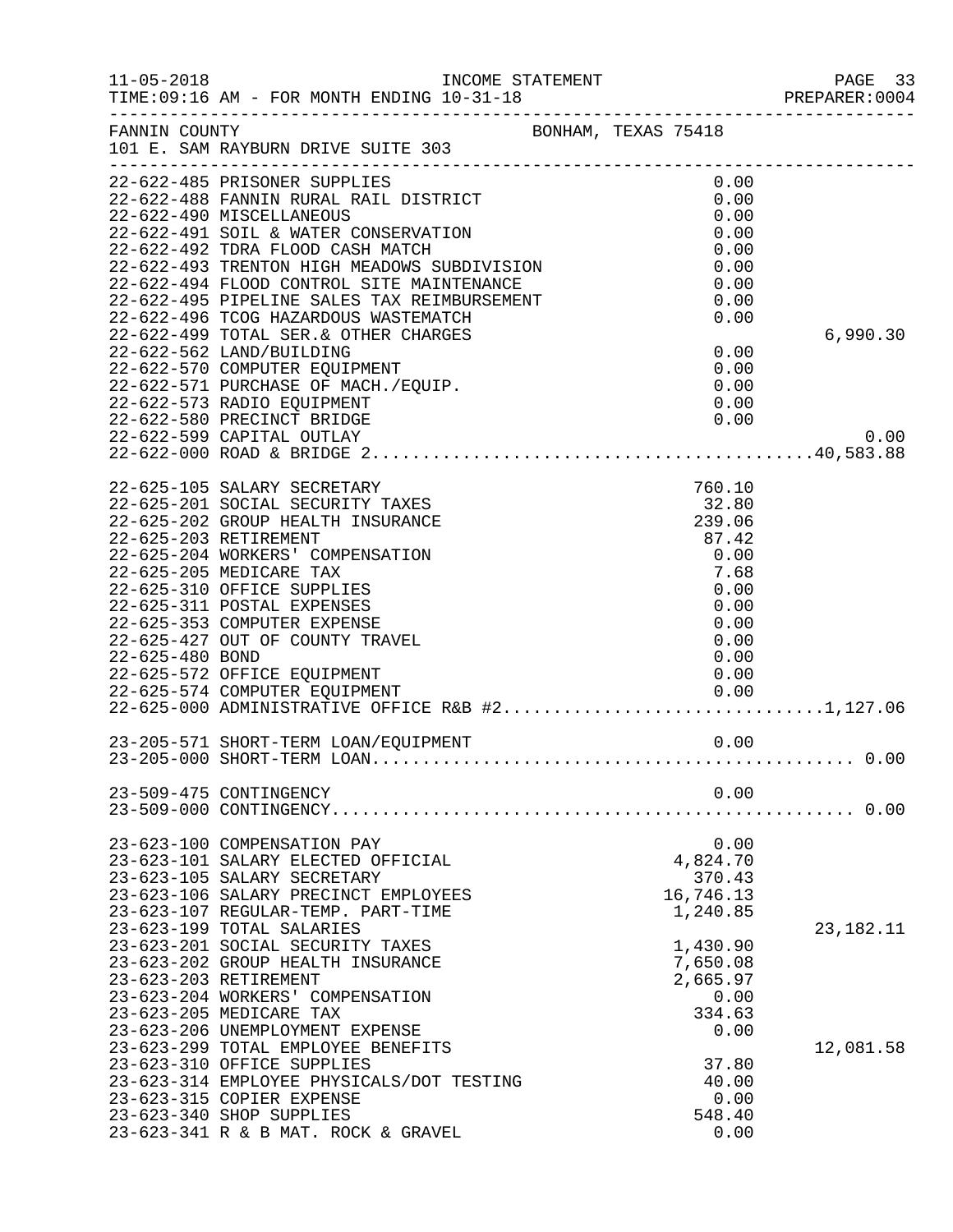|                                                                                                                                                                                                                                                          |  |                                                                    | PREPARER: 0004 |
|----------------------------------------------------------------------------------------------------------------------------------------------------------------------------------------------------------------------------------------------------------|--|--------------------------------------------------------------------|----------------|
| FANNIN COUNTY<br>101 E. SAM RAYBURN DRIVE SUITE 303                                                                                                                                                                                                      |  |                                                                    |                |
|                                                                                                                                                                                                                                                          |  |                                                                    |                |
|                                                                                                                                                                                                                                                          |  |                                                                    | 626.20         |
|                                                                                                                                                                                                                                                          |  |                                                                    |                |
|                                                                                                                                                                                                                                                          |  |                                                                    |                |
| 23-623-491 SOIL & WATER CONSERVATION<br>23-623-492 TDRA FLOOD CASH MATCH<br>23-623-494 FLOOD CONTROL SITE MAINTENANCE<br>23-623-495 PIPELINE SALES TAX REIMBURSEMENT                                                                                     |  | 0.00                                                               |                |
| 23-623-496 TCOG HAZARDOUS WASTEMATCH<br>23-623-499 TOTAL SER. & OTHER CHARGES<br>23-623-562 LAND/BUILDING<br>23-623-570 COMPUTER EQUIPMENT<br>23-623-571 PURCHASE OF MACH./EQUIP.<br>23-623-572 OFFICE EQUIPMENT<br>23-623-573 RADIO EQUIPMENT           |  | 0.00<br>0.00<br>0.00<br>0.00<br>0.00<br>0.00<br>0.00               | 7,317.08       |
| 23-623-575 LAND/BUILDING<br>23-623-580 PRECINCT BRIDGE<br>23-623-599 CAPITAL OUTLAY<br>23-623-630 NOTE PAYMENT-PRINCIPAL<br>23-623-670 NOTE PAYMENT-INTEREST                                                                                             |  | 0.00<br>0.00<br>0.00<br>0.00                                       | 0.00           |
| 23-625-105 SALARY SECRETARY<br>23-625-201 SOCIAL SECURITY TAXES<br>23-625-202 GROUP HEALTH INSURANCE<br>23-625-203 RETIREMENT<br>23-625-204 WORKERS' COMPENSATION<br>23-625-205 MEDICARE TAX<br>23-625-310 OFFICE SUPPLIES<br>23-625-311 POSTAL EXPENSES |  | 760.10<br>32.80<br>239.06<br>87.42<br>0.00<br>7.68<br>0.00<br>0.00 |                |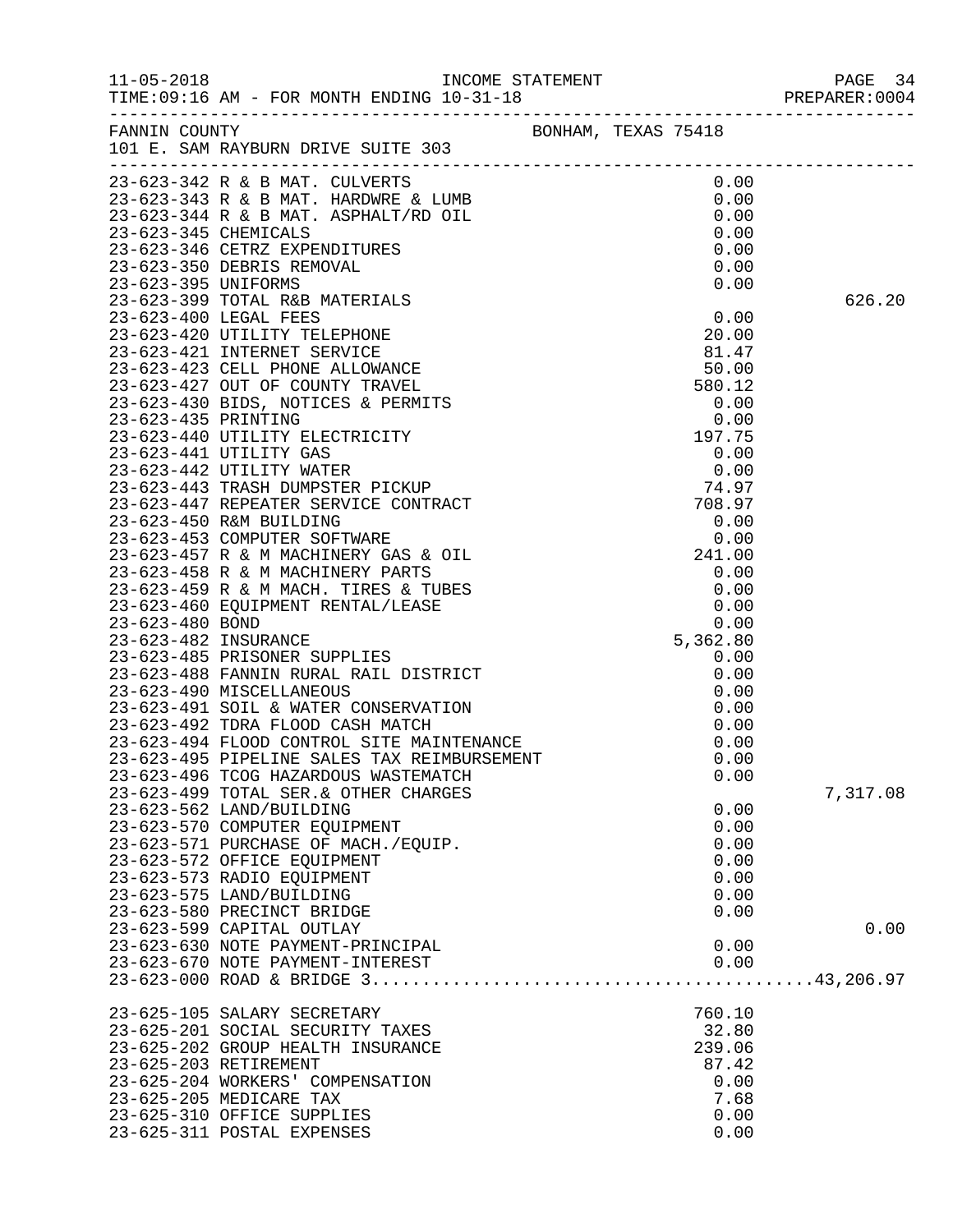| $11 - 05 - 2018$                                               | INCOME STATEMENT                                                                                                                                                                                                                                                                                                                                                                                                                                                                                                                                                                                                                                                                |                                                                                                                                                                                                  | PAGE 35<br>PREPARER:0004 |
|----------------------------------------------------------------|---------------------------------------------------------------------------------------------------------------------------------------------------------------------------------------------------------------------------------------------------------------------------------------------------------------------------------------------------------------------------------------------------------------------------------------------------------------------------------------------------------------------------------------------------------------------------------------------------------------------------------------------------------------------------------|--------------------------------------------------------------------------------------------------------------------------------------------------------------------------------------------------|--------------------------|
| FANNIN COUNTY                                                  | 101 E. SAM RAYBURN DRIVE SUITE 303                                                                                                                                                                                                                                                                                                                                                                                                                                                                                                                                                                                                                                              | BONHAM, TEXAS 75418                                                                                                                                                                              |                          |
| 23-625-480 BOND                                                | 23-625-353 COMPUTER EXPENSE<br>23-625-427 OUT OF COUNTY TRAVEL<br>23-625-572 OFFICE EQUIPMENT                                                                                                                                                                                                                                                                                                                                                                                                                                                                                                                                                                                   | 0.00<br>0.00<br>0.00<br>0.00                                                                                                                                                                     |                          |
|                                                                | 24-509-475 CONTINGENCY                                                                                                                                                                                                                                                                                                                                                                                                                                                                                                                                                                                                                                                          | 0.00                                                                                                                                                                                             |                          |
|                                                                | 24-624-100 COMPENSATION PAY<br>24-624-101 SALARY ELECTED OFFICIAL<br>24-624-105 SALARY SECRETARY<br>24-624-106 SALARY PRECINCT EMPLOYEES<br>24-624-107 REGULAR-TEMP. PART-TIME<br>24-624-108 LABOR REIMBURSEMENT                                                                                                                                                                                                                                                                                                                                                                                                                                                                | 0.00<br>0.00<br>4,824.70<br>2,118.30<br>10,809.98<br>0.00<br>0.00                                                                                                                                |                          |
|                                                                | 24-624-199 TOTAL SALARIES<br>24-624-201 SOCIAL SECURITY TAXES<br>24-624-202 GROUP HEALTH INSURANCE<br>24-624-203 RETIREMENT<br>24-624-204 WORKERS' COMPENSATION<br>24-624-205 MEDICARE TAX<br>24-624-206 UNEMPLOYMENT EXPENSE                                                                                                                                                                                                                                                                                                                                                                                                                                                   | 1,098.83<br>6,693.82<br>2,041.60<br>0.00<br>256.97<br>0.00                                                                                                                                       | 17,752.98                |
| 24-624-345 CHEMICALS                                           | 24-624-299 TOTAL EMPLOYEE BENEFITS<br>24-624-310 OFFICE SUPPLIES<br>24-624-314 EMPLOYEE PHYSICALS/DOT TESTING<br>24-624-340 SHOP SUPPLIES<br>24-624-341 R & B MAT. ROCK & GRAVEL<br>24-624-342 R & B MAT. CULVERTS<br>24-624-343 R & B MAT. HARDWRE & LUMB<br>24-624-344 R & B MAT. ASPHALT/RD OIL<br>24-624-346 CETRZ EXPENDITURES<br>24-624-350 DEBRIS REMOVAL                                                                                                                                                                                                                                                                                                                | 0.00<br>0.00<br>0.00<br>0.00<br>2,059.80<br>0.00<br>0.00<br>0.00<br>0.00<br>0.00                                                                                                                 | 10,091.22                |
| 24-624-435 PRINTING<br>24-624-480 BOND<br>24-624-482 INSURANCE | 24-624-395 EMPLOYEE UNIFORMS<br>24-624-399 TOTAL R&B MATERIALS<br>24-624-400 LEGAL FEES<br>24-624-420 UTILITY TELEPHONE<br>24-624-421 DSL INTERNET<br>24-624-423 CELL PHONE ALLOWANCE<br>24-624-427 OUT OF COUNTY TRAVEL<br>24-624-430 BIDS, NOTICES & PERMITS<br>24-624-440 UTILITY ELECTRICITY<br>24-624-441 UTILITY GAS<br>24-624-442 UTILITY WATER<br>24-624-443 TRASH PICKUP<br>24-624-447 REPEATER SERVICE CONTRACT<br>24-624-450 R&M BUILDING<br>24-624-453 COMPUTER SOFTWARE<br>24-624-457 R & M MACHINERY GAS & OIL<br>24-624-458 R & M MACHINERY PARTS<br>24-624-459 R & M MACH. TIRES & TUBES<br>24-624-460 EQUIPMENT RENTAL/LEASE<br>24-624-485 PRISONER'S SUPPLIES | 0.00<br>0.00<br>106.48<br>60.00<br>0.00<br>589.12<br>0.00<br>0.00<br>229.73<br>0.00<br>0.00<br>0.00<br>708.97<br>0.00<br>0.00<br>0.00<br>232.65<br>50.00<br>2,796.32<br>0.00<br>2,775.80<br>0.00 | 2,059.80                 |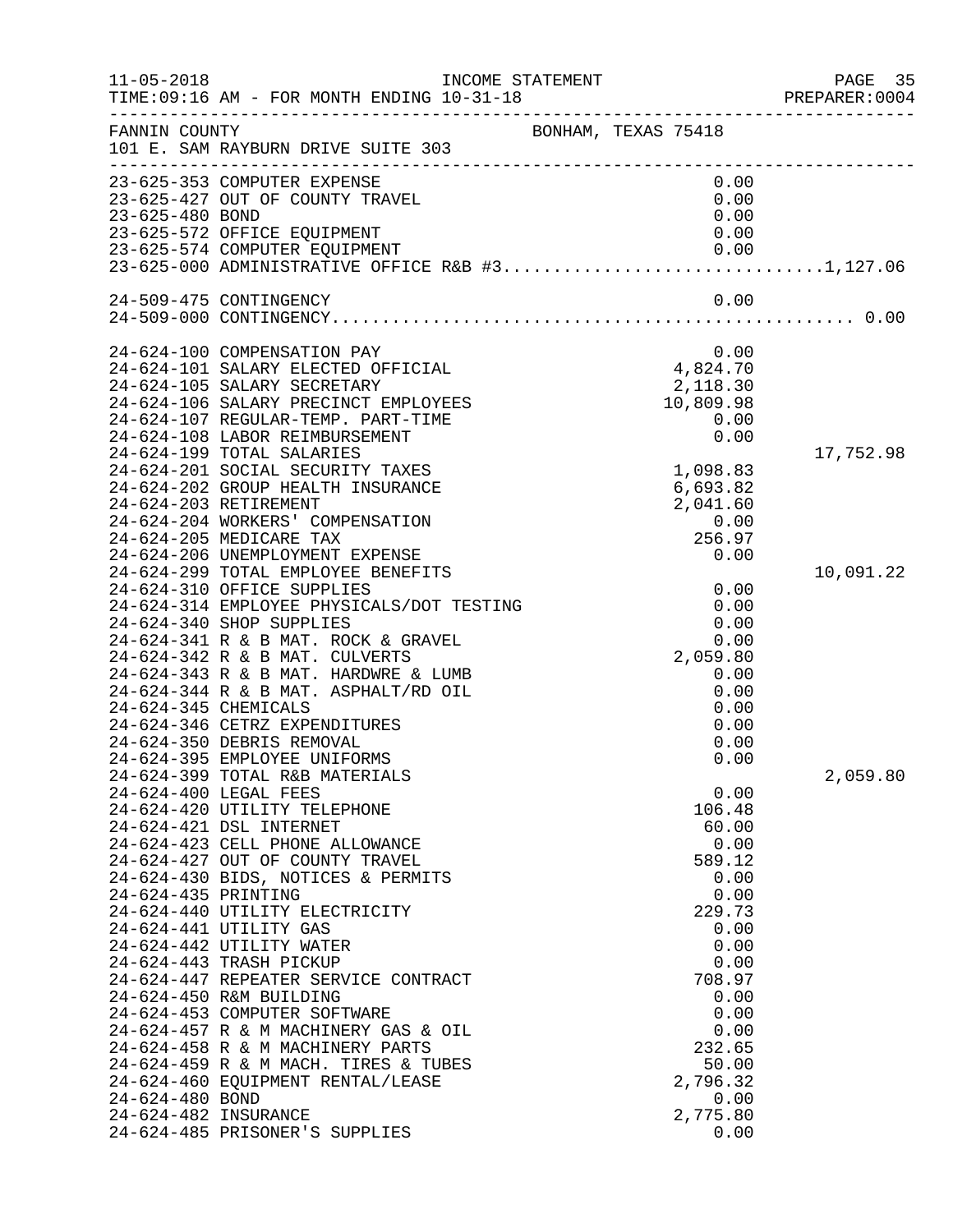| $11 - 05 - 2018$     | TIME: 09:16 AM - FOR MONTH ENDING 10-31-18                                                                                                                                                                                                                                                                                                                                                                                                                                                                                                |                     |                                                                                                    | PAGE 30<br>PREPARER:0004<br>--- |
|----------------------|-------------------------------------------------------------------------------------------------------------------------------------------------------------------------------------------------------------------------------------------------------------------------------------------------------------------------------------------------------------------------------------------------------------------------------------------------------------------------------------------------------------------------------------------|---------------------|----------------------------------------------------------------------------------------------------|---------------------------------|
| FANNIN COUNTY        | 101 E. SAM RAYBURN DRIVE SUITE 303<br>----------------------                                                                                                                                                                                                                                                                                                                                                                                                                                                                              | BONHAM, TEXAS 75418 |                                                                                                    |                                 |
| 24-624-575 BUILDING  | 24-624-488 FANNIN RURAL RAIL DISTRICT<br>24-624-490 MISCELLANEOUS<br>24-624-491 SOIL & WATER CONSERVATION<br>24-624-492 TDRA FLOOD CASH MATCH<br>24-624-492 TDRA FLOOD CASH MATCH<br>24-624-494 FLOOD CONTROL SITE MAINTENANCE<br>24-624-495 PIPELINE SALES TAX REIMBURSEMENT<br>24-624-496 TCOG HAZARDOUS WASTEMATCH<br>24-624-496 TCOG HAZARDOUS WASTEMATCH<br>24-624-499 TOTAL SER. & OTHER CHARGES<br>24-624-570 COMPUTER EQUIPMENT<br>24-624-571 PURCHASE OF MACH./EQUIP.<br>24-624-573 RADIO EQUIPMENT<br>24-624-599 CAPITAL OUTLAY |                     | 0.00<br>0.00<br>0.00<br>0.00<br>0.00<br>0.00<br>0.00<br>0.00<br>0.00<br>0.00<br>0.00               | 7,549.07<br>0.00                |
| 24-625-480 BOND      | 24-625-105 SALARY SECRETARY<br>24-625-201 SOCIAL SECURITY TAXES<br>24-625-202 GROUP HEALTH INSURANCE<br>24-625-203 RETIREMENT<br>24-625-204 WORKERS' COMPENSATION<br>24-625-205 MEDICARE TAX<br>24-625-310 OFFICE SUPPLIES<br>24-625-311 POSTAL EXPENSES<br>24-625-353 COMPUTER EXPENSE<br>24-625-427 OUT OF COUNTY TRAVEL<br>24-625-572 OFFICE EQUIPMENT<br>24-625-574 COMPUTER EQUIPMENT<br>24-625-000 ADMINISTRATIVE OFFICE R&B #41,127.06                                                                                             |                     | 760.10<br>32.80<br>239.06<br>87.42<br>0.00<br>7.68<br>0.00<br>0.00<br>0.00<br>0.00<br>0.00<br>0.00 |                                 |
|                      | 25-625-310 OFFICE SUPPLIES<br>25-625-343 ROAD SIGNS<br>25-625-353 COMPUTER EXPENSE<br>25-625-427 TRAVEL EXPENSE<br>25-625-572 OFFICE EQUIPMENT                                                                                                                                                                                                                                                                                                                                                                                            |                     | 0.00<br>0.00<br>0.00<br>0.00<br>0.00                                                               |                                 |
|                      | 26-455-420 OMNIBASE TELEPHONE LINE<br>26-455-572 OFFICE EQUIPMENT                                                                                                                                                                                                                                                                                                                                                                                                                                                                         |                     | 0.00<br>0.00                                                                                       |                                 |
|                      | 27-456-452 R & M EQUIPMENT<br>27-456-572 OFFICE EQUIPMENT                                                                                                                                                                                                                                                                                                                                                                                                                                                                                 |                     | 0.00<br>0.00                                                                                       |                                 |
|                      | 28-457-423 INTERNET SERVICE<br>28-457-572 OFFICE EQUIPMENT                                                                                                                                                                                                                                                                                                                                                                                                                                                                                |                     | 38.13<br>0.00                                                                                      |                                 |
| 30-569-571 EQUIPMENT | 30-569-310 OFFICE SUPPLIES<br>30-569-421 ONLINE RESEARCH                                                                                                                                                                                                                                                                                                                                                                                                                                                                                  |                     | 0.00<br>0.00<br>0.00                                                                               |                                 |
|                      | 31-509-475 CONTINGENCY                                                                                                                                                                                                                                                                                                                                                                                                                                                                                                                    |                     | 0.00                                                                                               |                                 |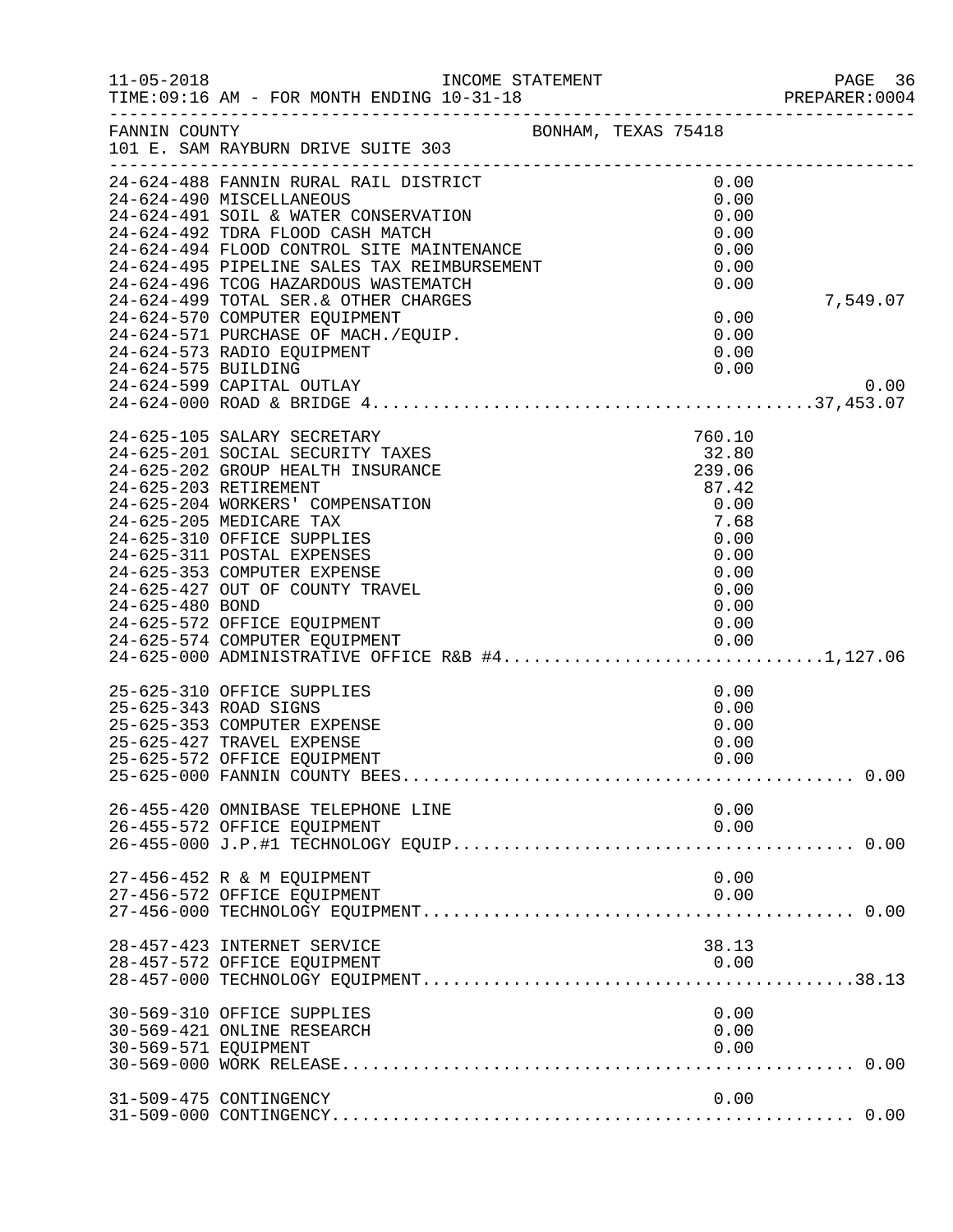| $11 - 05 - 2018$                            | INCOME STATEMENT<br>TIME: 09:16 AM - FOR MONTH ENDING 10-31-18                                                                                                                                                                                                                                                                                                                                                                |                                                                                                        | PAGE 37<br>PREPARER: 0004 |
|---------------------------------------------|-------------------------------------------------------------------------------------------------------------------------------------------------------------------------------------------------------------------------------------------------------------------------------------------------------------------------------------------------------------------------------------------------------------------------------|--------------------------------------------------------------------------------------------------------|---------------------------|
| FANNIN COUNTY                               | BONHAM, TEXAS 75418<br>101 E. SAM RAYBURN DRIVE SUITE 303                                                                                                                                                                                                                                                                                                                                                                     |                                                                                                        |                           |
|                                             | 31-510-403 ARCHITECTURAL FEES<br>31-510-451 ASBESTOS ABATEMENT<br>31-510-482 DEMOLITION<br>31-510-490 MISCELLANEOUS                                                                                                                                                                                                                                                                                                           | 0.00<br>0.00<br>0.00<br>0.00                                                                           |                           |
| 31-511-453 IT DESIGN<br>31-511-455 SECURITY | 31-511-165 CONSTRUCTION<br>31-511-403 ARCHITECTURAL FEES<br>31-511-451 ASBESTOS & OTHER TESTING<br>0.00 0.00<br>31-511-000 COURTHOUSE RESTORATION PHASE 258,000.00                                                                                                                                                                                                                                                            | 0.00<br>58,000.00<br>0.00<br>0.00<br>0.00                                                              |                           |
|                                             | 33-498-310 OFFICE SUPPLIES<br>33-498-427 OUT OF COUNTY TRAVEL                                                                                                                                                                                                                                                                                                                                                                 | 0.00<br>0.00                                                                                           |                           |
|                                             | 34-450-107 SALARYTEMP/EXTRA<br>34-450-201 SOCIAL SECURITY TAXES<br>34-450-203 RETIREMENT<br>34-450-204 WORKERS COMPENSATION<br>34-450-205 MEDICARE TAX<br>34-450-572 OFFICE EQUIPMENT<br>34-450-572 OFFICE EQUIPMENT 0.00<br>34-450-000 DISTRICT CT.RECORDS ARCHIVE EQUIPME0.00                                                                                                                                               | 0.00<br>0.00<br>0.00<br>0.00<br>0.00<br>0.00                                                           |                           |
| 35-475-590 LAW BOOKS                        | 35-475-310 OFFICE SUPPLIES<br>35-475-421 LEXIS NEXIS ONLINE LEGAL RESEARCH<br>35-475-453 R&M COMPUTER<br>35-475-574 TECHNOLOGY                                                                                                                                                                                                                                                                                                | 0.00<br>0.00<br>0.00<br>0.00<br>0.00                                                                   |                           |
|                                             | 36-475-107 SALARY SUPPLEMENT<br>36-475-201 SOCIAL SECURITY TAXES<br>36-475-203 RETIREMENT<br>36-475-204 WORKERS COMPENSATION<br>36-475-205 MEDICARE TAX<br>36-475-310 OFFICE SUPPLIES<br>36-475-321 CONTINUING EDUCATION<br>36-475-353 COMPUTER EXPENSE<br>36-475-421 INVESTIGATOR/HOT CK. ONLINE<br>36-475-490 MISCELLANEOUS<br>36-475-499 BANK SERVICE FEES<br>36-475-572 OFFICE EQUIPMENT<br>36-475-574 COMPUTER EQUIPMENT | 0.00<br>0.00<br>0.00<br>0.00<br>0.00<br>0.00<br>0.00<br>0.00<br>0.00<br>210.60<br>0.00<br>0.00<br>0.00 |                           |
| 36-477-321 TRAINING<br>36-477-480 TOWING    | 36-477-107 SALARY SUPPLEMENT<br>36-477-201 SOCIAL SECURITY TAXES<br>36-477-203 RETIREMENT<br>36-477-204 WORKERS COMPENSATION<br>36-477-205 MEDICARE TAX<br>36-477-310 OFFICE SUPPLIES<br>36-477-470 CIVIL PROCESS<br>36-477-490 MISCELLANEOUS                                                                                                                                                                                 | 1,254.48<br>63.38<br>144.26<br>0.00<br>14.82<br>0.00<br>0.00<br>0.00<br>0.00<br>0.00                   |                           |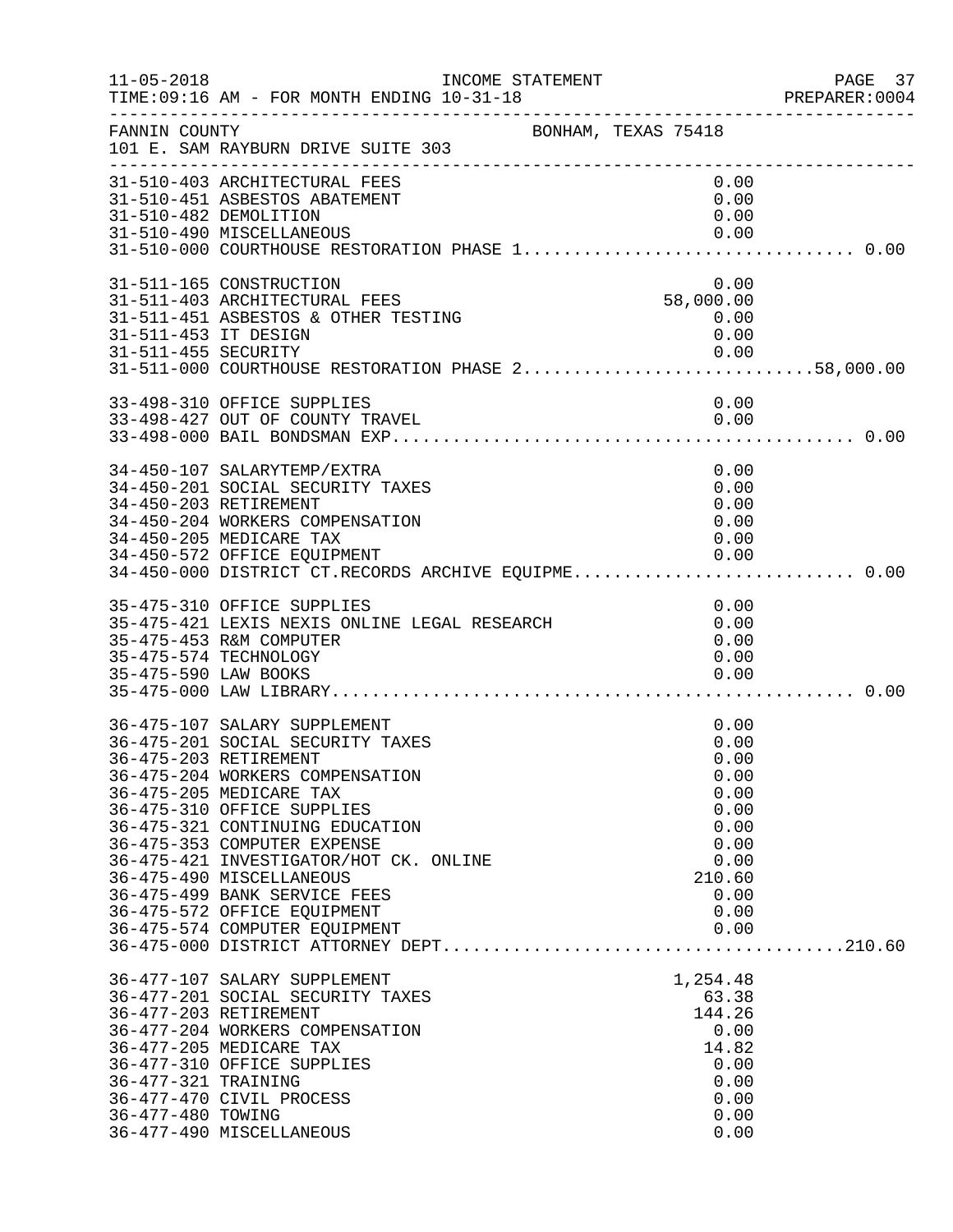| $11 - 05 - 2018$                            | TIME: 09:16 AM - FOR MONTH ENDING 10-31-18<br>____________________________                                                                                                                                                                                                                                                       | INCOME STATEMENT    |  |                                                                                | PAGE 38<br>PREPARER:0004    |
|---------------------------------------------|----------------------------------------------------------------------------------------------------------------------------------------------------------------------------------------------------------------------------------------------------------------------------------------------------------------------------------|---------------------|--|--------------------------------------------------------------------------------|-----------------------------|
| FANNIN COUNTY                               | 101 E. SAM RAYBURN DRIVE SUITE 303                                                                                                                                                                                                                                                                                               | BONHAM, TEXAS 75418 |  |                                                                                |                             |
|                                             | 36-477-499 BANK SERVICE FEES<br>36-477-572 OFFICE EQUIPMENT<br>36-477-574 COMPUTER EQUIPMENT                                                                                                                                                                                                                                     |                     |  | 0.00<br>0.00<br>0.00                                                           |                             |
|                                             | 38-645-412 PRESCRIPTIONS                                                                                                                                                                                                                                                                                                         |                     |  | 0.00                                                                           |                             |
|                                             | 39-645-404 COBRA/INSURANCE<br>39-645-410 CERT. REG. NURSE ANES.<br>39-645-411 PHYSICIAN, NON-EMERGENCY<br>39-645-412 PRESCRIPTIONS, DRUGS<br>39-645-413 HOSPITAL-INPATIENT<br>39-645-414 HOSPITAL, OUTPATIENT<br>39-645-415 LABORATORY/X-RAY<br>39-645-418 FED. QUALIFIED HEALTH CENTER<br>39-645-422 AMBULATORY SURGICAL CENTER |                     |  | 0.00<br>0.00<br>0.00<br>0.00<br>0.00<br>0.00<br>0.00<br>0.00<br>0.00           |                             |
|                                             | 40-411-310 OFFICE SUPPLIES<br>40-411-427 OUT OF COUNTY TRAVEL<br>40-411-574 COMPUTER EQUIPMENT                                                                                                                                                                                                                                   |                     |  | 37.99<br>0.00<br>0.00                                                          |                             |
| 41-406-310 SUPPLIES<br>41-406-330 GAS & OIL | 41-406-427 TRAINING EXPENSE                                                                                                                                                                                                                                                                                                      |                     |  | 0.00<br>0.00<br>0.00                                                           |                             |
|                                             | 42-477-310 OFFICE SUPPLIES<br>42-477-415 CONSULTANT<br>42-477-427 TRAVEL AND TRAINING<br>42-477-574 COMPUTER EQUIPMENT                                                                                                                                                                                                           |                     |  | 0.00<br>0.00<br>0.00<br>0.00                                                   |                             |
|                                             | 44-412-578 2011 EQUIPMENT<br>44-412-579 2012 EQUIPMENT<br>44-412-580 2013 EQUIPMENT<br>44-412-581 2014 EQUIPMENT<br>44-412-582 2015 EQUIPMENT<br>44-412-583 2016 EQUIPMENT                                                                                                                                                       |                     |  | 0.00<br>0.00<br>0.00<br>0.00<br>0.00<br>0.00                                   | $\ldots \ldots \ldots 0.00$ |
| 45-403-103 SALARY<br>45-403-481 DUES        | 45-403-201 SOCIAL SECURITY<br>45-403-204 WORKERS COMPENSATION<br>45-403-205 MEDICARE TAX<br>45-403-310 OFFICE SUPPLIES<br>45-403-427 OUT OF COUNTY TRAVEL<br>45-403-572 OFFICE EQUIPMENT<br>45-403-573 ELECTION EQUIPMENT<br>45-403-574 COMPUTER EQUIPMENT                                                                       |                     |  | 0.00<br>0.00<br>0.00<br>0.00<br>0.00<br>0.00<br>200.00<br>0.00<br>0.00<br>0.00 |                             |
|                                             | 46-475-310 OFFICE SUPPLIES<br>46-475-314 SAFE ROOM REIMBURSEMENT                                                                                                                                                                                                                                                                 |                     |  | 0.00<br>0.00                                                                   |                             |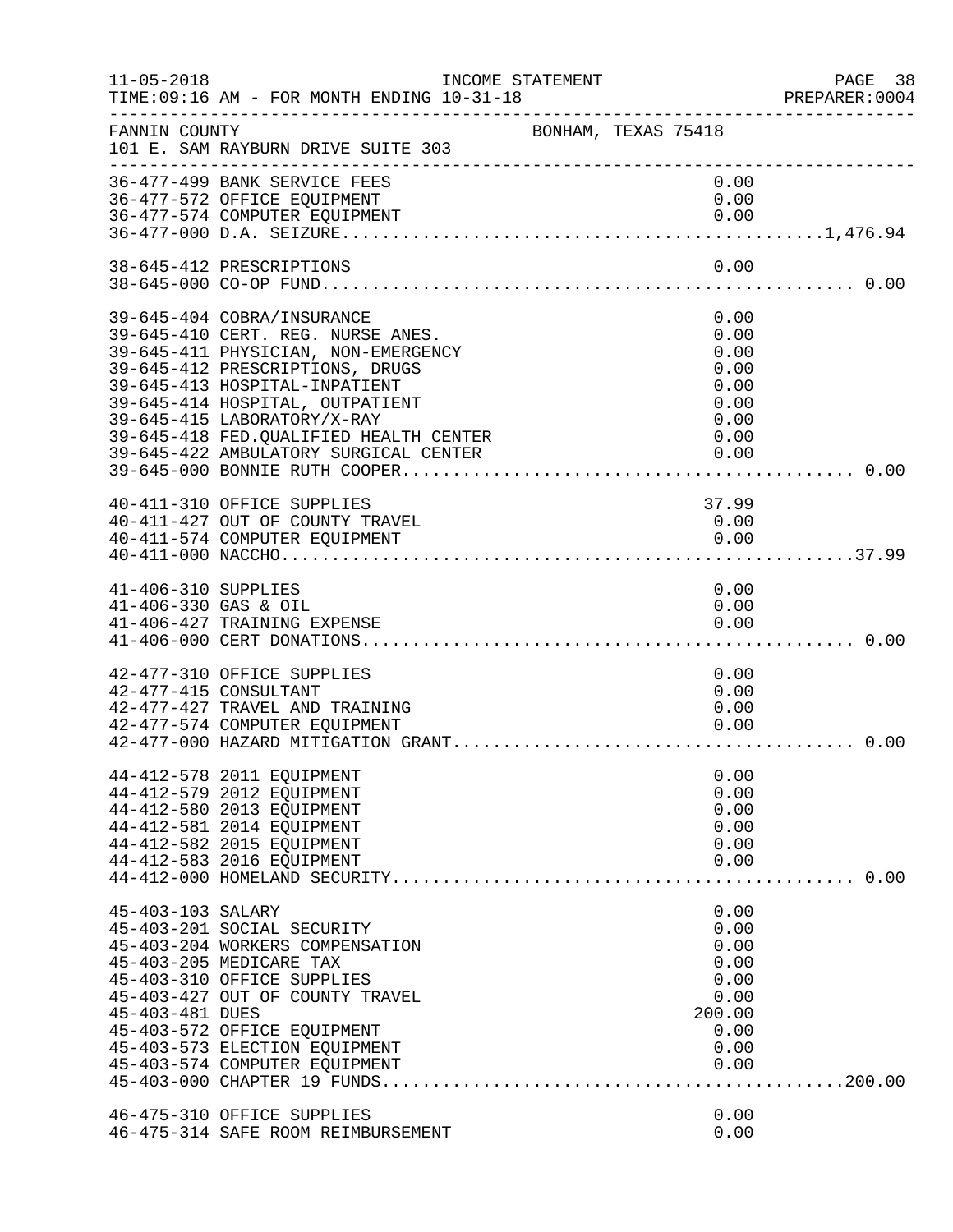| $11 - 05 - 2018$                                                | INCOME STATEMENT<br>TIME: 09:16 AM - FOR MONTH ENDING 10-31-18                                                                                                                                                                                                                                                                                                                                                                                                                                                           |                                                                                                                                              | PAGE 39<br>PREPARER:0004 |
|-----------------------------------------------------------------|--------------------------------------------------------------------------------------------------------------------------------------------------------------------------------------------------------------------------------------------------------------------------------------------------------------------------------------------------------------------------------------------------------------------------------------------------------------------------------------------------------------------------|----------------------------------------------------------------------------------------------------------------------------------------------|--------------------------|
| FANNIN COUNTY                                                   | BONHAM, TEXAS 75418<br>101 E. SAM RAYBURN DRIVE SUITE 303                                                                                                                                                                                                                                                                                                                                                                                                                                                                |                                                                                                                                              |                          |
| 46-475-330 GAS/OIL<br>46-475-454 R&M AUTO                       | 46-475-427 OUT OF COUNTY TRAVEL<br>46-475-573 RADIO EQUIPMENT<br>46-475-574 COMPUTER EQUIPMENT<br>46-475-574 COMPUTER EQUIPMENT<br>46-475-000 SAFE ROOM REIMBURSEMENT PROGRAM0.00                                                                                                                                                                                                                                                                                                                                        | 0.00<br>0.00<br>0.00<br>0.00<br>0.00                                                                                                         |                          |
|                                                                 | 48-403-485 LICENSE/SUPPORT<br>48-403-573 ELECTION EQUIPMENT                                                                                                                                                                                                                                                                                                                                                                                                                                                              | 0.00<br>0.00                                                                                                                                 |                          |
| 49-475-103 SALARY                                               | 49-475-201 SOCIAL SECURITY<br>49-475-202 GROUP HEALTH INSURANCE<br>49-475-203 RETIREMENT<br>49-475-204 WORKER'S COMPENSATION<br>49-475-205 MEDICARE TAX<br>49-475-310 OFFICE SUPPLIES<br>49-475-427 TRAINING/TUITION/OUT OF COUNTY<br>49-475-572 OFFICE FOULDMENT<br>49-475-572 OFFICE EQUIPMENT<br>49-475-574 COMPUTER EQUIPMENT                                                                                                                                                                                        | 0.00<br>0.00<br>0.00<br>0.00<br>0.00<br>0.00<br>0.00<br>0.00<br>0.00<br>0.00                                                                 |                          |
|                                                                 | 51-440-572 OFFICE EQUIPMENT                                                                                                                                                                                                                                                                                                                                                                                                                                                                                              | 0.00                                                                                                                                         |                          |
|                                                                 | 52-449-572 OFFICE EQUIPMENT<br>52-449-000 CO.CLK.COURT RECORDS PRES.EQUIPMENT 0.00                                                                                                                                                                                                                                                                                                                                                                                                                                       |                                                                                                                                              |                          |
|                                                                 | 53-403-437 DIGITAL IMAGING                                                                                                                                                                                                                                                                                                                                                                                                                                                                                               | 894.00                                                                                                                                       |                          |
| 55-560-435 PRINTING                                             | 55-560-427 OUT OF COUNTY TRAVEL<br>55-560-428 TRAINING & TUITION<br>55-560-490 MISCELLANEOUS                                                                                                                                                                                                                                                                                                                                                                                                                             | 0.00<br>0.00<br>0.00<br>0.00                                                                                                                 |                          |
| 56-560-108 SALARY<br>56-560-310 SUPPLIES<br>56-560-454 R&M AUTO | 56-560-201 SOCIAL SECURITY TAXES<br>56-560-202 GROUP HEALTH INSURANCE<br>56-560-203 RETIREMENT<br>56-560-204 WORKERS COMPENSATION<br>56-560-205 MEDICARE TAX<br>56-560-316 EMPLOYEE AWARDS BANQUET<br>56-560-395 UNIFORMS/PROT.VESTS<br>56-560-423 INTERNET SERVICE<br>56-560-427 OUT OF COUNTY TRAVEL<br>56-560-428 TRAINING & TUITION<br>56-560-452 R & M EQUIPMENT<br>56-560-460 EQUIPMENT RENTAL/LEASE<br>56-560-490 MISCELLANEOUS<br>56-560-495 NARCOTICS AND/OR OTHER INVESTIGATIO<br>56-560-499 BANK SERVICE FEES | 0.00<br>0.00<br>0.00<br>0.00<br>0.00<br>0.00<br>0.00<br>0.00<br>0.00<br>0.00<br>0.00<br>0.00<br>0.00<br>0.00<br>0.00<br>0.00<br>0.00<br>0.00 |                          |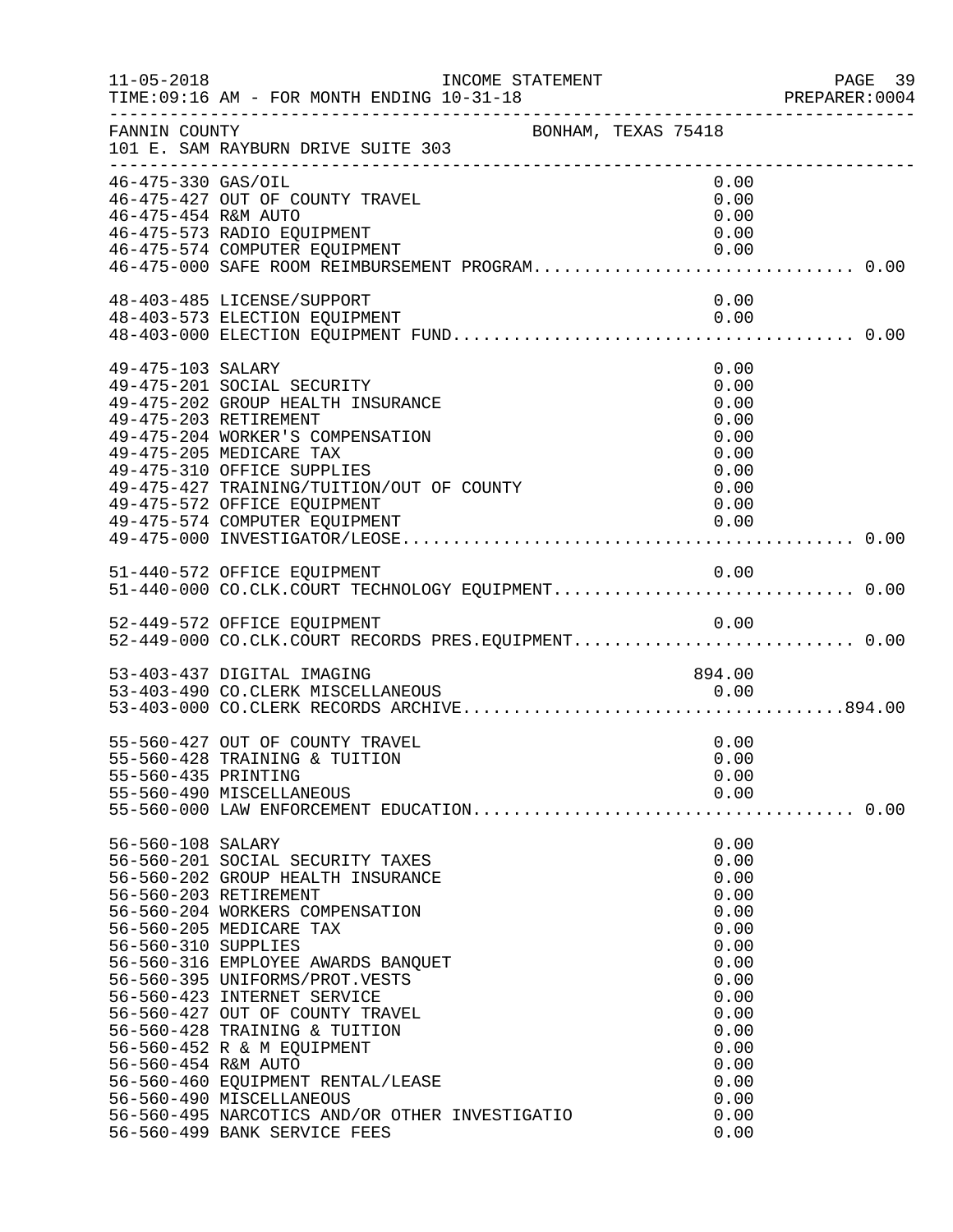| $11 - 05 - 2018$                                                   | INCOME STATEMENT<br>TIME: 09:16 AM - FOR MONTH ENDING 10-31-18                                                                                                                                                                                                             |                                                      | PAGE 40<br>PREPARER: 0004 |
|--------------------------------------------------------------------|----------------------------------------------------------------------------------------------------------------------------------------------------------------------------------------------------------------------------------------------------------------------------|------------------------------------------------------|---------------------------|
| FANNIN COUNTY                                                      | BONHAM, TEXAS 75418<br>101 E. SAM RAYBURN DRIVE SUITE 303                                                                                                                                                                                                                  |                                                      |                           |
|                                                                    | 56-560-571 AUTOMOBILES<br>56-560-572 OFFICE EQUIPMENT<br>56-560-573 TELEPHONE EQUIPMENT<br>56-560-580 INVESTIGATIVE EQUIPMENT                                                                                                                                              | 0.00<br>0.00<br>0.00<br>0.00                         |                           |
| 56-565-108 SALARY                                                  | 56-565-201 SOCIAL SECURITY TAXES<br>56-565-202 GROUP HEALTH INSURANCE<br>56-565-203 RETIREMENT<br>56-565-204 WORKERS COMPENSATION<br>56-565-205 MEDICARE TAX<br>56-565-205 MEDICARE TAX 0.00<br>56-565-000 INVESTIGATOR CRIMES AGAINST CHILDRE0.00                         | 0.00<br>0.00<br>0.00<br>0.00<br>0.00<br>0.00         |                           |
| 56-570-572 EQUIPMENT<br>56-570-579 WEAPONS                         | 56-570-310 OFFICE & MISC. SUPPLIES<br>56-570-395 UNIFORMS/PROT. VESTS/BADGES<br>56-570-571 AUTOMOBILES<br>56-570-574 TECHNOLOGY<br>56-570-000 FEDERAL FORFEITURE FUNDS 201817,270.30                                                                                       | 0.00<br>0.00<br>0.00<br>0.00<br>0.00<br>17,270.30    |                           |
| 57-560-310 SUPPLIES<br>57-560-395 UNIFORMS<br>57-560-571 EQUIPMENT | 57-560-427 OUT OF COUNTY TRAVEL<br>57-560-428 TRAINING/TUITION<br>57-560-580 PURCHASE OF ANIMAL                                                                                                                                                                            | 0.00<br>0.00<br>0.00<br>0.00<br>0.00<br>0.00         |                           |
|                                                                    | 59-425-433 DRUG COURT PROGRAMS<br>59-425-437 ATTORNEY FEES DRUG COURT<br>59-425-439 INVESTIGATOR EXPENSE                                                                                                                                                                   | 0.00<br>0.00<br>0.00                                 |                           |
|                                                                    | 60-620-309 ANNUAL PAYING AGENT REGISTRAR FEES<br>60-620-400 BOND LEGAL FEES<br>60-620-401 CONTINUING DISCLOSURE FEES<br>60-620-490 MISCELLANEOUS<br>60-620-627 PRINCIPAL, 2017 GO BONDS<br>60-620-628 PRINCIPAL, JAIL '98 BONDS<br>60-620-629 PRINCIPAL, SERIAL BONDS 1992 | 0.00<br>0.00<br>0.00<br>0.00<br>0.00<br>0.00<br>0.00 |                           |
|                                                                    | 60-660-667 INTEREST, 2017 GO BONDS<br>60-660-668 INTEREST JAIL'98 BONDS<br>60-660-669 INTEREST, SERIAL BONDS<br>60-660-000 PEREST, SERIAL BONDS                                                                                                                            | 0.00<br>0.00<br>0.00                                 |                           |
|                                                                    | 61-440-572 OFFICE EQUIPMENT<br>61-440-000 DIST.CLK.COURT TECHNOLOGY EQUIPMENT 0.00                                                                                                                                                                                         | 0.00                                                 |                           |
|                                                                    | 62-449-572 OFFICE EQUIPMENT                                                                                                                                                                                                                                                | 0.00                                                 |                           |
|                                                                    | 63-551-427 OUT OF COUNTY TRAVEL<br>63-551-428 TRAINING & TUITION                                                                                                                                                                                                           | 0.00<br>0.00                                         |                           |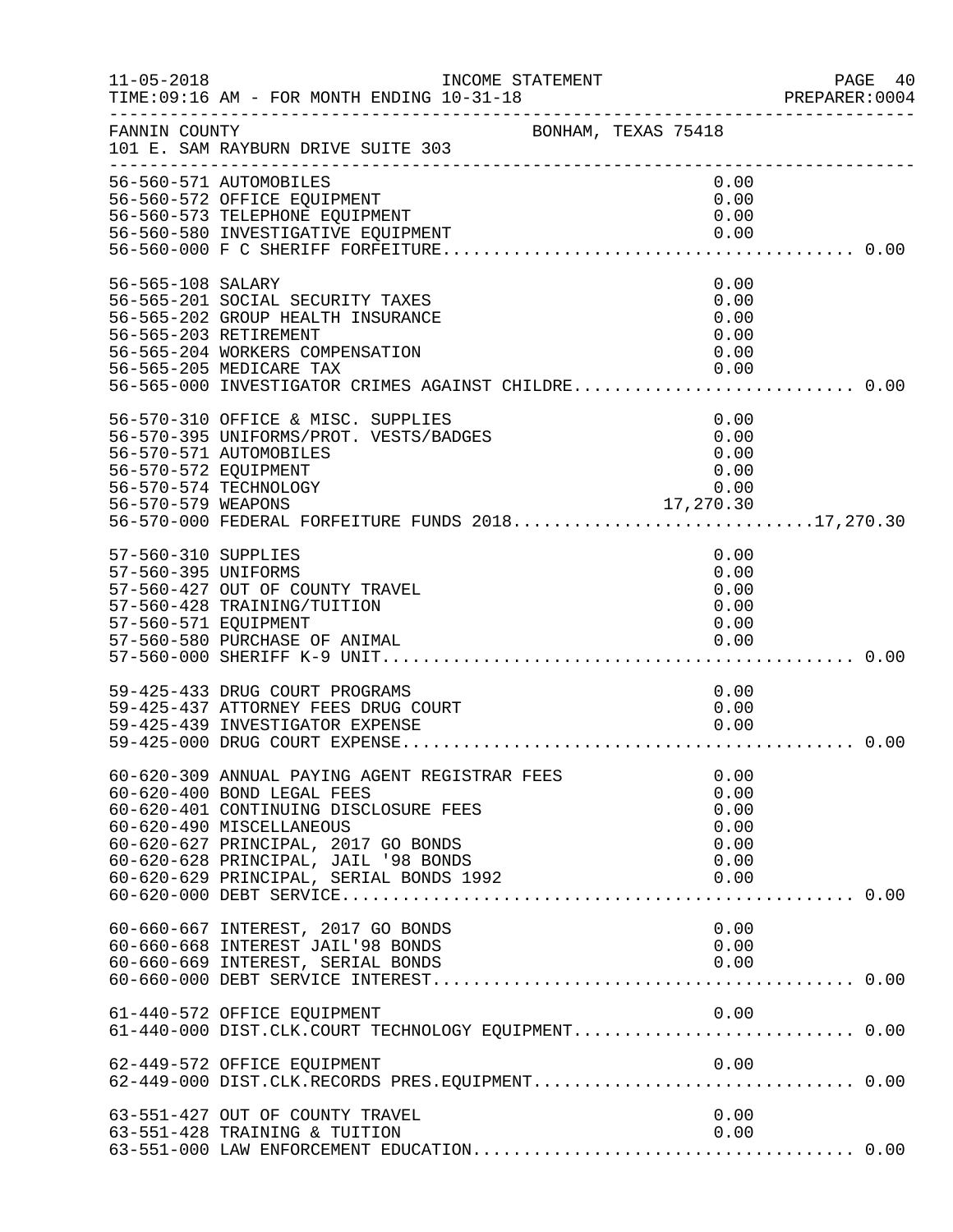| $11 - 05 - 2018$                            |                                                                                                                                                                                                                                                                                                                                                    | INCOME STATEMENT    |                                                                                              | PAGE 41<br>PREPARER: 0004 |
|---------------------------------------------|----------------------------------------------------------------------------------------------------------------------------------------------------------------------------------------------------------------------------------------------------------------------------------------------------------------------------------------------------|---------------------|----------------------------------------------------------------------------------------------|---------------------------|
|                                             | FANNIN COUNTY<br>101 E. SAM RAYBURN DRIVE SUITE 303                                                                                                                                                                                                                                                                                                | BONHAM, TEXAS 75418 |                                                                                              |                           |
|                                             | 64-552-427 OUT OF COUNTY TRAVEL<br>64-552-428 TRAINING & TUITION                                                                                                                                                                                                                                                                                   |                     | 0.00<br>0.00                                                                                 |                           |
|                                             | 65-553-427 OUT OF COUNTY TRAVEL<br>65-553-428 TRAINING & TUITION                                                                                                                                                                                                                                                                                   |                     | 0.00<br>0.00                                                                                 |                           |
|                                             | 66-509-475 CONTINGENCY                                                                                                                                                                                                                                                                                                                             |                     | 0.00                                                                                         |                           |
| 66-666-535 BUILDING<br>66-666-695 SURVEYING | 66-666-165 CONSTRUCTION<br>66-666-400 ATTORNEY FEES<br>66-666-402 ENGINEERING<br>66-666-403 ARCHITECTURAL FEES<br>66-666-426 PROFESSIONAL FEES<br>66-666-430 BIDS & NOTICES<br>66-666-450 R & M BUILDINGS<br>66-666-451 ASBESTOS ABATEMENT<br>66-666-482 DEMOLITION<br>66-666-490 MISCELLANEOUS<br>66-666-000 COURTHOUSE CONSTRUCTION PHASE 1 0.00 |                     | 0.00<br>0.00<br>0.00<br>0.00<br>0.00<br>0.00<br>0.00<br>0.00<br>0.00<br>0.00<br>0.00<br>0.00 |                           |
| 66-667-453 IT DESIGN<br>66-667-455 SECURITY | 66-667-165 CONSTRUCTION<br>66-667-400 ATTORNEY FEES<br>66-667-403 ARCHITECTURAL FEES<br>66-667-426 PROFESSIONAL FEES<br>66-667-430 BIDS & NOTICES<br>66-667-451 ASBESTOS & OTHER TESTING<br>66-667-490 MISCELLANEOUS<br>$66-667-000$ COURTHOUSE CONSTRUCTION PHASE $2.\dots\dots\dots\dots\dots\dots\dots\dots13$ , 223.95                         |                     | 13, 223.95<br>0.00<br>0.00<br>0.00<br>0.00<br>0.00<br>0.00<br>0.00<br>0.00                   |                           |
|                                             | 67-560-428 TRAINING & TUITION<br>67-560-580 INVESTIGATIVE EQUIPMENT                                                                                                                                                                                                                                                                                |                     | 0.00<br>0.00                                                                                 |                           |
|                                             | 70-622-399 CLAIM SETTLEMENTS<br>70-622-426 APPRAISAL FEES<br>70-622-429 RELOCATING UTILITIES<br>70-622-449 CONTRACT EXPENSES FOR FM87 R.O.W.                                                                                                                                                                                                       |                     | 0.00<br>0.00<br>0.00<br>0.00                                                                 |                           |
|                                             | 70-629-500 RIGHT OF WAY PUR HWY #82<br>70-022 300 MISSING OF WAY PURCHASE FM #87<br>70-629-502 RIGHT OF WAY PURCHASE HWY #121<br>70-629-503 RIGHT OF WAY PURCHASE HWY 78                                                                                                                                                                           |                     | 0.00<br>0.00<br>0.00<br>0.00                                                                 |                           |
| 71-475-108 SALARY                           | 71-475-201 SOCIAL SECURITY TAXES<br>71-475-202 GROUP HEALTH INSURANCE<br>71-475-203 RETIREMENT                                                                                                                                                                                                                                                     |                     | 0.00<br>0.00<br>0.00<br>0.00                                                                 |                           |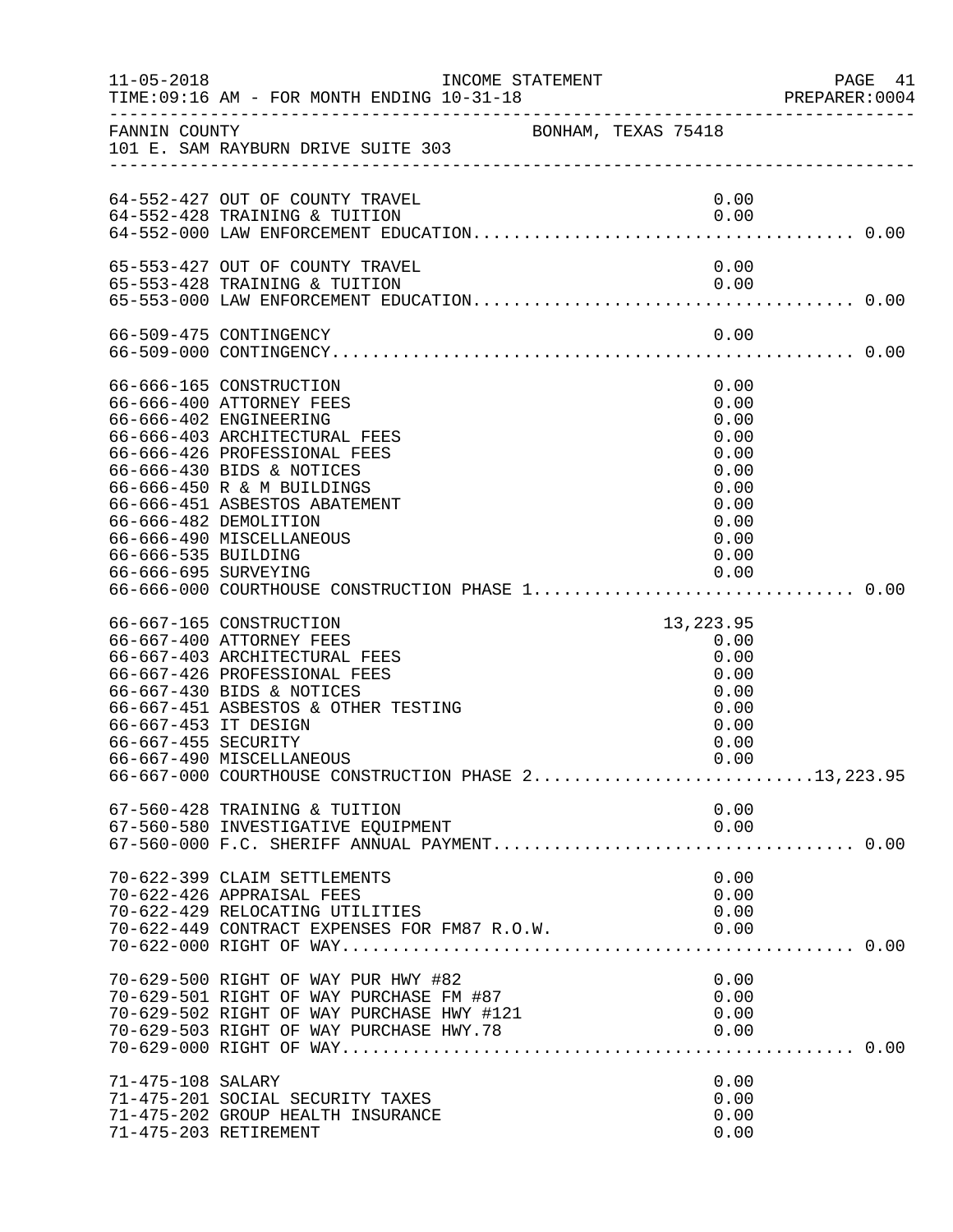| $11 - 05 - 2018$  | INCOME STATEMENT<br>TIME: 09:16 AM - FOR MONTH ENDING 10-31-18<br>---------------------------------                                                                                                                                                                                                                                                                                                         |                                                                                      | PAGE 42<br>PREPARER: 0004 |
|-------------------|-------------------------------------------------------------------------------------------------------------------------------------------------------------------------------------------------------------------------------------------------------------------------------------------------------------------------------------------------------------------------------------------------------------|--------------------------------------------------------------------------------------|---------------------------|
| FANNIN COUNTY     | BONHAM, TEXAS 75418<br>101 E. SAM RAYBURN DRIVE SUITE 303                                                                                                                                                                                                                                                                                                                                                   |                                                                                      |                           |
|                   | 71-475-204 WORKERS COMPENSATION<br>71-475-205 MEDICARE TAX<br>71-475-000 INVESTIGATOR CRIMES AGAINST WOMEN 0.00                                                                                                                                                                                                                                                                                             | 0.00<br>0.00                                                                         |                           |
| 72-560-108 SALARY | 72-560-201 SOCIAL SECURITY TAXES<br>72-560-202 GROUP HEALTH INSURANCE<br>72-560-203 RETIREMENT<br>72-560-204 WORKERS COMPENSATION<br>72-560-205 MEDICARE TAX<br>72-560-000 INVESTIGATOR CRIMES AGAINST CHILDRE 0.00                                                                                                                                                                                         | 0.00<br>0.00<br>0.00<br>0.00<br>0.00<br>0.00                                         |                           |
|                   | 80-570-490 MISCELLANEOUS                                                                                                                                                                                                                                                                                                                                                                                    | 0.00                                                                                 |                           |
|                   | 81-590-490 MISCELLANEOUS<br>81-590-576 LUCAS CHEST COMPRESSION SYSTEM<br>81-590-579 WEAPONS/TASERS                                                                                                                                                                                                                                                                                                          | 0.00<br>0.00<br>0.00                                                                 |                           |
|                   | 82-623-341 R & B MAT. ROCK & GRAVEL<br>82-623-344 R & B MAT. ASPHALT/ROAD OIL<br>82-623-490 MISCELLANEOUS<br>82-623-490 MISCELLANEOUS<br>82-623-000 ROAD & BRIDGE #3 LAKE ROAD EXPENSES 0.00                                                                                                                                                                                                                | 0.00<br>0.00<br>0.00                                                                 |                           |
|                   | 83-624-341 R & B MAT. ROCK & GRAVEL<br>83-624-344 R & B MAT. ASPHALT/ROAD OIL<br>83-624-490 MISCELLANEOUS<br>83-624-571 PURCHASE OF MACH./EQUIP. 0.00<br>83-624-000 ROAD & BRIDGE #4 LAKE ROAD EXPENSES 0.00                                                                                                                                                                                                | 0.00<br>0.00<br>0.00                                                                 |                           |
|                   | 87-575-310 OFFICE SUPP./MISC.<br>87-575-319 RESTITUTION<br>87-575-320 COURT COSTS<br>87-575-321 REIMBURSEMENT OF FEES FOR OTHER COU<br>87-575-353 COMPUTER EXPENSE<br>87-575-416 STRUCTURAL FAMILY THERAPY<br>87-575-427 TRAVEL AND TRAINING                                                                                                                                                                | 107.96<br>20.00<br>0.00<br>0.00<br>0.00<br>0.00<br>0.00                              |                           |
|                   | 88-645-409 DIABETIC SUPPLIES<br>88-645-410 CERT. REG. NURSE ANES.<br>88-645-411 PHYSICIAN, NON-EMERGENCY<br>88-645-412 PRESCRIPTIONS, DRUGS<br>88-645-413 HOSPITAL, INPATIENT<br>88-645-414 HOSPITAL, OUTPATIENT<br>88-645-415 LABORATORY/X-RAY<br>88-645-418 FED. QUALIFIED HEALTH CENTER<br>88-645-420 RURAL HEALTH CLINIC<br>88-645-422 AMBULATORY SURGICAL CENTER<br>88-645-423 MEDICAL EQUIP. PURCHASE | 0.00<br>0.00<br>0.00<br>0.00<br>0.00<br>0.00<br>0.00<br>0.00<br>0.00<br>0.00<br>0.00 |                           |
|                   |                                                                                                                                                                                                                                                                                                                                                                                                             |                                                                                      |                           |
|                   | 89-588-103 SALARY COMM.CORR.OFFICERS                                                                                                                                                                                                                                                                                                                                                                        | 0.00                                                                                 |                           |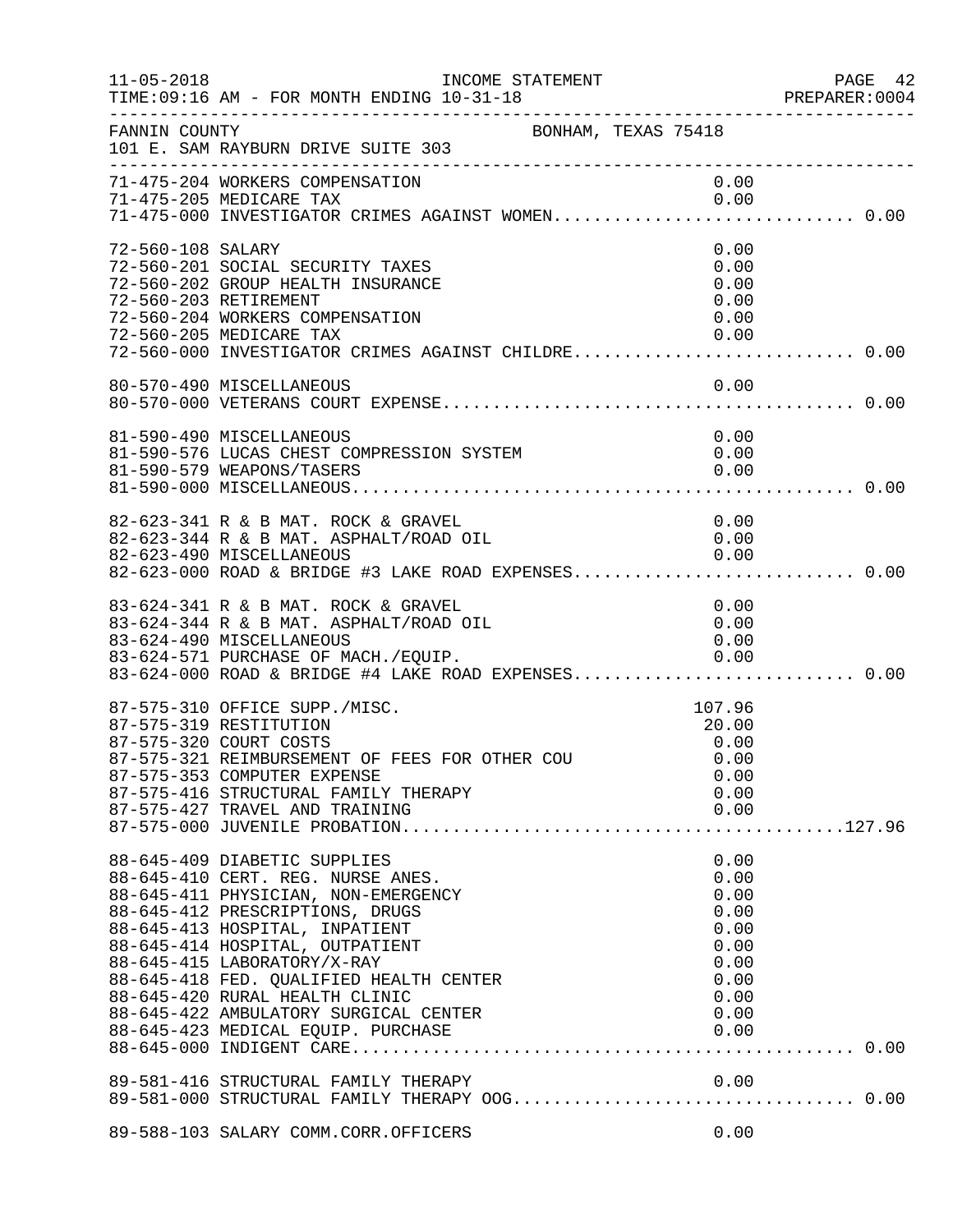| $11 - 05 - 2018$     | INCOME STATEMENT<br>TIME: 09:16 AM - FOR MONTH ENDING 10-31-18<br>--------------------------                                                                                                                                                                                                                                                                        |                     |                                                                                                 | PAGE 43<br>PREPARER: 0004 |
|----------------------|---------------------------------------------------------------------------------------------------------------------------------------------------------------------------------------------------------------------------------------------------------------------------------------------------------------------------------------------------------------------|---------------------|-------------------------------------------------------------------------------------------------|---------------------------|
| FANNIN COUNTY        | 101 E. SAM RAYBURN DRIVE SUITE 303                                                                                                                                                                                                                                                                                                                                  | BONHAM, TEXAS 75418 |                                                                                                 |                           |
|                      | 89-588-201 SOCIAL SECURITY TAX<br>89-588-202 GROUP HEALTH INSURANCE<br>89-588-203 RETIREMENT<br>89-588-204 WORKERS COMPENSATION<br>89-588-205 MEDICARE TAX<br>89-588-310 OFFICE SUPPLIES<br>89-588-574 COMPUTER EQUIPMENT                                                                                                                                           |                     | 0.00<br>0.00<br>0.00<br>0.00<br>0.00<br>0.00<br>0.00                                            |                           |
|                      | 89-589-416 STRUCTURAL FAMILY THERAPY<br>89-589-469 UNEXPENDED FUNDS<br>89-589-469 UNEXPENDED FUNDS<br>89-589-000 REGIONAL DIVERSIONS ALTERNATIVES12,500.00                                                                                                                                                                                                          |                     | 12,500.00                                                                                       |                           |
|                      | 89-590-102 SALARY APPOINTED OFFICIAL<br>89-590-103 SALARY COMM.CORR.OFFICERS<br>89-590-201 SOCIAL SECURITY TAX<br>89-590-202 GROUP HEALTH INSURANCE<br>89-590-203 RETIREMENT<br>89-590-204 WORKERS COMPENSATION<br>89-590-205 MEDICARE TAX<br>89-590-310 OPERATING/TRAVEL EXPENSES<br>89-590-469 UNEXPENDED FUNDS<br>89-590-000 BASIC PROBATION SUPERVISION8,181.80 |                     | 2,472.54<br>2,472.54<br>2,955.08<br>327.54<br>1,315.62<br>$-1, 02$<br>624.02<br>76.62<br>410.38 |                           |
|                      | 89-591-102 SALARY APPOINTED OFFICIAL<br>89-591-103 SALARY COMM.CORR.OFFICERS<br>89-591-201 SOCIAL SECURITY TAX<br>89-591-202 GROUP HEALTH INSURANCE<br>89-591-203 RETIREMENT<br>89-591-204 WORKERS COMPENSATION<br>89-591-205 MEDICARE TAX<br>89-591-469 UNEXPENDED FUNDS                                                                                           |                     | 1,974.44<br>1,974.44<br>2,359.78<br>261.62<br>1,050.84<br>498.42<br>0.00<br>61.20<br>0.00       |                           |
| 89-592-408 DETENTION | 89-592-102 SALARY APPOINTED OFFICIAL<br>89-592-103 SALARY COMM.CORR.OFFICERS<br>89-592-201 SOCIAL SECURITY TAX<br>89-592-202 GROUP HEALTH INSURANCE<br>89-592-203 RETIREMENT<br>89-592-204 WORKERS COMPENSATION<br>89-592-205 MEDICARE TAX<br>89-592-469 UNEXPENDED FUNDS<br>89-592-469 UNEXPENDED FUNDS<br>89-592-000 PRE/POST ADJUDICATION FACILITIES633.12       |                     | 201.36<br>240.66<br>26.70<br>107.28<br>50.88<br>0.00<br>6.24<br>0.00<br>0.00                    |                           |
|                      | 89-593-102 SALARY APPOINTED OFFICIAL<br>89-593-103 SALARY COMM.CORR.OFFICERS<br>89-593-201 SOCIAL SECURITY TAX<br>89-593-202 GROUP HEALTH INSURANCE<br>89-593-203 RETIREMENT<br>89-593-204 WORKERS COMPENSATION<br>89-593-205 MEDICARE TAX<br>89-593-415 RESIDENTIAL PLACEMENT<br>89-593-469 UNEXPENDED FUNDS                                                       |                     | 245.14<br>293.00<br>32.52<br>130.50<br>61.92<br>0.00<br>7.60<br>0.00<br>0.00                    |                           |
|                      | 89-594-102 SALARY APPOINTED OFFICIAL                                                                                                                                                                                                                                                                                                                                |                     | 128.76                                                                                          |                           |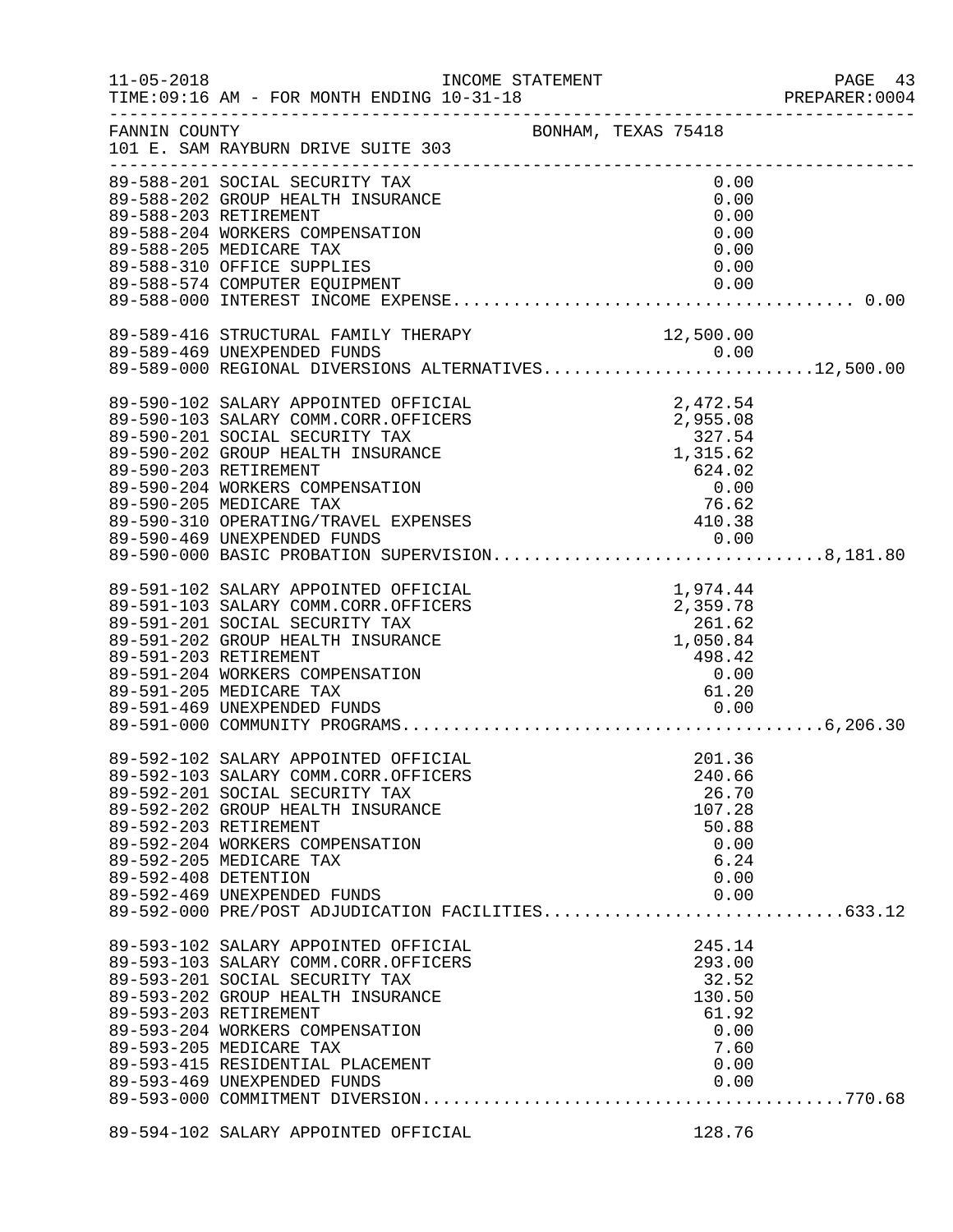|            |                                                                                                                                                                                                                                                                                              |                                                                    | PREPARER: 0004 |
|------------|----------------------------------------------------------------------------------------------------------------------------------------------------------------------------------------------------------------------------------------------------------------------------------------------|--------------------------------------------------------------------|----------------|
|            | FANNIN COUNTY BONHAM, TEXAS 75418<br>101 E. SAM RAYBURN DRIVE SUITE 303                                                                                                                                                                                                                      |                                                                    |                |
|            | 89-594-103 SALARY COMM.CORR.OFFICERS<br>89-594-201 SOCIAL SECURITY TAX<br>89-594-202 GROUP HEALTH INSURANCE 68.58<br>89-594-203 RETIREMENT 32.52<br>89-594-203 RETIREMENT<br>89-594-204 WORKERS COMPENSATION<br>89-594-205 MEDICARE TAX<br>89-594-413 PSYCHOLOGICAL<br>89-594-414 COUNSELING | 32.52<br>$32.52$<br>0.00<br>4.00<br>4.075.00<br>1,075.00<br>815.00 |                |
|            |                                                                                                                                                                                                                                                                                              |                                                                    |                |
|            | 89-995-427 TRAVEL AND TRAINING<br>89-995-453 COMPUTER SOFTWARE<br>92-700-310 OFFICE SUPPLIES<br>92-700-430 BIDS AND NOTICES<br>92-700-484 APPRAISALS                                                                                                                                         | 0.00<br>0.00<br>0.00<br>0.00<br>0.00                               |                |
|            | 92-700-490 LITERACY COUNCIL DONATION                                                                                                                                                                                                                                                         | 0.00                                                               |                |
|            | 93-909-414 GRANT ADMINISTRATION<br>93-909-415 CONSTRUCTION EXPENSE<br>93-909-416 ENGINEERING                                                                                                                                                                                                 | 0.00<br>0.00<br>0.00                                               |                |
|            |                                                                                                                                                                                                                                                                                              |                                                                    |                |
| NET INCOME |                                                                                                                                                                                                                                                                                              |                                                                    |                |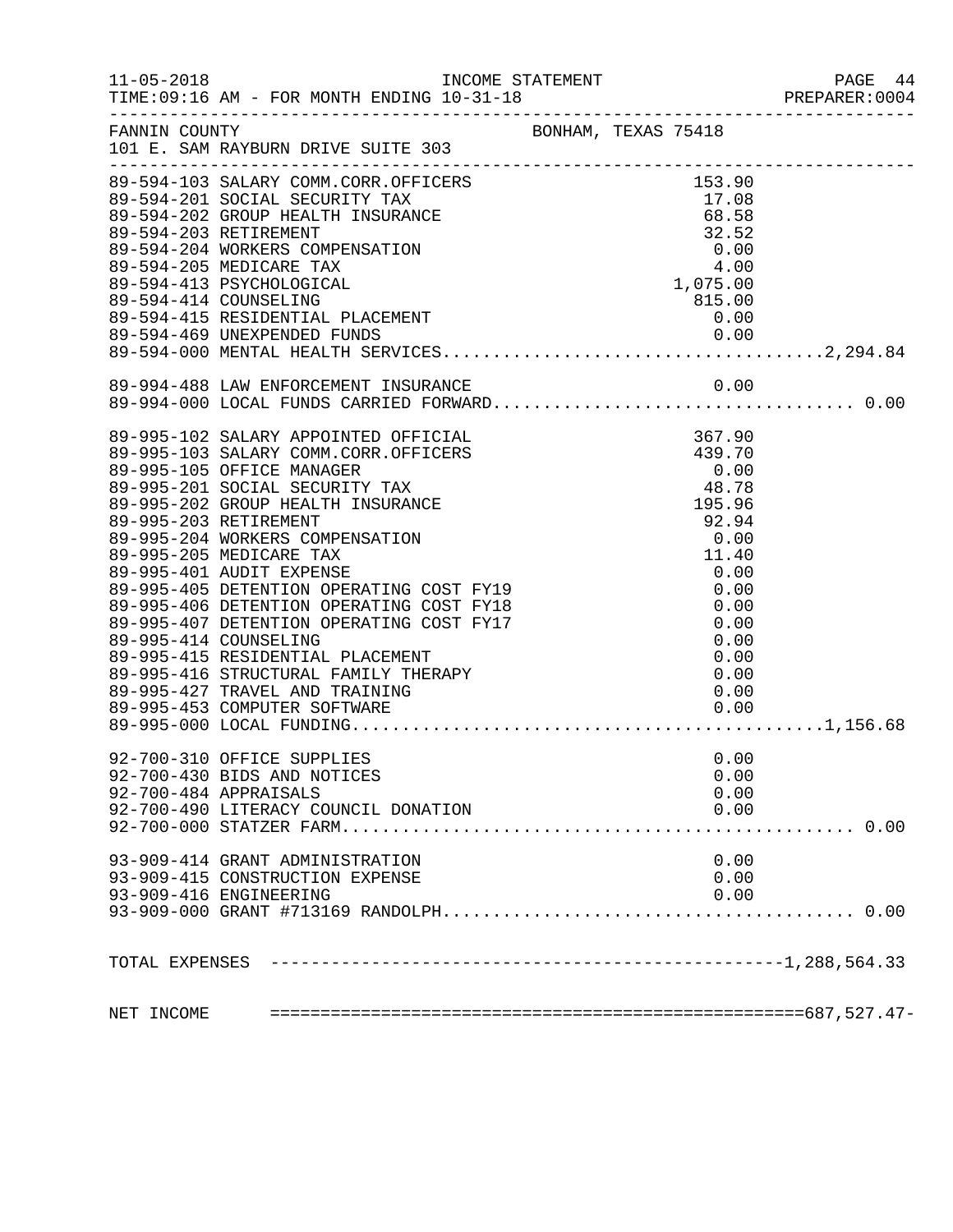| $11 - 05 - 2018$    | <b>BALANCE SHEET</b>                                                                                                                                                                                                                                                              |                     |                                                                          |  |
|---------------------|-----------------------------------------------------------------------------------------------------------------------------------------------------------------------------------------------------------------------------------------------------------------------------------|---------------------|--------------------------------------------------------------------------|--|
| FANNIN COUNTY       | 101 E. SAM RAYBURN DRIVE SUITE 303                                                                                                                                                                                                                                                | BONHAM, TEXAS 75418 | _____________________________                                            |  |
|                     | ***** ASSETS *****                                                                                                                                                                                                                                                                |                     |                                                                          |  |
| 10-100-100 PAYROLL  |                                                                                                                                                                                                                                                                                   |                     | 10.67                                                                    |  |
|                     | 10-103-100 GENERAL-COMBINED FUNDS CHECKING 912,490.68                                                                                                                                                                                                                             |                     |                                                                          |  |
|                     | 10-104-560 SHERIFF PETTY CASH                                                                                                                                                                                                                                                     |                     | 200.00                                                                   |  |
|                     | 10-105-003 COUNTY CLERK CHANGE FUND<br>10-105-075 CO.ATTORNEY CHANGE FUND<br>10-105-115 JURY CASH ON HAND<br>10-105-450 DISTRICT CLK.CHANGE FUND<br>10-105-455 JP#1 CASH ON HAND<br>10-105-457 JP#3 CASH ON HAND<br>10-105-499 TAX ASSESSOR CHANGE FUND                           | 1,400.00            | 100.00<br>0.00<br>0.00<br>1,000.00<br>50.00<br>100.00<br>100.00          |  |
|                     | 10-120-305 FINES RECEIVABLE<br>10-120-306 ALLOWANCE FOR UNCOLLECTIBLES<br>10-120-307 ALOWANCE FOR UNCOLLECTIBLES HOSPITA 100,000.00-<br>10-120-311 TAXES RECEIVABLE<br>10-120-312 DUE FROM OTHER GOVERNMENTS<br>10-120-313 DUE FROM OTHER FUNDS<br>10-120-314 ACCOUNTS RECEIVABLE | 148,570.00          | 6, 362, 503.45<br>1,820,597.35-<br>583,348.03<br>146,204.07<br>61,365.99 |  |
|                     | 10-133-089 DUE FROM T.J.P.C.                                                                                                                                                                                                                                                      |                     | 0.00                                                                     |  |
| 10-513-162 BUILDING |                                                                                                                                                                                                                                                                                   |                     | 0.00                                                                     |  |
|                     | 10-999-100 A/P CLEARING ACCOUNT                                                                                                                                                                                                                                                   |                     | 0.00                                                                     |  |
| 11-100-100 PAYROLL  |                                                                                                                                                                                                                                                                                   |                     | 0.00                                                                     |  |
|                     | 11-102-100 A/P CLEARING                                                                                                                                                                                                                                                           |                     | 0.00                                                                     |  |
|                     | 11-103-100 C.H. SECURITY-COMBINED FUNDS CKING                                                                                                                                                                                                                                     |                     | 128,595.73                                                               |  |
|                     | 11-120-313 DUE FROM OTHER FUNDS                                                                                                                                                                                                                                                   |                     | 1,125.43                                                                 |  |
|                     | 12-102-100 A/P CLEARING                                                                                                                                                                                                                                                           |                     | 0.00                                                                     |  |
|                     | 12-103-100 CO.CLK.VITAL STAT.-COMB.FUNDS CKING 5,760.45                                                                                                                                                                                                                           |                     |                                                                          |  |

12-103-000 CASH .......................................................5,760.45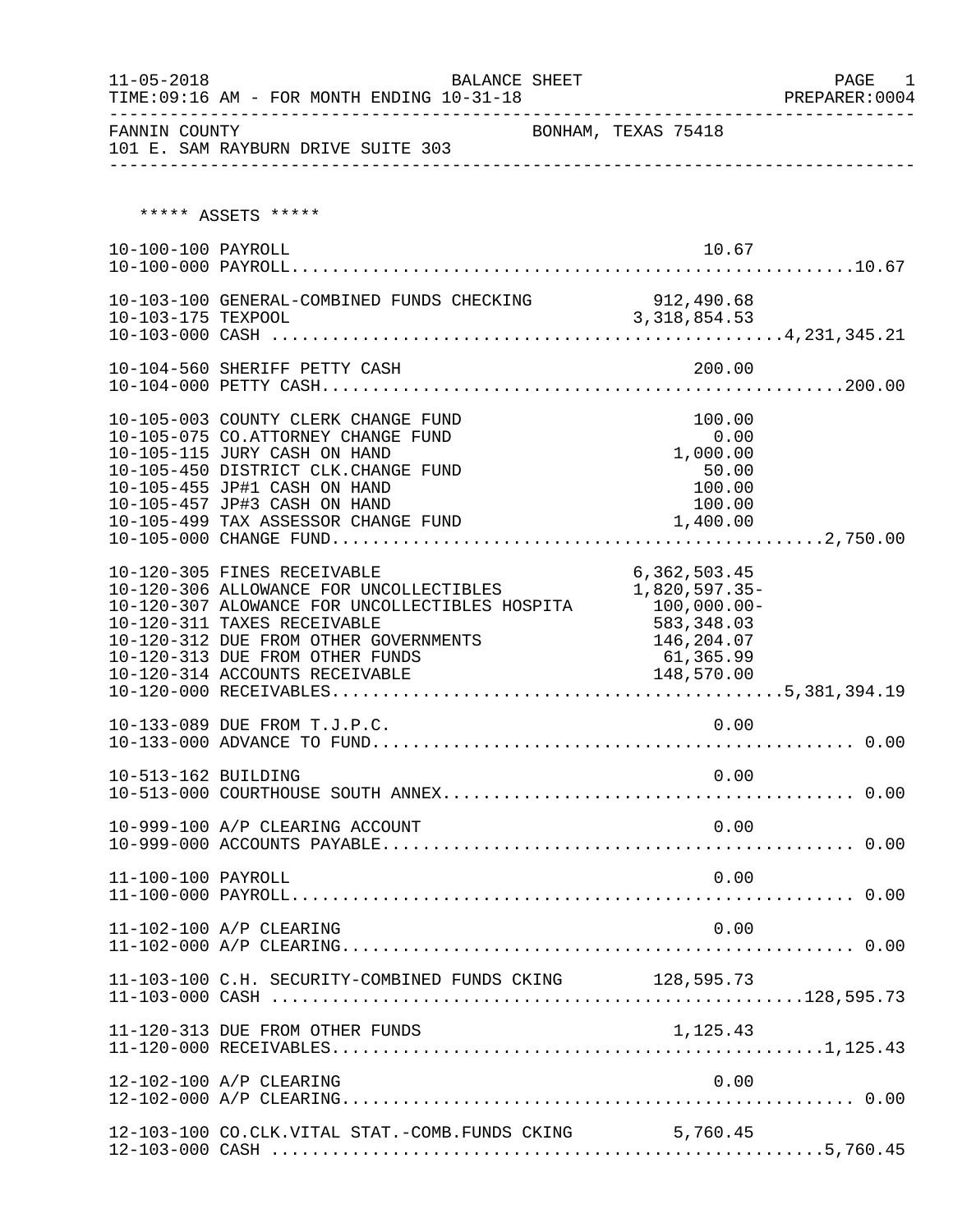| $11 - 05 - 2018$   | <b>BALANCE SHEET</b><br>TIME: 09:16 AM - FOR MONTH ENDING 10-31-18 |                     | PAGE 2<br>PREPARER: 0004 |
|--------------------|--------------------------------------------------------------------|---------------------|--------------------------|
| FANNIN COUNTY      | 101 E. SAM RAYBURN DRIVE SUITE 303                                 | BONHAM, TEXAS 75418 |                          |
|                    | 12-120-313 DUE FROM OTHER FUNDS                                    | 84.00               |                          |
|                    | 13-102-100 A/P CLEARING                                            | 0.00                |                          |
|                    | 13-103-113 SURETY BAIL BOND FEE                                    | 3,555.00            |                          |
|                    | 14-102-100 A/P CLEARING                                            | 0.00                |                          |
|                    | 14-103-100 JUST.CT.BLDG.SEC.-COMB.FUNDS CKING 17,132.83            |                     |                          |
|                    | 14-120-313 DUE FROM OTHER FUNDS                                    | 66.77               |                          |
|                    | 16-102-100 A/P CLEARING                                            | 0.00                |                          |
|                    | 16-103-100 CO.JUDGE EXCESS SUPP.-COMB.FUND CK 17,624.67            |                     |                          |
|                    | 17-102-100 A/P CLEARING                                            | 0.00                |                          |
|                    | 17-103-100 PROB.JUDGES ED.-COMB. FUNDS CKING 4,702.50              |                     |                          |
|                    | 17-120-313 DUE FROM OTHER FUNDS                                    | 25.00               |                          |
| 18-100-100 PAYROLL |                                                                    | 0.00                |                          |
|                    | 18-102-100 A/P CLEARING                                            | 0.00                |                          |
|                    | 18-103-100 CO.CLK.REC.MNGMT.-COMB.FUNDS CKING 69,979.40            |                     |                          |
|                    | 18-120-313 DUE FROM OTHER FUNDS                                    | 6,194.83            |                          |
| 19-100-100 PAYROLL |                                                                    | 0.00                |                          |
|                    | 19-102-100 A/P CLEARING                                            | 0.00                |                          |
|                    | 19-103-100 DIST.CLK.REC.MNGMT-COMB.FUNDS CKING 11,175.64           |                     |                          |
|                    | 19-120-313 DUE FROM OTHER FUNDS                                    | 186.65              |                          |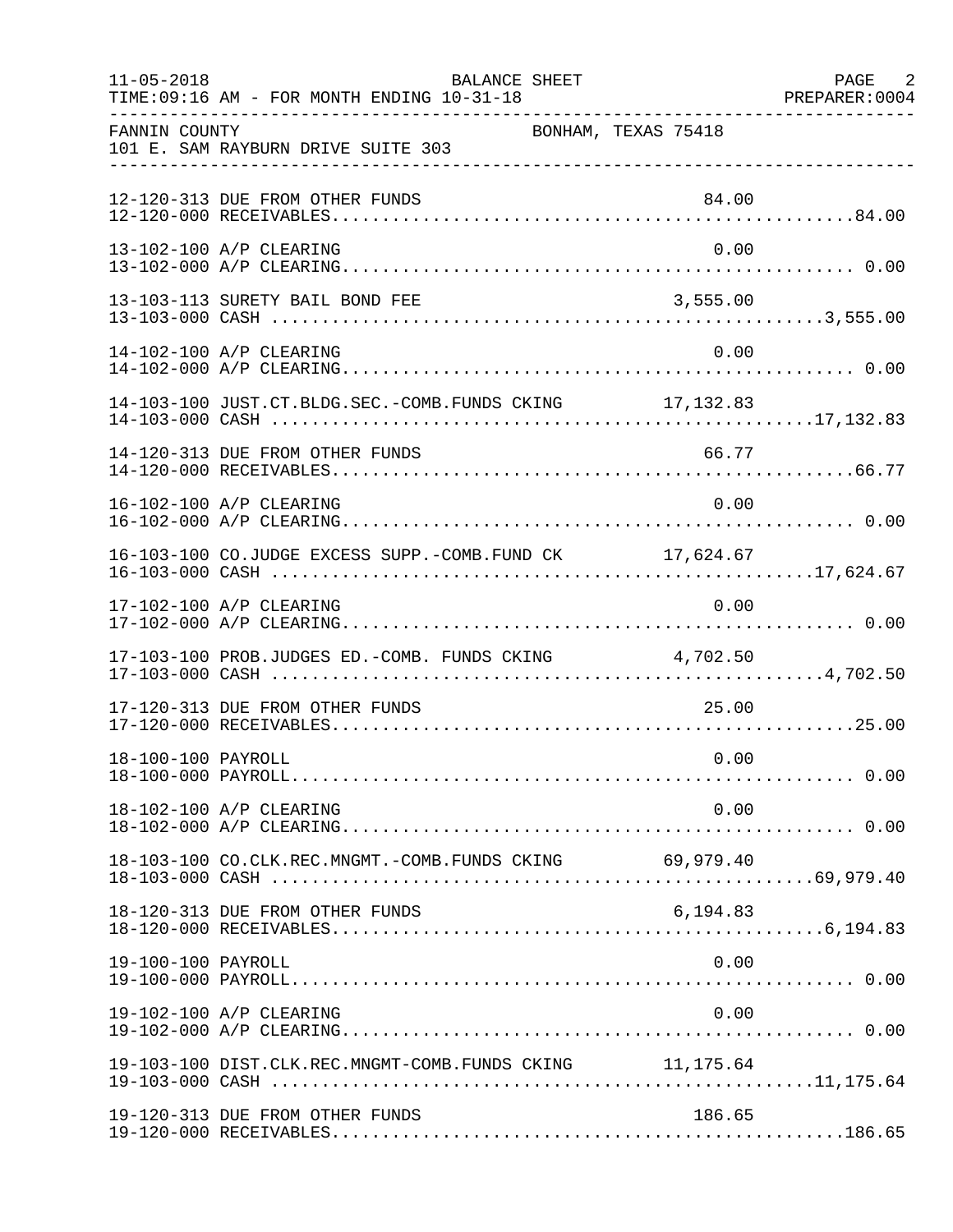| $11 - 05 - 2018$                       | BALANCE SHEET<br>TIME: 09:16 AM - FOR MONTH ENDING 10-31-18                                                                           |                                                | PAGE 3<br>PREPARER: 0004 |
|----------------------------------------|---------------------------------------------------------------------------------------------------------------------------------------|------------------------------------------------|--------------------------|
| FANNIN COUNTY                          | 101 E. SAM RAYBURN DRIVE SUITE 303                                                                                                    | BONHAM, TEXAS 75418                            |                          |
| 20-100-100 PAYROLL                     |                                                                                                                                       | 0.00                                           |                          |
|                                        | 20-102-100 A/P CLEARING                                                                                                               | 0.00                                           |                          |
|                                        | 20-103-100 CO.OFF.REC.MNGMT-COMB. FUNDS CKING 43,694.73                                                                               |                                                |                          |
|                                        | 20-120-313 DUE FROM OTHER FUNDS                                                                                                       | 1,023.27                                       |                          |
| 21-100-100 PAYROLL                     |                                                                                                                                       | 0.00                                           |                          |
|                                        | 21-102-100 A/P CLEARING                                                                                                               | 0.00                                           |                          |
| 21-103-175 TEXPOOL                     | 21-103-100 R&B#1-COMBINED FUNDS CHECKING                                                                                              | 76, 153.99<br>17,750.79                        |                          |
|                                        | 21-120-311 TAXES RECEIVABLE<br>21-120-312 DUE FROM OTHER GOVERNMENTS<br>21-120-313 DUE FROM OTHER FUNDS<br>21-120-315 INVENTORY ASSET | 31,539.44<br>8,402.82<br>3,155.88<br>9,596.02  |                          |
| 21-621-500 LAND<br>21-621-535 BUILDING | 21-621-599 CAPITAL OUTLAY                                                                                                             | 0.00<br>0.00                                   | 0.00                     |
| 22-100-100 PAYROLL                     |                                                                                                                                       | 0.00                                           |                          |
|                                        | 22-102-100 A/P CLEARING                                                                                                               | 0.00                                           |                          |
| 22-103-175 TEXPOOL                     | 22-103-100 R&B#2- COMBINED FUNDS CHECKING                                                                                             | 91,715.71<br>253,878.78                        |                          |
|                                        | 22-120-311 TAXES RECEIVABLE<br>22-120-312 DUE FROM OTHER GOVERNMENT<br>22-120-313 DUE FROM OTHER FUNDS<br>22-120-315 INVENTORY ASSET  | 35,406.18<br>9,319.86<br>3,676.18<br>43,974.52 |                          |
| 22-622-500 LAND<br>22-622-535 BUILDING | 22-622-575 LAND/BUILDING<br>22-622-599 CAPITAL OUTLAY                                                                                 | 0.00<br>0.00<br>0.00                           | 0.00                     |
| 23-100-100 PAYROLL                     |                                                                                                                                       | 0.00                                           |                          |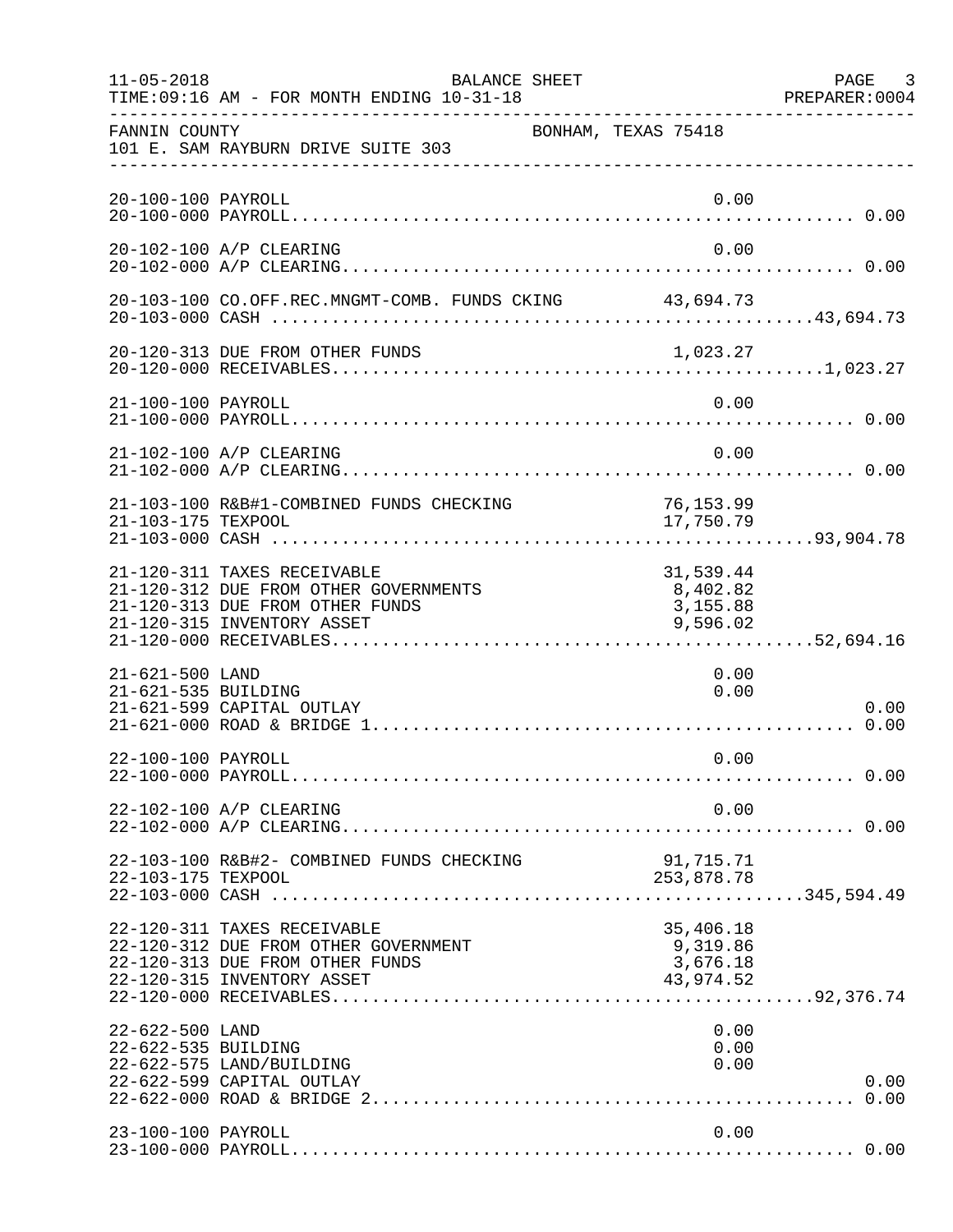| $11 - 05 - 2018$                       | BALANCE SHEET<br>TIME: 09:16 AM - FOR MONTH ENDING 10-31-18                                             |                                                  | PAGE 4<br>PREPARER: 0004 |
|----------------------------------------|---------------------------------------------------------------------------------------------------------|--------------------------------------------------|--------------------------|
| FANNIN COUNTY                          | 101 E. SAM RAYBURN DRIVE SUITE 303                                                                      | BONHAM, TEXAS 75418                              |                          |
|                                        | 23-102-100 A/P CLEARING                                                                                 | 0.00                                             |                          |
| 23-103-175 TEXPOOL                     | 23-103-100 R&B#3-COMBINED FUNDS CHECKING                                                                | 365,922.89<br>232,704.92                         |                          |
| 23-120-315 INVENTORY                   | 23-120-311 TAXES RECEIVABLE<br>23-120-312 DUE FROM OTHER GOVERNMENTS<br>23-120-313 DUE FROM OTHER FUNDS | 53,118.05<br>14,682.25<br>5, 514.25<br>66,704.86 |                          |
| 23-623-500 LAND<br>23-623-535 BUILDING | 23-623-599 CAPITAL OUTLAY                                                                               | 0.00<br>0.00                                     | 0.00                     |
| 24-100-100 PAYROLL                     |                                                                                                         | 0.00                                             |                          |
|                                        | 24-102-100 A/P CLEARING                                                                                 | 0.00                                             |                          |
| 24-103-175 TEXPOOL                     | 24-103-100 R&B#4- COMBINED FUNDS CHECKING                                                               | 35,769.40<br>203,816.12                          |                          |
| 24-120-315 INVENTORY                   | 24-120-311 TAXES RECEIVABLE<br>24-120-312 DUE FROM OTHER GOVERNMENTS<br>24-120-313 DUE FROM OTHER FUNDS | 29,512.36<br>8,357.46<br>3,138.83<br>6,887.10    |                          |
| 24-624-500 LAND<br>24-624-535 BUILDING | 24-624-599 CAPITAL OUTLAY                                                                               | 0.00<br>0.00                                     | 0.00                     |
|                                        | 25-103-100 BEES-COMBINED FUNDS CHECKING                                                                 | 2,177.67                                         |                          |
|                                        | 26-102-100 A/P CLEARING                                                                                 | 0.00                                             |                          |
|                                        | 26-103-100 J.P.#1 JUST.CT.TECH-COMB.FUND CKING 47,154.65                                                |                                                  |                          |
|                                        | 26-120-313 DUE FROM OTHER FUNDS                                                                         | 148.95                                           |                          |
|                                        | 27-102-100 A/P CLEARING                                                                                 | 0.00                                             |                          |
|                                        | 27-103-100 J.P.#2 JUST.CT.TECH-COMB.FUND CKING 10,358.49                                                |                                                  |                          |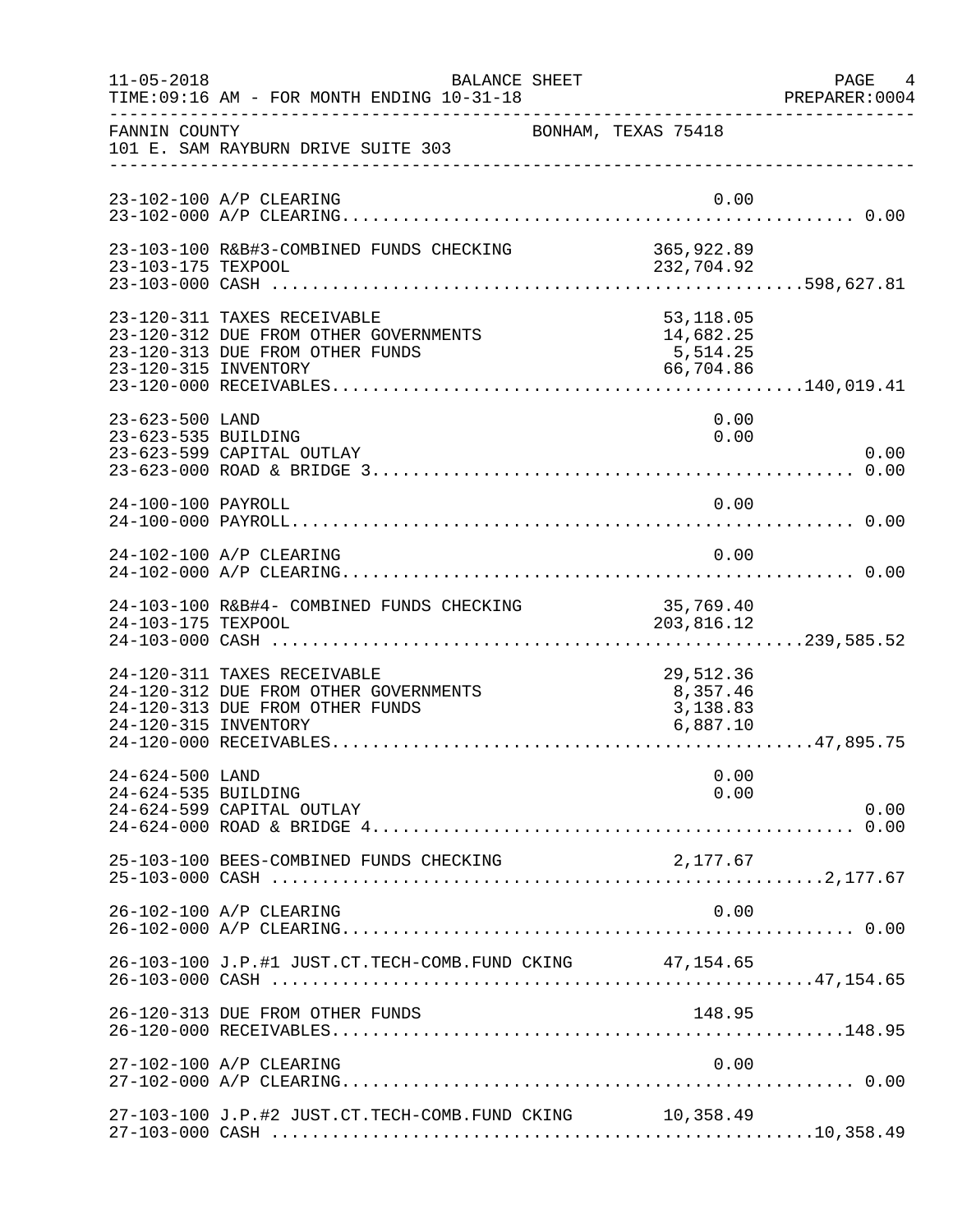| $11 - 05 - 2018$   | <b>BALANCE SHEET</b><br>TIME: 09:16 AM - FOR MONTH ENDING 10-31-18  |                        | PAGE 5 |
|--------------------|---------------------------------------------------------------------|------------------------|--------|
| FANNIN COUNTY      | 101 E. SAM RAYBURN DRIVE SUITE 303                                  | BONHAM, TEXAS 75418    |        |
|                    | 27-120-313 DUE FROM OTHER FUNDS                                     | 27.99                  |        |
|                    | 28-102-100 A/P CLEARING                                             | 0.00                   |        |
|                    |                                                                     |                        |        |
|                    | 28-120-313 DUE FROM OTHER FUNDS                                     | 90.09                  |        |
|                    | 30-103-100 SHERIFF WORK RELEASE-COMB FUND CKIN 983.14               |                        |        |
|                    | 31-103-100 COURTHOUSE RESTORATION-COMB. FUND 165, 332.28-           |                        |        |
|                    | 33-102-100 A/P CLEARING                                             | 0.00                   |        |
|                    | 33-103-100 BAIL BONDSMAN APP.-COMB FUND CKING 8,596.74              |                        |        |
| 34-100-100 PAYROLL |                                                                     | 0.00                   |        |
|                    | 34-103-100 DISTRICT CT.REC.ARCHIVE COMB.FUND C 27,527.67            |                        |        |
|                    | 34-120-313 DUE FROM OTHER FUNDS                                     | 331.18                 |        |
|                    | 35-103-100 LAW LIBRARY-COMBINED FUND CHECKING 158,418.50            |                        |        |
|                    | 35-120-313 DUE FROM OTHER FUNDS                                     | 1,049.55               |        |
| 36-100-100 PAYROLL |                                                                     | 0.00                   |        |
|                    | 36-102-100 A/P CLEARING                                             | 0.00                   |        |
|                    | 36-103-136 D. A. FEE CASH ACCT.<br>36-103-236 D.A. FEE SEIZURE FUND | 11,167.06<br>20,942.26 |        |
|                    | 36-999-100 A/P CLEARING ACCOUNT                                     | 0.00                   |        |
|                    | 37-103-137 CASH-CONTRABAND SEIZURE                                  | 6,706.52               |        |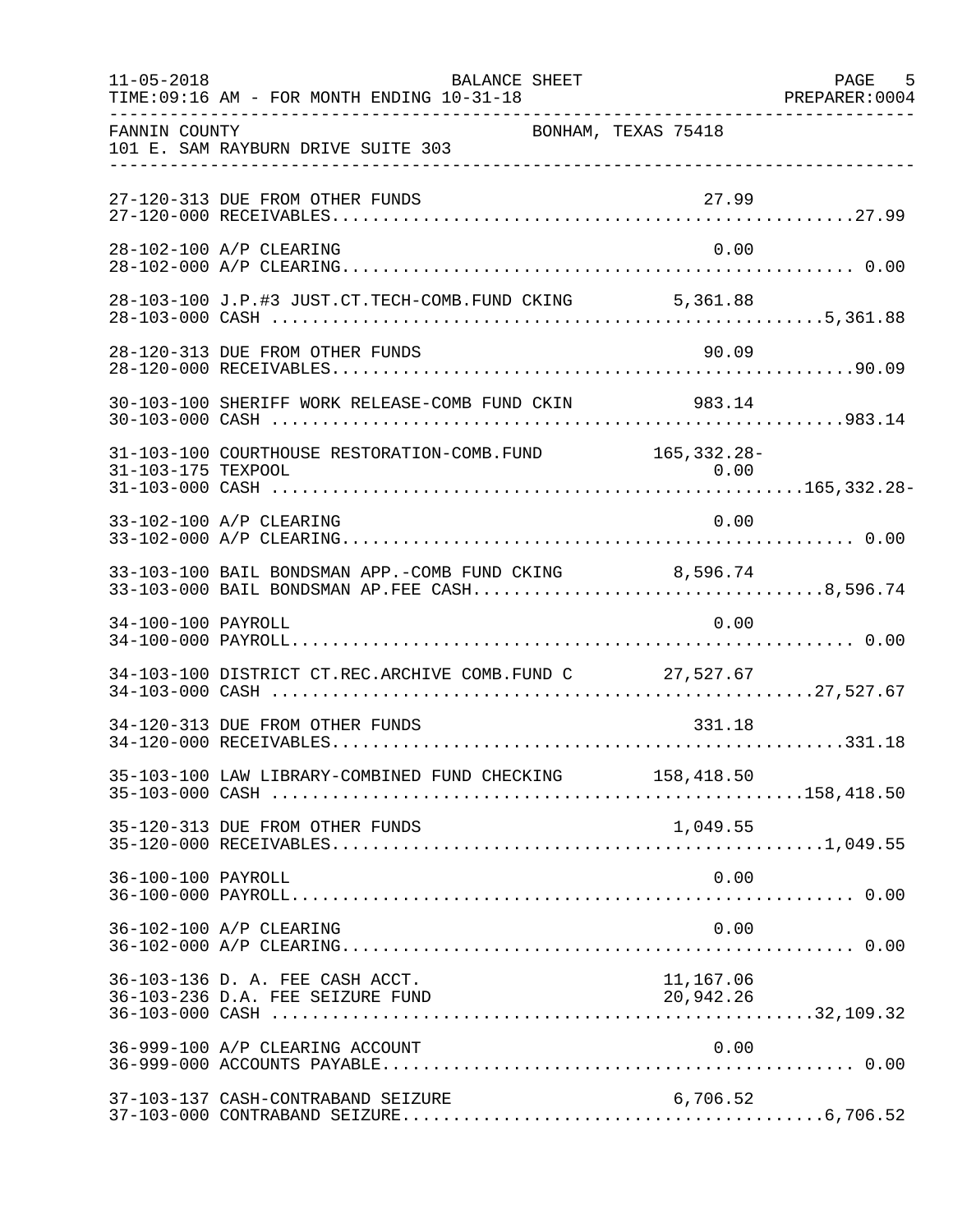| $11 - 05 - 2018$   | BALANCE SHEET<br>TIME: 09:16 AM - FOR MONTH ENDING 10-31-18              |                     | PAGE 6<br>PREPARER: 0004 |
|--------------------|--------------------------------------------------------------------------|---------------------|--------------------------|
| FANNIN COUNTY      | 101 E. SAM RAYBURN DRIVE SUITE 303<br>__________________________________ | BONHAM, TEXAS 75418 |                          |
|                    | 38-102-100 A/P CLEARING                                                  | 0.00                |                          |
|                    | 38-103-100 IHC CO-OP GIN-COMBINED FUND CKING                             | 519.47              |                          |
|                    | 39-102-100 A/P CLEARING                                                  | 0.00                |                          |
|                    | 39-103-100 IHC B.R. COOPER-COMB. FUND CHECKING 13, 157.32                |                     |                          |
|                    | 40-103-100 NAACHO-COMBINED FUND CKING                                    | 2,325.47            |                          |
|                    | 41-102-100 A/P CLEARING                                                  | 0.00                |                          |
|                    | 41-103-100 CITIZEN CORPS(CERT)-COMB. FUND CKING 450.00                   |                     |                          |
|                    | 41-120-312 DUE FROM OTHER GOVERNMENTS                                    | 0.00                |                          |
|                    | 42-103-100 HAZARD MITIGATION-COMB. FUND CKING. 428.64-                   |                     |                          |
|                    | 44-102-100 A/P CLEARING                                                  | 0.00                |                          |
|                    | 44-103-100 HOMELAND SECURITY-COMB.FUND CHKING                            | 0.00                |                          |
|                    | 44-120-312 DUE FROM OTHER GOVERNMENT                                     | 0.00                |                          |
| 45-100-100 PAYROLL |                                                                          | 0.00                |                          |
|                    | 45-103-100 CHAPTER 19-COMBINED FUNDS CHECKING 200.00-                    |                     |                          |
|                    | 45-120-312 DUE FROM OTHER GOVERNMENT                                     | 0.00                |                          |
|                    | 46-103-100 SAFE ROOM REIMB. PROG. - COMB. FUNDS 5,783.65                 |                     |                          |
|                    | 46-120-312 DUE FROM OTHER GOVERNMENTS                                    | 0.00                |                          |
|                    | 48-103-100 ELECTION EQUIP. FUND-COMBINED FUNDS 31,302.43                 |                     |                          |
| 49-100-100 PAYROLL |                                                                          | 0.00                |                          |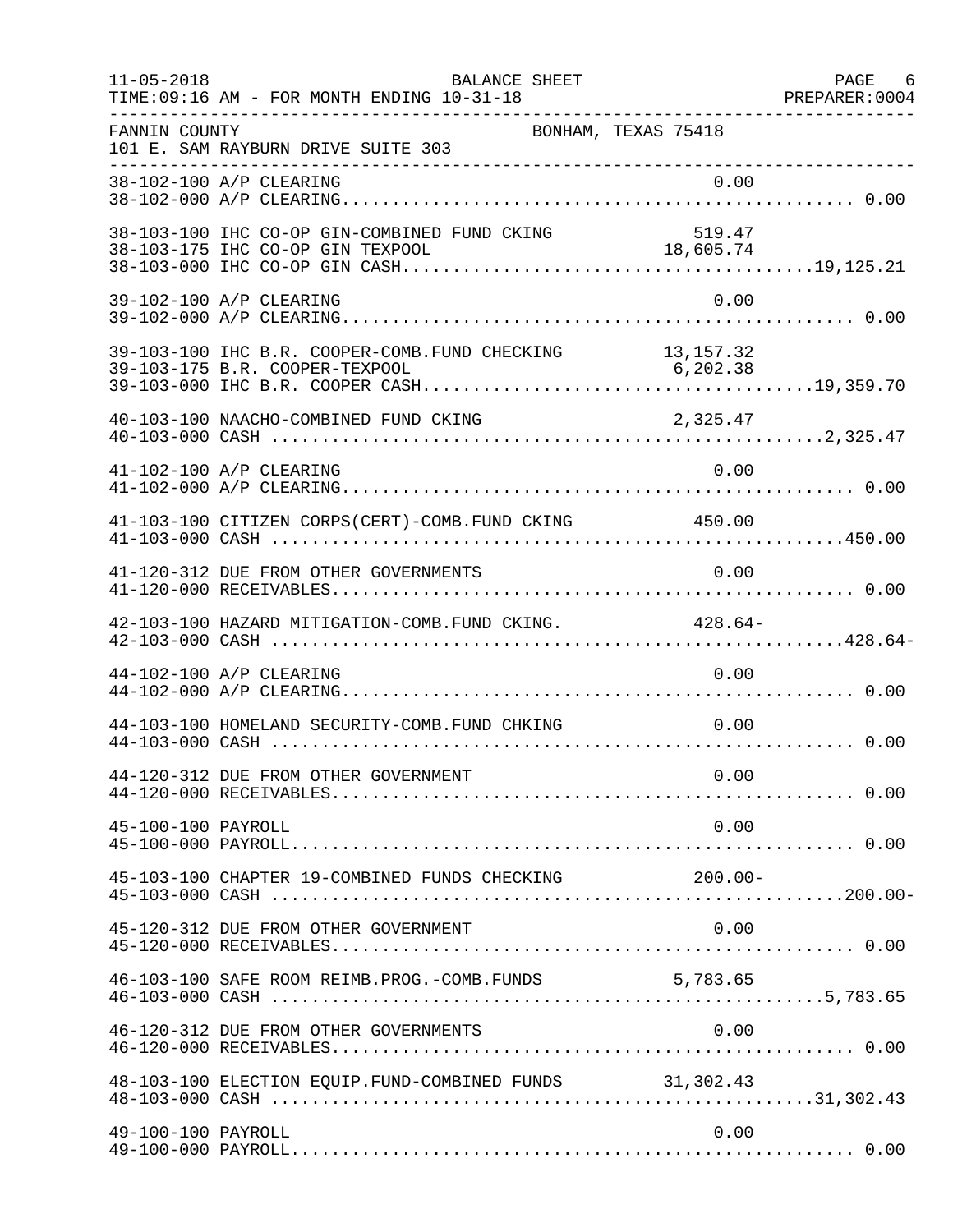| $11 - 05 - 2018$   | <b>BALANCE SHEET</b><br>TIME: 09:16 AM - FOR MONTH ENDING 10-31-18                                        |                                   | PAGE 7<br>PREPARER: 0004 |
|--------------------|-----------------------------------------------------------------------------------------------------------|-----------------------------------|--------------------------|
| FANNIN COUNTY      | 101 E. SAM RAYBURN DRIVE SUITE 303                                                                        | BONHAM, TEXAS 75418               |                          |
|                    | 49-103-100 INVESTIGATOR/LEOSE-COMB.FUNDS                                                                  | 619.89                            |                          |
|                    | 51-103-100 CO.CLK.CO.& DIST.CT.TECHNOLOGY-COMB 7,729.44                                                   |                                   |                          |
|                    | 51-120-313 DUE FROM OTHER FUNDS                                                                           | 65.59                             |                          |
|                    | 52-103-100 CO.CLK.COURT RECORDS PRESERVATION-C 12,198.88                                                  |                                   |                          |
|                    | 52-120-313 DUE FROM OTHER FUNDS                                                                           | 90.00                             |                          |
|                    | 53-103-100 CO.CLK.REC.ARCHIVE -COMB.FUNDS CKIN 284,476.55                                                 |                                   |                          |
|                    | 53-120-313 DUE FROM OTHER FUNDS                                                                           | 6,410.00                          |                          |
|                    | 55-102-100 A/P CLEARING                                                                                   | 0.00                              |                          |
|                    | 55-103-155 F.C. LAW ENFORCEMENT EDUCATION                                                                 | 49.80                             |                          |
|                    | 55-999-100 A/P CLEARING ACCOUNT                                                                           | 0.00                              |                          |
| 56-100-100 PAYROLL |                                                                                                           | 0.00                              |                          |
|                    | 56-102-100 A/P CLEARING                                                                                   | 0.00                              |                          |
|                    | 56-103-156 CASH-F C SHERIFF FORFEITURE                                                                    | 50,885.45                         |                          |
|                    | 56-999-100 A/P CLEARING ACCOUNT                                                                           | 0.00                              |                          |
|                    | 57-103-100 SHERIFF K-9 UNIT-COMB.FUND CHECKING                                                            | 595.29                            |                          |
|                    | 59-103-100 DRUG COURT-COMBINED FUNDS                                                                      | 31,707.47                         |                          |
|                    | 59-120-313 DUE FROM OTHER FUNDS                                                                           | 325.92                            |                          |
| 60-103-175 TEXPOOL | 60-103-100 SINKING-COMBINED FUND CHECKING<br>60-103-260 SINKING-CASH 1998<br>60-103-275 TEXPOOL-1998 JAIL | 87,469.80<br>0.00<br>0.00<br>0.00 |                          |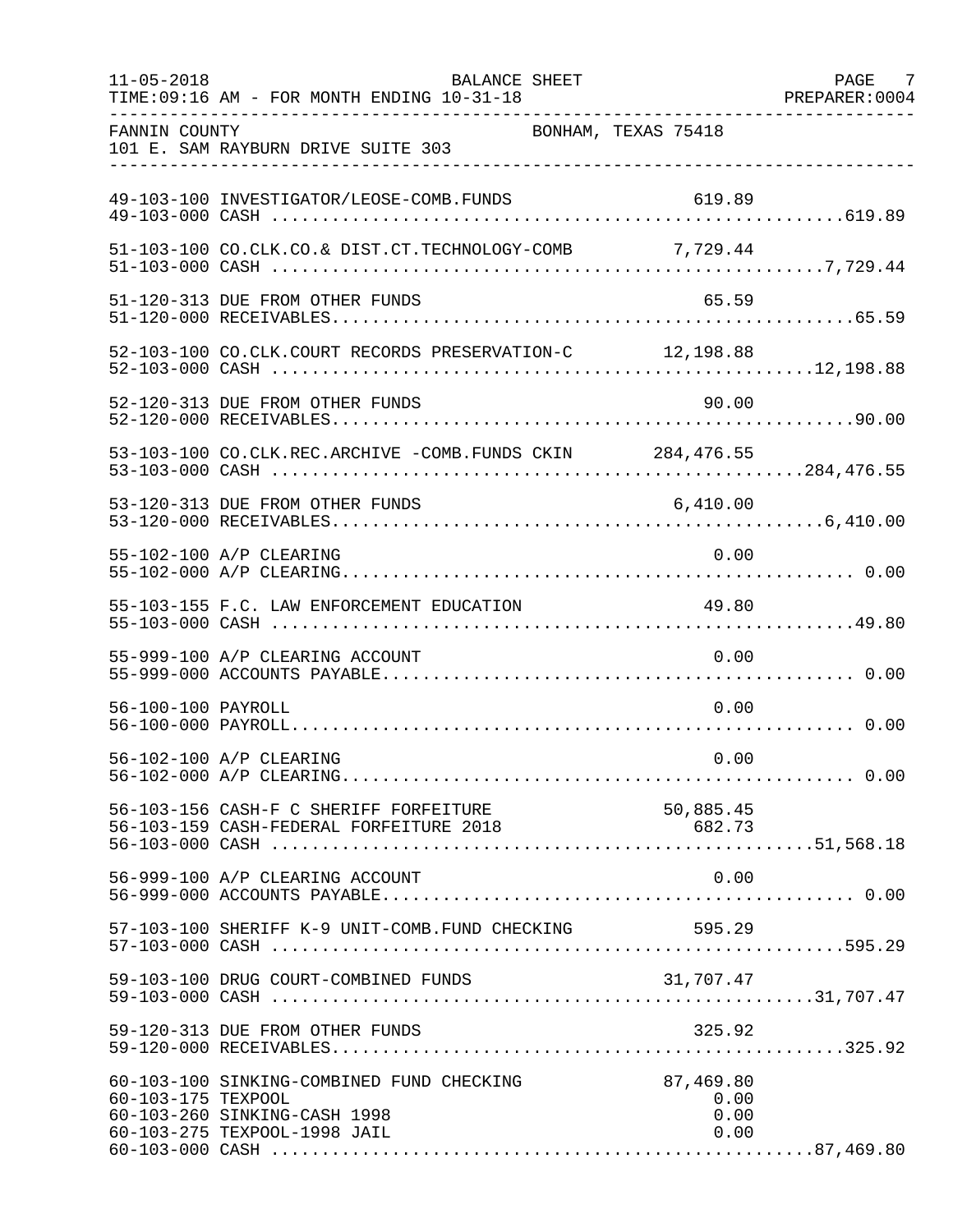| $11 - 05 - 2018$   | BALANCE SHEET<br>TIME: 09:16 AM - FOR MONTH ENDING 10-31-18                                            |                               | PAGE 8<br>PREPARER:0004 |
|--------------------|--------------------------------------------------------------------------------------------------------|-------------------------------|-------------------------|
| FANNIN COUNTY      | 101 E. SAM RAYBURN DRIVE SUITE 303                                                                     | BONHAM, TEXAS 75418           |                         |
|                    | 60-120-311 TAXES RECEIVABLE<br>60-120-312 DUE FROM OTHER GOVERNMENT<br>60-120-313 DUE FROM OTHER FUNDS | 0.00<br>0.00<br>0.00          |                         |
|                    |                                                                                                        |                               |                         |
|                    | 61-120-313 DUE FROM OTHER FUNDS                                                                        | 36.57                         |                         |
|                    | 62-103-100 DIST.CLK.COURT RECORDS PRESERVATION 30,625.44                                               |                               |                         |
|                    | 62-120-313 DUE FROM OTHER FUNDS                                                                        | 221.18                        |                         |
|                    | 63-103-100 LEOSE CONST.#1-COMBINED FUNDS CHECK 1,006.88                                                |                               |                         |
|                    | 64-103-100 LEOSE CONST.#2-COMBINED FUNDS CHECK 678.48                                                  |                               |                         |
|                    | 65-103-100 LEOSE CONST.#3-COMBINED FUNDS CHECK 2,010.11                                                |                               |                         |
|                    | 66-103-100 GO BONDS CONST.-COMBINED FUNDS CHEC<br>66-103-166 ICS DEPOSIT                               | 13,680.25-<br>5, 531, 892. 95 |                         |
|                    | 67-103-100 ANNUAL PAYMENT-COMBINED FUND CKING 5,815.95-                                                |                               |                         |
|                    | 70-102-100 A/P CLEARING                                                                                | 0.00                          |                         |
| 70-103-175 TEXPOOL | 70-103-100 RIGHT OF WAY-COMBINED FUND CHECKING 16,051.22<br>70-103-170 RIGHT OF WAY CASH ACCT.         | 0.00<br>$82,193.01$           |                         |
|                    | 70-133-010 ADVANCE TO GENERAL<br>70-133-021 ADVANCE TO R&B #1<br>70-133-022 ADVANCE TO R&B #2          | 0.00<br>0.00<br>0.00          |                         |
|                    | 70-999-100 A/P CLEARING ACCOUNT                                                                        | 0.00                          |                         |
| 71-100-100 PAYROLL |                                                                                                        | 0.00                          |                         |
|                    | 71-103-100 INV.CRIMES AGAINST WOMEN-COMB.FUNDS                                                         | 0.00                          |                         |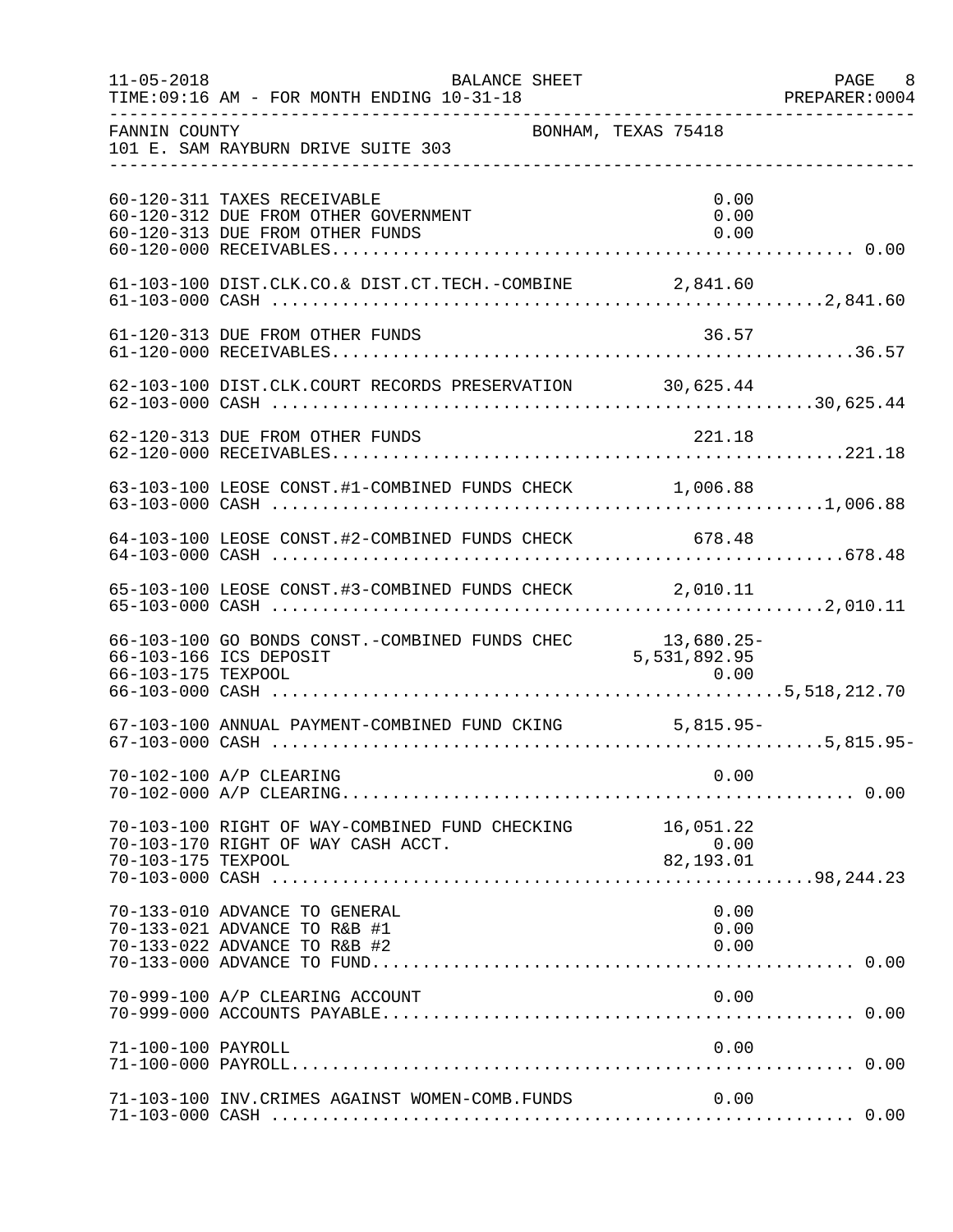| $11 - 05 - 2018$   | BALANCE SHEET<br>TIME: 09:16 AM - FOR MONTH ENDING 10-31-18                                                                                                                                                                                                                                                                |                                                                      | PAGE 9<br>PREPARER: 0004 |
|--------------------|----------------------------------------------------------------------------------------------------------------------------------------------------------------------------------------------------------------------------------------------------------------------------------------------------------------------------|----------------------------------------------------------------------|--------------------------|
| FANNIN COUNTY      | BONHAM, TEXAS 75418<br>101 E. SAM RAYBURN DRIVE SUITE 303                                                                                                                                                                                                                                                                  |                                                                      |                          |
|                    |                                                                                                                                                                                                                                                                                                                            |                                                                      |                          |
| 72-100-100 PAYROLL |                                                                                                                                                                                                                                                                                                                            | 0.00                                                                 |                          |
|                    | 72-103-100 INV.CRIMES AGAINST CHILDREN-COMB.FU                                                                                                                                                                                                                                                                             | 0.00                                                                 |                          |
|                    | 72-120-312 DUE FROM OTHER GOVERNMENTS                                                                                                                                                                                                                                                                                      | 0.00                                                                 |                          |
|                    |                                                                                                                                                                                                                                                                                                                            |                                                                      |                          |
|                    |                                                                                                                                                                                                                                                                                                                            | 4,021.21                                                             |                          |
|                    | 82-103-100 LAKE PCT 3-COMBINED FUNDS CKING 484,263.00                                                                                                                                                                                                                                                                      |                                                                      |                          |
|                    | 83-103-100 LAKE PCT 4-COMBINED FUNDS CKING 387,000.00                                                                                                                                                                                                                                                                      |                                                                      |                          |
|                    | 87-103-187 CASH-JUVENILE PROBATION                                                                                                                                                                                                                                                                                         | 2,562.86                                                             |                          |
|                    | 88-103-100 IHC - COMBINED FUNDS CHECKING                                                                                                                                                                                                                                                                                   | 0.00                                                                 |                          |
| 89-100-100 PAYROLL |                                                                                                                                                                                                                                                                                                                            | 0.00                                                                 |                          |
|                    | 0.00 89-103-689 CASH-STRUCTURAL FAM.THER.GRANT OOG 0.00<br>89-103-988 CASH-LOCAL FUNDS CARRIED FORWARD 54,142.18<br>89-103-992 CASH-INTEREST INCOME<br>89-103-993 CASH-BASIC PROBATION SUPERVISION<br>89-103-994 CASH-COMMUNITY PROGRAMS<br>89-103-995 CASH-LOCAL FUNDING FY 2019<br>89-103-996 CASH-PRE/POST ADJUDICATION | 13,074.79<br>14,073.27<br>7,712.40<br>157,686.64<br>786.76<br>957.64 |                          |
|                    | 92-103-100 STATZER-COMBINED FUNDS CHECKING                                                                                                                                                                                                                                                                                 | 4,545.05<br>40,091.61                                                |                          |
|                    | 92-999-100 A/P CLEARING ACCOUNT                                                                                                                                                                                                                                                                                            | 0.00                                                                 |                          |
|                    | 93-103-909 CASH- #713169 RANDOLPH                                                                                                                                                                                                                                                                                          | 100.00                                                               |                          |
|                    | 93-120-312 DUE FROM OTHER GOVERNMENT                                                                                                                                                                                                                                                                                       | 0.00                                                                 |                          |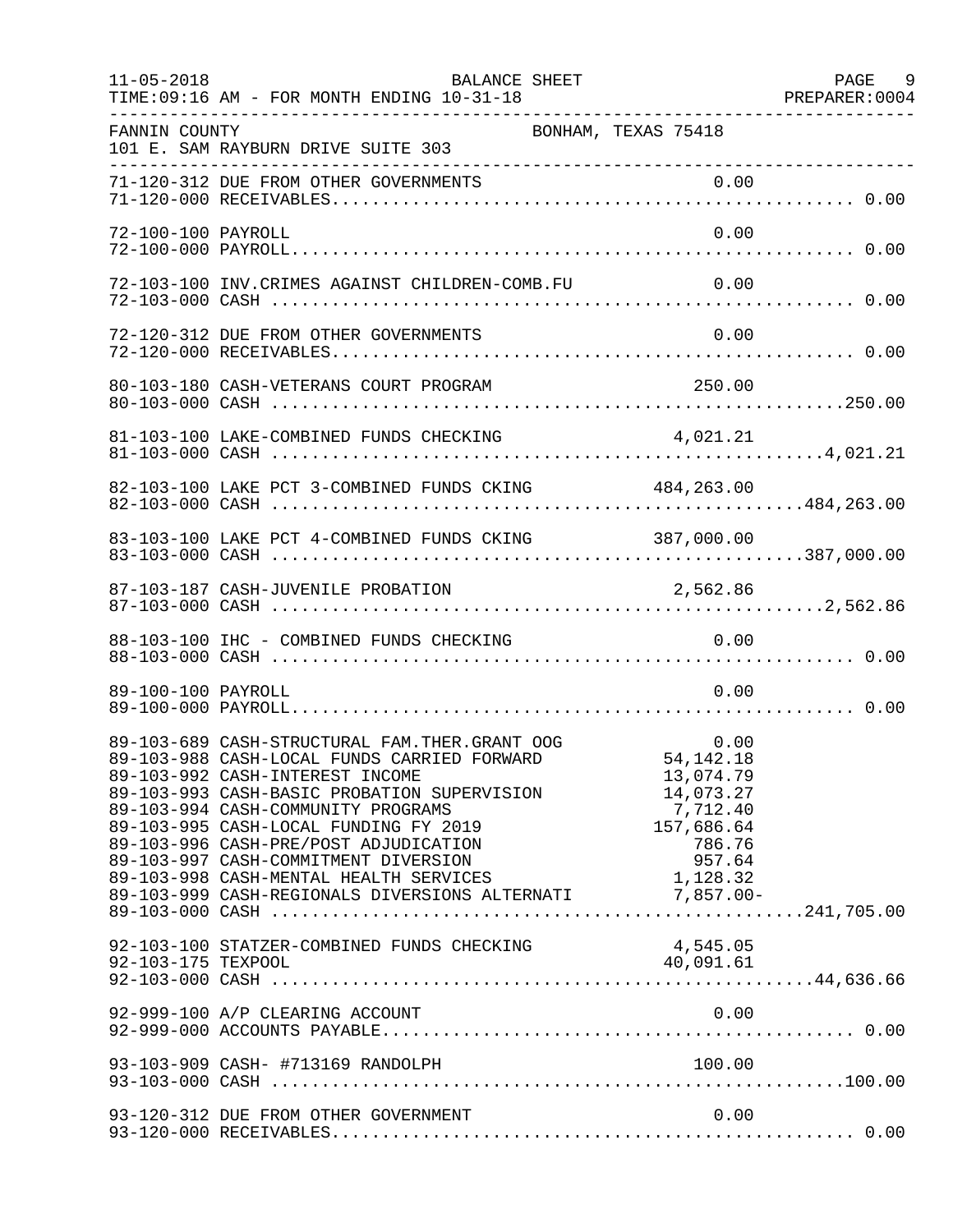| $11 - 05 - 2018$                                                                  | TIME: 09:16 AM - FOR MONTH ENDING 10-31-18                                                                                                                                                                                                                                                                                                                                                                                                                                                                                                                                                                                                                                                              | BALANCE SHEET |                                                                                                                                                      | PAGE 10<br>PREPARER: 0004 |
|-----------------------------------------------------------------------------------|---------------------------------------------------------------------------------------------------------------------------------------------------------------------------------------------------------------------------------------------------------------------------------------------------------------------------------------------------------------------------------------------------------------------------------------------------------------------------------------------------------------------------------------------------------------------------------------------------------------------------------------------------------------------------------------------------------|---------------|------------------------------------------------------------------------------------------------------------------------------------------------------|---------------------------|
| FANNIN COUNTY                                                                     | 101 E. SAM RAYBURN DRIVE SUITE 303                                                                                                                                                                                                                                                                                                                                                                                                                                                                                                                                                                                                                                                                      |               | BONHAM, TEXAS 75418                                                                                                                                  |                           |
|                                                                                   |                                                                                                                                                                                                                                                                                                                                                                                                                                                                                                                                                                                                                                                                                                         |               |                                                                                                                                                      |                           |
| 98-160-100 LAND<br>98-160-200 BUILDINGS<br>98-160-230 ROADS<br>98-160-235 BRIDGES | 98-160-201 ACCUM.DEPRECIATION-BUILDINGS<br>98-160-210 AUTOMOBILES AND TRUCKS<br>98-160-211 ACCUM.DEPR.AUTOS AND TRUCKS 1,436,261.71-<br>98-160-215 COMPUTER EQUIPMENT<br>98-160-215 COMPUTER EQUIPMENT 647,940.20<br>98-160-216 ACCUM.DEPR.-COMPUTER EQUIPMENT 647,940.20-<br>98-160-220 OFFICE EQUIPMENT<br>98-160-221 ACCUM. DEPR.-OFFICE EQUIPMENT<br>99,653.24-<br>98-160-225 RADIO EQUIPMENT<br>98-160-225 RADIO EQUIPMENT<br>98-160-226 ACCUM.DEPR.-RADIO EQUIPMENT<br>98-160-227 SECURITY EQUIPMENT<br>98-160-227 S<br>98-160-231 ACCUM. DEPRECIATION-ROADS<br>98-160-236 ACCUM. DEPRECIATION-BRIDGES<br>98-160-300 ROAD EQUIPMENT<br>98-160-301 ACCUM.DEPRECIATION-ROAD EQUIPMENT 2,684,312.76- |               | 341,561.30<br>4,737,000.00<br>$3,376,677.74-$<br>2,013,774.80<br>17,817,815.13<br>14, 344, 578.06-<br>10,687,643.03<br>4,936,832.54-<br>3,376,053.43 |                           |
|                                                                                   | 99-170-200 DEFERRED PENSION OUTFLOW                                                                                                                                                                                                                                                                                                                                                                                                                                                                                                                                                                                                                                                                     |               |                                                                                                                                                      |                           |
|                                                                                   | 99-170-200 DEFERRED PENSION OUTFLOW 1,805,395.00<br>99-170-000 DEFERRED PENSION OUTFLOW1,805,395.00                                                                                                                                                                                                                                                                                                                                                                                                                                                                                                                                                                                                     |               |                                                                                                                                                      |                           |
|                                                                                   | ***** LIABILITIES *****                                                                                                                                                                                                                                                                                                                                                                                                                                                                                                                                                                                                                                                                                 |               |                                                                                                                                                      |                           |
|                                                                                   |                                                                                                                                                                                                                                                                                                                                                                                                                                                                                                                                                                                                                                                                                                         |               |                                                                                                                                                      |                           |
|                                                                                   | 10-207-070 DUE TO R.O.W.<br>10-207-089 DUE TO T.J.P.C.<br>10-207-090 DUE TO CJD<br>10-207-970 DUE TO OTHER GOVERNMENTS<br>10-207-990 DUE TO OTHERS                                                                                                                                                                                                                                                                                                                                                                                                                                                                                                                                                      |               | 0.00<br>0.00<br>$0.00$<br>1,794.00<br>0.00<br>344.79                                                                                                 |                           |
|                                                                                   | 10-225-510 TIME PYMT. WARRANTS ON COMPUTERS                                                                                                                                                                                                                                                                                                                                                                                                                                                                                                                                                                                                                                                             |               | 0.00                                                                                                                                                 |                           |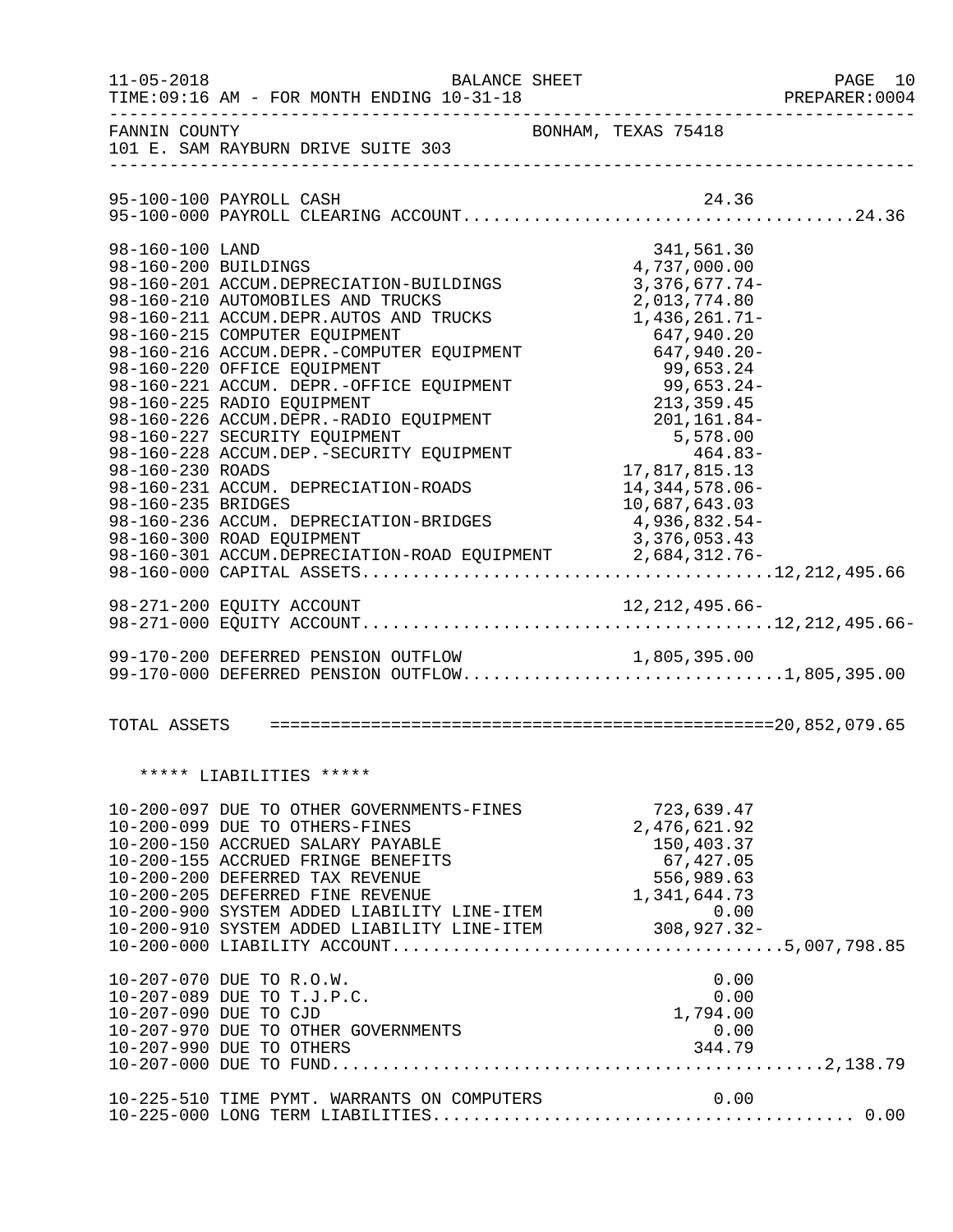| $11 - 05 - 2018$ | BALANCE SHEET<br>TIME: 09:16 AM - FOR MONTH ENDING 10-31-18                                                                                                                                                  | PAGE 11 |
|------------------|--------------------------------------------------------------------------------------------------------------------------------------------------------------------------------------------------------------|---------|
| FANNIN COUNTY    | BONHAM, TEXAS 75418<br>101 E. SAM RAYBURN DRIVE SUITE 303<br>-----------------------                                                                                                                         |         |
|                  |                                                                                                                                                                                                              |         |
|                  | 11-200-910 SYSTEM ADDED LIABILITY LINE-ITEM<br>0.00<br>11-200-910 SYSTEM ADDED LIABILITY LINE-ITEM 0.00<br>11-200-000 SYSTEM ADDED LIABILITY DEPARTMENT 0.00                                                 |         |
|                  | 11-271-200 EQUITY ACCOUNT<br>129,541.04                                                                                                                                                                      |         |
|                  | 12-200-910 SYSTEM ADDED LIABILITY LINE-ITEM<br>0.00<br>12-200-000 SYSTEM ADDED LIABILITY DEPARTMENT 0.00                                                                                                     |         |
|                  | 12-271-200 EQUITY ACCOUNT<br>5,843.67                                                                                                                                                                        |         |
|                  |                                                                                                                                                                                                              |         |
|                  | 13-271-200 EQUITY ACCOUNT<br>$180.00 -$                                                                                                                                                                      |         |
|                  | 14-200-910 SYSTEM ADDED LIABILITY LINE-ITEM<br>0.00                                                                                                                                                          |         |
|                  | 17,199.60                                                                                                                                                                                                    |         |
|                  | 16-200-910 SYSTEM ADDED LIABILITY LINE-ITEM<br>0.00<br>16-200-000 SYSTEM ADDED LIABILITY DEPARTMENT 0.00                                                                                                     |         |
|                  | 16-271-200 EQUITY ACCOUNT<br>17,624.67                                                                                                                                                                       |         |
|                  | 17-271-200 EQUITY ACCOUNT<br>3,952.17                                                                                                                                                                        |         |
|                  | 18-200-150 ACCRUED SALARY PAYABLE<br>1,123.70<br>18-200-155 ACCRUED FRINGE BENEFITS<br>18-200-910 SYSTEM ADDED LIABILITY LINE-ITEM<br>629.81<br>0.00<br>18-200-000 SYSTEM ADDED LIABILITY DEPARTMENT1,753.51 |         |
|                  | 18-271-200 EQUITY ACCOUNT<br>79,657.55                                                                                                                                                                       |         |
|                  | 19-200-150 ACCRUED SALARY PAYABLE<br>0.01<br>19-200-155 ACCRUED FRINGE BENEFITS<br>0.00<br>19-200-910 SYSTEM ADDED LIABILITY LINE-ITEM<br>0.00                                                               |         |
|                  | 11,212.95<br>19-271-200 EQUITY ACCOUNT                                                                                                                                                                       |         |
|                  | 20-200-150 ACCRUED SALARY PAYABLE<br>316.17<br>20-200-155 ACCRUED FRINGE BENEFITS<br>58.74<br>20-200-910 SYSTEM ADDED LIABILITY LINE-ITEM<br>0.00<br>20-200-000 SYSTEM ADDED LIABILITY DEPARTMENT374.91      |         |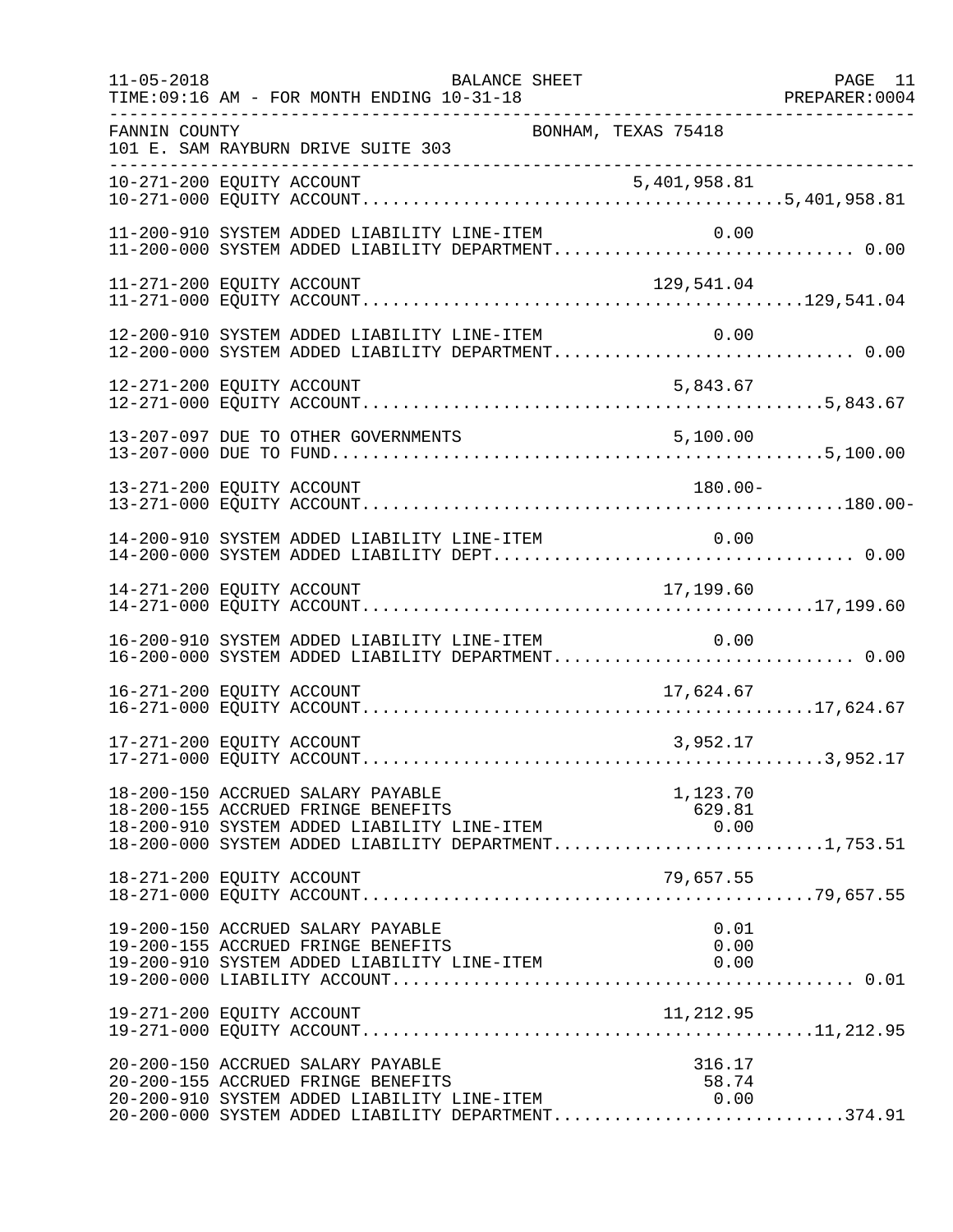| $11 - 05 - 2018$ | TIME: 09:16 AM - FOR MONTH ENDING 10-31-18                                                                                                                                                                                                                               | BALANCE SHEET       |                                    | PAGE 12<br>PREPARER: 0004 |
|------------------|--------------------------------------------------------------------------------------------------------------------------------------------------------------------------------------------------------------------------------------------------------------------------|---------------------|------------------------------------|---------------------------|
| FANNIN COUNTY    | 101 E. SAM RAYBURN DRIVE SUITE 303                                                                                                                                                                                                                                       | BONHAM, TEXAS 75418 |                                    |                           |
|                  |                                                                                                                                                                                                                                                                          |                     |                                    |                           |
|                  | 21-200-150 ACCRUED SALARY PAYABLE<br>21-200-155 ACCRUED FRINGE BENEFITS<br>21-200-200 DEFERRED TAX REVENUE<br>21-200-900 SYSTEM ADDED LIABILITY LINE-ITEM 0.00<br>21-200-910 SYSTEM ADDED LIABILITY LINE-ITEM 19,574.66-                                                 |                     | 11,400.30<br>5,267.57<br>30,023.03 |                           |
|                  | 21-207-070 DUE TO RIGHT OF WAY<br>21-207-131 DUE TO RD. DIST. 17A                                                                                                                                                                                                        |                     | 0.00<br>0.00                       |                           |
|                  | 21-231-100 LOAN BSB EQUIPMENT                                                                                                                                                                                                                                            |                     | 0.00                               |                           |
|                  |                                                                                                                                                                                                                                                                          |                     |                                    |                           |
|                  | 22-200-150 ACCRUED SALARY PAYABLE<br>22-200-155 ACCRUED FRINGE BENEFITS                                                                                                                                                                                                  |                     | 10,957.40<br>5,609.02              |                           |
|                  |                                                                                                                                                                                                                                                                          |                     |                                    |                           |
|                  | 22-271-200 EQUITY ACCOUNT                                                                                                                                                                                                                                                |                     | 390,287.72                         |                           |
|                  | 23-200-150 ACCRUED SALARY PAYABLE<br>23-200-155 ACCRUED FRINGE BENEFITS<br>23-200-155 ACCROED FRINGE BENEFITS<br>23-200-200 DEFERRED TAX REVENUE 50,468.42<br>23-200-900 SYSTEM ADDED LIABILITY LINE-ITEM 0.00<br>23-200-910 SYSTEM ADDED LIABILITY LINE-ITEM 12,481.81- |                     | 10,785.65<br>5,606.58              |                           |
|                  | 23-231-571 LOAN OF CAPITAL EQUIP. PURCHASE                                                                                                                                                                                                                               |                     | 0.00                               |                           |
|                  | 23-271-200 EQUITY ACCOUNT                                                                                                                                                                                                                                                |                     |                                    |                           |
|                  | 24-200-150 ACCRUED SALARY PAYABLE<br>24-200-155 ACCRUED FRINGE BENEFITS<br>24-200-200 DEFERRED TAX REVENUE                                                                                                                                                               |                     | 9,049.70<br>4, 413.27<br>28,004.13 |                           |
|                  | 24-271-200 EQUITY ACCOUNT                                                                                                                                                                                                                                                |                     |                                    |                           |
|                  | 25-271-200 EQUITY ACCOUNT                                                                                                                                                                                                                                                |                     | 2,177.67                           |                           |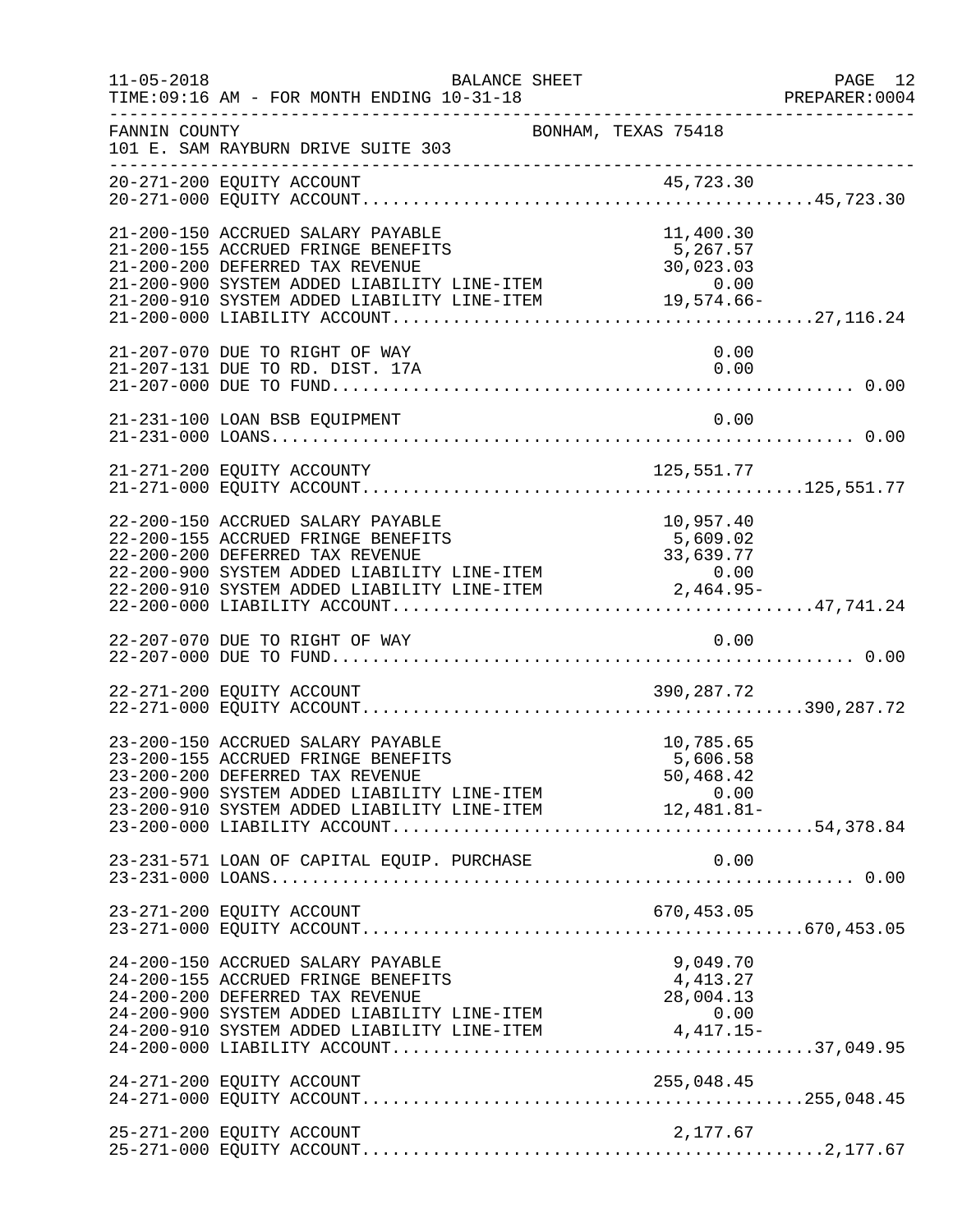| $11 - 05 - 2018$ | BALANCE SHEET<br>TIME: 09:16 AM - FOR MONTH ENDING 10-31-18                                           | PREPARER: 0004      | PAGE 13 |
|------------------|-------------------------------------------------------------------------------------------------------|---------------------|---------|
| FANNIN COUNTY    | 101 E. SAM RAYBURN DRIVE SUITE 303                                                                    | BONHAM, TEXAS 75418 |         |
|                  | 26-200-910 SYSTEM ADDED LIABILITY LINE-ITEM                                                           | 0.00                |         |
|                  | 26-271-200 EQUITY ACCOUNT                                                                             | 47,297.31           |         |
|                  | 27-271-200 EQUITY ACCOUNT                                                                             | 10,385.09           |         |
|                  | 28-200-910 SYSTEM ADDED LIABILITY LINE-ITEM 0.00<br>28-200-000 SYSTEM ADDED LIABILITY DEPARTMENT 0.00 |                     |         |
|                  | 28-271-200 EQUITY ACCOUNT                                                                             | 5,489.36            |         |
|                  | 30-271-200 EQUITY ACCOUNT                                                                             | 983.14              |         |
|                  | 31-271-200 EQUITY ACCOUNT                                                                             | 107,332.28-         |         |
|                  | 33-271-200 EQUITY ACCOUNT                                                                             | 8,596.74            |         |
|                  | 34-271-200 EQUITY ACCOUNT                                                                             | 27,602.26           |         |
|                  | 35-200-910 SYSTEM ADDED LIABILITY LI                                                                  | $300.00 -$          |         |
|                  | 35-271-200 EQUITY ACCOUNT                                                                             | 158,976.18          |         |
|                  | 36-200-150 ACCRUED SALARY PAYABLE<br>36-200-155 ACCRUED FRINGE BENEFITS                               | 0.00<br>0.01        |         |
|                  | 36-271-200 EQUITY ACCOUNT                                                                             | 33,575.55           |         |
|                  | 37-200-910 SYSTEM ADDED LIABILITY LINE-ITEM                                                           | 0.00                |         |
|                  | 37-207-099 HELD IN TRUST                                                                              | 4,304.46            |         |
|                  | 37-271-200 EQUITY ACCOUNT                                                                             | 2,401.84            |         |
|                  | 38-200-900 SYSTEM ADDED LIABILITY LINE-ITEM                                                           | 0.00                |         |
|                  | 38-271-200 EQUITY ACCOUNT                                                                             | 19,094.65           |         |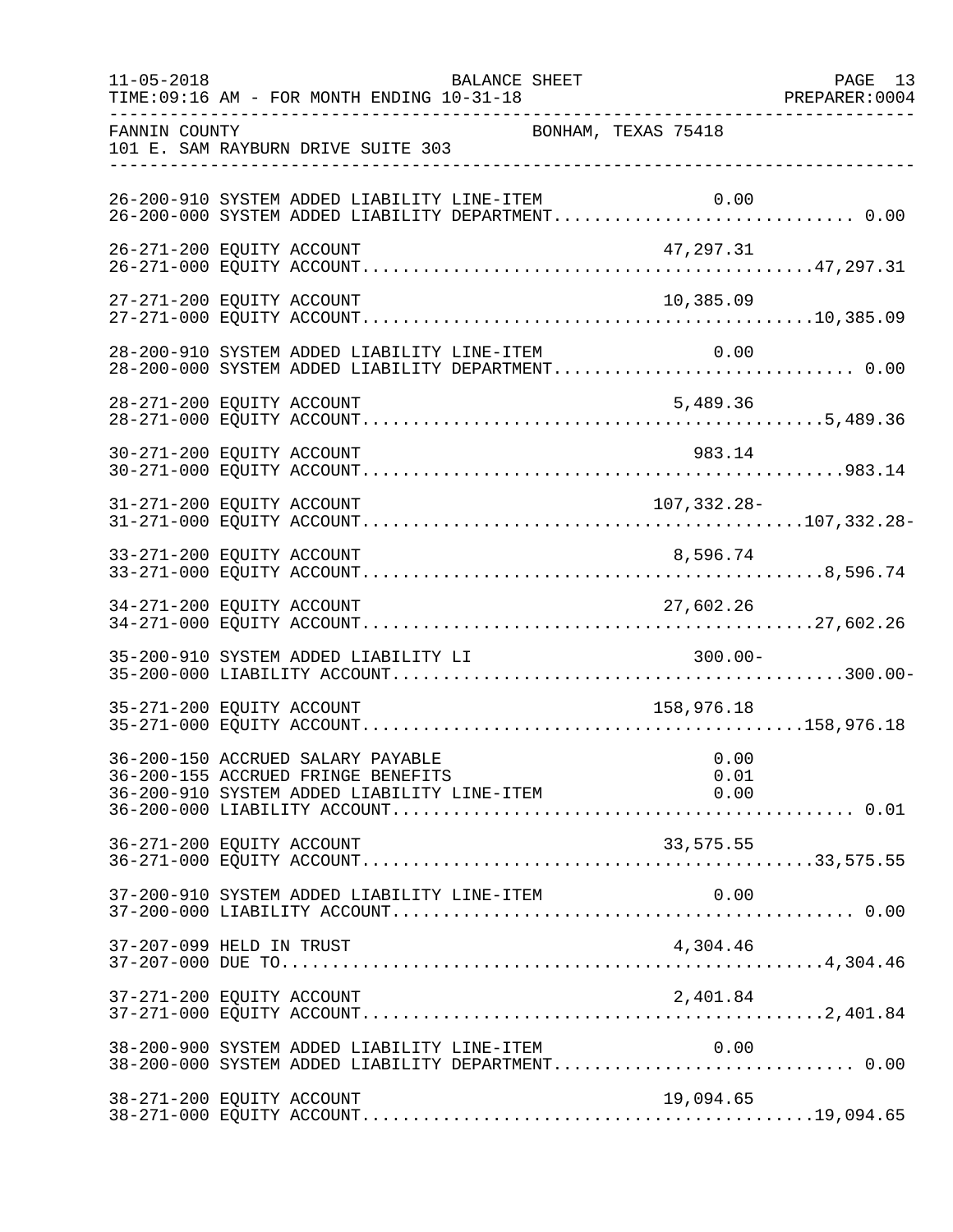| $11 - 05 - 2018$          | TIME: 09:16 AM - FOR MONTH ENDING 10-31-18                              | BALANCE SHEET                               |                                                                                                            | PAGE 14 |
|---------------------------|-------------------------------------------------------------------------|---------------------------------------------|------------------------------------------------------------------------------------------------------------|---------|
| FANNIN COUNTY             | 101 E. SAM RAYBURN DRIVE SUITE 303                                      | BONHAM, TEXAS 75418                         |                                                                                                            |         |
|                           |                                                                         |                                             | 39-200-900 SYSTEM ADDED LIABILITY LINE-ITEM 0.00<br>39-200-000 SYSTEM ADDED LIABILITY DEPARTMENT 0.00      |         |
| 39-271-200 EQUITY ACCOUNT |                                                                         |                                             | 19,347.80                                                                                                  |         |
|                           | 40-200-910 SYSTEM ADDED LIABILITY LINE-ITEM                             |                                             | 0.00                                                                                                       |         |
| 40-271-200 EQUITY ACCOUNT |                                                                         |                                             | 2,363.46                                                                                                   |         |
|                           |                                                                         |                                             | 41-200-910 SYSTEM ADDED LIABILITY LINE-ITEM 0.00<br>41-200-000 SYSTEM ADDED LIABILITY DEPARTMENT 0.00      |         |
|                           | 41-207-095 DUE TO OTHER FUNDS                                           |                                             | 0.00                                                                                                       |         |
| 41-271-200 EQUITY ACCOUNT |                                                                         |                                             | 300.00                                                                                                     |         |
|                           |                                                                         | 42-200-910 SYSTEM ADDED LIABILITY LINE-ITEM | 0.00<br>42-200-000 SYSTEM ADDED LIABILITY DEPARTMENT 0.00                                                  |         |
| 42-271-200 EQUITY ACCOUNT |                                                                         |                                             | $428.64-$                                                                                                  |         |
|                           | 44-200-910 SYSTEM ADDED LIABILITY LINE-ITEM                             |                                             | 0.00<br>44-200-000 SYSTEM ADDED LIABILITY DEPARTMENT 0.00                                                  |         |
|                           | 44-207-095 DUE TO OTHER FUNDS                                           |                                             | 0.00                                                                                                       |         |
| 44-271-200 EQUITY ACCOUNT |                                                                         |                                             | 0.00                                                                                                       |         |
|                           | 45-200-150 ACCRUED SALARY PAYABLE<br>45-200-155 ACCRUED FRINGE BENEFITS | 45-200-910 SYSTEM ADDED LIABILITY LINE-ITEM | 302.00<br>0.00<br>0.00<br>45-200-000 SYSTEM ADDED LIABILITY DEPARTMENT302.00                               |         |
|                           | 45-207-095 DUE TO OTHER FUNDS                                           |                                             | 0.00                                                                                                       |         |
| 45-271-200 EQUITY ACCOUNT |                                                                         |                                             | $394.11-$                                                                                                  |         |
|                           |                                                                         | 46-200-910 SYSTEM ADDED LIABILITY LINE-ITEM | 0.00<br>46-200-000 SYSTEM ADDED LIABILITY DEPARTMENT 0.00                                                  |         |
| 46-271-200 EQUITY ACCOUNT |                                                                         |                                             | 5,783.65                                                                                                   |         |
|                           |                                                                         | 48-200-910 SYSTEM ADDED LIABILITY LINE-ITEM | $48-200-910$ SYSTEM ADDED LIABILITY LINE-ITEM $0.00$<br>$48-200-000$ SYSTEM ADDED LIABILITY DEPARTMENT0.00 |         |
| 48-271-200 EQUITY ACCOUNT |                                                                         |                                             | 31,302.43                                                                                                  |         |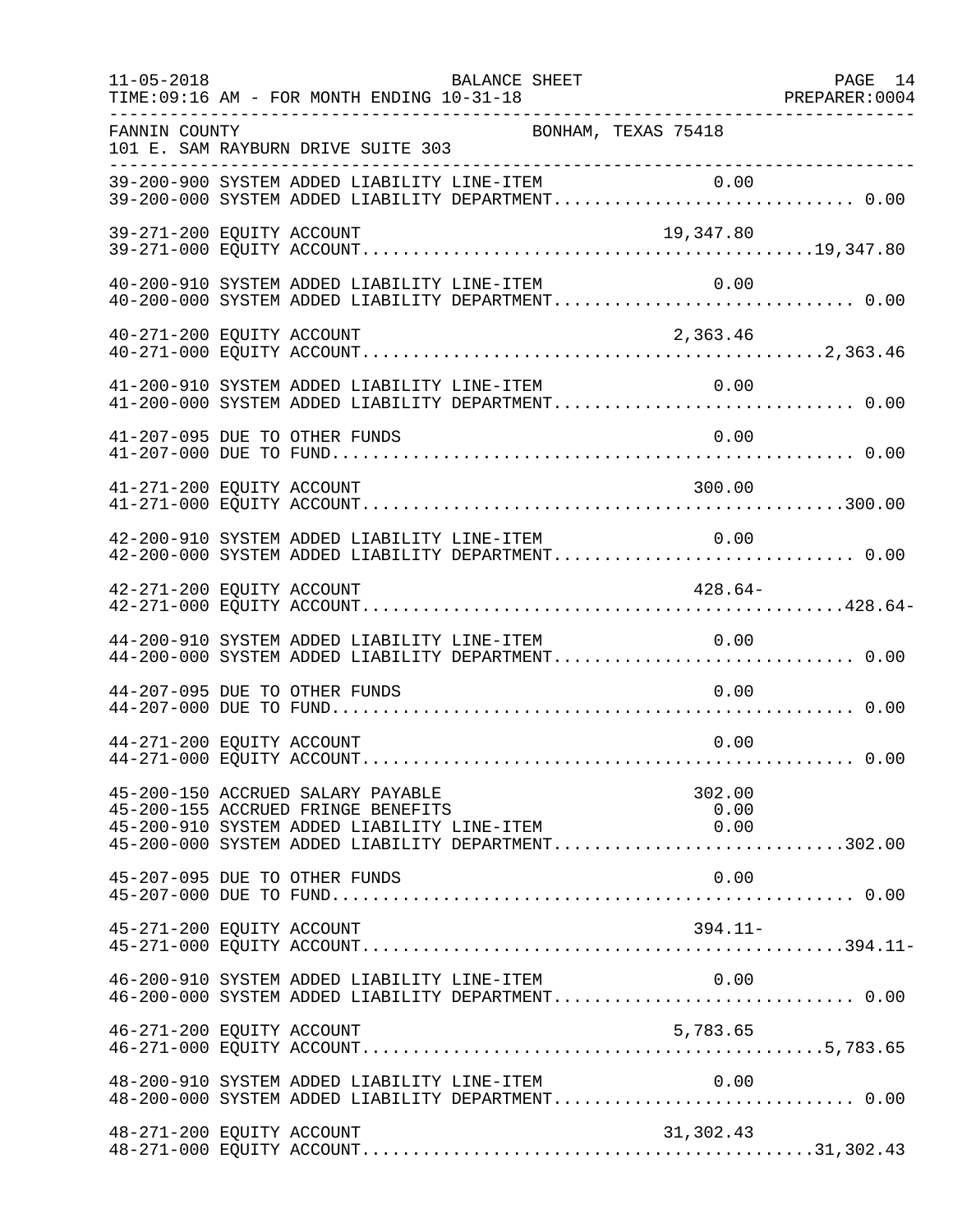| $11 - 05 - 2018$ | BALANCE SHEET<br>TIME: 09:16 AM - FOR MONTH ENDING 10-31-18<br>--------------------------------------            | PAGE 15 |
|------------------|------------------------------------------------------------------------------------------------------------------|---------|
| FANNIN COUNTY    | BONHAM, TEXAS 75418<br>101 E. SAM RAYBURN DRIVE SUITE 303                                                        |         |
|                  | 49-271-200 EQUITY ACCOUNT<br>619.89                                                                              |         |
|                  | 51-271-200 EQUITY ACCOUNT<br>7,795.03                                                                            |         |
|                  | 52-200-910 SYSTEM ADDED LIABILITY LINE-ITEM<br>$619.64-$<br>52-200-000 SYSTEM ADDED LIABILITY DEPARTMENT619.64-  |         |
|                  | 12,906.82<br>52-271-200 EQUITY ACCOUNT                                                                           |         |
|                  | 53-200-910 SYSTEM ADDED LIABILITY LINE-ITEM 37,392.00-<br>53-200-000 SYSTEM ADDED LIABILITY DEPARTMENT37,392.00- |         |
|                  | 53-271-200 EQUITY ACCOUNT<br>329,172.55                                                                          |         |
|                  | 55-200-910 SYSTEM ADDED LIABILITY LINE-ITEM 0.00                                                                 |         |
|                  | 55-271-200 EQUITY ACCOUNT<br>49.80                                                                               |         |
|                  | 56-200-910 SYSTEM ADDED LIABILITY LINE-ITEM<br>0.00                                                              |         |
|                  | 56-271-200 EQUITY ACCOUNT<br>68,831.26                                                                           |         |
|                  | 57-200-910 SYSTEM ADDED LIABILITY LINE-ITEM<br>0.00<br>57-200-000 SYSTEM ADDED LIABILITY DEPARTMENT 0.00         |         |
|                  | 57-271-200 EQUITY ACCOUNT<br>595.29                                                                              |         |
|                  | 59-200-910 SYSTEM ADDED LIABILITY LINE-ITEM 675.00-<br>59-200-000 SYSTEM ADDED LIABILITY DEPARTMENT675.00-       |         |
|                  | 59-271-200 EQUITY ACCOUNT<br>32,601.59                                                                           |         |
|                  | 60-200-200 DEFERRED REVENUE<br>0.00<br>60-200-910 SYSTEM ADDED LIABILITY LINE-ITEM<br>0.00                       |         |
|                  | 85,876.32<br>60-271-200 EQUITY ACCOUNT                                                                           |         |
|                  | 61-271-200 EQUITY ACCOUNT<br>2,838.24                                                                            |         |
|                  | 62-271-200 EQUITY ACCOUNT<br>30,620.31                                                                           |         |
|                  | 63-200-910 SYSTEM ADDED LIABILITY LINE ITEM<br>0.00                                                              |         |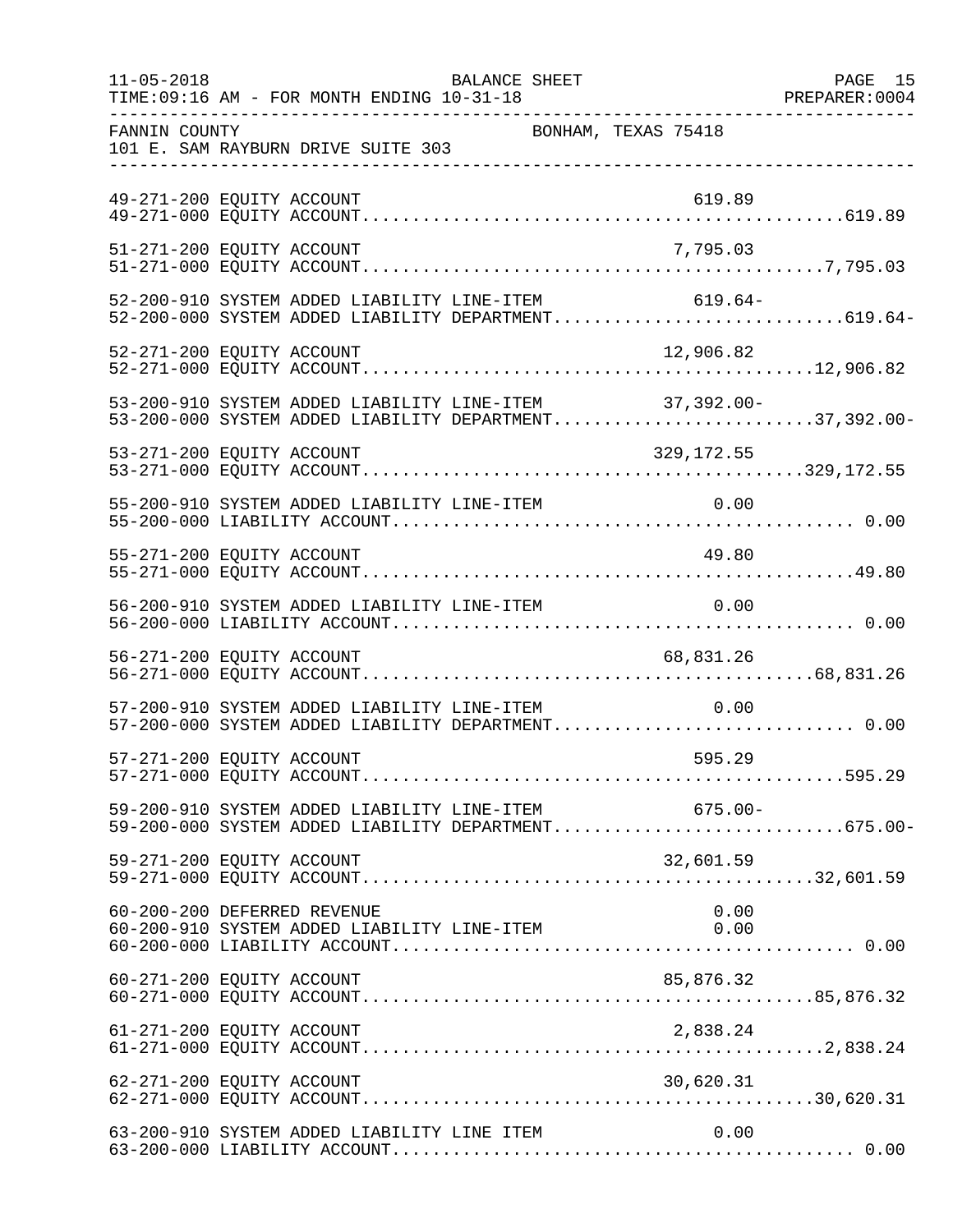| $11 - 05 - 2018$ | TIME: 09:16 AM - FOR MONTH ENDING 10-31-18                                                                 | BALANCE SHEET |                     | PAGE 16 |
|------------------|------------------------------------------------------------------------------------------------------------|---------------|---------------------|---------|
| FANNIN COUNTY    | 101 E. SAM RAYBURN DRIVE SUITE 303                                                                         |               | BONHAM, TEXAS 75418 |         |
|                  | 63-271-200 EQUITY ACCOUNT                                                                                  |               | 1,006.88            |         |
|                  | 64-200-910 SYSTEM ADDED LIABILITY LINE ITEM                                                                |               | 0.00                |         |
|                  | 64-271-200 EQUITY ACCOUNT                                                                                  |               | 678.48              |         |
|                  |                                                                                                            |               |                     |         |
|                  | 65-271-200 EQUITY ACCOUNT                                                                                  |               | 2,010.11            |         |
|                  | 66-200-910 SYSTEM ADDED LIABILITY LINE-ITEM                                                                |               | 456.30-             |         |
|                  | 66-231-200 2017 GO BONDS PAYABLE                                                                           |               | 0.00                |         |
|                  | 66-271-200 EQUITY ACCOUNT                                                                                  |               | 5,526,895.58        |         |
|                  | 67-200-910 SYSTEM ADDED LIABILITY LINE-ITEM 0.00<br>67-200-000 SYSTEM ADDED LIABILITY DEPARTMENT 0.00      |               |                     |         |
|                  | 67-271-200 EQUITY ACCOUNT                                                                                  |               | $5,815.95-$         |         |
|                  | 70-200-900 SYSTEM ADDED LIABILITY LINE-ITEM<br>70-200-910 SYSTEM ADDED LIABILITY LINE-ITEM                 |               | 0.00<br>0.00        |         |
|                  |                                                                                                            |               |                     |         |
|                  |                                                                                                            |               |                     |         |
|                  | 71-271-200 EQUITY ACCOUNT                                                                                  |               | 0.00                |         |
|                  | 72-200-910 SYSTEM ADDEND LIABILITY LINE-ITEM<br>72-200-000 SYSTEM ADDED LIABILITY DEPARTMENT 0.00          |               | 0.00                |         |
|                  | 72-271-200 EQUITY ACCOUNT                                                                                  |               | $3,297.94-$         |         |
|                  |                                                                                                            |               |                     |         |
|                  | 80-271-200 EQUITY ACCOUNT                                                                                  |               | 250.00              |         |
|                  | 81-200-910 SYSTEM ADDED LIABILITY LINE ITEM 30,992.00-<br>81-200-000 SYSTEM ADDED LIABILITY DEPT30,992.00- |               |                     |         |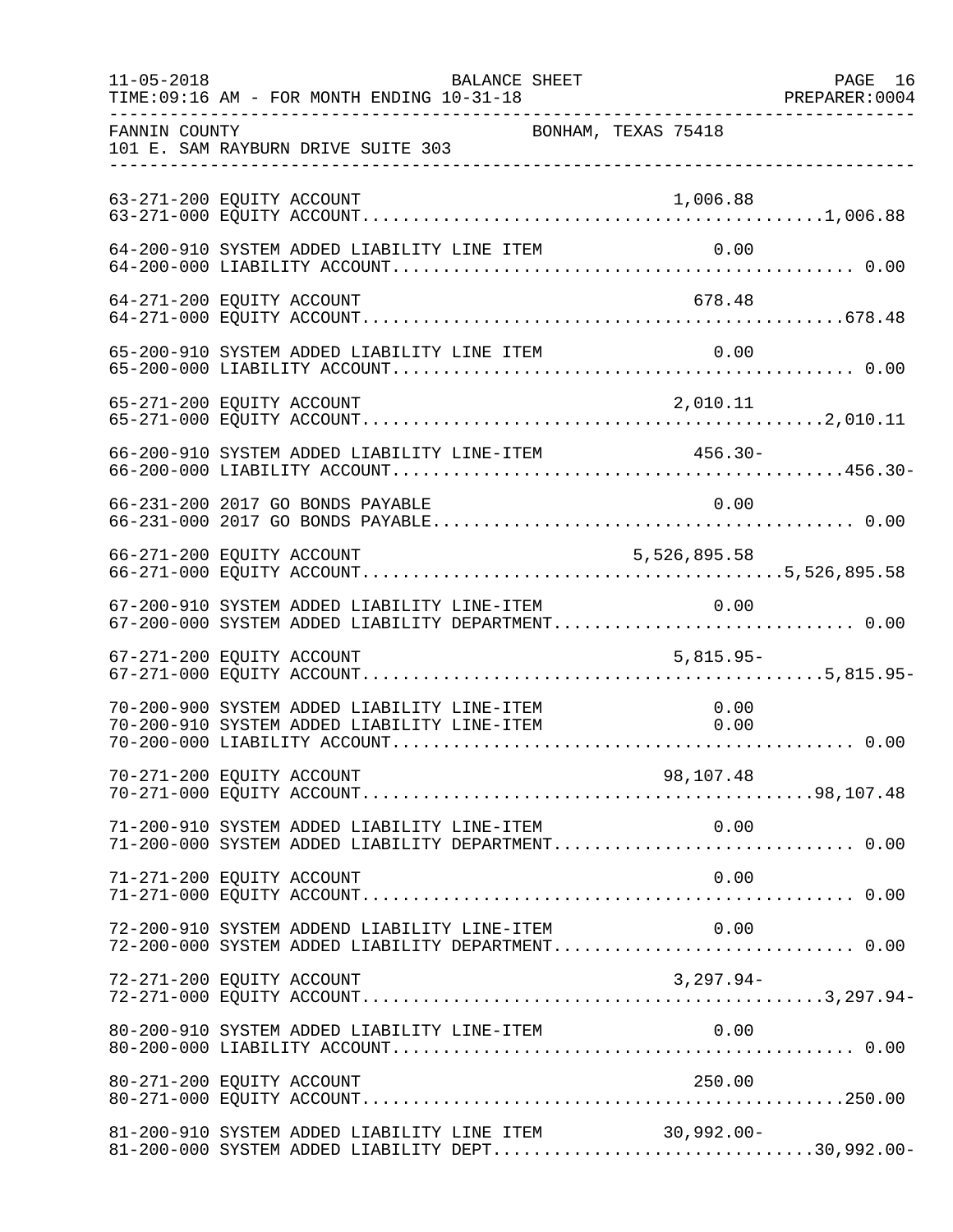| $11 - 05 - 2018$    | TIME: 09:16 AM - FOR MONTH ENDING 10-31-18                                                                                                               | BALANCE SHEET |                                                        | PAGE 17 |
|---------------------|----------------------------------------------------------------------------------------------------------------------------------------------------------|---------------|--------------------------------------------------------|---------|
| FANNIN COUNTY       | 101 E. SAM RAYBURN DRIVE SUITE 303                                                                                                                       |               | BONHAM, TEXAS 75418                                    |         |
|                     | 81-271-200 EQUITY ACCOUNT                                                                                                                                |               | 35,013.21                                              |         |
|                     | 82-200-910 SYSTEM ADDED LIABILITY LINE ITEM                                                                                                              |               | 0.00                                                   |         |
|                     | 82-271-200 EQUITY ACCOUNT                                                                                                                                |               | 484,263.00                                             |         |
|                     |                                                                                                                                                          |               |                                                        |         |
|                     |                                                                                                                                                          |               |                                                        |         |
|                     | 87-200-910 SYSTEM ADDED LIABILITY LINE-ITEM<br>87-200-000 SYSTEM ADDED LIABILITY DEPARTMENT 0.00                                                         |               | 0.00                                                   |         |
|                     | 87-202-319 A/P RESTITUTION-JUVENILE PROBATION                                                                                                            |               | 0.00                                                   |         |
|                     | 87-271-200 EQUITY ACCOUNT                                                                                                                                |               | 2,431.57                                               |         |
|                     | 88-271-200 EQUITY ACCOUNT                                                                                                                                |               | 0.00                                                   |         |
|                     | 89-220-189 DEFERRED REVENUE                                                                                                                              |               | 0.00                                                   |         |
|                     | 89-271-200 EQUITY ACCOUNT                                                                                                                                |               | 50,047.11                                              |         |
|                     | 92-200-900 SYSTEM ADDED LIABILITY LINE-ITEM 0.00<br>92-200-910 SYSTEM ADDED LIABILITY LINE-ITEM 0.00<br>92-200-000 SYSTEM ADDED LIABILITY DEPARTMENT0.00 |               |                                                        |         |
|                     | 92-271-200 EQUITY ACCOUNT                                                                                                                                |               | 44,570.41                                              |         |
|                     | 93-200-910 SYSTEM ADDED LIABILITY                                                                                                                        |               | 0.00                                                   |         |
|                     | 93-271-200 EQUITY ACCOUNT                                                                                                                                |               | 100.00                                                 |         |
|                     | 95-200-910 SYSTEM ADDED LIABILITY LINE-ITEM<br>95-200-000 SYSTEM ADDED LIABILITY DEPARTMENT 0.00                                                         |               | 0.00                                                   |         |
| 95-271-200 DEPOSITS |                                                                                                                                                          |               | 24.36                                                  |         |
|                     | 99-200-240 ACCRUED INTEREST<br>99-200-250 GENERAL OBLIGATION BOND<br>99-200-251 GOB-CURRENT PORTION<br>99-200-255 BOND DISCOUNT CURRENT                  |               | 109,948.00<br>6,090,000.00<br>60,000.00<br>$2,699.60-$ |         |